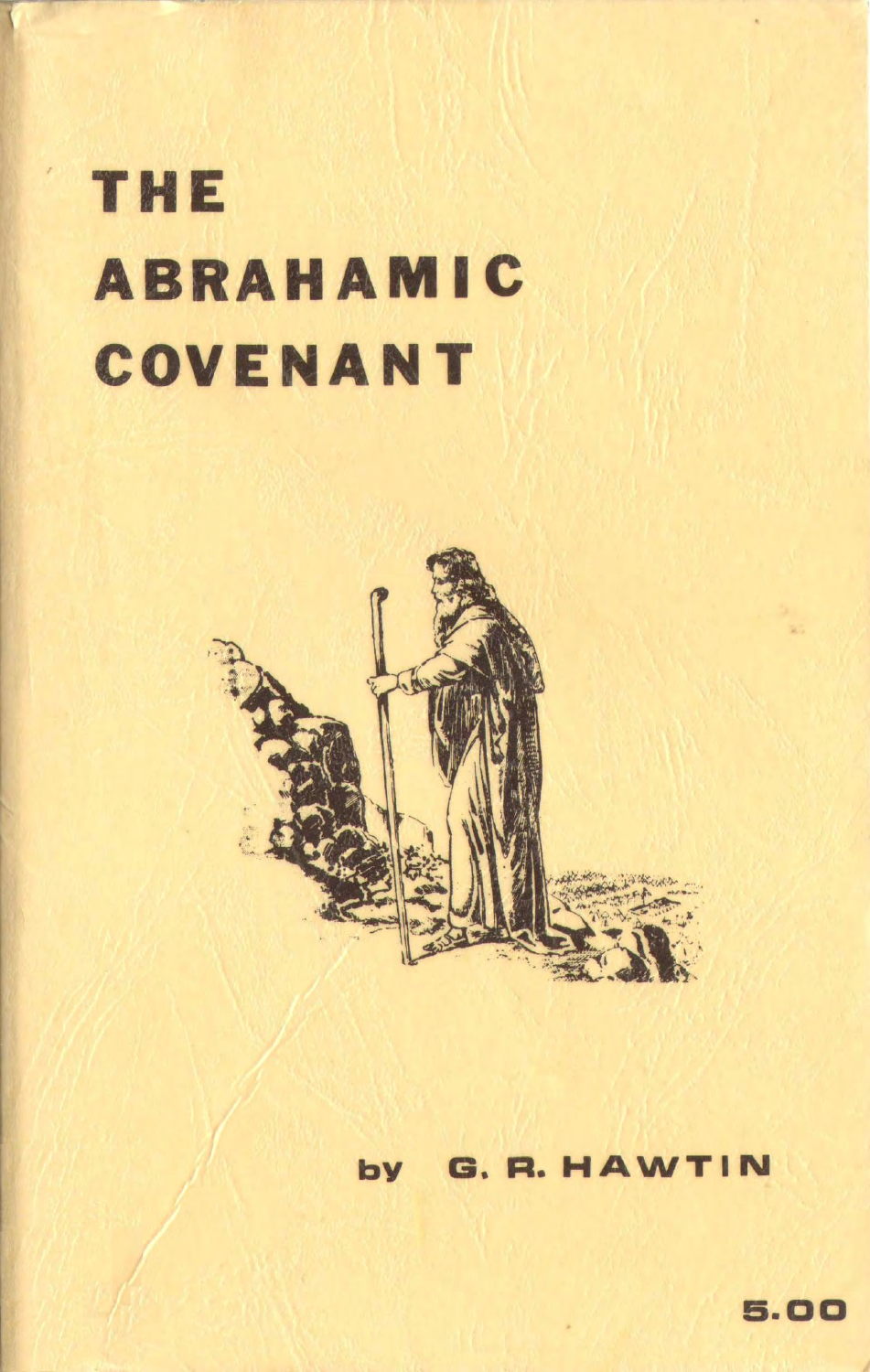#### **TREASURES OF TRUTH, VOLUME 27 THE ABRAHAMIC COVENANT BY: GEORGE R. HAWTIN**

**CHAPTERS 1-6** 

| <b>CHAPTERS   TITLE</b> |                                       | <b>SUBTITLES</b>          | <b>PAGE</b> |
|-------------------------|---------------------------------------|---------------------------|-------------|
|                         | THE ABRAHAMIC COVENANT                | The Abrahamic Covenant    |             |
|                         | <b>WITNESSES TO THE COVENANT</b>      |                           |             |
|                         | THY SEED WHICH IS CHRIST              | Jesus the Seed of Abraham | 18          |
|                         | THY SEED WHICH IS THE BODY OF CHRIST  |                           | 27          |
| 5                       | THY SEED WHICH IS THE BRIDE OF CHRIST | A Bride for Isaac         | 36          |
|                         |                                       | Rebekah's Blessing        |             |
| 6                       | THE NUMBERLESS MILLIONS OF THE        |                           | 50          |
|                         | <b>COVENANT WHERE ARE THEY TODAY</b>  |                           |             |
|                         | <b>APPENDIX</b>                       |                           | 66          |

## **CHAPTER ONE THE ABRAHAMIC COVENANT**

In God's dear book many wonderful things have been written which are seldom taught or even mentioned among the Christian congregations of our day. Truths, which are pointed, plain, and tremendously vital to spiritual understanding, are passed by unnoticed and unmentioned as things irrelevant and inconsequential. Promises, prophecies, covenants and facts which are vital to the age in which we live fill the pages of Holy Writ, yet they go totally ignored by professing multitudes, counted as inapplicable old wives fables and rejected out of hand without a pretext of sincere investigation. It is with regret that I myself confess that in bygone days, while still in bondage to the sectarian systems, I rejected without thorough investigation truth, which I now know to be pertinent to all spiritual growth and understanding. Like so many others, I was quick to respond with accredited answers to the questions raised, vainly imagining that such eternal verities could be disposed of by the threadbare answers of tradition.

All of God's word is intended to be understood, and though truth is usually presented in such a way that it is foolishness to the natural man and he cannot understand it, that same truth blazes as the noonday sun upon the path of him who with an open and contrite heart cries continually, "Open mine eyes that I may behold wondrous things out of Thy law." Only then do we know that the invisible things of Him from the foundation of the world are clearly seen. Truth so vital to us all has been ignored and prejudiced against by the abstruse and slanted minds of those who believe not. So plain, in fact, has God made these blessed truths that, had not scholars and churchmen turned them completely upside down and inside out, they would have been seen and recognized by the multitudes of mankind centuries ago.

In these days, when multitudes are turning away from the truth and their minds are being turned to fables, we would do well to remember that the Bible is forever the word of God. It does not simply contain the word of God; it is the word of God, and if it be believed, we will find within its sacred records all the truth necessary for us to lay firm hold on God's promises and the hopes that are clearly set before us.

The Christian church as we know it has been living in a fools' paradise, propounding pet doctrines, arguing the pros and cons of theories, but almost completely overlooking the eternal purpose of Him who from the foundations of the ages "worketh all things after the counsel of His own will." Oh, for the hour when all creation will grasp the eternal message, "From Him everything comes, by Him everything exists, and in Him everything ends!" It will be a blissful day for you, my brother, my sister, when first your soul becomes thrilled with the revelation that God, before ever the world began or ever the ages were formed, looked forth from His temple of wisdom and understanding to chart with infinite care the course and purpose of every age. With omnipotent power He guides and sustains them according to the purpose of His own will. No purpose ordained by God from the beginning can possibly go astray or be hindered by the efforts of devil or man. All comes from Him, all exists by Him, and all ends in Him.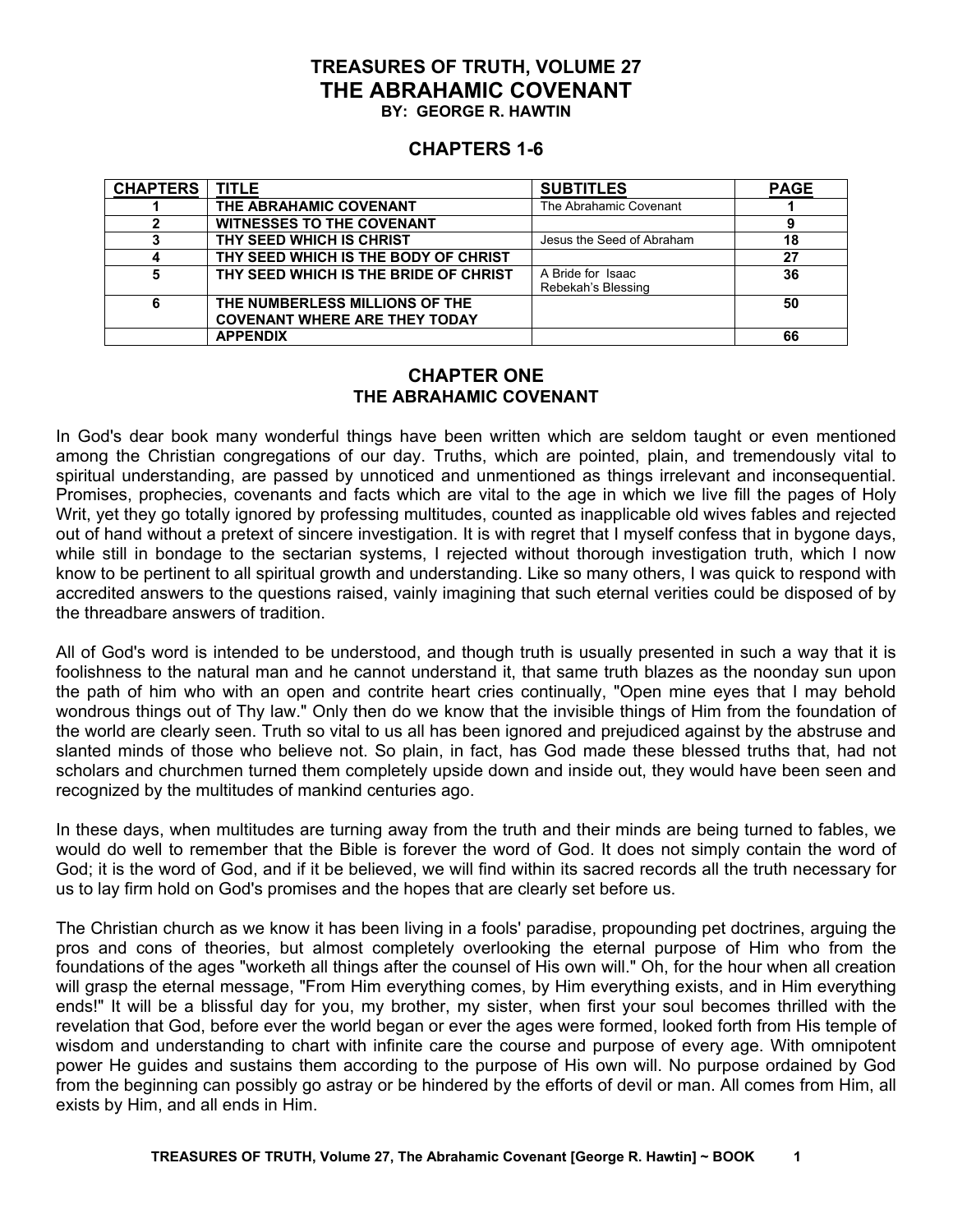If you in spirit will stand as "in the beginning" with your all-wise heavenly Father, you will behold the unfolding of an infinite purpose. You will see the unveiling of God's divine intention in Eden's lovely garden. Your heart will throb as you hear Him say, "The creature was made subject to vanity, not willingly, but by reason of Him, who hath subjected the same in hope." **Rom. 8:20** From the lips of God you will be assured that through the anguish and night of the fall His hope was to bring to manifestation a vast family of sons of God, every one in the image of Christ. Rom. 8: 18-29 The creation itself shall be delivered from the bondage of corruption into the glorious freedom of the sons of God. Verse 21. You will see, as you stand with Him, that the tragedy of Eden was not a tragedy in the sight of God, but an aionian purpose. You will see with unspeakable joy that the subjecting of the creation (verse 20) to the bondage of corruption was neither a mistake nor an accident, but the purpose of Him who worketh all things after the counsel of His own will. You will look upon the agonies of Calvary and see, not a stark calamity, but a purpose clearly defined and ordained before the ages began - a purpose by which sin will be forever eliminated from all the universe when God's plan is complete and all creation everywhere is lifted from the thraldom of bondage, corruption, and decay into the glorious freedom of the sons of God.

If you will stand with God in the midst of the ages, you will see the immutable and unerring progress of each and every covenant He made with man and behold with wonder and admiration His faithfulness in keeping them unto a thousand generations. With the revelation of the Almighty flooding your soul you will see Him raise up evil men to oppose and resist His will even as He raised up Pharaoh that His name might be known in all the earth. Exod. 9:16. You will see Him raise up both men and nations who are destined to be His bitter opponents that the righteous might come to maturity, having fully come to the knowledge of good and evil.

It is high time that the people of God began to investigate the Bible for themselves. The word of God was written for you to read and believe. It was never intended to be interpreted for you by men who have a denominational axe to grind or a sectarian viewpoint to defend. Let God's people come out from among them and begin to search the scriptures for themselves, and God will be their Father and they will sup with Him and He with them. Let us ask the guidance of the Holy Spirit, and before we realize it we will find ourselves digging deep in a blessed gold mine of truth. Truth was intended to transform men, to make them love God and lay hold upon His eternal purposes. Truth was never intended to force mankind into the narrow confines of some sectarian prison cell. Christ Himself is the truth, the light and the way, and He came declaring that the truth would make us free. Bright is the shining of the sun, yet it is useless to seek its face if we cover our eyes with a dark veil or throw a blanket over our head. In all the ages of time no heavier veil ever existed than the veil of human tradition, by which religious men make the commandment of God of none effect. Matt. 15:6 It is only when this darkling veil is cast away from us that the divine purpose of the ages unfolds before our wondering eyes.

Upon your desk today there is or should be that book we call the Bible. This book alone reveals God's secret plan of the ages. It unfolds with unerring accuracy the mysteries of eons yet to come. It reveals the purpose of the present fearful turmoil which now on every hand encompasses the world. It points with unerring finger the way the saints must walk and tells us what the end will be of the world wide distress and tribulation that is consuming us like a fire. These enlightening discoveries will all be made by those who believe the word of God and not by those who disbelieve it. The secret of the Lord is with them that fear Him and He will not disclose His mysteries to the unbelieving minds of those who hate Him. "Whosoever hath, to him shall be given, and he shall have more abundance: but whosoever hath not, from him shall be taken away even that that he hath." **Matt. 13:12** 

The reader of this message does not need to be told that we are living in the closing days of this dispensation of grace. The rapidly multiplying signs, which everywhere give forth their lurid light, are shouting from the house tops that the kingdom of God is at hand. The coming of the Lord draweth nigh. The evil shadows of the great tribulation hang like a gloom all over the world. Soon, very soon, will the armies of the antichrist challenge the armies of the Son of God, whose eyes are a flame of fire and from whose mouth goes forth a sharp, two-edged sword with which He will smite the nations. With this great battle, described in Rev. 19: 11- 21, the six days of man's labor and misrule will end and the kingdom of God will follow to fill the earth with righteousness for a thousand years. Rev. 20 "Of the increase of His government and peace there shall be no end, upon the throne of David, and upon His kingdom, to order it, and to establish it with judgment and with justice from henceforth even for ever. The zeal of the Lord of hosts will perform this." **Isa. 9:7**

**TREASURES OF TRUTH, Volume 27, The Abrahamic Covenant [George R. Hawtin] ~ BOOK 2**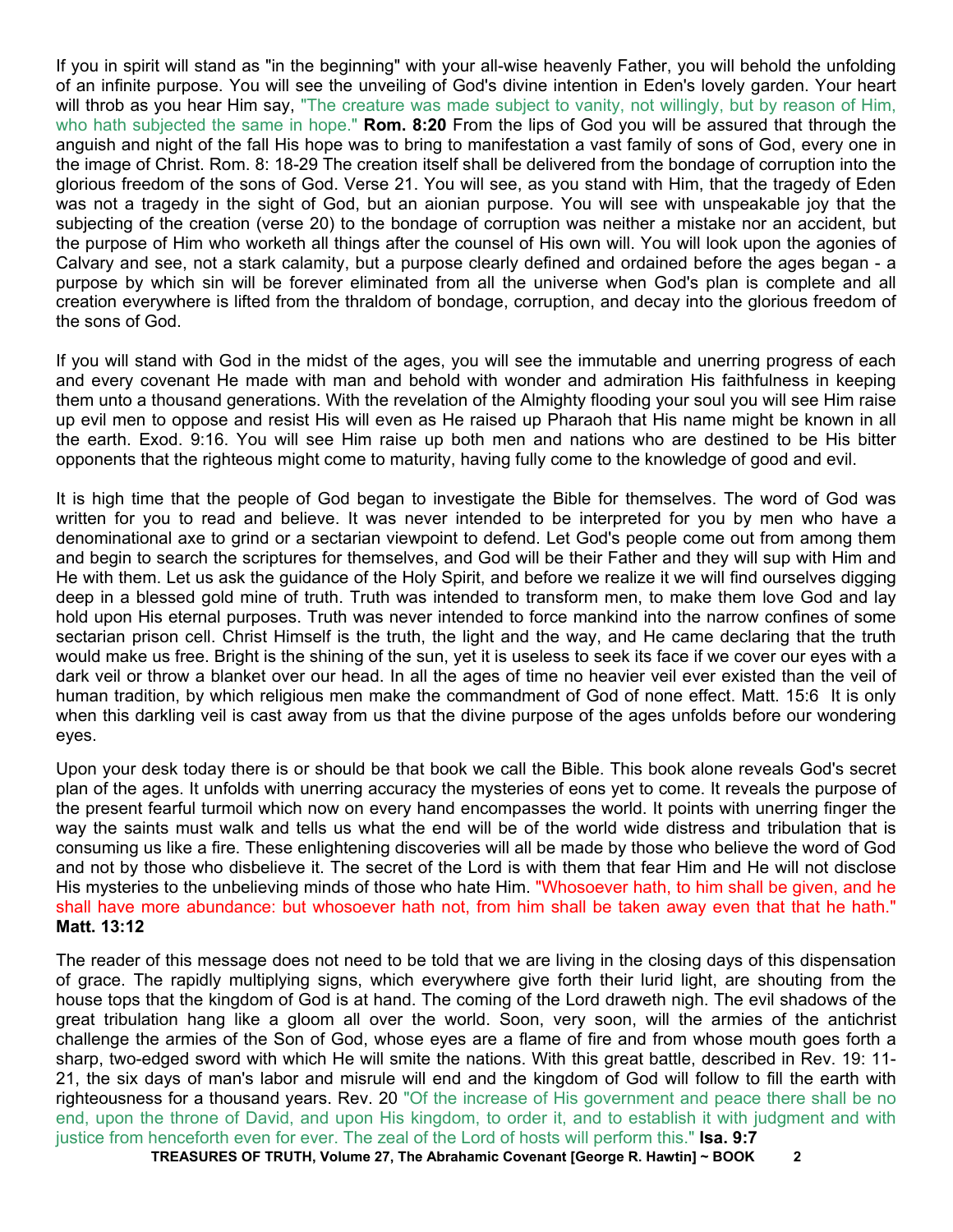For many years I have felt that the day would come when it would be my God given task to unfold, at least in part, some of the hidden mysteries concerning God's chosen people, who are he seed of Abraham. Not many people now reading this message are fully aware that the entire Old Testament from Genesis, chapter twelve and verse one, to Malachi, chapter four and verse six, together with much of the New Testament concerns itself with that chosen people - all twelve tribes of them, who are the seed of Abraham, Isaac, and Jacob. This fact in itself should be enough to demonstrate the vast importance connected with the subject. In God's holy word this chosen race is described in such endearing terms as these:

| My people Israel. | Ezek. 39:7.   |
|-------------------|---------------|
| Mine inheritance. | Isa. 19: 25.  |
| My heritage.      | Joel 2:3.     |
| My glory.         | Isa. 46:  13. |
| My servant.       | Isa. 41: 8.   |
| My witnesses.     | Isa. 43: 10.  |
| My called.        | lsa. 48: 12.  |
| My nation.        | Isa. 51: 4.   |
| Mine elect.       | lsa. 45: 4.   |
| My redeemed.      | Isa. 43: 4.   |
| My firstborn.     | Jer. 31: 9.   |

In all the above instances the speaker and declarer is God Himself and the nation concerned is the seed of Abraham through Isaac and Jacob.

To every thinking person or any Christian with a spiritual mind and an understanding heart it must be extremely obvious that a nation spoken of in such terms as these, whose history and promise of future glory is the topic of the entire Old Testament and much of the New Testament, cannot be carelessly set aside or lightly discarded to suit the whims and fancies of blind leaders of the blind who love to spiritualize or consign to the past any truth that may upset their established tradition, and so they commit to the garbage any truth that appears to demand a greater understanding on their part. It is very clear in God's word that the Israel nations were declared and ordained by God to be the head and not the tail among the nations of the earth. Deut. 28: 13. According to the prophecies and covenants of the Old Testament, the Israel nations were to be the leading and greatest nations of the earth in the latter days, enjoying the blessings of heaven above, the earth beneath, and the wealth under the earth. They were to be a blessing to all other nations, lending to all but borrowing from none. Deut. 28:12

As God may help me, I shall endeavor to explain the purpose of God for these people, both for the present age and the ages that are yet to come. As God's inspired word opens before us, we will behold with rejoicing the unfolding of the words, "In thee and in thy seed shall all the nations of the earth be blessed." I am fully aware that many will disagree with and even oppose the message I bring, but my sincere prayer and hope before God is that all who read these lines will become seekers after truth, unafraid to have their understanding stirred by the unfolding of the truth kept hidden through much of this present age, but ready to be revealed in the last time. May the Spirit of the Lord open the eyes of all who read to give light and understanding in the knowledge of His will.

## **THE ABRAHAMIC COVENANT**

In the twelfth chapter of Genesis an entirely new era in God's dealings with mankind is revealed with the calling of Abram and his descendants to be a special people, a chosen nation for God's service, that through Abram and his seed all the families of the earth would be blessed. These descendants of Abram were to be a distinct and separate people unto God, peculiarly His forever. From them Christ the Saviour and Redeemer would eventually come. From the seed of Abraham - as I will show you later - the sons of God, the body of Christ, would come, and from his seed also in that glad millennial day, when "all Israel shall be saved," **(Rom. 11:26),** the bride of Christ will come. "To Abraham and his seed were the promises made." **Gal. 3:16.** Thus we must conclude that even Gentiles, believing on the Lord Jesus Christ, become the children of Abraham by faith, as it is written, "If ye be Christ's, then are ye Abraham's seed and heirs according to the promise." **Gal. 3:29**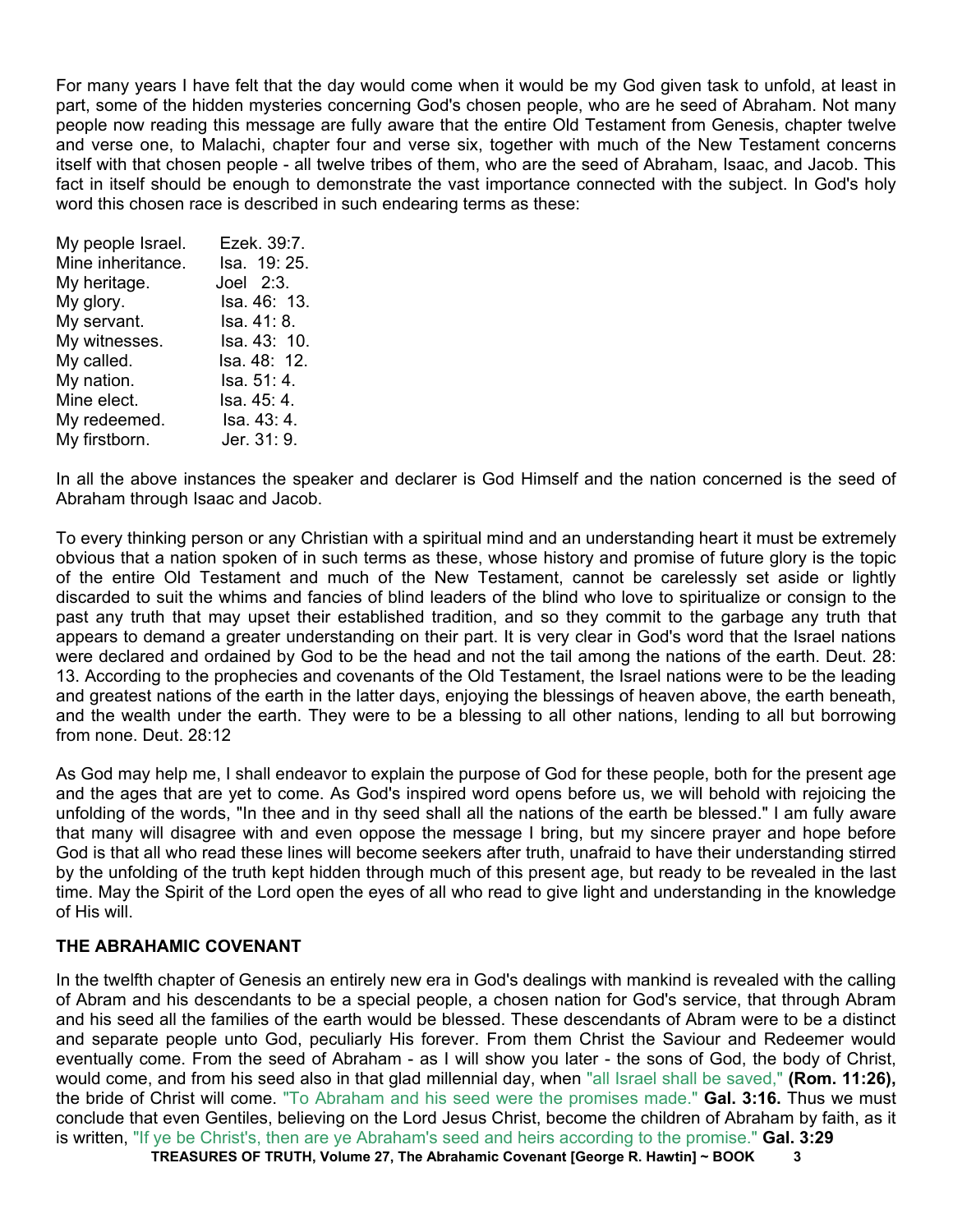"Now the Lord had said unto Abram, Get thee out of thy country, and from thy kindred, and from thy father's house, unto a land that I will shew thee: And I will make of thee a great nation, and I will bless thee, and make thy name great; and thou shalt be a blessing: And I will bless them that bless thee, and curse him that curseth thee: and in thee shall all the families of the earth be blessed." **Gen. 12:1-3** It would be difficult to conceive of any more sweeping and all-inclusive statement than this. Though we will not stop now to analyze its depths, in these simple but remarkable sentences we have an incredibly sweeping, far-reaching statement that will take the thousand generations of 1 Chron. 16:15-17 and Psa. 105:8 to fulfill.

- (1) Get thee out of thy country.
- (2) Unto a land that I will shew thee.
- (3) I will make of thee a great nation.
- (4) I will bless thee.
- (5) I will make thy name great.
- (6) Thou shalt be a blessing.
- (7) I will bless him that blesseth thee and curse him that curseth thee.

#### (8) In thee shall all the families of the earth be blessed.

It is extremely important that we grasp the fact here and now that God's promise and covenant with Abraham is wholly, entirely, and completely unconditional. It is an indisputable fact that no choice was given to Abraham either here or in any other place, or were there any conditions attached or demanded of him. God omnipotent, immutable, eternal commanded this man Abram to get out of his country unto a land that he would later be shown, and the same immutable, eternal Father tells him what He intends to do with him and his seed after him. There were absolutely no conditions whatsoever attached. No words were ever spoken to Abram in which it was inferred that God would bring these blessings upon him in reward for faithfulness, or for works, or for anything else. Everywhere in connection with this covenant we hear the immutable words of the immutable Lord, saying, "I will shew thee. I will bless thee. I will make thee a great nation. I will bless them that bless thee. I will curse them that curse thee. In thee shall all nations of the earth be blessed." If ever a covenant was made in which God was supreme and man had nothing whatever to say, it is the covenant the Lord God Almighty made with his servant Abraham.

The all-wise and eternal God, looking with unerring accuracy through the vista of the ages, was not in the least ignorant of all the rebellion, the stiff-necked obstinacy, the idolatry and failure of the seed of Abraham, yet He and He alone made His definite choice. Though now we see through a glass darkly, in that wonderful day, when the loose ends of all the ages are tied together, we will see all things as plain and clear as God saw them in the long ago and we will rejoice in the wisdom of Him who made such an immutable covenant with Abraham and his seed forever.

How good it would be if all God's people would take time to consider who God really is. In all probability throughout your life you have honored Him as the Lord God, the Maker of all, omnipotent, immutable, omniscient, eternal, holy, righteous and good, full of compassion and longsuffering, and abounding in tender mercies, yet for all that God's people have by their tradition made this Almighty One appear to be a weak, insipid being so changeable in His ways and unwise in His purposes that one would surely think the Lord of glory to be little more than an idol of wood or stone. My friend, when you are contemplating God, you are pondering Him who is the omnipotent creator of heaven and earth, the eternal, who is the beginning and the end of all things. You are considering Him who speaks and it is done, who commands and immediately all the powers of the universe, whether good or evil, begin working together for good that His eternal will might be fulfilled. Thus then we must conclude that, when He, the all-wise, almighty, begins a good work, He will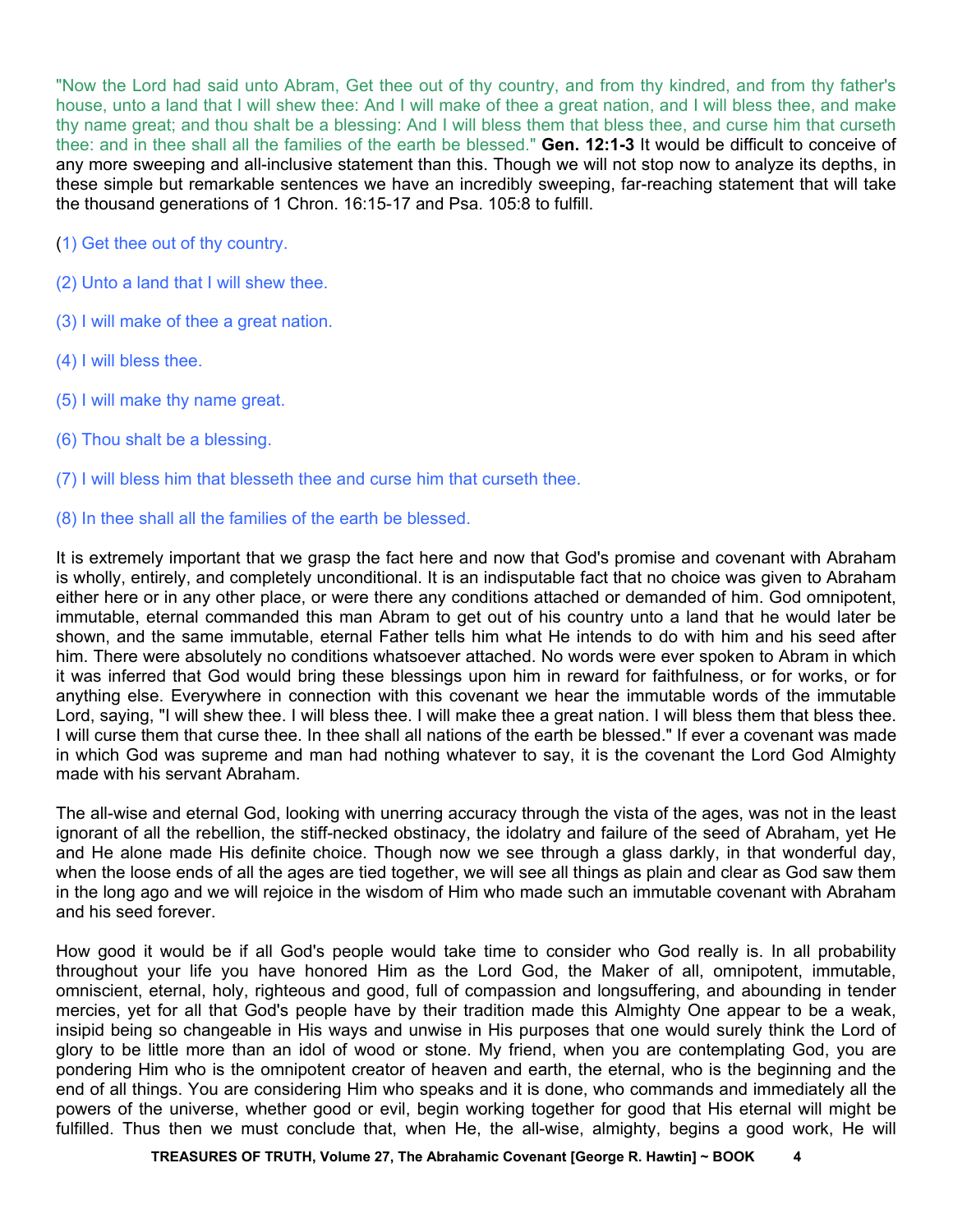complete it, and in the end we will make the great discovery that even the most violent oppositions of Satan were part of the infinite plan whereby the Lord worked out His perfect will. For no other reason does the scripture declare that all things work together for good to them that love God. All things simply means all things, and nothing can possibly hinder or prevent omnipotence.

When men make agreements and covenants with each other, we often encounter what is commonly known as small print. Statements are made in ambiguous terms purposely intended to be deceptive. But in God's great covenant with Abram there was no fine print nor ambiguous term, neither were there any conditions demanded of him, because the man had no voice whatever in making the covenant. Abram knew nothing of the future devised for him. He was not so much as told unto what land he should go. That was to be shown to him later. But the Lord knew every detail the future would hold. He did not see the children of Abraham as an obedient people, continually loving and serving God with a pure heart, but looking down the corridor of the years, he saw a rebellious and stiff-necked people, always prone to wander away from Him, continually digressing to the worship of some other god, forever breaking the commandments of the Lord. From the beginning, before ever He made His covenant with them, He saw this people as a people who would be so rebellious against Him that they would eventually have to be torn from their beautiful land of promise to be carried to captivity and bondage among godless Gentile nations; yet for all this they were to be forever His people, His heritage, and His nation.

In the final chapters of the book of Deuteronomy Moses, the servant of the Lord, solemnly warned the nation Israel as to their calling and responsibility before God. After pronouncing upon them almost indescribable blessings that would follow their devotion to Him, he warned them of the awful desolation that awaited them for their disobedience. This is what he said: "For I know that after my death ye will utterly corrupt yourselves, and turn aside from the way I have commanded you; and evil will befall you in the latter days; because ye will do evil in the sight of the Lord, to provoke Him to anger through the work of your hands." **Deut. 31:29** Yet this same Moses, even while telling them of their abominations for which they would be scattered among the nations, saw them still as the children of His immutable covenant and continued thus: "And it shall come to pass, when all these things are come upon thee, the blessing and the curse, which I have set before thee, and thou shalt call them to mind among all the nations, whither the Lord thy God hath driven thee, and shalt return unto the Lord thy God, and shalt obey His voice according to all that I command thee this day, thou and thy children, with all thine heart, and with all thy soul; that then the Lord thy God will turn thy captivity, and have compassion upon thee, and will return and gather thee from all the nations, whither the Lord thy God hath scattered thee." Deut. 30:1-3. One would certainly be inclined to suspect that God would cast off this rebellious nation that they might be forgotten before Him. But this is never so. Israel is a chosen race forever, sealed with an everlasting covenant, always bearing the judgment of their iniquities but always through God's judgment being returned to Him. With the certain knowledge that these chosen people, inheritors of the covenant made with Abraham, are forever peculiarly the Lord's, give ear to the triumphant words of the apostle Paul, sounding like a mighty fiat for ages past and ages yet unborn. "Has God cast away His people? God forbid! ...God hath not cast away His people which He foreknew." **Rom. 11:1-2** Then with triumphant understanding of God's plan, Paul writes again, "If the casting away of them be the reconciling of the world, what shall the receiving of them be, but life from the dead?" **Rom. 11:15**

So everlasting was the covenant made with Abraham that no subsequent failure on his part or on the part of his seed at any future time could possibly annul the agreement. The only responsibility Abram had was to obey, and everything else unto the ages of the ages, as we shall see, was in the hands of the Lord. Because the covenant was made by God and not by Abram, no sin or disobedience on his part could ever possibly absolve God of His unconditional promises. Because it was God's promise and not Abram's, therefore the carrying out and fulfilling of that promise was the responsibility of God and not of Abram. This fact, I think, was proved over and over again in the later years of Abram's life. God made the plans and Abram obeyed them. When he made mistakes, the Lord corrected him, but the covenant itself was unaltered and unchanged, as immutable as before.

Henry D. Houghton has most ably pointed out that in most, if not all, human covenants there are five distinct and essential points, as follows: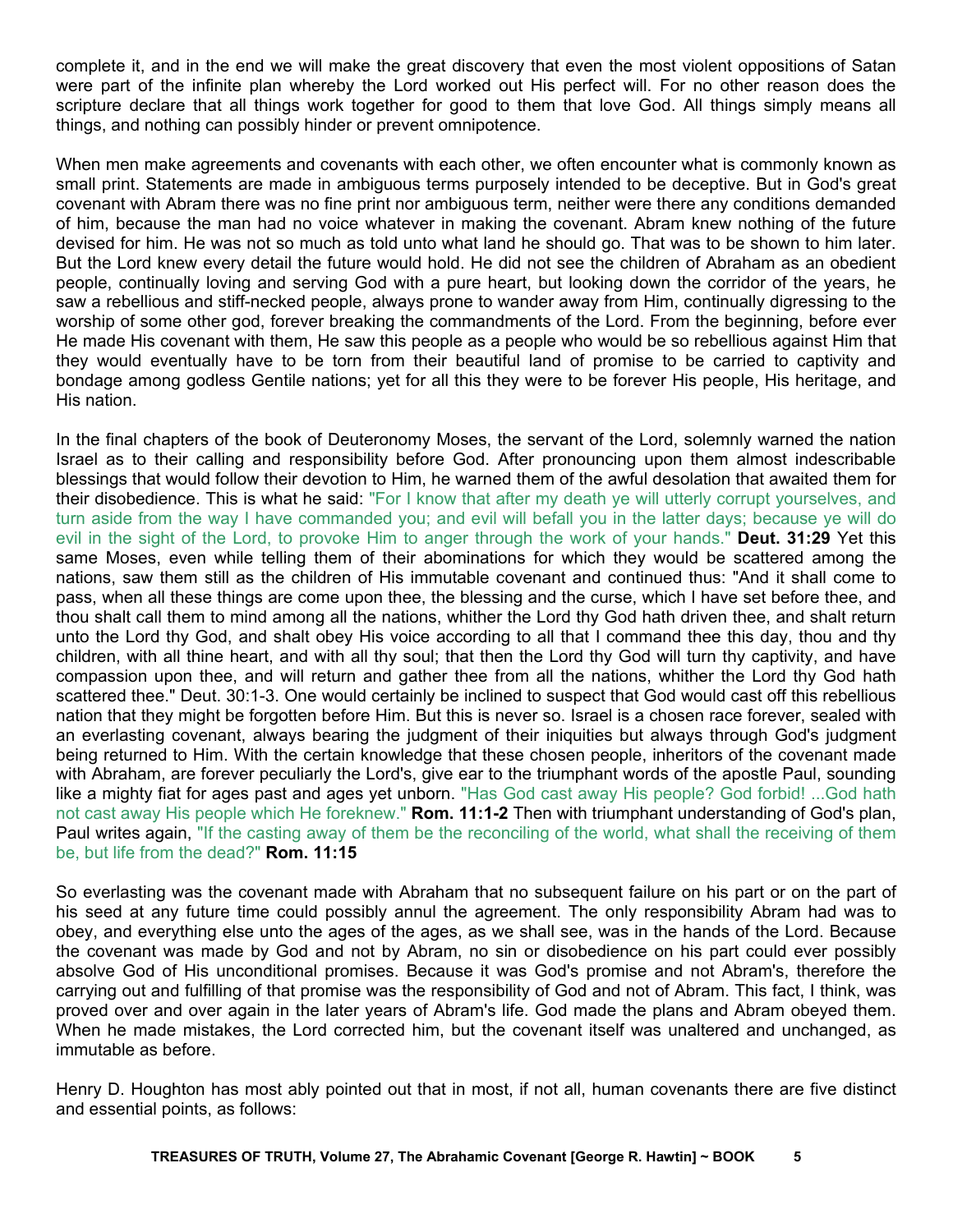- (1) The date of the agreement.
- (2) The parties between whom the covenant is made.
- (3) The subject and scope of the covenant.
- (4) The time and operation of the agreement, limited or otherwise.
- (5) The signature.

It will be noticed now that all these five articles of agreement are distinctly visible in this covenant between God and Abram. Let us note them well and neither detract from them nor add to them, but let us rather accept them as they are, for that is faith.

It may be well to mention that not all the promises of the covenant are recorded in Genesis, chapter twelve. In Genesis twelve we have God's irrevocable promise to Abram, but in Genesis seventeen the terms of the covenant are laid out in greater detail. This is what it says: "And when Abram was ninety years old and nine, the Lord appeared to Abram, and said unto him, I am the Almighty God; walk before Me, and be thou perfect. And I will make My covenant between Me and thee, and will multiply thee exceedingly. And Abram fell on his face; and God talked with him, saying, As for Me, behold My covenant is with thee, and thou shalt be a father of many nations. Neither shall thy name any more be called Abram, but thy name shall be Abraham; for a father of many nations have I made thee. And I will make thee exceeding fruitful, and I will make nations of thee, and kings shall come out of thee. And I will establish My covenant between Me and thee and thy seed after thee in their generations for and everlasting covenant, to be a God unto thee, and to thy seed after thee. And I will give unto thee, and to thy seed after thee, the land wherein thou art a stranger, all the land of Canaan, for an everlasting possession; and I will be their God." **Gen. 17:1-8**

Let us now apply to this statement the five essential points we have outlined above and we will see how genuine and binding the covenant really is.

**First.** The date of the covenant is clearly stated as being in the ninety-ninth year of Abraham, or 1898 B.C. (Usser).

**Second.** In verse two and verse seven the parties to the covenant are clearly stated and set out: "Between Me and thee and thy seed after thee."

**Third:** The subject and scope of the covenant is clearly stated in verses two, four, five, six, seven and eight. "I will multiply thee exceedingly. Thou shall be a father of many nations. I will make thee exceedingly fruitful. .and will make nations of thee... and kings shall come out of thee. I will establish My covenant between Me and thee and thy seed after thee... to be a God unto thee. And / will give unto thee the land wherein thou art a stranger."

**Fourth.** The time and length of the agreement is given in verse seven. "...to thee and to thy seed in their generations for an everlasting covenant." The agreement is perpetual and endures as long as the ages endure. I will greatly enlarge on this fourth point later on.

**Fifth,** and perhaps most important of all, is the signature to the agreement. This is found in verse one. "I am the Almighty God.'' This covenant was made by God. All its promises are of and from God. The covenant is signed by God. Abram made no promises at all, nor did he sign the agreement. Therefore it is wholly unconditional in all its aspects and leans hard on the eternal faithfulness of Almighty God.

My soul sings a thousand hallelujahs at the glory of the thing, for I know that He who promised is able to perform. Salvation is not of man. The promises are not of man. The plan is not of man. The eternal purposes are not of man. It is God who is the author and the finisher, the beginning and the ending, the first and the last in every sense of the word. From Him everything comes, by Him everything exists, and in Him everything ends. Glory to Him forever and ever, unto the ages of the ages, and for eternity as well!

**TREASURES OF TRUTH, Volume 27, The Abrahamic Covenant [George R. Hawtin] ~ BOOK 6**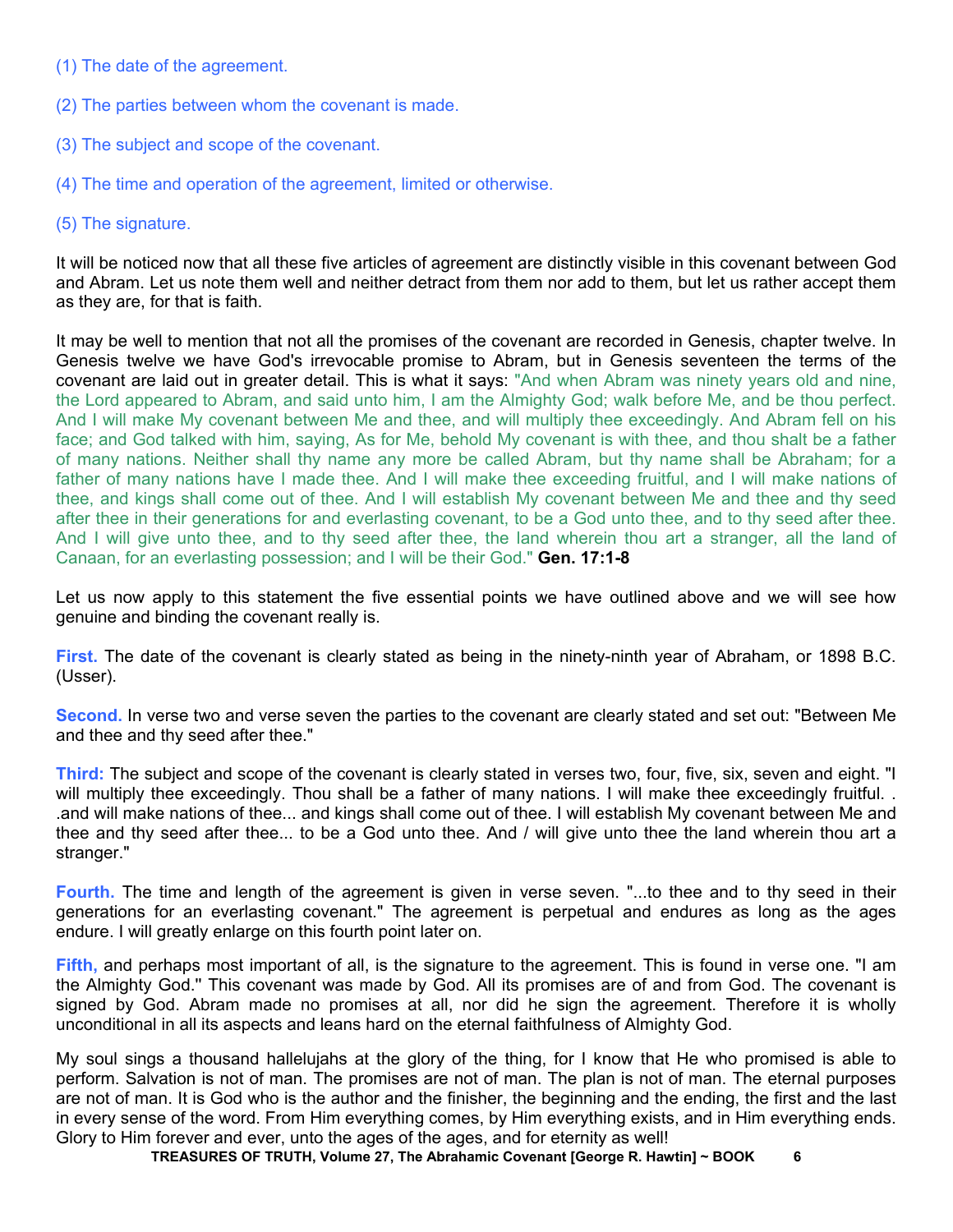In the words of this wonderful covenant the Almighty God makes the irrevocable decision that from Abraham He will create and produce an entirely new race. That race will be His people and His special heritage forever that through this nation and its seed every family of the earth shall eventually be blessed. I declare without hesitation that our Lord Jesus Christ came from this race. First He was the seed of Abraham according to the flesh and declared to be the Son of God with power by the Spirit of holiness and the resurrection from the dead. Furthermore, the church had its beginning with this race on the day of Pentecost, and it is of tremendous importance that we see that the one hundred and forty-four thousand sons of God, sealed and chosen as we read in the book of Revelation, chapter 7:4-8, are from the twelve tribes of this same race. When all Israel shall be saved, as is clearly stated by Paul and Isaiah in Romans 11:26 and Isaiah 66:8, this race, the seed of Abraham, will be the principal nation of the millennial kingdom, judged by Christ and those who have followed Him. Matt. 19:28. This race, saved and washed and forever freed from sin, will be the New Jerusalem, descending from God out of heaven at the end of the millennial kingdom as a bride adorned for her husband.

"Hath God cast away his people? God forbid. God hath not cast away His people which He foreknew." **Rom. 11:1-2** But their eyes at present are darkened that they may not see and their backs are bowed down for an age. **Verse 10** "Have they stumbled that they might fall? God forbid: but rather through their fall salvation is come unto the Gentiles, for to provoke them to jealousy. Now if the fall of them be the riches of the world, and the diminishing of them the riches of the Gentiles; how much more their fullness! .... For if the casting away of them be the reconciling of the world, what shall the receiving of them be, but life from the dead?" **Rom. 11:11- 12, 15.** "I would not, brethren, that ye should be ignorant of this mystery, lest ye should be wise in your own conceits; that blindness in part (not total, please note; only in part) is happened to Israel, until the fullness (full number) of the Gentiles be come in. And so all Israel shall be saved: as it is written, There shall come out of Sion the Deliverer, and shall turn away ungoldiness from Jacob. For this is My covenant unto them, when I shall take away their sins. Concerning the gospel, they are enemies for your sakes: but as touching the election, they are beloved for the fathers' sakes." **Rom. 11:25-28**. (The fathers here are Abraham, Isaac, and Jacob.) Please notice with care that Paul here definitely shows that their restoration is in fulfillment of the covenant made with Abraham.

From the day God made His covenant with Abraham, throughout the book of God, all through the intervening centuries to this very day and the ages yet to come, God's choice is certain and irrevocable. Certainly there has been anger, wrath, rebuke, judgment and punishment sore and terrible upon all the seed of Abraham - so much so that one might think God's mercy had departed from them for ever, but that can never be, for above all the turmoil that has resulted from their abounding iniquities God's attitude has never changed toward them and His mercy is ever extended unto them because of the certainty of a covenant made unto a thousand generations.

Wonderful as was the promise made by God to Abram at the first, I think it correct to say that here and there along the way the dear Lord added more extensive promises, which may rightfully be included in the covenant. For instance, Genesis seventeen records deeper promises than Genesis twelve, and then again, when Abraham was called upon to offer His son Isaac as a sacrifice to God and refused not to obey, the Lord adds the promise of another seed - a seed that hitherto had not been mentioned, saying, "By Myself have I sworn, saith the Lord, for because thou has done this thing, and hast not withheld thy son, thine only son; that in blessing I will bless thee, and in multiplying I will multiply thy seed as the stars of the heaven, and as the sand which is upon the sea shore: and thy seed shall possess the gate of his enemies; and in thy seed shall all the nations of the earth be blessed; because thou hast obeyed My voice." **Gen. 22:16-18.** The Lord did not say to Abraham in this passage, "If you do this I will do this," but, "Because thou hast done this thing, I will do." Abraham had no more to do than that which he had already done. Thus I declare that no circumstances anywhere or at any time can possibly release God from His immutable promise. And who is that man anywhere in the world who is so vain as to imagine that the Almighty God has any wish to be absolved from His promise?

A most significant statement is made by the apostle Paul in the book of Hebrews, chapter six, verses thirteen to eighteen. "When God made promise to Abraham, because He could swear by no greater, He swore by Himself, saying, Surely blessing I will bless thee, and multiplying I will multiply thee. And so, after he had patiently endured, he obtained the promise. For men verily swear by the greater: and an oath for confirmation

**TREASURES OF TRUTH, Volume 27, The Abrahamic Covenant [George R. Hawtin] ~ BOOK 7**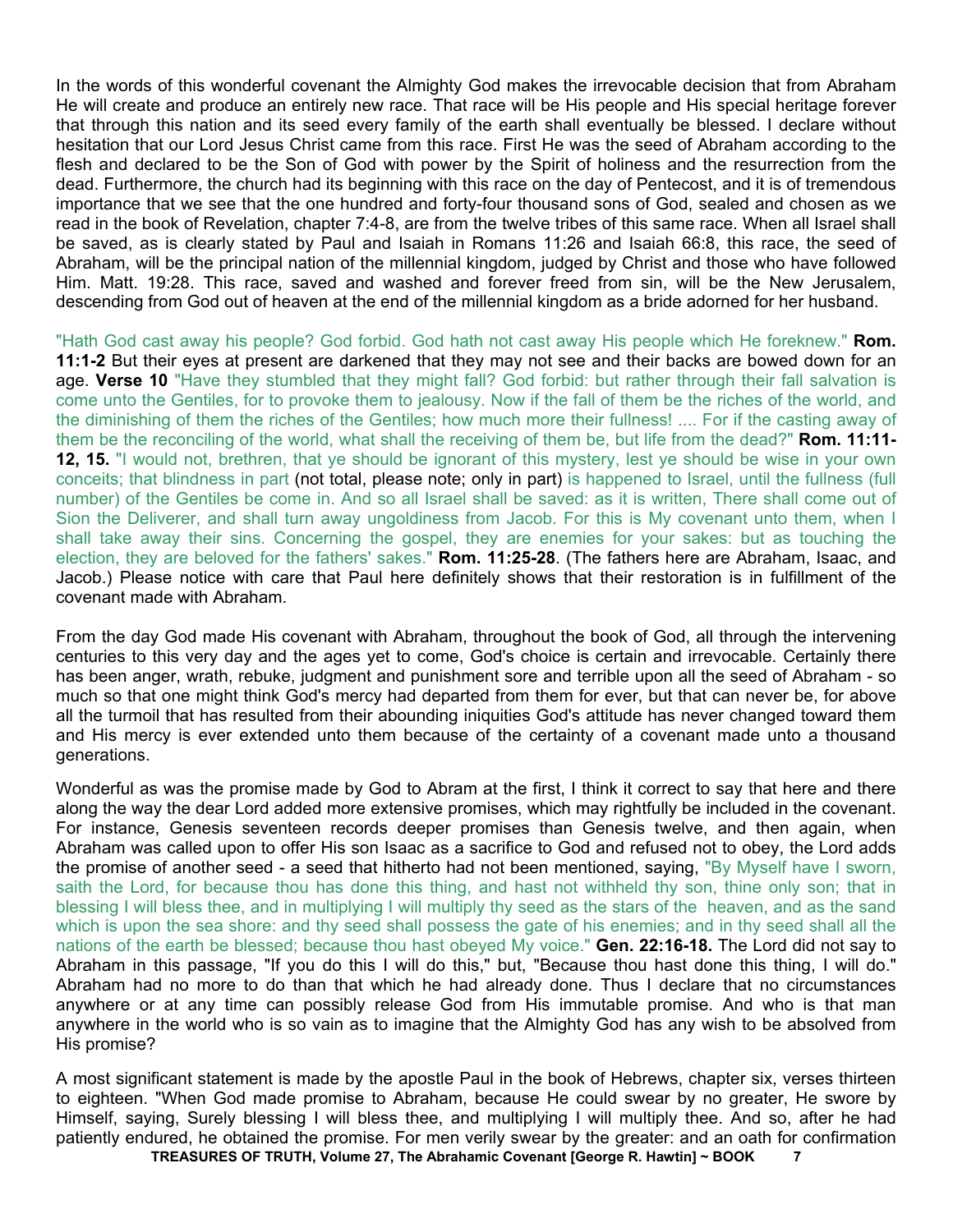is to them an end of all strife. Wherein God, willing more abundantly to shew onto the heirs of promise the immutability of His counsel, confirmed it by an oath: that by two immutable things (God's promise and God's oath), in which it was impossible for God to lie, we might have strong consolation, who have fled for refuge to lay hold upon the hope set before us." God's promise is immutable and His oath is immutable. Thus His promise to Abraham and his seed is immutable and is confirmed by God's immutable oath. Hence the promise is made doubly sure, for He who promised and He who swore is God, who cannot lie. What I am saying here is so revolutionary in its scope that it demands a complete new understanding of the unchanging purposes of Him who swore and never repents, who declares and His word stands forever. When the great apostle Paul declared, "The gifts and callings of God are without repentance," he was speaking of God's covenant with Israel. Surely no one would be hardy enough to deny that, for he says, "As concerning the gospel, they are enemies for your sakes: but as touching the election, they are beloved for the fathers' sakes. For the gifts and calling of God are without repentance." **Rom. 11:28, 29.**

This wonderful covenant with Abraham and his seed forever was not only a covenant with an individual, but it was most certainly a covenant made with the nation that sprang from that one individual. That nation is Israel. That nation has twelve heads and, though Israel is but one nation, each of the twelve sons of Jacob was to become a nation in his own right, or a tribe of one nation. These Israelitish nations may be clearly defined in our day as "the head and not the tail." They are without doubt the leading nations of the earth, just as it was promised to our father Abraham that great nations would come from him and that his name would be great.

It is of utmost importance that we point out that it was not Abraham who sought out God to make a covenant with Him. It was God who sought out Abram to make a covenant with him. The covenant was sought by God, and proposed by God, and instituted by Him. The whole intention of the covenant was the inauguration of a special relationship between God and Abraham and his seed forever. Ages and ages were to pass by, but the covenant could never be annulled. Dispensations and millenniums were to wax and wane, but the covenant was to remain absolutely unaltered. Oh, what a wonderful thing that really is! How inexhaustible God's resources, wisdom and knowledge are! How unfathomable His decisions are! How untraceable His ways! Who has ever known the Lord's thoughts or advised Him? Who has advanced Him anything for which he will have to be repaid? For of Him and through Him and to Him are all things. Blessed be His name for ever more.

The whole wonderful book called the Bible is the history of Abraham's race. It does not merely mention the nation Israel, but the actual history of Abraham and his seed, both natural and spiritual, fills its inspired pages from Genesis, chapter twelve, to the last chapter of the book of Revelation. And, if I may make so bold as to say so, I am certain that beyond the millennial kingdom the seed of Abraham, by then all redeemed by the blood of Christ never to wander or sin any more, will be the blessing and light of those ages in which it is God's purpose to gather together in one all things in Christ. Eph. 1:10

In Old Testament times the making of a covenant was always considered a very serious and sacred matter. None of the parties to the covenant entered lightly into the agreement. So sacred was the covenant in the eyes of those who made it that it was often sealed by an act of death. As long as a man lives there always exists the possibility of his breaking a covenant, but after he is dead, there is no longer such possibility. It was therefore the custom in the Old Testament times, when a covenant was made between two parties, that death should be implied in the following manner. An animal was killed and the carcass divided in two. The two halves were then separated a short distance apart. The party making the covenant would then walk between the two halves of the dead animal. Thus in figure he was walking in the midst of death, and so in the presence of witnesses the covenant was made irrevocable by the symbol of death.

Now Paul, writing to the Hebrew Christians and speaking of the covenant made by Jesus Christ - that by the shedding of His blood we should be forgiven of our sins and justified in His sight - made this remarkable statement: "Where a testament (covenant) is, there must also of necessity be the death of the testator (covenanter). For a testament (covenant) is of force after men are dead: otherwise it is of no strength at all while the testator liveth. Whereupon neither the first testament (covenant) was dedicated without blood. For when Moses had spoken every precept to all the people according to the law, he took the blood of calves and of goats, with water, and scarlet wool, and hyssop, and sprinkled both the book and all the people, saying, This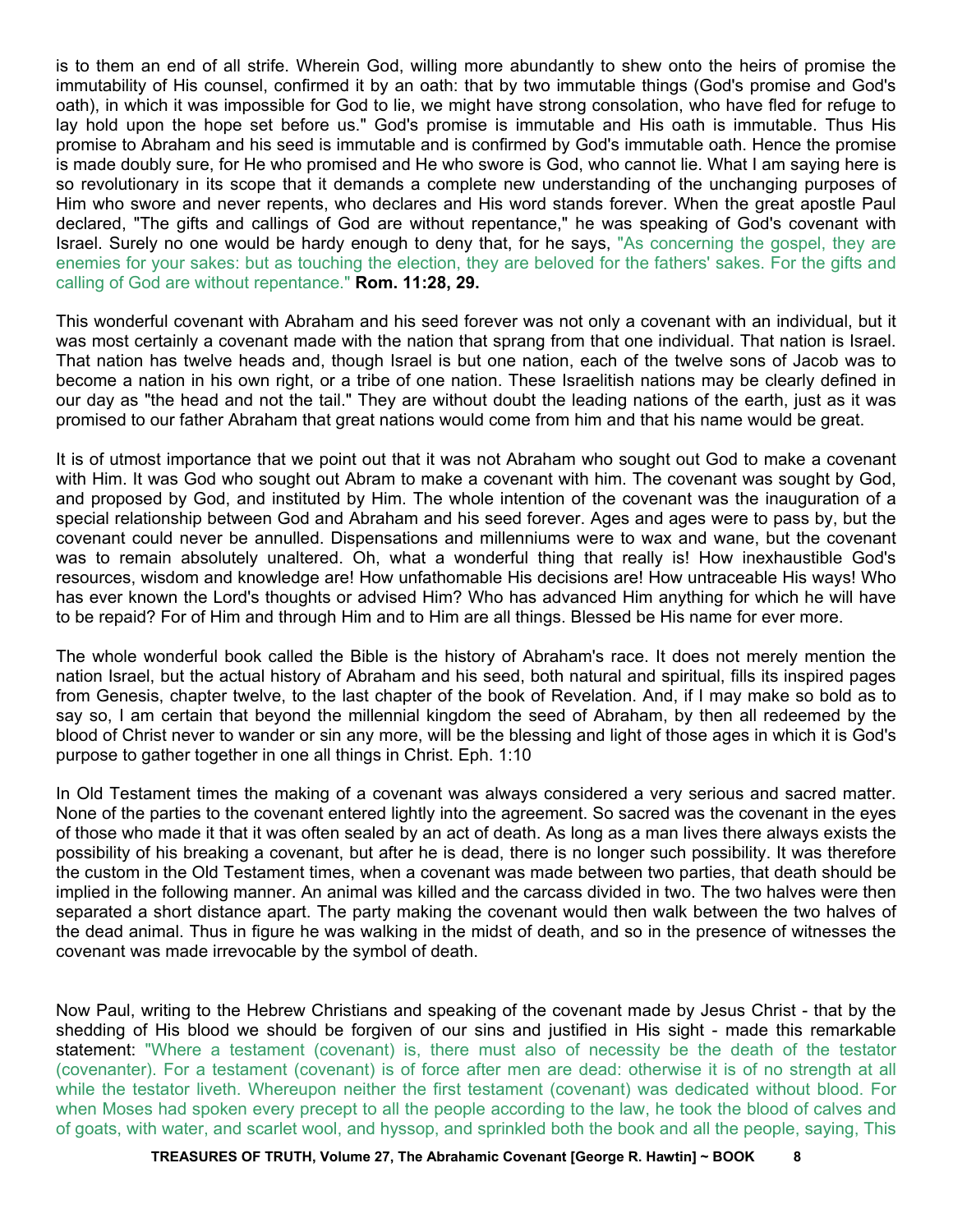is the blood of the testament (covenant) which God hath enjoined unto you. Moreover he sprinkled with blood both the tabernacle, and all the vessels of the ministry. And almost all things are by the law purged with blood; and without the shedding of blood there is no remission." **Heb. 9:16-22** From this passage we not only gain a better understanding of the meaning of the all-essential shedding of the blood of Jesus Christ, but we also understand more fully why death, either in actuality or in symbol, was necessary to guarantee that a covenant should be unalterable.

When the Lord made His great covenant with Abram, He made it unchangeable by doing two immutable things. First, God, who cannot lie, gave His promise to Abram. Second, because He could swear by no greater, He swore by Himself that blessing He would bless him. But, though additional witness was not needed, the Lord God Almighty, who cannot lie nor die, added the further assurance of the death symbol as follows: In Genesis, chapter fifteen and verses one to eight, we have the account of the Lord's renewing His covenant promises to Abraham and actually showing him the vast scope of the land he was to possess. In verse six we are told that Abraham believed in the Lord and He counted it to him for righteousness, but in verse eight Abraham asked the Lord this one very important question, "Lord God, whereby shall I know that I shall inherit it?" It is very apparent that the Lord considered Abraham's question to be a very logical one, and without a moment's hesitation or a word of rebuke the Lord gave him the one and only absolute answer that could be given. Behold the wonder of the following words: "And He (God) said unto him, Take Me an heifer of three years old, and a she goat of three years old, and a ram of three years old, and a turtledove and a young pigeon. And he took unto Him all these, and divided them in the midst, and laid each piece one against another: but the birds divided he not." **Verses 9-10** Here we see the Lord carrying out in every detail the vital act of confirming a covenant by death. Now notice what happened. The animals were killed and the halves divided, the heifer, the goat, and the ram. The birds were not divided, but laid apart on either side. As Abraham carefully watched to see what God would do, a deep sleep fell upon him and an horror of great darkness, and he heard the voice of the Lord speaking to him. Then as he watched, "it came to pass that, when the sun went down, and it was dark, behold a smoking furnace, and a burning lamp that passed between the pieces." **Verse 17** Then we are told, "In the same day the Lord made a covenant with Abram, saying, Unto thy seed have I given this land, from the river of Egypt unto the great river, the river Euphrates," **Verse 18**. What was the burning lamp that passed between the sections of those slain beasts? Or should I enquire who was it? It was none other than the Lord Himself, walking amid death as the custom was, sealing His own covenant with death that it might be unalterable and it might be everlastingly sure to Abram and his seed forever.

There is no possible way by which such a covenant can be suspended. It was made to Abram and his seed forever and sealed with the blood of death, the Lord Himself walking between the divided carcasses of the beasts that were slain. We will further notice that it was the Lord and not Abram who said, "Take Me an heifer, a goat, a ram, a turtledove and a young pigeon." And it was the Lord, not Abram, who sealed the covenant by walking in the midst of death that not even the Almighty could ever make the covenant of none effect. The worth of this covenant lies in the fact that it cannot be broken. No power on earth can break it, for He has promised, He has sworn by Himself, and He has walked through the symbol of death. Man cannot change it. Unbelief cannot change it. Parents cannot change it, for each generation inherits its promise from God because the promise was made to Abram and his seed forever. Even the mighty thunderings of the law at Sinai, which was four hundred and thirty years after the covenant, could not disannul or make the promise of none effect, for God gave it to Abraham and his seed forever by His immutable promise.

## **CHAPTER TWO THE WITNESSES TO THE COVENANT**

Two little clouds one summer's day Went flying through the sky; They went so fast they bumped their heads, And both began to cry.

Old Father Sun looked out and said, "Oh, never mind, my dears; I'll send my little fairy folk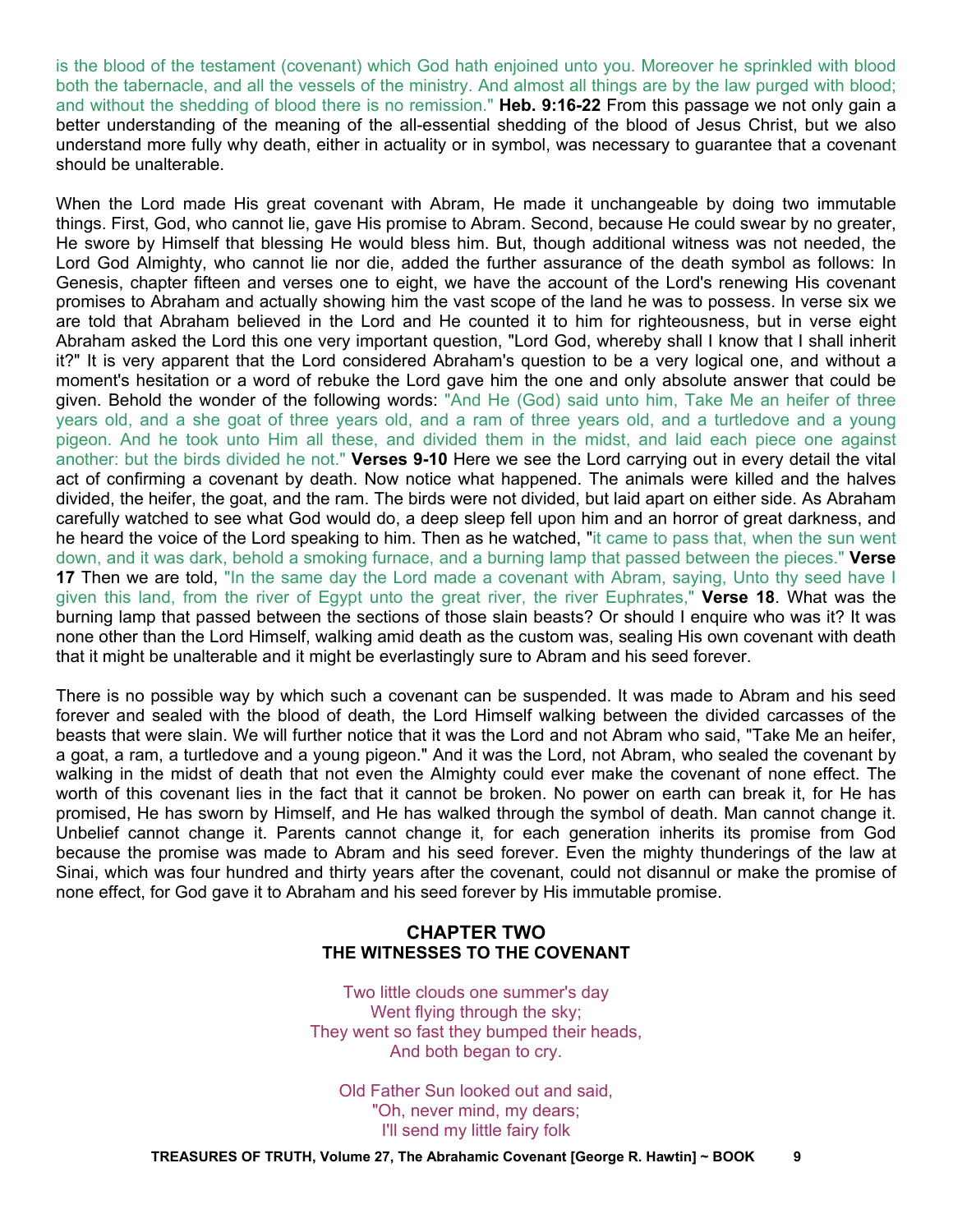To dry your falling tears."

One fairy came in violet, And one in indigo; In blue, green, yellow, orange, red They made a pretty row.

They wiped the cloud tears all away, And then from out the sky Upon a line the sunbeams made They hung their gowns to dry.

It was almost sixty years ago that our teacher, Miss Robinson, taught our grade two class to recite those pretty words. Many times as little children we had seen the beautiful rainbow, thrown like a mantle around the shoulders of a passing storm, but little did we realize that every appearance of its magnificent beauty was confirmation of the everlasting covenant which God, who cannot lie, made with His beloved servant Noah.

The history of the flood of Noah's day is not a fable to be believed by some and ridiculed by others. Evidence of its devastation is found almost everywhere on earth and people who have traveled much throughout the world testify continually that the tradition of a great flood which once inundated and ravished the earth that then was is to be found with every tribe and nation of the world. As to the pure all things are pure and to the unholy and defiled nothing is pure, so to the faithful believer all that God has spoken is true, but to the unbeliever the gloom of doubt casts its sickening shadow over all God has spoken, even making uncertain the Lord God Himself.

There is no greater certainty than that there will never be another flood. It was God who opened the windows of heaven and loosed the fountains of the mighty deep, sending upon the earth a flood to destroy the world and all its wickedness in the days of Noah, but it was the selfsame Lord who, after the fearful flood of waters was assuaged, made this covenant with Noah and his seed: "And I, behold, I establish My covenant with you, and with your seed after you; and with every living creature that is with you, of the fowl, of the cattle, and of every beast of the earth with you; from all that go out of the ark, to every beast of the earth. And I will establish My covenant with you; neither shall all flesh be cut off any more by the waters of a flood; neither shall there any more be a flood to destroy the earth. And God said, This is the token of the covenant which I make between Me and you and every living creature that is with you, for perpetual generations. I do set My bow in the cloud, and it shall be for a token of a covenant between Me and the earth. And it shall come to pass, when I bring a cloud over the earth, that the bow shall be seen in the cloud: and I will remember My covenant, which is between Me and you and every living creature of all flesh; an d the waters shall no more become a flood to destroy all flesh. And the bow shall be in the cloud; and I will look upon it, that I may remember the everlasting covenant between God and every living creature of all flesh that is upon the earth. And God said unto Noah, This is the token of the covenant, which I have established between Me and all flesh that is upon the earth." **Gen. 9:9-17** 

It is not the covenant God made with Noah with which we wish to deal, but the covenant He made with Abraham. We refer here to the Noahic covenant only that our faith may be greatly inspired to trust the word of the living and immutable God and that we may be certain that all He has promised He will perform, even to every jot and tittle, and nothing can let or hinder His faithfulness and power. As God's covenant with Noah was unconditional, so also was His covenant with Abraham. Noah had nothing to do and nothing to say about the terms of the covenant. It was as certain and sovereign as any will that could possibly be made. Though that covenant was made with all mankind forever and with the beasts and the birds and the earth itself and though none of these had one word to say about the covenant or its terms, they can enjoy its promise and live in the knowledge that, however great a storm may threaten the world, never again will the earth or the people in it, regardless of their sin or wickedness, be destroyed by the waters of a flood. That covenant is just as certain as God is certain, and it is in His great love and mercy that year after year, storm after storm, He hangs His bow of sevenfold witness in the cloud that we may know He has not forgotten His promise or in any way altered the terms of it. Would God that all men and women, boys and girls, would look up to God when the rainbow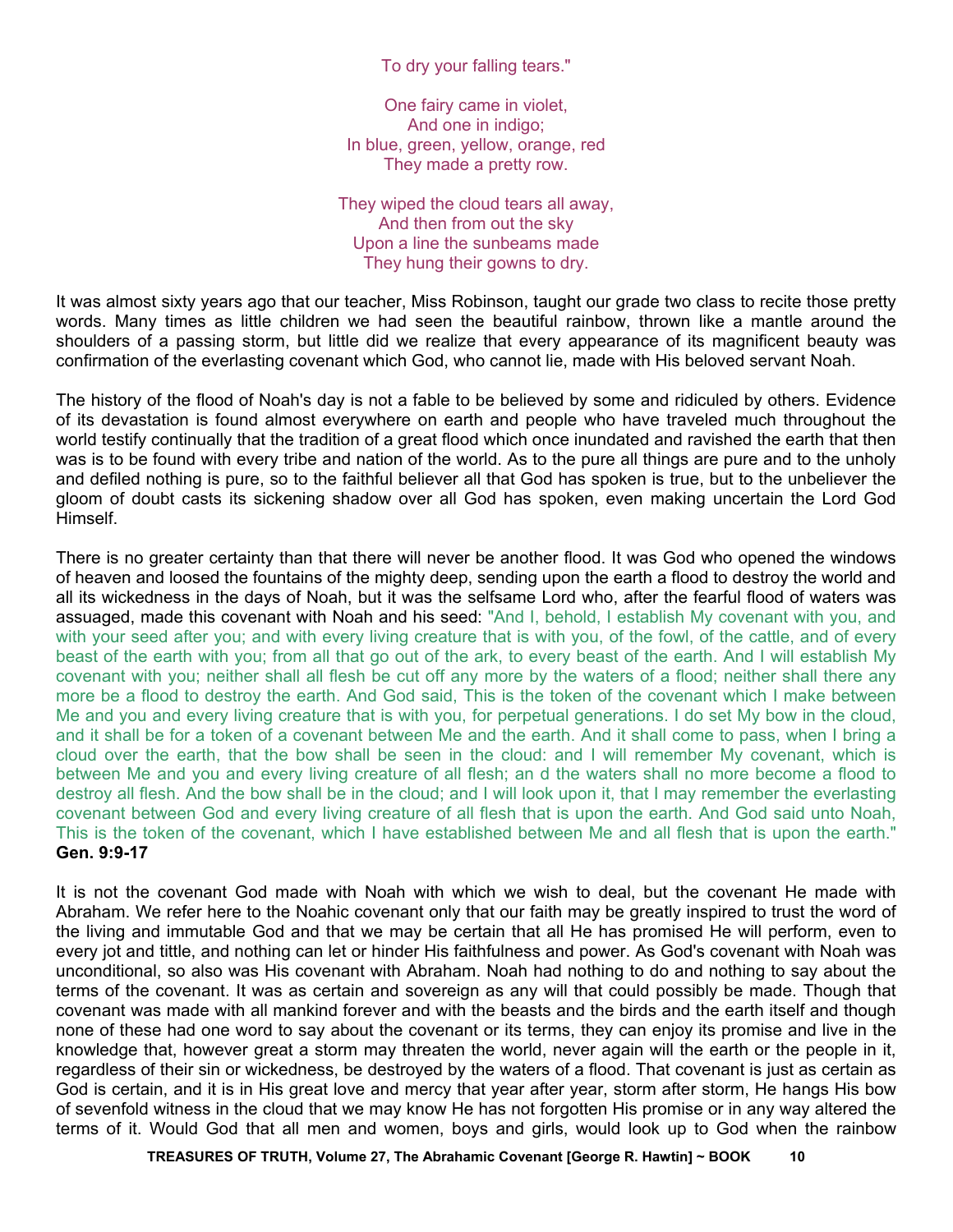appears in the sky and give thanks to Him whose promises never fail, for all He has promised will surely be fulfilled.

There is something entrancingly wonderful about a rainbow. It is beyond my understanding. Though its appearance in the cloud may have a simple scientific explanation that readily satisfies the unbelieving and unconcerned, when by the eye of faith and trust we look beyond its excellent beauty, we find God and see a glory that causes believers to worship at His feet. Thus did Ezekiel worship when, clothed by the glory of the Holy Spirit, he beheld a vision of God so sublime that no man has ever yet been able to fathom its depths or explain its meaning. "Above the firmament that was over their heads was the likeness of a throne, as the appearance of a sapphire stone; and upon the likeness of the throne was the likeness as the appearance of a man above upon it. And I saw as the color of amber, as the appearance of fire round about within it, from the appearance of his loins even upward, and from the appearance of his loins even downward, I saw as it were the appearance of fire, and it had brightness round about. As the appearance of the bow that is in the cloud in the day of rain, so was the appearance of the brightness round about. This was the appearance of the likeness of the glory of the Lord. And when I saw it, I fell upon my face, and I heard a voice of one that spake." **Ezek. 1:26-28** 

John the beloved was on the Isle of Patmos for the word of God and the testimony of the Lord when he was caught away in the Spirit. In spirit he saw the glory of the Lord and the fullness of Christ in both the Head and the body together. Then, in chapter four, he heard a voice like a trumpet calling to him, "Come up hither, and I will shew thee things which must be hereafter. And immediately I was in the Spirit: and, behold, a throne was set in heaven, and one sat on the throne. And he that sat was to look upon like a jasper and a sardine stone: and there was a rainbow round about the throne, in sight like unto an emerald." **Rev. 4:1-3** I cannot explain the meaning of it. No doubt there are some who can, but in view of the desolation, which John was to behold from this heavenly vantage point, it is a thing of exceeding wonder that the rainbow of promise was over God's throne. The earth and its inhabitants would not be destroyed by the tribulation of water and neither will they be totally destroyed by the dreadful fires of tribulation that even now are devouring far and near among the hosts of mankind.

Again in Revelation, chapter ten, the rainbow appears. Six of the seven trumpets of the Lord had sounded and, following the first of those dreadful blasts, the third part of the trees and the grass were burned up. Following the second, a mountain burning with fire had fallen into the sea and the third part of the sea had turned to blood, and a third part of the creatures which were in the sea died, and the third part of the ships were destroyed. When the third trumpet sounded, a star fell upon the rivers and fountains of water and they became bitter, and men died of the water. The fourth angel sounded and a third part of the moon and the sun and the stars were darkened, and an angel flew through heaven proclaiming woe to the inhibiters of the earth. The fifth angel sounded and a noisome smoke appeared from the bottomless pit, and dire calamities fell upon all who had not the seal of God in their foreheads. And when the sixth angel sounded, the great river Euphrates was dried up that the way of the kings of the east might be prepared for the battle in which two hundred million men would be locked in the final conflict of the age.

But, before the seventh angel sounded, John said, "And I saw another mighty angel come down from heaven, clothed with a cloud: and a rainbow was upon his head, and his face was as it were the sun, and his feet as pillars of fire." When the seventh angel sounded, the mystery of God was to be finished for this age, and there at the close of that dread tribulation was the rainbow of God's hope and promise just as it had appeared after the fearful flood in the long, long ago. God is faithful and He cannot lie. He gives His assurance to man that he might know that beyond the dreadful storm clouds that gather on every horizon there is promise — a promise that is fulfilled in God's wonderful Christ.

We have spoken briefly of the covenant, which God made with Noah and we have seen the Almighty confirm that covenant by the sevenfold witness of the rainbow. I may be wrong, but it would appear that the seven colors of the rainbow represent the seven Spirits that are before His throne. Rev. 1:4. These are mentioned in Isa. 11:2 as the spirit of the Lord, the spirit of wisdom, the spirit of understanding, the spirit of counsel, the spirit of might, the spirit of knowledge, and the spirit of reverence, or fear. If these be the seven witnesses who notarized the agreement God Almighty made with Noah, his seed, and all the earth, then do you not think it is a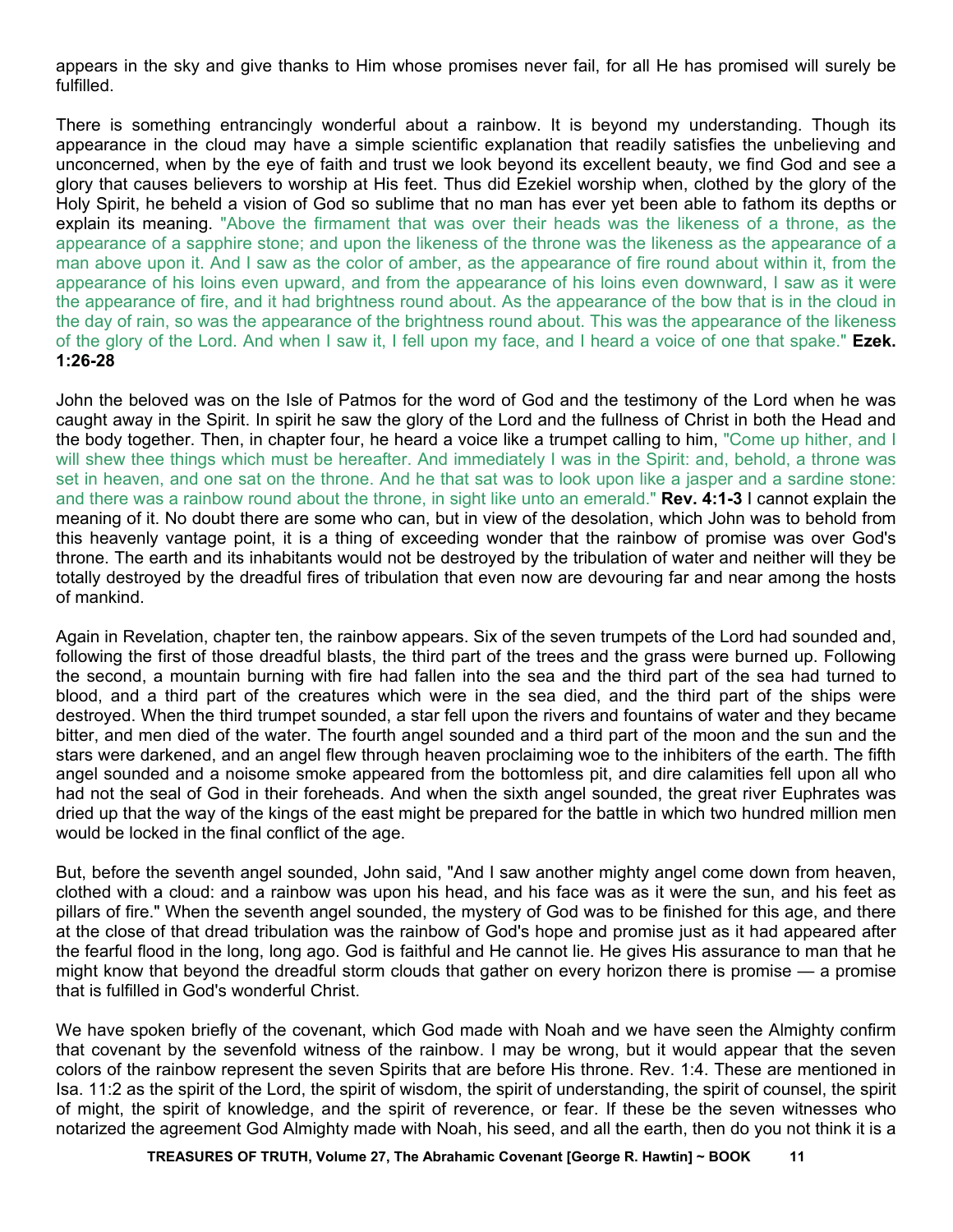most wonderful thing that the prophet Isaiah, speaking to the rebellious house of Judah on the very eve of her Babylonian captivity, raised his prophetic voice in these words, which without doubt have definite reference to God's covenant with Abraham and his seed after him? Listen to these words of promise to that wicked and rebellious generation of Israel's seed. "For a small moment have I forsaken thee; but with great mercies will I gather thee. In a little wrath I hid My face from thee for a moment; but with everlasting kindness will I have mercy on thee; saith the Lord thy Redeemer. For this is as the waters of Noah unto Me: for as I have sworn that the waters of Noah should no more go over the earth, so have I sworn that I would not be wroth with thee, nor rebuke thee. For the mountains shall depart, and the hills be removed; but My kindness shall not depart from thee; neither shall the covenant of My peace be removed, saith the Lord that hath mercy on thee." **Isa. 54: 7-10** As God has sworn that the waters of Noah shall never more go over the earth and has confirmed that covenant by the continual miracle of the rainbow, so has He sworn that His kindness shall never depart from Israel, nor can His covenant with them be annulled or broken. This, we must all admit, is an exceedingly wonderful promise and I am sure every reader will heartily agree.

Every covenant to be effective must have one or more witnesses. Thus when God made His covenant with Noah, He gave a sure, certain and unchanging witness that He would never break His promise. The rainbow every time it appears is God's unalterable signature to the agreement. Every time the storm clouds release their waters upon the earth, God's signature appears in the beauty of a rainbow to assure us that He has remembered His ancient covenant and will never flood the world again. What need has God to be reminded of His covenant? How could He who is omniscient ever forget? Yet listen to what He says regarding the sign of the rainbow: "The bow shall be seen in the cloud: and / will remember My covenant, which is between Me and you and every living creature of all flesh; and the waters shall no more become a flood to destroy all flesh. And the bow shall be in the cloud; and I will look upon it, that I may remember the everlasting covenant between God and every living creature of all flesh that is upon the earth." **Gen. 9:14-16** "I will look upon it and I will remember My covenant." What wonderful words of assurance are these and what a steadfast assurance of His faithfulness!

As God has sworn that the waters of Noah shall no more go over the earth, so has He sworn that He will remember His covenant with Abraham and Israel, his seed, and that His kindness will never, ever depart from them. (Please read again Isa. 54: 8-10) When the Lord swore to Abraham that (1) he would be a great nation, (2) He (God) would bless him, (3) He would make his name great, (4) he (Abraham) would be a blessing, (5) He would bless him that blessed Abraham, (6) and curse him that cursed him, and (8) in him and in his seed should all the families of the earth be blessed, because He could swear by no greater. He sware by Himself (Heb. 6:13) that by two immutable things (God's promise and God's oath) we might have strong confidence, who have fled for refuge to lay hold on the hope that is set before us. Verse 18. Just as the Lord gave the rainbow as a witness to Noah and his seed, so also He gave an ever abiding witness to Abraham and his seed forever.

It will now be to our eternal edification to examine the eight ever present, ever abiding witnesses, which God has given to assure us that His covenant with the twelve tribes of Israel cannot and will not ever be broken. An everlasting covenant has need of everlasting witnesses, witnesses that ever live, and signatures that cannot be erased. It would not have been like God to call upon frail men to witness His agreement. It would not have seemed fit for the Eternal to have called upon Lot or Chedorlaomer or Sarah to witness the agreement, for they were only frail mortals, creatures of time that would soon pass from the horizon of all earthly activity and be no more. Men in future ages might argue as to whether such persons ever really existed, as indeed in our day they carelessly do. But when God calls upon witnesses to His everlasting covenant, He must have a more sure witness than the signatures of men. Centuries after the agreement with Abraham and his seed was made, the prophet Jeremiah told us what those everlasting witnesses were. These witnesses, though silent in their eternal spheres, shout aloud their witness every morning and hymn their message every night that God has not cast away His people whom He foreknew. The sound of their witness reaches into all the world, bearing witness to the extravagant claims of the apostle Paul that "all Israel shall be saved." **Rom. 11: 26**

Though God is ever faithful and all mankind should believe His word, yet, alas, alas, men do not believe Him; neither do they trust His faithfulness. I terribly fear that we shall find the greatest offenders to be those blind leaders of the blind who profess to be shepherds of God's flock and keepers of His promise. Not only are these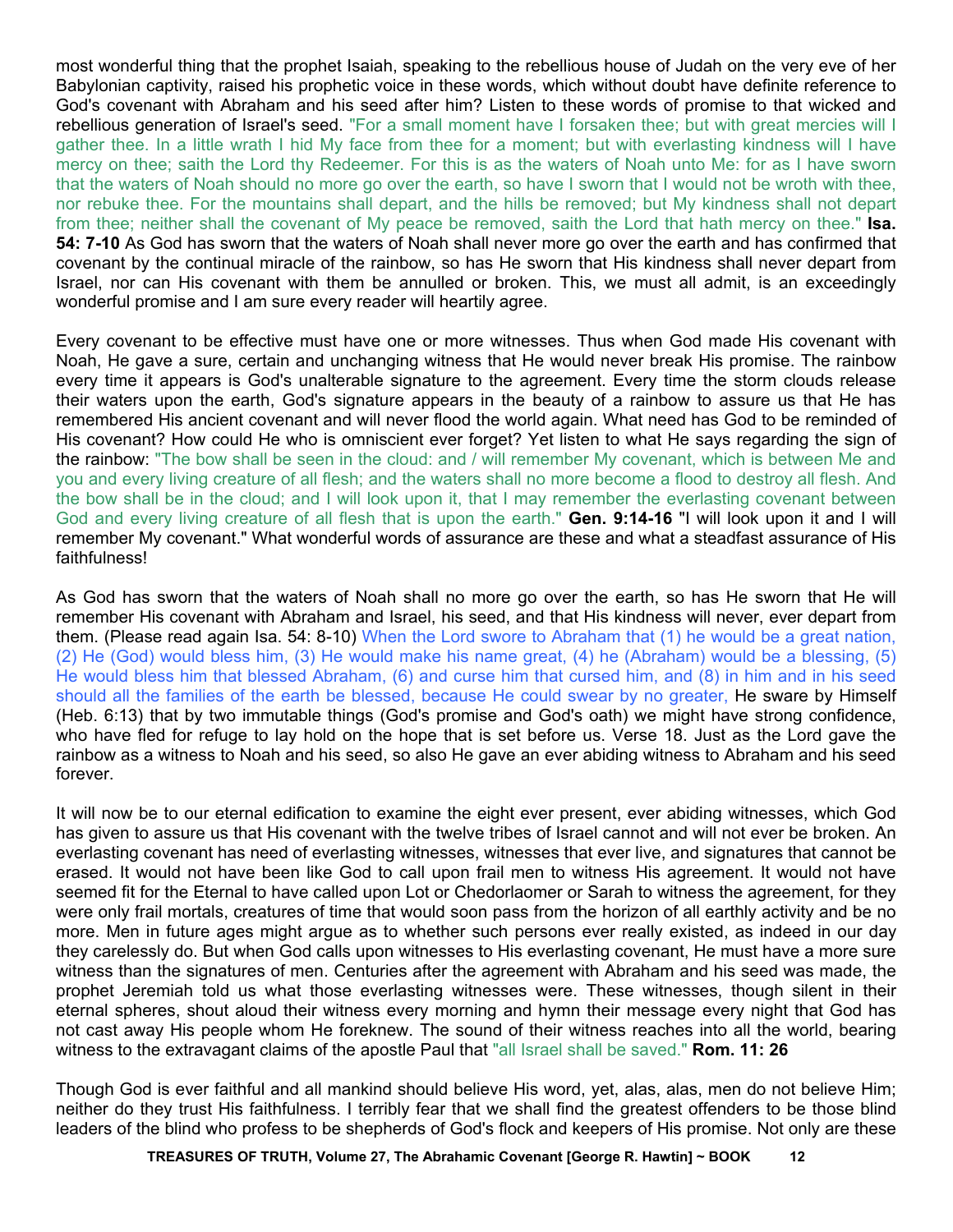an offence unto themselves, but they diligently plant the seeds of doubt and unbelief in the hearts of the unsuspecting millions who listen to them. In the mouth of two or three witnesses shall every word be established, the Lord declares. But the Lord has added more than two or three witnesses as we shall see witnesses that do not die, witnesses that do not lie, witnesses that cannot change their minds with the passage of time or the turn of events, witnesses that silently and continually declare that all is well, that God is in His heaven keeping diligent watch over His chosen nation, fulfilling His word, and carrying out His promises toward them and His purpose in them.

The ten tribes of the house of Israel had been carried away into their Assyrian captivity more than one hundred years when Jeremiah gave the prophecy I shall now quote. The two tribes of the house of Judah were on the very eve of their Babylonian captivity when the weeping prophet Jeremiah called on eight everlasting witnesses to attest God's faithfulness to His covenant; "Thus saith the Lord, which giveth the sun for a light by day, and the ordinances of the moon and of the stars for a light by night, which divideth the sea when the waves thereof roar; The Lord of hosts is His name: If those ordinances depart from before Me, saith the Lord, then the seed of Israel shall also cease from being a nation before Me forever. Thus saith the Lord; If heaven above can be measured, and the foundations of the earth searched out beneath, I will also cast off all the seed of Israel for all that they have done, saith the Lord." **Jer. 31:35-37** Then in **Chapter 33:23** he continues with these words: "Moreover the word of the Lord came to Jeremiah, saying," Considerest thou not what this people have spoken, saying, The two families which the Lord hath chosen, He hath even cast them off? Thus they have despised My people, that they should be no more a nation before them. Thus saith the Lord; If My covenant be not with day and night, and if I have not appointed the ordinances of heaven and earth; then will I cast away the seed of Jacob, and David My servant, so that I will not take any of his seed to be the rulers over the seed of Abraham, Isaac, and Jacob; for I will cause their captivity to return, and have mercy on them." **Jer. 33: 23-26** 

Eight unimpeachable witnesses to God's covenant with His earthly people are called upon here to bear witness - the sun, the moon, the stars, the heavens, the earth, the sea, the Jay and the night. As long as these continue, the Almighty declares, so also will His covenant continue which He made with Abraham and with His seed, which Jeremiah identifies as the two families, which the Lord has chosen. Verse 24 The two families are the house of Israel, consisting of the ten tribes, and the house of Judah, consisting of the two tribes, Judah and Benjamin.

If the rainbow, appearing occasionally in the cloud was to be an everlasting witness that the earth would never more be destroyed by a flood, what shall we say of these eight ever, present witnesses that are about us, reminding us continually, both by day and by night, that His covenant with the seed of Abraham can never fail. Cast your eyes heavenward by day, O man, and you will see the fiery witness of the sun as he smiles the message: "God will never forget His covenant with His people." Lift up your eyes to behold the magnificent heavens at night, for her innumerable lights give the assurance, "The Lord has remembered His covenant with Abraham and his seed forever." Praise Him, oh ye sun and moon! Praise Him, all ye stars of light! Praise Him, oh ye heavens above, that His promise shall endure while lights do shine and be steadfast while they remain unaltered and unhindered. His promises abide unswayed and unsullied by the failures of carnal man, whose unbelief momentarily hides His face from theirs. Let him that rideth upon the sea remember forever that her mighty waves, crashing with violence upon rock and shore, call with their every rising and falling that, while her waters fill the seas, God's covenant with His people abideth sure. Let every farmer who plows the earth and every miner who digs for treasure in the bowels thereof remember the covenant of the Lord, for every plowing, each lump of coal or nugget of gold that comes from the miner's digging, bears witness with its silent voice that God's covenant with Abraham and his seed is standing sure, and while earth and things therein endure, so also will His covenant endure. Thus saith God, "While sun and moon and stars endure, my covenant shall endure." When these shall be no more, covenants will be needed no more at all.

> Great is Thy faithfulness, O God, my Father! There is no shadow of turning with Thee. Thou changest not; Thy compassions they fail not; As Thou hast been Thou forever wilt be. Summer and winter and spring time and harvest,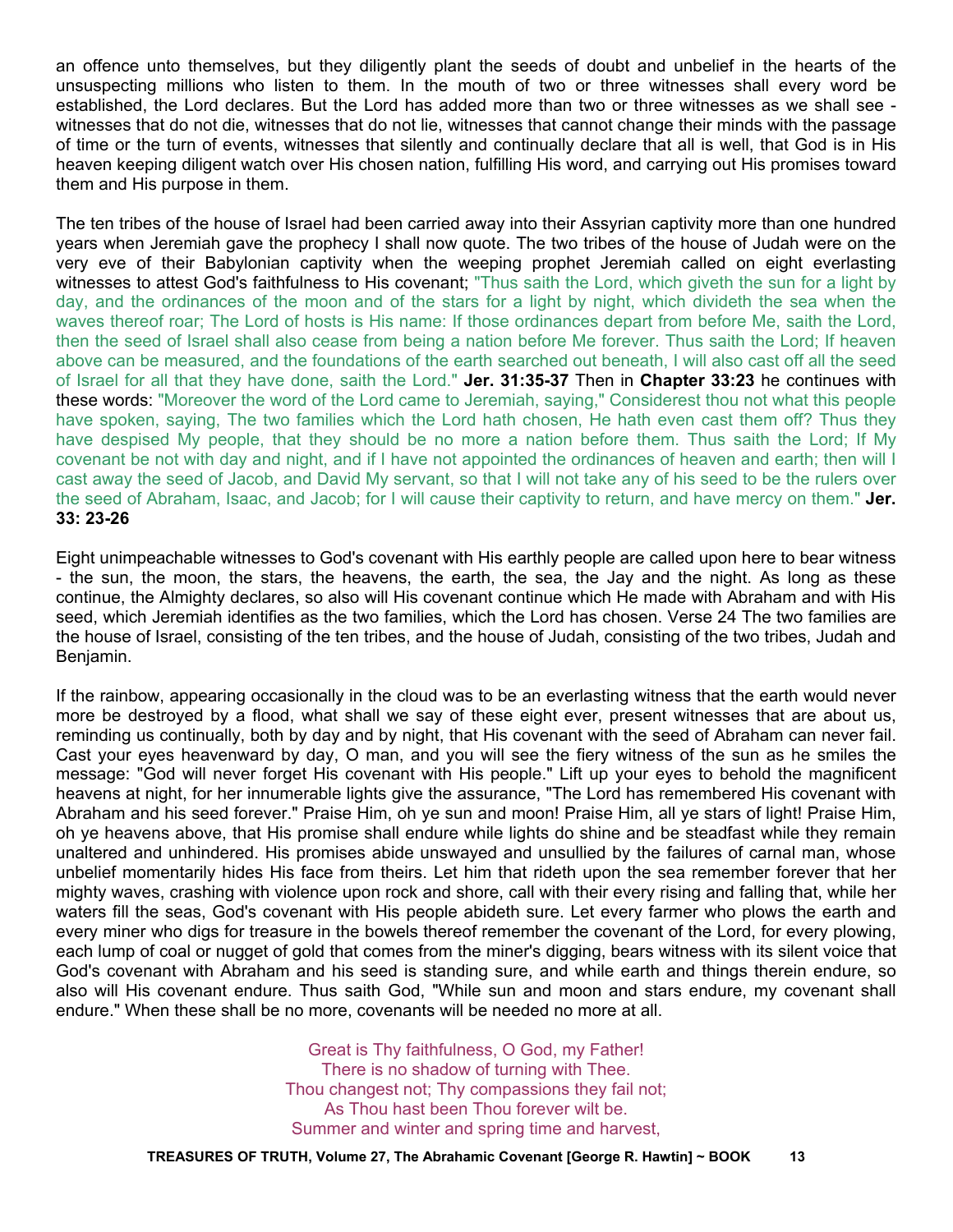#### Sun, moon, and stars in their courses above Join with all nature in manifold witness To Thy great faithfulness, mercy and love.

Jeremiah did not stop here, however, even with so great promises as these. His heart, though crushed beneath the load of judgment that had befallen his people, was yet overflowing with the knowledge of the faithfulness of God. Lifting up his prophetic voice with tears and triumph blending, he cried aloud this assurance: "Thus saith the Lord; If ye can break My covenant of the day, and My covenant of the night, and that there should not be day and night in their season; then may also my covenant be broken with David, My servant, that he should not have a son to reign upon his throne; and with the Levites the priests, My ministers. As the host of heaven cannot be numbered, neither the sand of the sea measured: so will I multiply the seed of David My servant, and the Levites that minister unto Me." **Jer. 33: 20-23**

Somewhere upon the earth today the families of God's chosen people exist, both the unbelieving house of Judah and the rebellious house of Israel. So also must exist the seed of David and his throne, reserved until He comes whose right it is to reign, and until the day comes when man has opened the earth and measured its depths, and stretched out his line to measure the expanse of the heavens, he must stop his vain imagining that God has forgotten his covenant with Israel. When the sun and the moon, the stars and the heavens and the earth and the sea are all removed, then and not until then may the covenant with Abraham and his seed be done away. Even then the covenant shall endure but, the promise being fulfilled, will have no further need of witnesses. Powers of earth, powers of heaven, and powers of hell are impotent in the light of God's promises. His promises are sure. None of His words are ambiguous. His covenants are positive, definite and reliable. All are aionian and as durable as the sun, the moon, the stars, the seas, the earth, and the heaven above.

"If I forget thee, O Jerusalem, let my right hand forget her cunning," saith the Lord. "If I do not remember thee, let my tongue cleave to the roof of my mouth; if I prefer not Jerusalem above my chief joy." God can never cast off His people - not for all their horrible sins, their unbelief, and their turning to other gods. His covenant to Abraham is certain and sure, and when He has brought them by the way which we humans cannot fully understand and their learning is complete, they will be re-gathered according to the word of the Lord.

Hear the word of the Lord as the great prophet Isaiah foretells the days of Israel's captivity and feel the glory of the promises and the assurance of their regathering. See how beautifully he looks beyond the shadows of the dark days that lay before them unto the blessed day when the Lord shall say of them, "Their righteousness is of Me." "Sing, O barren, thou that didst not bear; break forth into singing, and cry aloud, thou that didst not travail with child: for more are the children of the desolate than the children of the married wife, saith the Lord. Enlarge the place of thy tent, and let them stretch forth the curtains of thine habitations: spare not, lengthen thy cords and strengthen thy stakes; for thou shall break forth on the right hand and on the left; and thy seed shall inherit the Gentiles, and make the desolate cities to be inhabited. Fear not; for thou shall not be ashamed: neither be thou confounded; for thou shalt not be put to shame; for thou shalt forget the shame of thy youth; and shall not remember the reproach of thy widowhood any more. For thy maker is thine husband; the Lord of hosts is His name; and thy Redeemer the Holy One of Israel; The God of the whole earth shall He be called. For the Lord hath called thee as a woman forsaken and grieved in spirit, and a wife of youth, when thou was refused, saith thy God. For a small moment have I forsaken thee; but with great mercies will I gather thee. In a little wrath I hid My face from thee for a moment; but with everlasting kindness will I have mercy on thee, saith the Lord thy Redeemer. For this is as the waters of Noah unto Me: for as I have sworn that the waters of Noah should no more go over the earth; so have I sworn that I would not be wroth with thee, nor rebuke thee. For the mountains shall depart, and the hills be removed; but My kindness shall not depart from thee, neither shall the covenant of My peace be removed, saith the Lord that hath mercy on thee. O thou afflicted, tossed with tempest, and not comforted, behold. I will lay thy stones with fair colors, and lay thy foundations with sapphires. And I will make thy windows of agates, and thy gates of carbuncles, and all thy borders of pleasant stones. And all thy children shall be taught of the Lord; and great shall be the peace of thy children. In righteousness shalt thou be established: thou shall be far from oppression; for thou shalt not fear; and from terror, for it shall not come near thee. Behold, they shall surely gather together, but not by Me; whosoever shall gather together against thee shall fall for thy sake. Behold, I have created the smith that bloweth the coals in the fire, and that bringethforth an instrument for his work; and I have created the waster to destroy. No weapon that is formed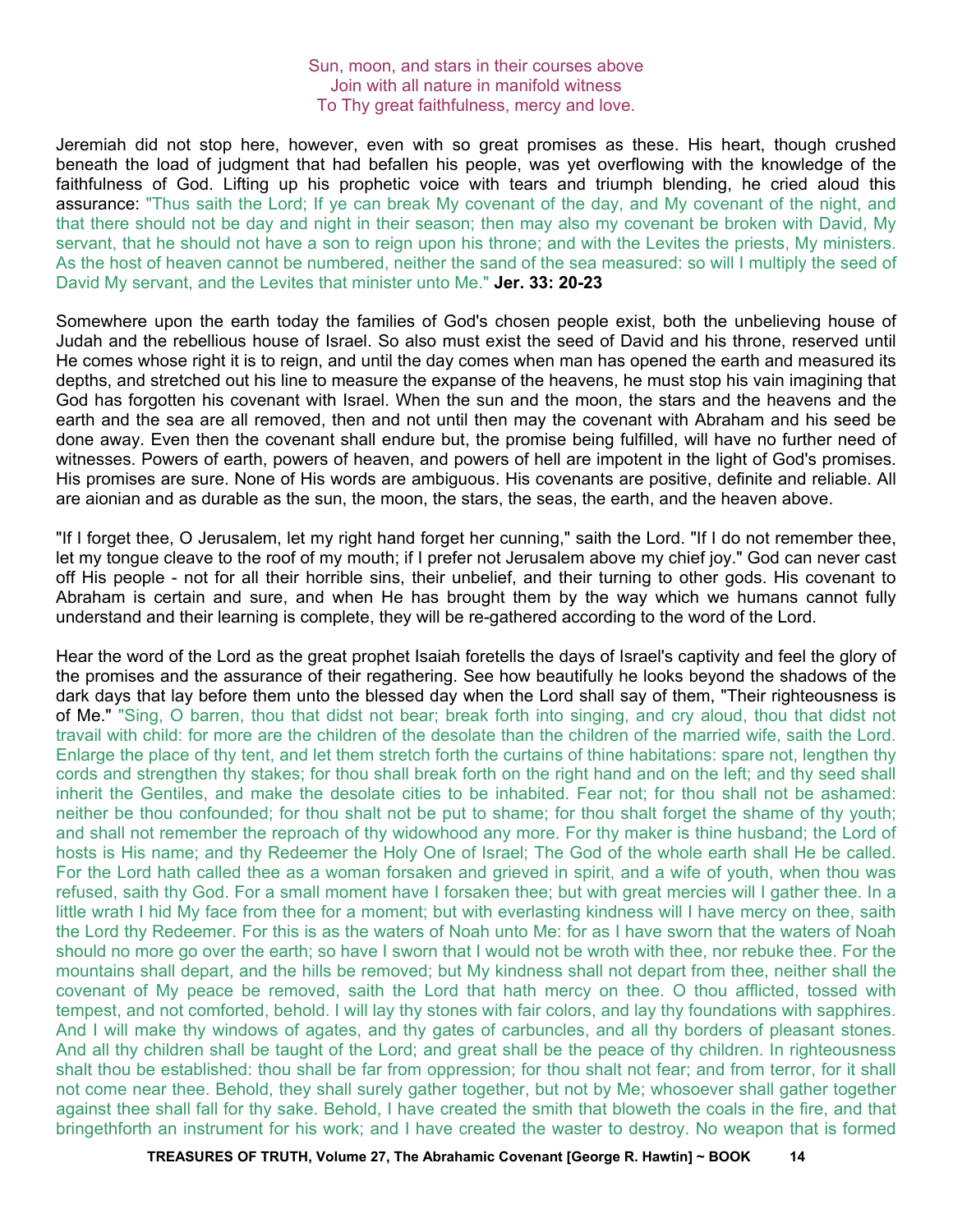#### against thee shall prosper; and every tongue that shall rise against thee in judgment thou shalt condemn. This is the heritage of the servants of the Lord, and their righteousness is of Me, saith the Lord." **Isa. 54: 1-17**

I trust that, as my story unfolds, every devout reader will discover for himself the infinite purpose the Lord had in mind when He made such an everlasting covenant as this with Abraham His servant and Israel His heritage. We poor humans with our dull lowland ears and heavy hearts so filled with doubt and misunderstanding are inclined to think the Lord of heaven and earth could be as changeable and vacillating as we are. Men and nations, sad to say, willingly enter into solemn covenants only to forget all about them in the first moments of inconvenience. I wonder how many solemn covenants have been made and broken by men and nations since that fateful day in 1914 when Kaiser Wilhelm of Germany discarded as a "scrap of paper" his solemn agreement with England? Men and nations are seldom worthy of trust. Their solemn agreements crumble and are discarded on every hand. He whose name is faithful and true calls heaven and earth to witness that His word to men and nations is sure and changeless unto a thousand generations. Deut. 7:9

Now if in our deliberations concerning the Lord and His faithful covenant with Israel we come to the childish conclusion that the Lord was doing no more than making favorites among nations as some unwise parents do among their children, then we would have reason to question His wisdom; but when with the eye of faith we see in this relationship the unfolding of the purpose of the ages, then our spiritual eyes are enlightened and understanding floods our path way. Who dare challenge the wise Creator if He be willing to plant the seed of universal blessing and restoration first in one man and then more abundantly to show unto his heirs the immutability of His promise by confirming it with an oath, that by those two immutable things - God's promise and God's oath - we might have strong confidence to lay hold on the promise before us? If God could possibly fail in His unconditional promise to Abraham and his seed, then who could ever trust Him? How could we be certain that His promise to us could not fail? But He is faithful who promised. Five hundred years after Abraham was dead, He renewed His oath to Abraham's seed in the Promised Land, saying, "I will never break My covenant with you." **Judges 2:1**

It is through Israel - all twelve tribes of them - that all the families of the earth shall be blessed. Gen. 12:3 All the families of the earth! How vast and all-inclusive is that mighty promise! The millions; yea, billions, that have lived and died through ages and dispensations, never once having heard the name of Abraham or his seed, which is Christ, shall in eons yet unborn receive the blessing of God, for He is faithful who promised, who also will do it. I cannot believe that the Lord was lacking an eternal purpose when He made man in the beginning, for He has spoken of the restitution of all things and clearly announces a time when every knee shall bow to Christ and every creature in heaven and in earth and under the earth will be heard confessing with joy that Jesus Christ is Lord to the glory of God the Father. I read in God's word of a vision John saw on the Isle of Patmos, a scene wherein every creature in heaven and in earth and under the earth and in the sea was heard glorifying the name of the Lord, saying, "Blessing and honor and glory and power be unto Him that sitteth upon the throne and unto the Lamb forever and ever." **Rev. 5:13** And Paul, writing by the wisdom of God, spoke of that redemption wrought by Christ, saying that God by Him has reconciled all things unto Himself. "And having made peace by the blood of His cross, by Him to reconcile all things unto Himself; by Him, I say, whether they be things in earth or things in heaven." **Col. 1:20** What a glorious plan God has designed! There is coming a season in the dispensation of the fullness of times in which our heavenly Father has decreed that He will gather together all things into His Christ (Eph. 1:10), which Christ is the seed of Abraham as I shall later show.

At this present moment blindness in part has happened unto all the twelve tribes of Israel. The house of Judah is in great blindness, for, while thousands of them know that they are the seed of Abraham and heirs of the promises of God, they have rejected their Messiah and believed not on the Lord Jesus Christ. How clearly the word of God describes their blindness and unbelief when the Holy Spirit said, "He came unto His own, and His own received Him not." **John 1:11** The house of Judah was especially His own - more, in a sense, than the ten tribes of Israel - because it was of Judah that Christ would come. It is written: "The scepter shall not depart from Judah, nor a lawgiver from between his feet, until Shiloh come," **Gen. 49:10** Jesus Christ is the Lion of the tribe of Judah. He is the root and offspring of David (Rev. 5:5), who also was of Judah. The house of Judah should have known their Lord, but they knew Him not. "Away with such a fellow from the earth," was the malevolent cry of their unbelief. "We will not have this man to reign over us. We have no king but Caesar." "His blood be upon us and our children," they demanded; and truly His blood has been upon them and their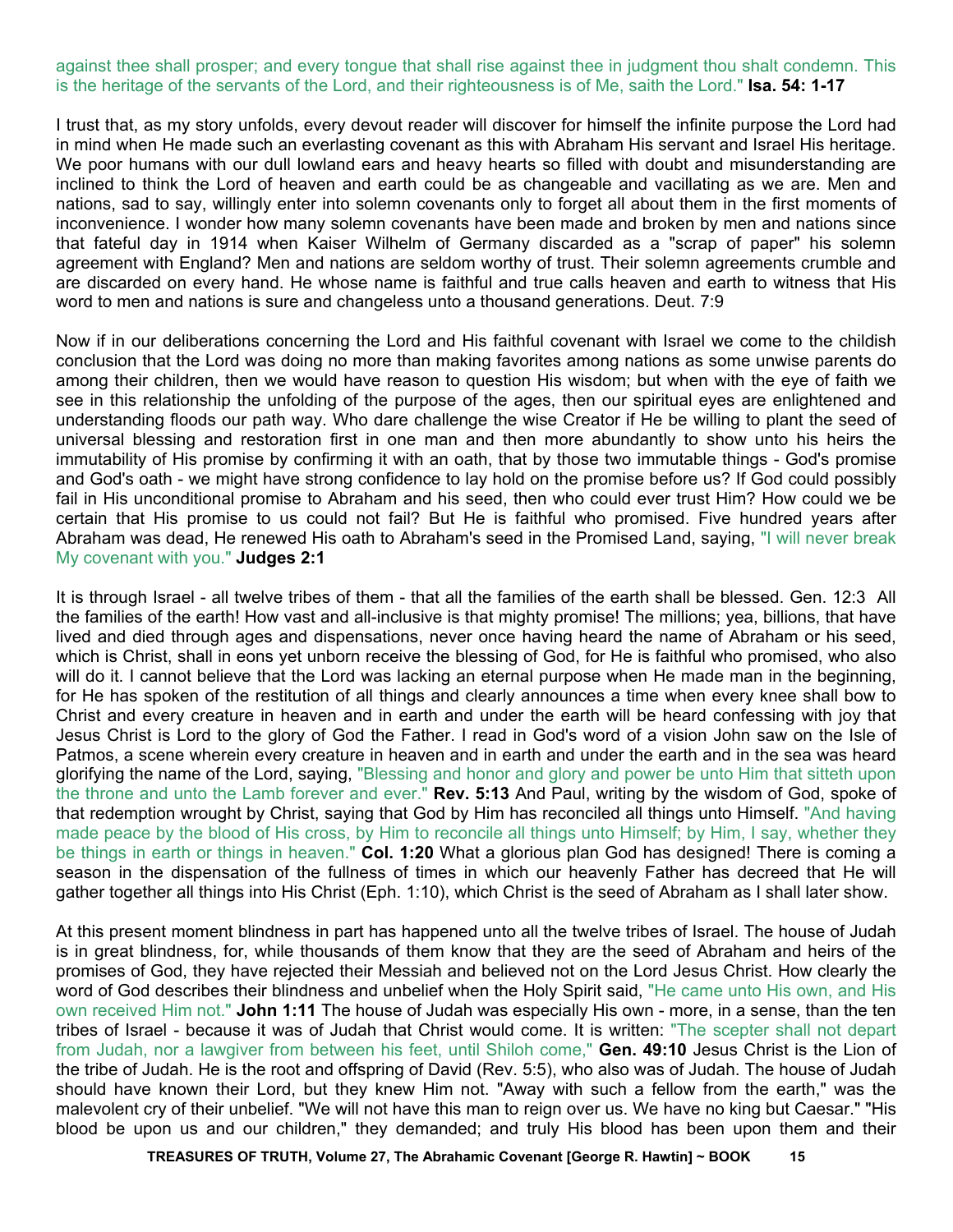children, but in spite of their blindness and unbelief they are still "heirs according to the promise," and the Lord has not forgotten them.

In God's holy word the house of Judah is likened unto a fig tree. Jer. 24:1-8, The Jews understood this symbol in their day as clearly as though the Lord had called them by name. The account of the cursing of the fig tree (Matt. 21:19) is vivid in the mind of every student of scripture. The story records that Jesus, being hungry and ready to eat, saw a fig tree afar off having leaves upon it, but, upon coming to the tree, He found to His surprise that there was no fruit upon it. Though the time of figs was not yet, this strange instance is explained by the simple fact that, unlike other trees, it is the nature of the fig tree to bear her fruit first and the leaves afterward. Therefore, since there were leaves, the Lord was right to expect fruit also. What a picture this is of the house of Judah! Plenty of leaves! All manner of outward show! But no fruit. The children of Abraham on the outside, but the children of the devil within! So Jesus pronounced a curse upon the fig tree, which is symbolic of the house of Judah, commonly known as the Jews, saying,' 'May no fruit grow on thee to the age." Matt. 21: 19 (Diaglott). And when they returned and saw the tree the next day, it was dried up. In cursing the fig tree, He was symbolically cursing the house of Judah unto the age, that is to say, unto the kingdom age. It is not correct to use the word forever here as in the common version, for Judah will be restored in the kingdom. True to God's word the entire age of grace has come and gone, but nationally the Jews are as blind and fruitless as they were in that day when the Lord pronounced the curse upon them. They rejected God's Christ and God has rejected them for this entire age of grace. As a result they have wandered homeless throughout the whole earth as foretold by Jeremiah. Jer. 24:9-10 Only now are they being gathered in darkness, blindness and unbelief according to the word of the Lord, for He can never break His covenant with them.

Even the apostle Paul, who upon several occasions, clearly stated that he was a Jew, for the tribe of Benjamin belonged to the house of Judah, made the significant statement that he was as one "born out of due time." **1 Cor. 15:8** In other words it was not yet time for Judah to be reborn nationally, but because the Lord elected him to salvation, his eyes had been opened by Christ in spite of the curse that had been pronounced on the nation as a whole. This is the clearest possible evidence of the power of election.

Now the ten tribes of the house of Israel, to whom we will make only a passing reference here, have a completely different story to tell. The house of Judah, blind as they are to Christ, are very much aware that they are Israelites, of the seed of Abraham and heirs of the covenant. The house of Israel on the other hand is exactly opposite to this. They know who Christ is, for Christ is the glory of His people Israel (Matt. 2: 32), but the so called lost ten tribes of the house of Israel are blind as to who they are. They have lost their own identity and imagine that they are Gentiles. Thus blindness in part afflicts them. The house of Judah is blind to God's Christ and knows Him not. The house of Israel is blind to her national identity, knowing not that they are the children of Abraham and heirs according to the promise. In short Judah knows her own identity but is blind to who Christ is. Israel knows who Christ is but is blind to her own identity.

The word of the Lord clearly shows that in the end of the age "all will know Him from the least to the greatest" and all will understand God's secret purpose for the nation, for it will come to pass that in the same place in which God said to them, "Ye are not My people," in that place shall He say unto them, "Ye are the sons of the living God." **Hosea 1:10** To those who have believed in Christ Jesus our Lord the darkness is past and the true light now shineth, but it will come to pass that all shall know Him from the least to the greatest, for it is written: "And they shall teach no more every man his neighbor, and every man his brother, saying, Know the Lord: for they shall all know Me, from the least of them unto the greatest of them, saith the Lord: for I will forgive their iniquity, and I will remember their sin no more." **Jer. 31:34**

Christians who permit themselves to see in Israel nothing more than that handful of unbelieving Jews now returning to Palestine are allowing their spiritual minds to be blinded to one of the most important truths of the age. The Bible gives more than seventy identification marks by which we may identify the house of Israel in our day and it is a most remarkable fact that the house of Judah possesses practically none of these identifying marks. Simeon prophesied, saying that Jesus would be "a light to lighten the Gentiles and the glory of Thy (God's) people Israel." Jesus has certainly not been the glory of the Jews, so we must look elsewhere for nations who glory in Him. Ask any man in the Anglo-Saxon world, whether he be saint or sinner, and he knows who Jesus Christ is and, except in the case of some professed atheist, he will tell you plainly that Jesus Christ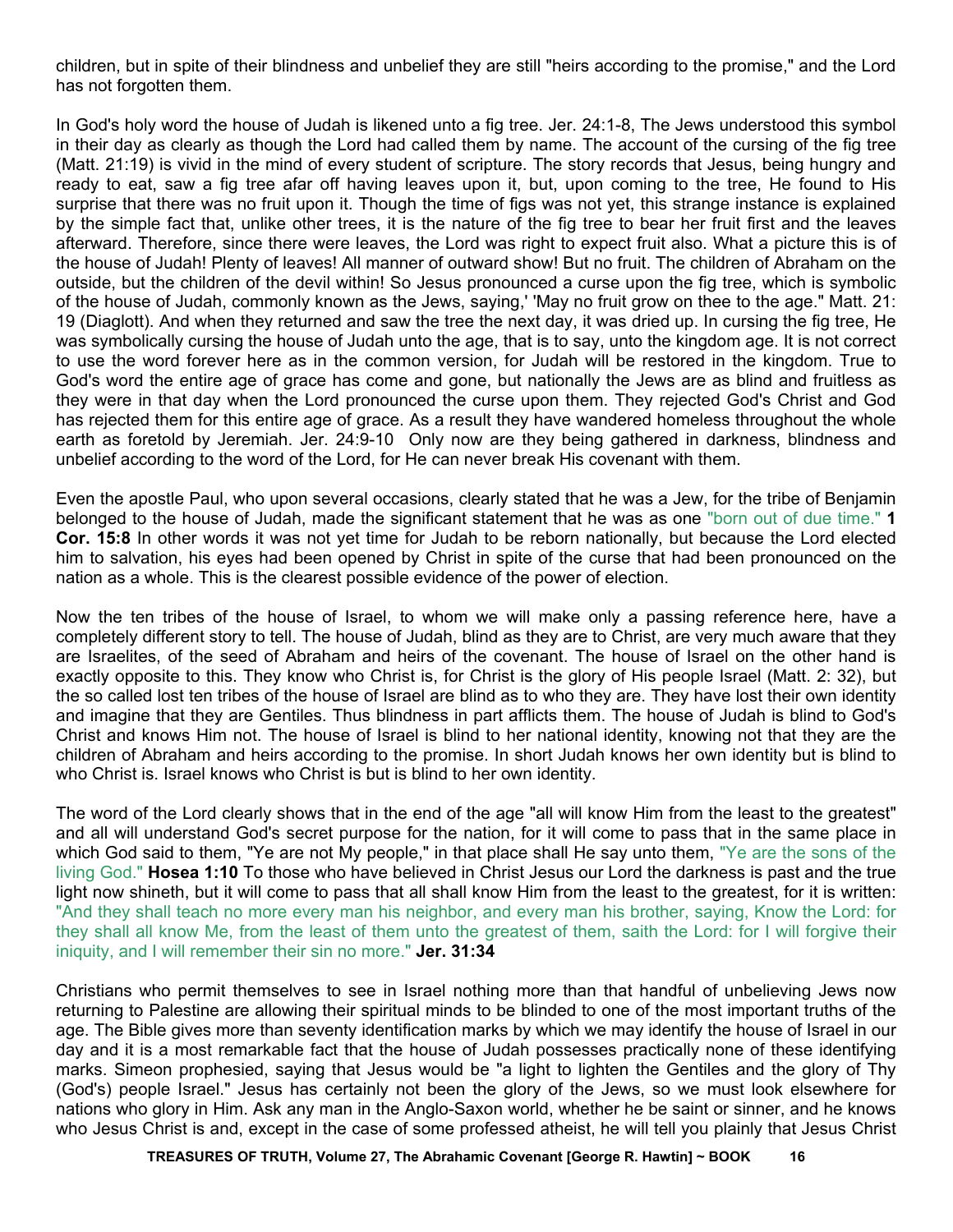is the Son of God. "He shall be the glory of Thy people Israel;" said the anointed Simeon, and all over the Anglo-Saxon world every day, week after week, year after year, and century after century millions of people, both saved and unsaved, lift their voices to sing aloud.

|                              | "In the cross of Christ I glory,     |
|------------------------------|--------------------------------------|
|                              | Towering o'er the wrecks of time.    |
|                              | All the light of sacred story        |
|                              | Gathers round His head sublime."     |
| And again we hear them sing: |                                      |
|                              | When I survey the wondrous cross     |
|                              | On which the Prince of glory died,   |
|                              | My richest gain I count but loss     |
|                              | And pour contempt on all my pride.   |
| We love to sing:             |                                      |
|                              | My hope is built on nothing less     |
|                              | Than Jesus blood and righteousness;  |
|                              | I dare not trust the sweetest frame, |
|                              | But wholly lean on Jesus' name.      |
|                              | On Christ the solid rock I stand;    |
|                              |                                      |
|                              | All other ground is sinking sand.    |
|                              |                                      |

Do you not think it is a singularly wonderful thing that all over the Anglo-Saxon world we sing:

Ye chosen seed of Israel's race, Ye ransomed from the fall, Hail Him who saves you by His grace And crown Him Lord of all.

Certainly these words, though spoken in our blindness, bear witness that Christ is indeed the glory of His people Israel. Do you not think it is a most wonderful thing that all our lawyers and our statesmen sign their documents, "In the year of our Lord, nineteen hundred and such and such," and even the anti-Christian Jews among us must of necessity date their documents from Jesus Christ. Letters written by the humblest citizen in our land are dated from the birth of Christ, who is the glory of God's people, Israel.

Who we are is not the theme of my message in this Chapter. Therefore I shall speak no more of it. My whole purpose in these two Chapters has been to show that God has chosen a special race from the hosts of all mankind. These are the descendants of Abraham through his sons Isaac and Jacob. This is the seed through whom all the nations of the earth shall be blessed. They are the people through whom the promised Redeemer came. Furthermore, from these covenant people the great host of the body of Christ will come, and in that great millennial kingdom the remainder of this same people will be purified and prepared as the New Jerusalem bride of Christ. The twelve tribes of the children of Israel will be the principal peoples during the millennial kingdom. This, I think, seems clear from the words of Jesus when He said, "Verily I say unto you, That ye which have followed Me, in the regeneration (that is, the kingdom) when the Son of man shall sit upon the throne of His glory, ye also shall sit upon twelve thrones, judging the twelve tribes of Israel." It is during the millennial kingdom that the bride of Christ is prepared. For this reason Israel comes in for special judgment during the kingdom age, and at the end of that wonderful age the apostle John was shown the glory of the New Jerusalem bride descending from heaven, adorned for her husband.

During this present age of grace the body of Christ is being prepared. The body of Christ is composed of the sons of God. The whole creation is now groaning for their manifestation. The bride of Christ is nowhere in evidence in this present age. Only the sons of God are being prepared now. The whole millennial kingdom is for the preparation of the bride of Christ. During that marvelous age "all Israel will be saved." During the Old Testament period the Head was being prepared. During the present age of grace the body is being prepared. During the millennial kingdom Christ the bride is being prepared. The head, the body, and the bride, when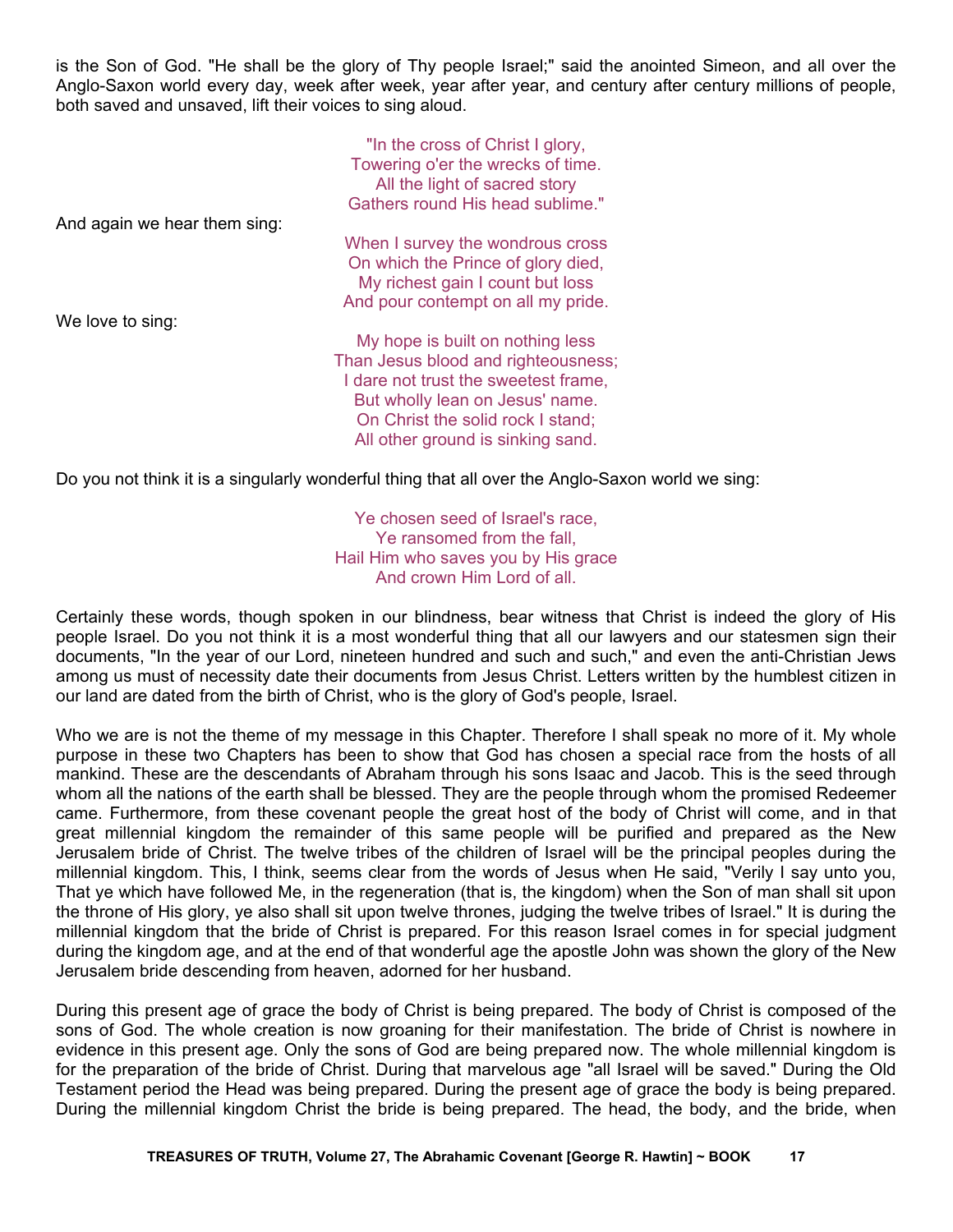united, will form one glorious Christ, male and female in one as Adam before the fall. No wonder Paul says the marriage union is symbolic of Christ and the church!

Following the preparation and presentation of the bride at the end of the millennial reign (Rev. 21:9-27) the wonder of all ages appears. The twelve gates of the New Jerusalem are swung wide open for all races of mankind to enter freely, and with the opening of those twelve gates goes forth the message never before heard in the history of the world: "The Spirit and the bride say, Come. And let him that heareth say, Come. And let him that is athirst come. And whosoever will, let him take the water of life freely." **Rev. 22:17.** The opening of the twelve gates of the New Jerusalem bride of Christ at the beginning of the dispensation of the fullness of times and the going forth of the message, "The Spirit and the bride say, Come," will result in the restitution of all things and the fulfillment of God's covenant to Abraham,' 'In thee and in thy seed shall all the families of the earth be blessed."

I am well aware that what I am saying is not the thing that has been generally taught and accepted, but must truth lie forever concealed because we fear tradition? Must the eternal working of the purpose of the ages be nothing but a conundrum in our minds because of our unwillingness to see the unfolding of God's purpose in the covenant He made to Abraham, a covenant that was to endure as long as the sun and moon and stars endured, a covenant that could not fail while summer and winter, day and night, seed time and harvest and ocean still remain as witnesses to it? No! Let God be true and every man a liar. We have only to consider the nations of the earth who from time immemorial have always sat in heathen darkness and the shadow of death and we will see that the promises of the Abrahamic covenant never belonged to them nor were the promises at work among them. The time for the enlightenment of the heathen nations has not yet come and all the missionary efforts of this present age cannot convert a heathen nation to Christ. It is true that an elect number will come in from every kindred of the earth, but the time of their national enlightenment will come when the gates of the New Jerusalem bride are open wide, never to be closed again. Then and only then will the nations bring their glory and honor into that holy city and the restitution of all things will be on the way. The purpose of God overwhelms my spirit and my soul rejoices in His unchanging purpose!

> Summer and winter, spring time and harvest, Sun, moon, and stars in their courses above, Join with all nature in manifold witness To Thy great faithfulness, mercy and love. Hallelujah!

## **CHAPTER THREE THY SEED WHICH IS CHRIST**

When God made His immutable covenant with Abraham, He made him to know by some very definite promises that his seed would increase to be an innumerable multitude. They would become as the dust of the earth, the sand of the sea, and the stars of the heaven in numbers. The dust of the earth signifies a purely earthly seed, which was to come through Ishmael and Esau and through the offspring of Abraham's marriage to Keturah. None of these children were children of promise nor were they included in the Abrahamic covenant. When the apostle Paul wrote his letter to the Romans, he revealed a truth that had hitherto been somewhat obscure. Paul explained that the blessing of Abraham was not to come through Ishmael nor any of the sons of Keturah nor through Esau, "For," said he, "they are not all Israel which are of Israel; neither because they are the seed of Abraham are they all children; Butin Isaac shall thy seed be called." Rom. 9:6-7 See also Heb. 11:18 and Gen. 21:12 Therefore we must conclude that, though the descendants of Abraham through Ishmael and the sons of Keturah have become as the dust of the earth for multitude, these nations are not to be accounted as the seed through whom God's blessing is to come upon the races and nations of the earth. I have already pointed out that three kinds of seed came from Abraham - the dust, which represents Abraham's purely earthly seed who have no part in the promise, these being the children of Ishmael, Keturah, and Esau; the sand seed, which I suggest represents the countless millions of those who have descended from the twelve tribes of Israel, all of whom are heirs of the promise made to Abraham, for the promise was "to thee and thy seed;" and beyond this again the promise, "Thy seed shall be as the stars of heaven." This is a spiritual seed and includes all those who are born again by faith in Christ Jesus whether Israelites or Gentiles or heathen, for it is written, "If ye be Christ's, then are ye Abraham's seed and heirs according to the promise."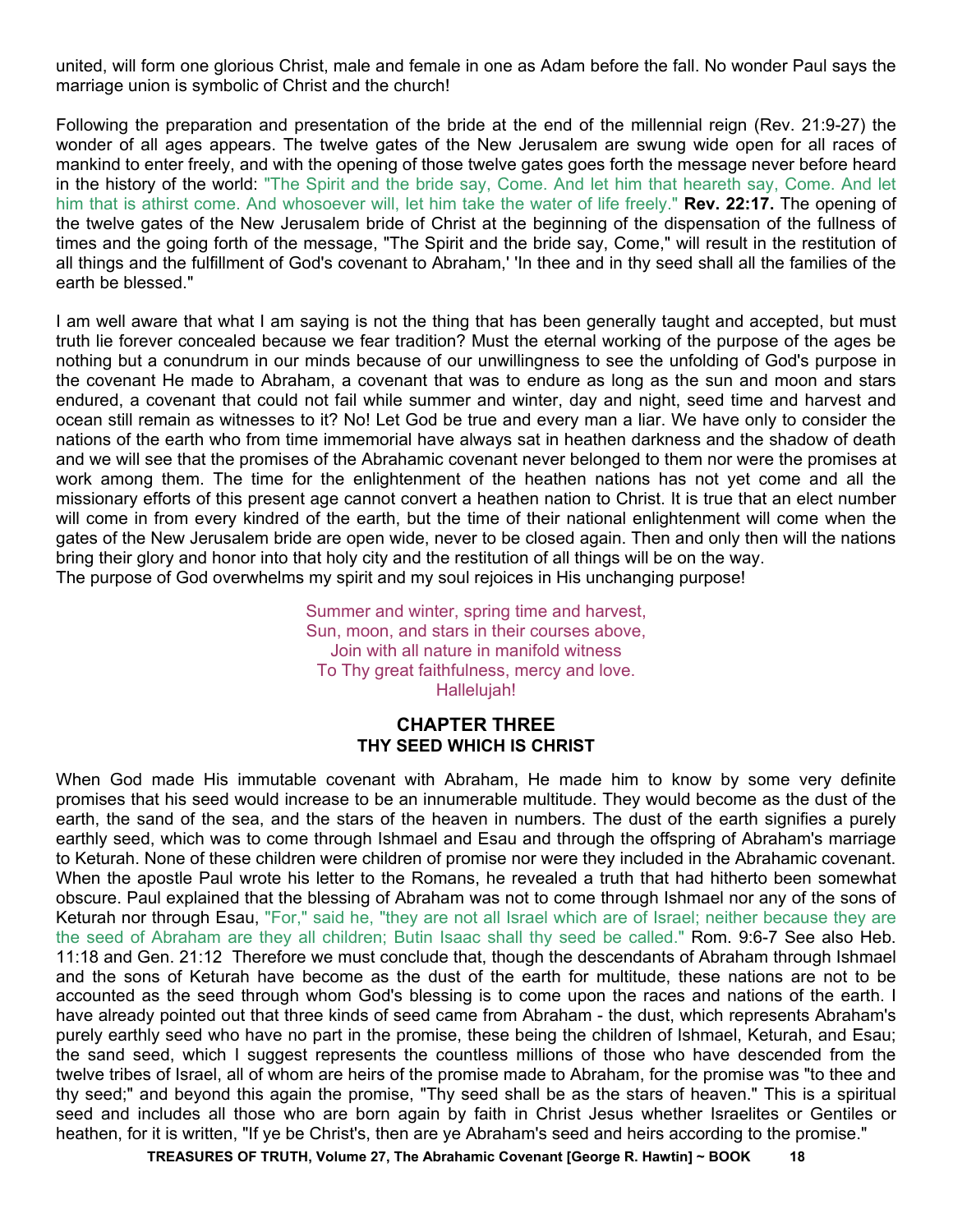It was not Paul alone, of course, who signified that the blessing of God would come upon the nations through Isaac. This truth we find very early in scripture. Though Abraham had produced a son through his handmaiden Hagar (Gen. 16:15) and had actually pleaded with God to establish Ishmael as his heir, saying, "O that Ishmael might live before me," **(Gen. 17:18),** the Lord replied, "Sarah thy wife shall bear thee a son indeed; and thou shall call his name Isaac: and I will establish My covenant with him for an everlasting covenant, and with his seed after him. And as for Ishmael, I have heard thee: Behold, I have blessed him, and will make him fruitful, and will multiply him exceedingly; twelve princes shall he beget, and I will make him a great nation. But My covenant will I establish with Isaac..." **Gen. 17:18-21** This last statement is tremendously important. When Sarah, after Isaac was born, saw Ishmael mocking her son Isaac, she said to Abraham, "Cast out this bondwoman and her son: for the son of this bondwoman shall not be heir with my son, even Isaac." **Gen. 21:10** This demand was very grievous to Abraham (verse 12), but the Lord said unto Abraham, "Let it not be grievous in thy sight because of the lad, and because of thy bondwoman; in all that Sarah hath said unto thee, hearken unto her voice; for in Isaac shall thy seed be called.''

All these things are very significant. Indeed, they are an important allegory (Gal. 4:24). Ishmael, being born of a bondwoman, is typical of those who are under the bondage of the law and have not come into the freedom of faith and redemption in Christ Jesus. Isaac, being born of a free woman, not by works but by promise alone, is typical of those who through faith in Christ become the children of God and thus inherit the promises to Abraham. These of whatsoever race they be become heirs of God's covenant with Abraham and joint heirs with the Lord Jesus Christ. They become inheritors of every blessing of Abraham. As Abraham "believed" and it was accounted to him for righteousness, so these also believe and inherit "all things."

We must now notice how the Holy Spirit, speaking by Paul, spoke of the promise made to Abraham and his seed. In a most remarkable way Paul emphasizes one particular seed, which was to become prominent above all other. We read: "Now to Abraham and his seed were the promises made. He saith not, And to seeds, as of many; but as of one, And to thy seed, which is Christ." **Gal. 3:16**

There is one particularly vital lesson that must be learned by all mankind whether they be of the seed of Abraham according to the promise or whether they be heathen, aliens from the commonwealth of Israel and strangers according to the promise. The lesson is this: Salvation is by faith unto all and upon all who believe, for there is no difference. The covenant made with Abraham was by promise, without any conditions attached. Furthermore these promises were made four hundred and thirty years before the Law of Moses was given or put into effect. Therefore the apostle gives this clear understanding of the meaning of the allegory by saying, "And this I say, that the covenant, (that is, the Abrahamic covenant), that was confirmed before of God in Christ, the law, which was four hundred and thirty years after, cannot disannul, that it should make the promise of none effect. For if the inheritance be of the law, it is no more of promise: but God gave it to Abraham by promise." **Gal. 3:17-18**

The law is very necessary, for it portrays the nature of almighty God, and we sinful men, seeing our inability to keep it, are persuaded to flee to Christ. "By the law is the knowledge of sin." How then can a man ever come under true conviction of sin if he does not know and heed the law? The law is the very nature of God Himself. The scripture describes it as holy and just and good. O that in our day men knew that God has said, "Thou shall not steal. Thou shall not kill. Thou shall not bear false witness. Thou shall not covet. Honor thy father and thy mother." Thus the law becomes our schoolmaster (pedagogue) to bring us to Christ. The Roman pedagogue did not leach, but was a slave whose duty it was to escort the children to school. This is what the law is for - to bring us to Christ. Can any among us imagine what good effect would come upon our society if our nations and people kept even so much as one of these wonderful commands? What a tremendous drop would come in the prices of consumer goods if America kept the law, "Thou shall not steal." It is estimated that two hundred and fifty million dollars worth of grocery carts are stolen from the supermarkets each year. Add this to the other billions that are pilfered by shoplifting and open robbery and we may have found one of the greatest reasons for the dreadful upswing in prices. Can we imagine the impact upon our nation if everyone kept the command, "Thou shalt not commit adultery." What a revolution would take place in the homes of the nation! What a reuniting of families, of parents and children! What an emptying of divorce courts and what peace and tranquility would follow! Can we think how blessed it would be if in this day of rebellion children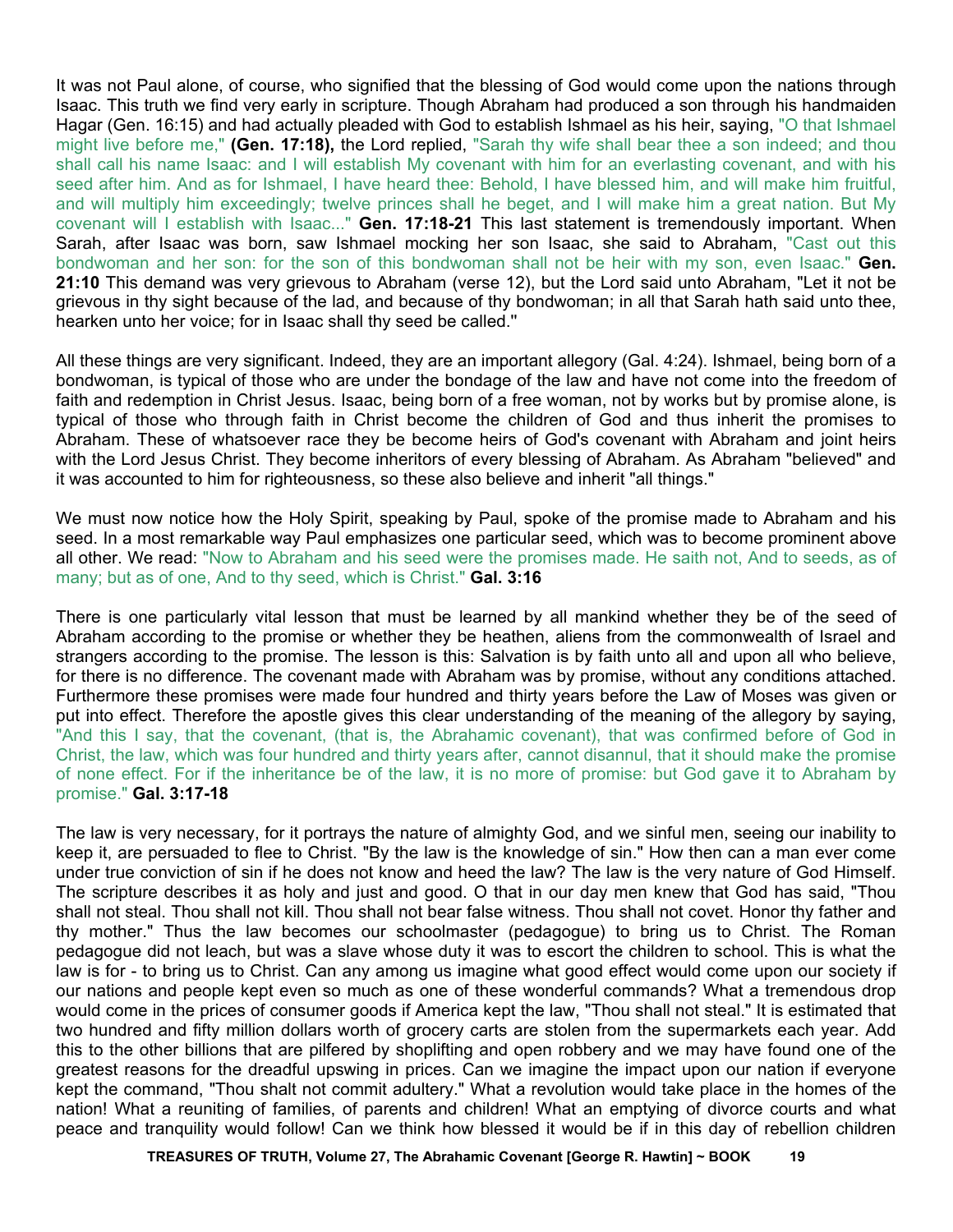knew the commandment, "Honor thy father and thy mother" and were made aware of the promise that attends this command - "that it may be well with thee and thou mayest live long in the land"? Can we begin to imagine what tranquility would result if the commandment, "Thou shalt have no other god's before Me," and "Thou shalt love the Lord thy God with all thy heart, and with all thy soul, and with all thy strength, and thy neighbor as thyself," were obeyed? These laws, beloved, are more than the commandments of the Lord. They are a revelation of God's great heart, a manifestation of His very character and nature. When the kingdom of God comes to spread its glory over all the earth in righteousness and truth, these holy laws will be the law of the kingdom, written and engraven in the hearts of all mankind. These laws in Moses' day were written on tables of stone that rebellious and carnal men might read. It does much good to read the law, but the law itself has no power to change the sinful heart. That is why Paul said,' 'The law was weak through the flesh.'' The great benefit comes when the law is written in our hearts. A new spirit is given to us and a new heart.

The prophet Ezekiel, even while warning of the awful calamities which were to come upon all Israel during the terrible night of their captivity, spoke of a better day - a day when they would have learned their lesson and repented of their sins. Therefore he says, "Thus saith the Lord God; I will even gather you from the people, and assemble you out of the countries where ye have been scattered, and I will give you the land of Israel. And they shall come thither, and they shall take away all the detestable things thereof and all the abominations thereof from thence. And I will give them one heart, and I will put a new spirit within you; and I will take the stony heart out of their flesh, and will give them a heart of flesh: that they may walk in My statutes, and keep Mine ordinances, and do them: and they shall be My people, and I will be their God." **Ezek. 11:17-20** This great change of heart comes when we repent of our sins. This change is evidence of the new birth. It was of this that Jesus spoke when He said, "Except a man be born again, he cannot see the kingdom of God." John 3:3. Jeremiah adds much to this truth by saying, "This shall be the covenant that I will make with the house of Israel; After those days, saith the Lord, I will put My law in their inward parts, and write it in their hearts; and will be their God, and they shall be My people." **Jer. 31:33**

The crude notion propagated by many who call themselves theologians, teaching that God has done away with the law, is not the truth or the teaching of scripture. If God ever did away with the law, He would have to do away with His own holy nature. God has not done away with the law. He fulfilled it in Jesus Christ and we are "in Him." Every man in Christ joyfully fulfills every letter of the law by the power of his new nature. The Lord by the regenerating power of the new birth transferred the law from the tables of stone to the tables of our hearts. He has taken away the nature that rebels against and hates God and His law and has given in its place the Spirit of Jesus Christ, who came to fulfill the law - every jot and tittle of it. The law of God brings sinners to Christ. Paul says this is a pedagogue to bring us to the Saviour. Gal. 3:24 The law proves to the carnal man that he can never hope to keep its precepts while he remains a natural man, unregenerate and dead in sins. The fiery law of God points with unerring finger to Jesus Christ, our Lord, who fulfilled every jot and tittle of it, as it is written, "Till heaven and earth pass, one jot or one tittle shall in no wise pass from the law, till all be fulfilled." **Matt. 5:18** And Christ, having fulfilled all the law, bowed His head on Calvary's cross and cried that heaven and earth, angel and sinner might hear,' 'It is finished.'' The law had been perfectly kept in Him. The work of redemption from the curse was complete. Not one soul in the universe could convince Him of sin, for he had none. And now, having bowed His head in death, He sealed the new covenant with His own blood, thus making it an unbreakable covenant. By death He released His own Spirit that we who believe might freely partake of His Spirit that Christ, the giver of the law, might henceforth live in the hearts of all who believe the promise long before given to Abraham, "In thee and in thy seed shall all nations be blessed." The first true blessing of Abraham is justification by faith, for all who believe in Christ are justified from all things, from which we could not be justified by the Law of Moses. Acts 13:39 Man cannot be justified by the law of Moses because sinful man cannot keep such a holy law, but when we come to Christ in repentance and His Spirit comes into our hearts, then the law-giver Himself has come to dwell within, filling the heart with His life and joy and holiness, as it is written, "A new heart also will I give you, and a new spirit will I put within you; and I will take away the stony heart out of their flesh and I will give them a heart of flesh." **Ezek. 36:26**

"In Isaac shall thy seed by called," He said. Not "seeds" as of many, but "thy seed, which is Christ." Jesus Christ is the most important of all the seed of Abraham, because from this seed comes the true church, the sons of God, and the bride of Christ. Christ is the Redeemer of Israel and the Saviour of the world. He came unto His own and His own received Him not, but as many as received Him, to them gave He power to become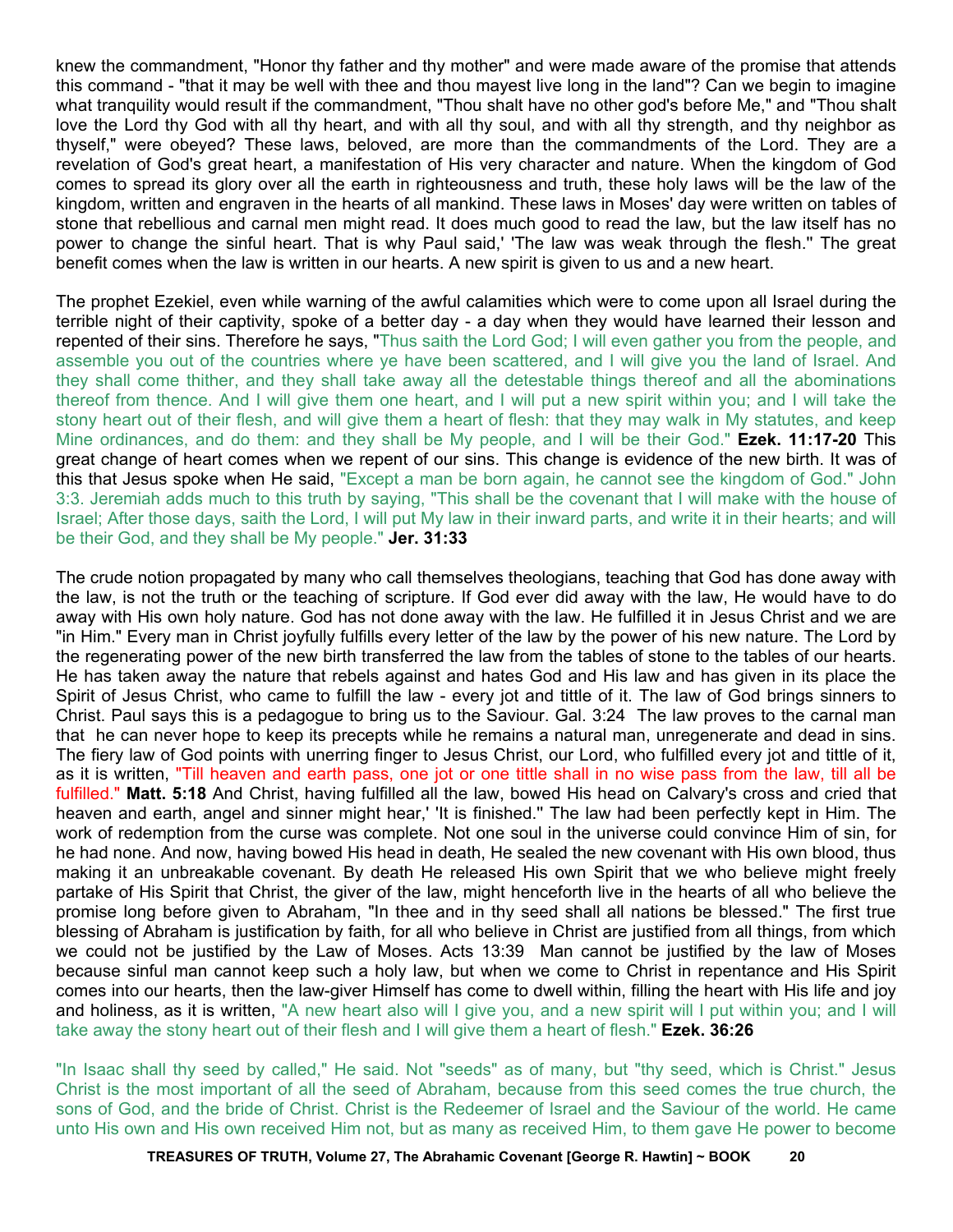the sons of God, even to them that believe on His name: which were born, not of blood, nor of the will of the flesh, nor of the will of man, but of God." **John 1:12-13** Jesus Christ, our Lord, is of the seed of Abraham. With His coming into the world there comes an entirely new revelation and fresh understanding of the immutable purposes of God. With Him begins the unfolding of the promise, "Thy seed shall be as the stars of the heaven for the multitude." From the Christ seed comes the church of the living God, from whose multitudes will arise the glorified ranks of the sons of God. These in the age to come will reign with Christ in glory over all the earth. They will sit upon thrones judging the twelve tribes of Israel, from whom will come the New Jerusalem bride in all her heavenly glory. We will consider the bride in a later article.

> Do you see them coming, brother, Thronging up the steeps of light Clad in glorious, shining garments; Blood-washed garments pure and white? 'Tis a glorious church without spot or wrinkle, Washed in the blood of the Lamb. 'Tis a glorious church without spot or wrinkle, Washed in the blood of the Lamb.

That Jesus Christ, who is Lord and Head of the Christ body, was of the seed of Abraham the first verse of the New Testament is quick to point out with these inspired words:' 'The book of the generation of Jesus Christ, the son of David, the son of Abraham." **Matt. 1:1** This first verse of the New Testament is one of the most important verses in the entire Bible, for if Jesus of Nazareth was not both son of David the king and son of Abraham, with whom God's covenant was made, then He is not the promised seed at all and could not possibly be accepted as the Christ. The evangelist Matthew was well aware that his gospel would mean less than nothing to his Jewish readers if the Jesus of whom he wrote with such exquisite detail should prove to be of other than the seed of Abraham. Upon that first verse of the New Testament hangs the proof of who Jesus actually is and even we who believe in Him would be forced to reject Him if it could be proved that He was not that very Son who was promised to Abraham, descended not through Ishmael, but through Isaac, for in saying, "In Isaac shall thy seed be called," God was speaking of one special seed and that seed was Christ.

I have always found genealogies to be dull reading and so they really are, but that does not detract one iota from their vast importance. Thus does Matthew with infinite care link by link forge the chain of Christ's genealogy from Abraham forward to Jesus, the Christ, while Luke with care just as infinite traces His genealogy through His mother Mary, who was the daughter of Heli, right back to Adam in Eden's garden, of whom it is recorded that he was the son of God. Luke 3:23-36 We may be inclined, when reading the first chapter of Matthew, to skip over verses one to seventeen as nothing but dry and almost meaningless genealogy. And we may have the same feeling about the long genealogy contained in Luke, chapter three, verses twenty-three to thirty-six, but these verses are full of inspiration and assurance. Without them we would not have known that Jesus was the seed promised in Eden's garden when after their transgression the Lord said the seed of the woman should bruise the head of the serpent. "It shall bruise thy head, and thou shalt bruise his heel." **Gen. 3:15** Nor would we have known that Jesus was the special seed promised to our father Abraham had not both Matthew and Luke showed us in such a positive manner that Jesus the Christ was a direct descendant of these two men, David and Abraham. To Abraham was this promise made: "In thee and thy seed shall all the nations of the earth be blessed." To David it was promised: "There shall not fail thee a man on the throne of Israel." **1 Kings 2:4** It is essential that the genealogies show that the promised Christ must come from the tribe of Judah, for the patriarch Jacob prophesied on his death bed, saying, "The scepter shall not depart from Judah, nor a lawgiver from between his feet, until Shiloh come; and unto him shall the gathering of the people be." **Gen. 49:10** This latter prophecy, in my opinion at least, actually declares that the throne of David should continue to exist as a throne down through the church age until at last at the coming of the Lord He shall come whose right it is, and God will give it to Him.

I take great exception to those unwise and unholy statements that would attempt to make Jesus Christ to be other than an Israelite. If Jesus was not of the stock of Israel, then He must be rejected as an imposter, because He is not the promised Messiah. Furthermore, I declare with great boldness that it was not enough that He should be merely an Israelite, but He must come from one particular tribe in Israel and that tribe is the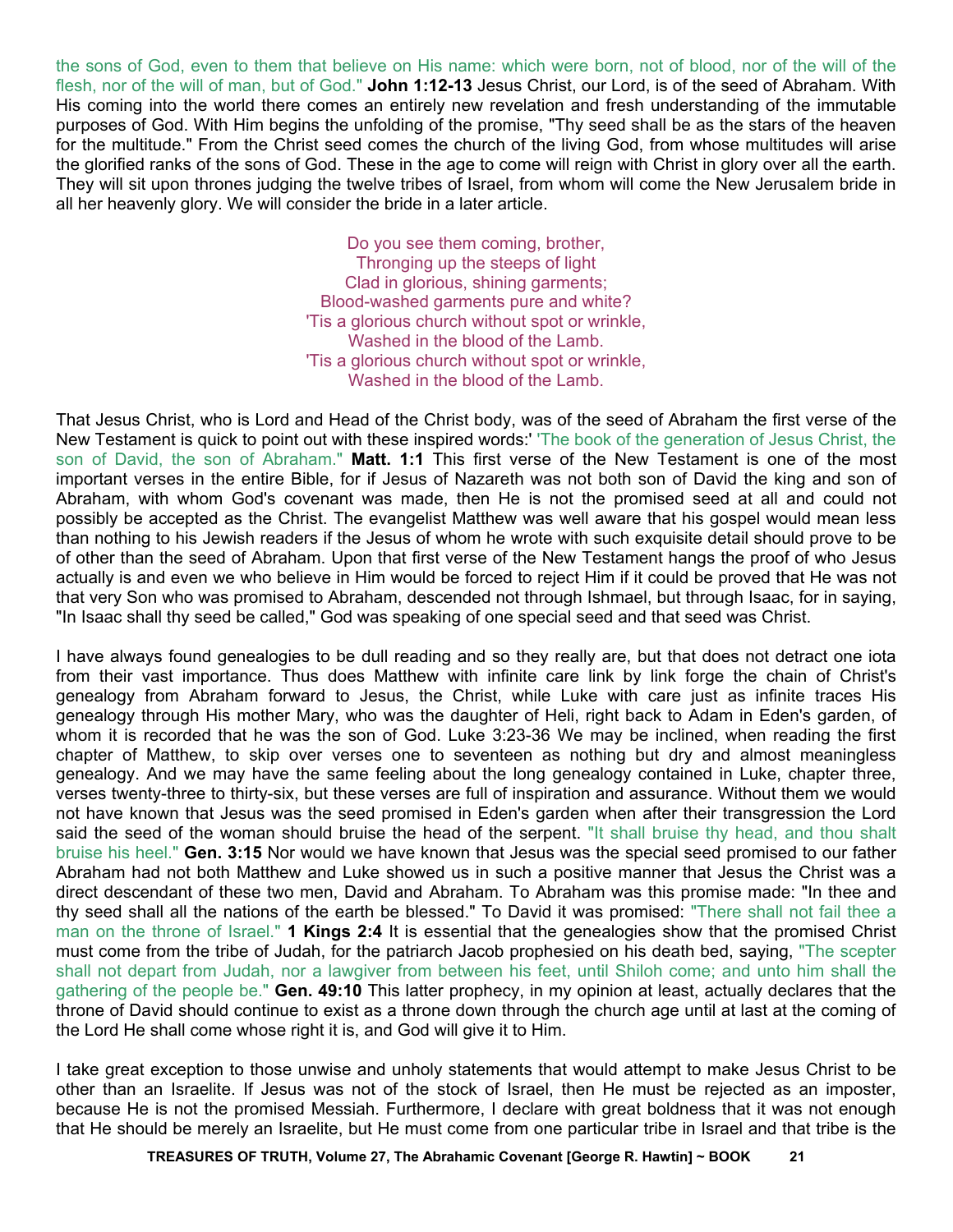tribe of Judah. It was not sufficient that He be merely of the house of Judah, for had He been a Benjamite or a Levite, He would not have been the promised Christ. The scepter of kingship was given to Judah and to him alone. Therefore it is of great importance that Christ be of this tribe, as indeed He most definitely is.

In my opinion the statement that Jesus Christ may have been a Negro is not only erroneous; it is blasphemous. Jesus could not have been a Negro, or a Chinaman or an Indian or a Frenchman or an Englishman. He must be of the tribe of Judah and of Judah alone. Neither was Jesus a man of mixed blood, as one of America's most famous evangelists stated. It is a matter of great concern and tragedy that after all these years the church system has been so slack in setting forth true priorities. Is it any wonder that thousands of people go astray after false Christs who spring from other races and other tribes?

The promise of the ruling scepter was given to Judah. Gen. 49:10 But the tremendously important birthright promise was given to the sons of Joseph. It is clearly written: "Now the sons of Reuben the firstborn of Israel, for he was the firstborn; but, forasmuch as he defiled his father's bed, his birthright was given unto the sons of Joseph, the son of Israel (that is, Ephraim and Manasseh), and the genealogy is not to be reckoned after the birthright. For Judah prevailed above his brethren, and of him came the chief ruler; but the birthright was Joseph's." **1. Chron. 5:1-2** Please read Jer. 31:9 where Joseph's son Ephraim is called "My firstborn." In actuality he was the youngest of them all, but God gave him the birthright. Therefore he becomes heir.

Assuring as is the record of Christ's genealogy in the books of Matthew and Luke, it must be remembered that Jesus was much more than a mere descendant of Adam, Abraham, Judah, and David. Paul declares that Jesus was "made of the seed of David according to the flesh," but that He was declared to be the Son of God with power according to the Spirit of holiness (the Holy Spirit) and by the resurrection of the dead." **Rom. 1:3-4** Though we may prove that He is a true man of the Adamic race by showing that He is the seed of Adam and that He is the covenant seed by showing that He is a descendant of Abraham, that He is the true possessor of the reigning scepter promised to Judah, and that He is the promised son of David and heir to his throne who will reign over the house of Israel, Jesus Christ is something vastly more than the descendant of men. The Messiah, according to the promise, must be not only the Son of man, but the Son of God as well. This fact is brought out in various ways in Old Testament scripture, a truth too extensive to deal with at this point. Nevertheless, of the Messiah it is written: "Behold, a virgin shall conceive, and bear a son, and shall call His name Immanuel" **(Isa. 7:14),** the meaning of which is God with us. This birth of the Son of God necessitated a virgin birth as a matter of course. Therefore it is written, "Behold, a virgin shall conceive, and bear a son, and shall call His name Immanuel." **Matt. 1:23**. Jesus Christ was in fact and in truth both the Son of man and the Son of God.

A favorite pastime among unbelievers of all ages and of our day in particular is to try to prove that Jesus of Nazareth was nothing more than the healthy son of two normal parents named Joseph and Mary. Not only do the ungodly and unbelieving present their arguments of unbelief, but an ever increasing number of church people are willing to embrace the same error. Let the ungodly believe as they choose, but the faithful believer should be able to see that, if Jesus was not born of a virgin, then He did not come according to the prophecy of Isa. 7:14 - "Behold, a virgin shall conceive, and bear a son." If He was not born of a virgin as some suppose, then the accounts given in the gospels of Matthew and Luke, declaring emphatically that Mary was a virgin, are indeed a sordid deception, a misrepresentation, and a lie from the devil's mouth. Nothing in the New Testament is more definite and clear than the statement of the word of God declaring that Mary was a virgin when she was found to be with child of the Holy Ghost. Matt. 1:18 And we are definitely assured that Joseph knew her not until after she had brought forth her firstborn son and laid Him in a manger. Matt. 1:25 If these things are not so, then God's word cannot be depended upon as truth in anything, and if God's word cannot be trusted, then are our harbors whirlpools and all our mighty rocks are clouds.

When the apostle John wrote his gospel, he did not concern himself with the human genealogy of Jesus Christ. Matthew and Luke had already proven that fact in great detail, but John by the wisdom of God gave us an inkling of His existence in the eternal realm long before Adam and Eden existed. In the following words John gives a genealogy nothing short of divine. "In the beginning was the Word, and the Word was with God, and the Word was God. The same was in the beginning with God." **John 1:1-2** Jesus Christ was the Son of God as well as the Son of man and the words quoted above are nothing less than His genealogy as God. The scripture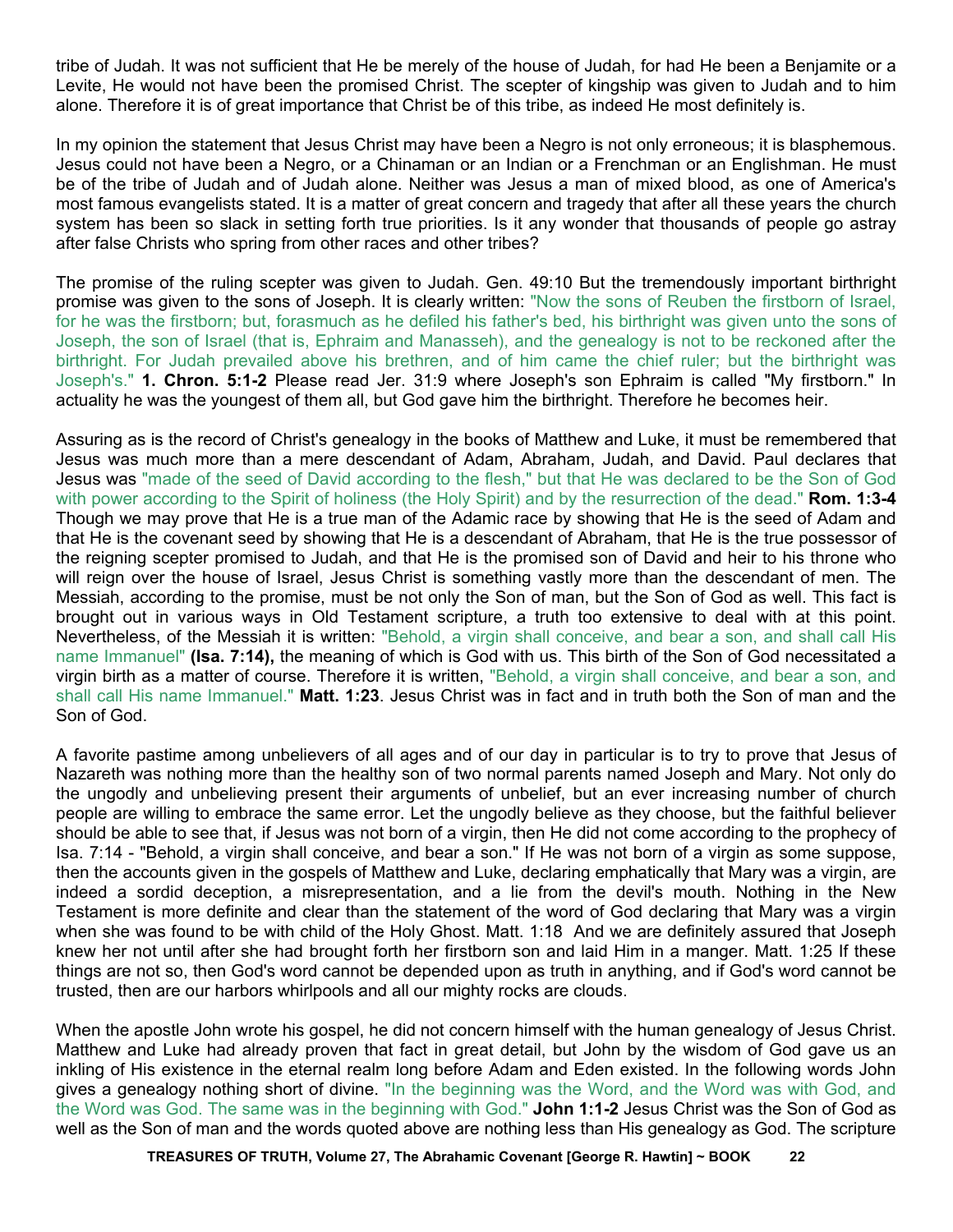continues. "All things were made by Him; and without Him was not anything made that was made. In Him was life; and the life was the light of men. And the light shineth in darkness; and the darkness comprehended it not." **Verses 3-5** The truth continues in **verse 9** "That was the true Light, which lighteth every man that cometh into the world. He was in the world, and the world was made by Him, and the world knew Him not. He came unto His own, and His own received Him not. But as many as received Him, to them gave He power to become the sons of God, even to them that believe on His name: which were born, not of blood, nor of the will of the flesh, nor of the will of man, but of God. And the Word was made flesh and dwelt among us, (and we beheld His glory, the glory as of the only begotten of the Father,) full of grace and truth." **Verses 9-14** Nothing is more certain than that He was the promised Son, the Lamb slain before the foundation of the world. He is the promised Saviour of the world and the Redeemer of God's people Israel.

If we require further evidence of His genealogy as the true Son of God, we will find it in verses one and two of John's first epistle. "That which was from the beginning, which we have heard, which we have seen with our eyes, which we have looked upon, and our hands have handled, of the Word of Life; (For the life was manifested, and we have seen it, and bear witness, and shew unto you that eternal life, which was with the Father, and was manifested unto us.)" **1 John 1:1-2** I would be very remiss if I did not point out here that such knowledge, faith, and assurance becomes an absolute necessity for true fellowship with God and with His blessed saints. John makes this fact abundantly clear by saying, "That which we have seen and heard declare we unto you, that ye also may have fellowship with us: and truly our fellowship is with the Father, and with His Son Jesus Christ." **Verse 3.** There is not one possibility in time or eternity that we might ever become sons of God if Jesus, who is our Savior, was not Himself a Son, born not only of Mary but of God.

Genealogies are very necessary, but genealogy alone is not sufficient. There must be evidence more abundant than these if we are to have full assurance that Jesus of Nazareth was the promised Son in whom all the world would be blessed. Such evidence is convincingly given in God's word. There came a day in the long ago when from his prison cell John the Baptist sent a messenger to Jesus with this earnest plea: "Art Thou He that should come, or look we for another?" The man who had borne faithful witness that Jesus was the Lamb of God now sought new assurance in his hour of distress. In His reply to John's question our Lord made no reference to His genealogy. He made no reference to that long line of forefathers back through David, Judah, Abraham and Adam, but He made reference to something even more sure than this. We may be sure that John was aware of His genealogy, but Jesus said, "Go and tell John the blind receive their sight, and the lame walk, the lepers are cleansed, and the deaf hear, the dead are raised up, and the poor have the gospel preached to them, and blessed is he, whosoever shall not be offended in Me." **Matt. 11:5-6** Why did our Lord reply in this manner? The reason is simple. Peter spoke of the "more sure word of prophecy" **(2 Pet. 1:19),** and the miracles being wrought by Christ were being done in fulfillment of many prophetic scriptures given concerning Himself. The prophets long ago had spoken of the coming of the Just One, who would heal the sick, cleanse the lepers, and preach the gospel to the poor. No other man had ever appeared on the earthly scene who performed such mighty deeds or spoke with such authority and power. If the prophets have spoken such things of the coming Messiah, then it is absolutely necessary that the Messiah must fulfill those prophecies to the letter or be rejected by all. Through His life of authority and power we have abundant evidence that He did come according to the prophecies of the Old Testament, most of which were given hundreds of years before Jesus came to fulfill them. Though His genealogy could be proved beyond question, yet if He came not in exact harmony with the prophecies concerning Him, He cannot be accepted as the Messiah. Though Jesus was declared to be the Son of man by genealogy, Paul makes it plain that He was declared to be the Son of God with power (Rom. 1:4), and this according to the Spirit of holiness, guaranteed by the resurrection from the dead. Oh what a world of convincing truth is packed into those first four verses of Paul's epistle to the Romans!

Let us continue with this thought and see further how this important point is stressed by the Spirit of holiness. Our Lord at age thirty was declared to be the Lamb of God. John the Baptist, upon seeing Him, had cried aloud, "Behold the Lamb of God that taketh away the sin of the world." **John 1:29** For the Lord had said to John, "Upon whom thou shall see the Spirit descending, and remaining on Him, the same is He which baptizeth with the Holy Ghost. And I (John) saw and bear record that this is the Son of God." **John 1:33-34** Jesus also and all who stood nearby at His baptism heard the voice of the Lord from heaven, proclaiming, "This is My beloved Son, in whom I am well pleased." Then was Jesus led into the wilderness to be tempted of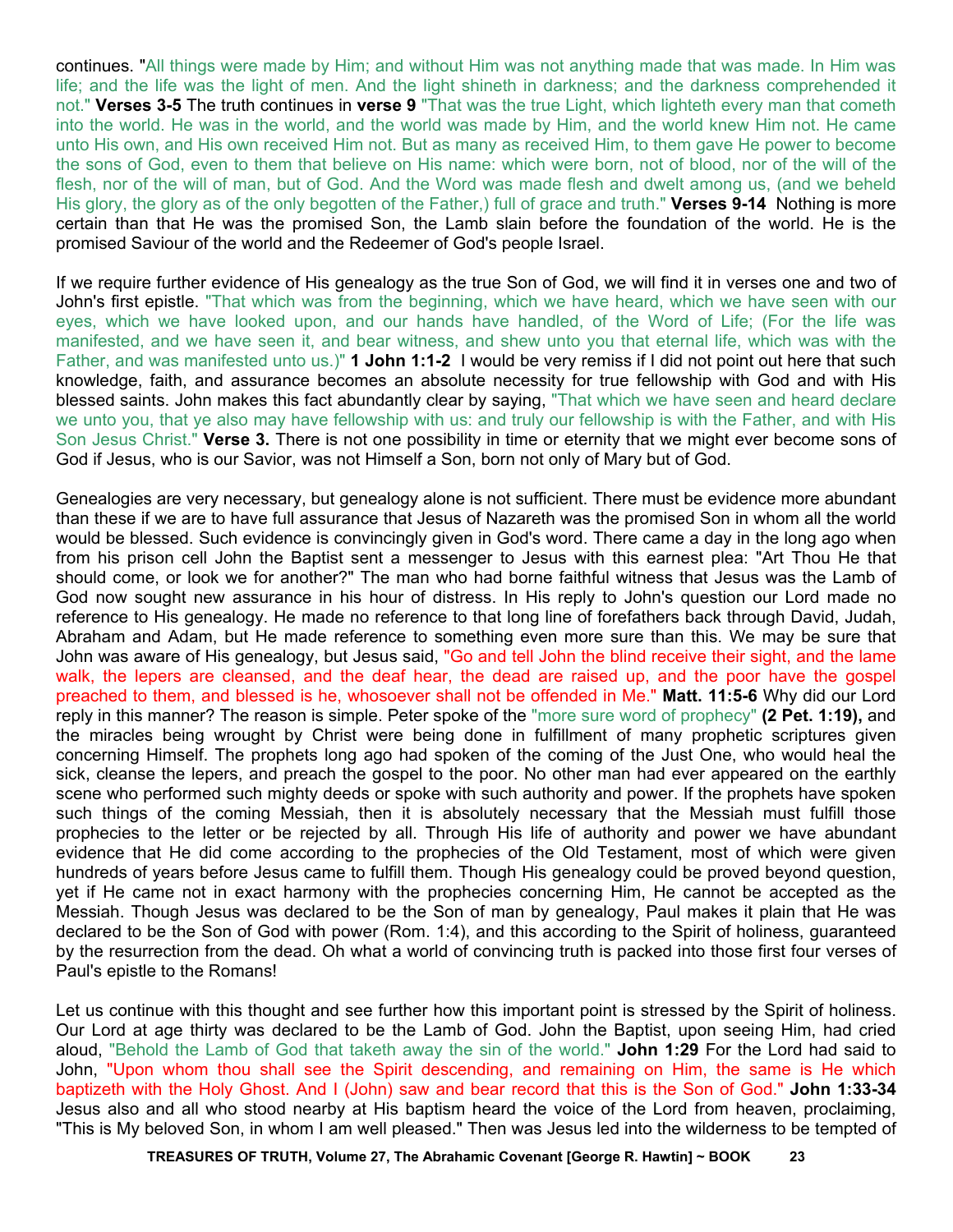the devil, and, having overcome in all His temptations, He returned from the wilderness in the power of the Holy Spirit and entered into the synagogue at Nazareth and stood up to read the scriptures. "And there was delivered unto Him the book of the prophet Esaias. And when He had opened the book, He found the place where it was written, The Spirit of the Lord is upon Me, because He hath anointed Me to preach the gospel to the poor; He hath sent Me to heal the broken-hearted, to preach deliverance to the captives, and recovering of sight to the blind, to set at liberty them that are bruised, to preach the acceptable year of the Lord. And He closed the book, and He gave it again to the minister, and sat down. And the eyes of all them that were in the synagogue were fastened on Him. And He began to say unto them, This day is this scripture fulfilled in your ears." **Luke 3:16-21** See also Isaiah 61. This was the second time that Jesus had called upon the Old Testament prophecies to confirm His sonship. Never once to my knowledge did He ever make reference to His genealogy to prove His sonship or His Messiahship. In His one brief reference to Abraham He clearly stated, "Before Abraham was, I AM."

Though we may not fully know the Old Testament prophecies relating to the first coming of Jesus Christ, there are well over two hundred such prophecies, every one of which was completely fulfilled in Him, including His genealogy. Every Old Testament prophecy concerning His coming as a suffering Messiah was fulfilled to the letter in His lifetime and, this being so, there is not one possibility in a trillion that Jesus was other than the promised Redeemer or that we need to look for another. Yet had even one of those prophecies gone unfulfilled, we could not have accepted Him as the Messiah.

Perhaps the reader may not realize the import of two hundred prophecies that must be fulfilled. Two hundred prophecies that must be fulfilled give two hundred marks of identification. It is commonly known that our fingerprints differ from every other person's on earth. Yet in law six identical marks are sufficient to identify any man, since no other man in the world has the same six identical marks. You have probably heard of the law of compound probabilities. It works in this manner: Every probability added multiplies the possibility of error. For instance, if the weatherman predicts, "We will have sunshine all day," he has one chance in two of being correct - first, we may have sunshine all day, and second, we may not. If he says,' 'We will have snow in the morning and sunshiny in the afternoon," he has only one chance in four of being right. We may have sunshine and snow as he predicted. Then again we may have neither. Again we may have sunshine without snow or we may have snow without sunshine. Should he add a third probability and say we will have sunshine and snow and wind, he again multiplies his chances of being wrong, for we now have eight probabilities. (1) We may have sun, snow and wind. (2) We may have none of these. (3) We may have sun, but not wind or snow. (4) We may have snow, but not sun or wind. (5) We may have wind, but not sun or snow. (6) We may have sun and wind, but no snow. (7) We may have sun and snow, but no wind, and (8) we may have wind and snow, but no sun. Thus you see that with three probabilities there are eight possibilities of being wrong. If you add one more condition, you will find you have sixteen possibilities of being wrong. If you add a fifth probability then you have thirty-two possibilities. Add one more and you have sixty-four possibilities, and so on it goes. Thus, since there were over two hundred identification marks that had to be fulfilled in the Messiah, it would take a large computer to discover the number of possibilities of error there would be or how small would be the possibility that anyone could qualify for Messiahship who was not in fact the Messiah. The infinitesimal possibility would be less than one in many trillions.

To assure us fully that Jesus was He that should come and not another, God has given a vast array of prophecies concerning Him, all of which must of necessity be fulfilled to the letter in the coming Saviour. The Old Testament prophets, speaking by the Spirit, continued to add without hesitation one prophecy upon another with the sure knowledge that every word that God had spoken would be fulfilled to the letter. In only one chapter of the book of Isaiah (chapter 53) **we have these twenty-seven conditions laid down as characteristic identification marks of the coming Messiah.** (1) The unbelief of the people. "Who hath believed our report and to whom is the arm of the Lord revealed?" (2) He shall grow up as a tender plant and as a root out of a dry ground. (3) He has no form or comeliness, and when we should see Him, there is no beauty that we should desire Him. (4) He is despised and rejected of men. (5) a man of sorrows and (7) acquainted with grief. (8) We hid as it were our faces from Him. (9) He was despised and we esteemed Him not. (10) He hath borne our grief and (11) carried our sorrows. (12) We did esteem Him stricken of God and afflicted. (13) He was wounded for our transgressions. (14) He was bruised for our iniquities. (15) He was oppressed and afflicted, yet He opened not His mouth. (16) He was led as a lamb to the slaughter. (17) As a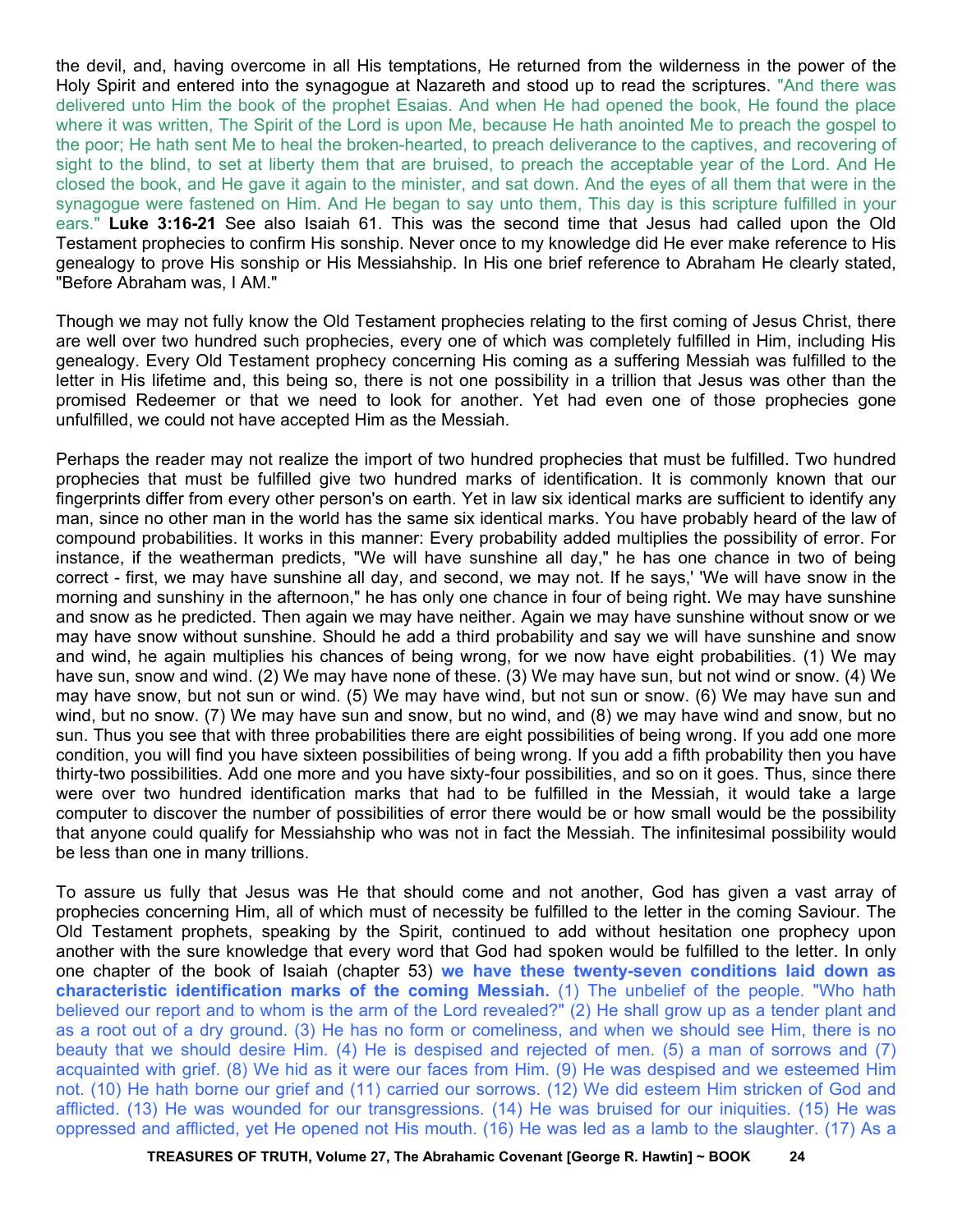sheep before her shearers is dumb, so he opened not His mouth. (18) He was taken from prison and judgment, or He was deprived of just judgment. (19) Who shall declare His generation? (20) He was cut off from the land of the living. (21) For the transgression of My people was He stricken. (22) He made His grave with the wicked and (23) with the rich in His death. (24) He had done no violence, (25) neither was deceit found in His mouth. (26) It pleased the Lord to bruise Him. (27) He hath put Him to grief.

These prophecies, found in just one chapter, are but a few of the many concerning the coming of the Just One, all of which had to be fulfilled to the letter at His first coming. The remaining verses of this fifty-third chapter concern themselves with the millennial day when He shall see the travail of His soul and be satisfied. All the prophecies concerning the kingdom have yet to be fulfilled at His second coming.

There was an occasion when an Ethiopian eunuch, who had been to Jerusalem to worship, was returning home and, sitting in his carriage, he read Isaiah the prophet. The Spirit of the Lord had said to Philip, "Go near, and join thyself to this chariot." And Philip ran thither to him and heard him read the prophet Esaias. "Understandest thou what thou reddest?" Philip asked. He replied, "How can I except some man should guide me? And he desired Philip that he would come up and sit with him. The place of the scripture which he read was this, He was led as a sheep to the slaughter, and as a lamb before his shearer, so opened He not His mouth: in His humiliation His judgment was taken away: and who shall declare His generation? for His life is taken from the earth. And the eunuch answered Philip, and said, I pray thee, of whom speaketh the prophet this? of himself or of some other man? Then Philip opened his mouth, and began at the same scripture, and preached unto him Jesus." **Acts 8:27-35**

Oh, with what heavenly assurance can the church of the living God open its mouth and preach that this man, Jesus of Nazareth, is He who has come according to hundreds of Old Testament prophecies to redeem from sin, save a world, and restore all things to their rightful owner! We might well fill the rest of the book with prophecies such as these and show in greater detail that our Lord came to fulfill them one and all, but we must turn briefly to other things.

#### **JESUS, THE SEED OF ABRAHAM**

Now this Lord Jesus Christ, who came of the seed of Abraham through his son Isaac, is Himself a seed. Abraham was the seed from whom sprang vast multitudes as the dust of the earth, the sands of the sea, and the stars of heaven in number. But Paul, in teaching this great truth, fastens the hope of the universe on one particular seed, and that seed is Christ. This he does in **Gal. 3:16** by saying, "He saith not seeds, as of many; but as of one, And to thy seed, which is Christ." Therefore of all the millions, perhaps billions, who have sprung from Abraham the one seed of greatest importance is Jesus Christ.

It seems a most singular thing that the word seed is used at all. Why did the Lord tell our mother Eve that the seed of the woman (her seed) would bruise the head of the serpent? Why did He use the word seed? Why did He not say that the man that should come from the woman should bruise the head of the serpent? But it was to be "thy seed," the seed of the woman. The truth is that seed is not only the product of some other life before it but seed is also that which reproduces itself and its kind many thousand fold from generation to generation. In the twelfth chapter of the gospel of John certain Greeks came to Jesus with the request, "Sirs, we would see Jesus." Philip and Andrew brought the request to Jesus, who made this strange and very remarkable reply: "The hour is come that the Son of man should be glorified. Verily, verily I say unto you, Except a corn of wheat fall into the ground and die, it abideth alone: but if it die, it bringeth forth much fruit." **John 12: 20-24** In this passage our Lord likened Himself to a seed, a grain of wheat, which was to fall into the ground and die. He was to be planted as a seed in the earth and be raised again. Not only was He to be raised in glorification, but in centuries yet to come this seed, which was Jesus Christ, would produce a vast company of sons of God in His exact image and likeness. After the seed is implanted in the ground, the process of growth is "first the blade, then the ear, then the ear of corn in the ear." While only one seed was planted in the earth, the multitude that will appear in the time of harvest will be as the stars of heaven in number, every one bearing the image and likeness of that Christ seed which was planted in death.

It may seem to be a puzzle to some that Philip and Andrew, who came bearing the earnest request of these Greeks, "Sirs, we would see Jesus," should be given what appears to be such an oblique reply. In fact, the passage does not indicate that Jesus ever consented to have these Greeks interview Him, though of course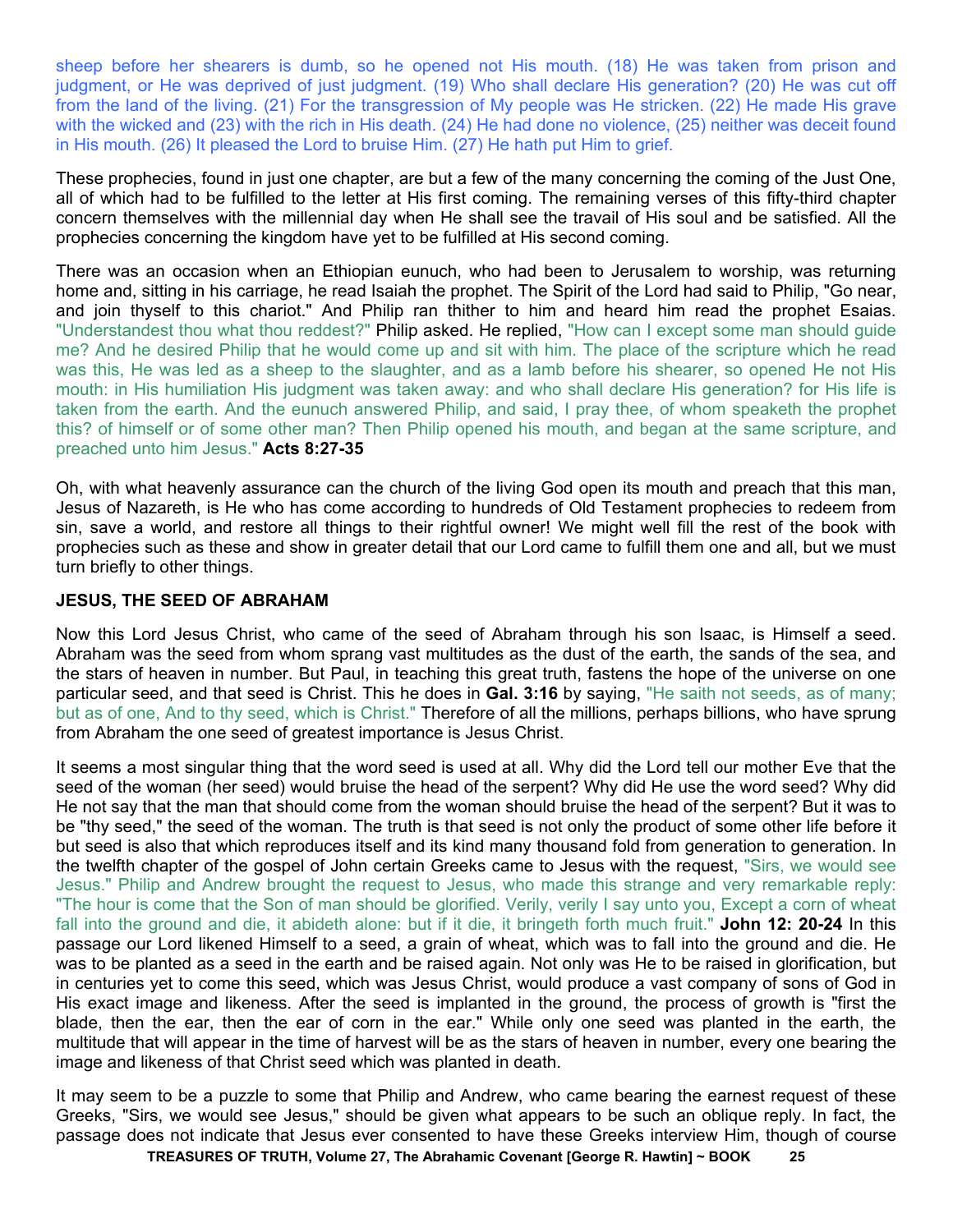He may have done, but in answer to their request He made this strange affirmation, "Except a corn of wheat fall into the ground and die, it abideth alone: but if it die, it bringeth forth much fruit." What He really was telling them is this: If they saw Jesus at that time, they would have seen only Jesus the Christ, but He knew there was more, much more to Christ than what they could now see. A multitude as the stars of heaven was to follow in His likeness, born of the same seed, raised in the same resurrection, who would at last be "sons of God" even as He is a Son of God, and these would not be merely many sons, but many sons to form one Christ, each one having the seed of life in himself.

Our Lord Jesus Christ, the seed of Abraham, appeared as the firstborn of many brethren. "For whom He did foreknow He also did predestinate to be conformed to the image of His Son, that He might be the firstborn among many brethren." **Rom. 8:29** Weymouth in his translation of this passage says, ' 'Those He has foreknown He has also predestined to share the likeness of His Son, that He might be the Eldest in a vast family of brothers." The seed that was sown in the ground that afternoon of Calvary and its cross and which arose as a tender blade on the resurrection morning will appear in the end of the age as the full corn in the ear, and Jesus the Christ, the Lamb of Calvary, will be heard triumphantly saying, "Here am I and the sons which Thou hast given Me." **Heb. 2:13** This the prophet Isaiah saw in spirit in the sad and desolate hour when the tribes of Israel were being carried away into captivity. He prophesied, saying, "Bind up the testimony, seal the law among My disciples. And I will wait upon the Lord, that hideth His face from the house of Jacob, and I will look for Him. Behold, I and the children whom the Lord hath given me are for signs and for wonders in Israel from the Lord of hosts, which dwelleth in mount Zion." **Isa. 8:16-18**

The phrase, "Thy seed, which is Christ," is too great and too important for the mind of man to comprehend. We must therefore diligently seek the spirit of revelation that we may know the things that are freely given us of God. It is when men try to understand with their natural minds that they conclude that others who see and understand the deeper things are blasphemers and deceivers, but when the Holy Spirit takes the things of God and reveals them unto us, then the invisible things of Him from the foundation of the world are clearly seen and we accept them and know them and make them our own.

Though the world itself could not contain the books that should be written of all that Jesus is and all He taught, it will be necessary for us now to leave this part of the truth to the holy minds of saints who believe that each one may seek the mind of Christ for the revelation by the Spirit of the deep things of God to his searching heart.

In this Chapter we have been speaking of God's first perfected and first manifested Son, Jesus of Nazareth, the Christ-Head. It is my hope now by God's help to unfold the truth concerning the Christ-Body and the Christ-Bride, Christ the Head, Christ the body, and Christ the bride. These terms may be unfamiliar to almost all the saints and I use them only with bowed head and godly fear and trembling. Holy and reverend as they are, they are in truth God's covenant to Abraham, "In thee and in thy seed shall all the families of the earth be blest."

Oh, how good it is to know that in this hour of world-wide sorrow, disorder, and distress the immutable promises and covenants of God are progressing toward their final fulfillment and from them will come that order, interdependence, and unity for which we so earnestly pray!

# **CHAPTER FOUR THY SEED WHICH IS THE BODY OF CHRIST**

"Now ye are the body of Christ, and members in particular." **1 Cor. 12:27** All natural things have spiritual counterparts. The visible things with which we are familiar, which we see about us every day, are all proclaiming some great spiritual lesson. The truth of this statement is set forth in the words of inspiration found in **Rom. 1:20** "The invisible things of Him from the creation of the world are clearly seen, being understood by the things that are made, even His eternal power and Godhead; so that they are without excuse."

Though our subject here concerns the body of Christ, which we will speak of as the Christ body, which is a great mystery, we will find much truth concerning our identification with that body by observing the human body, with which we are familiar. I have no hesitation in stating that the human physical body is the greatest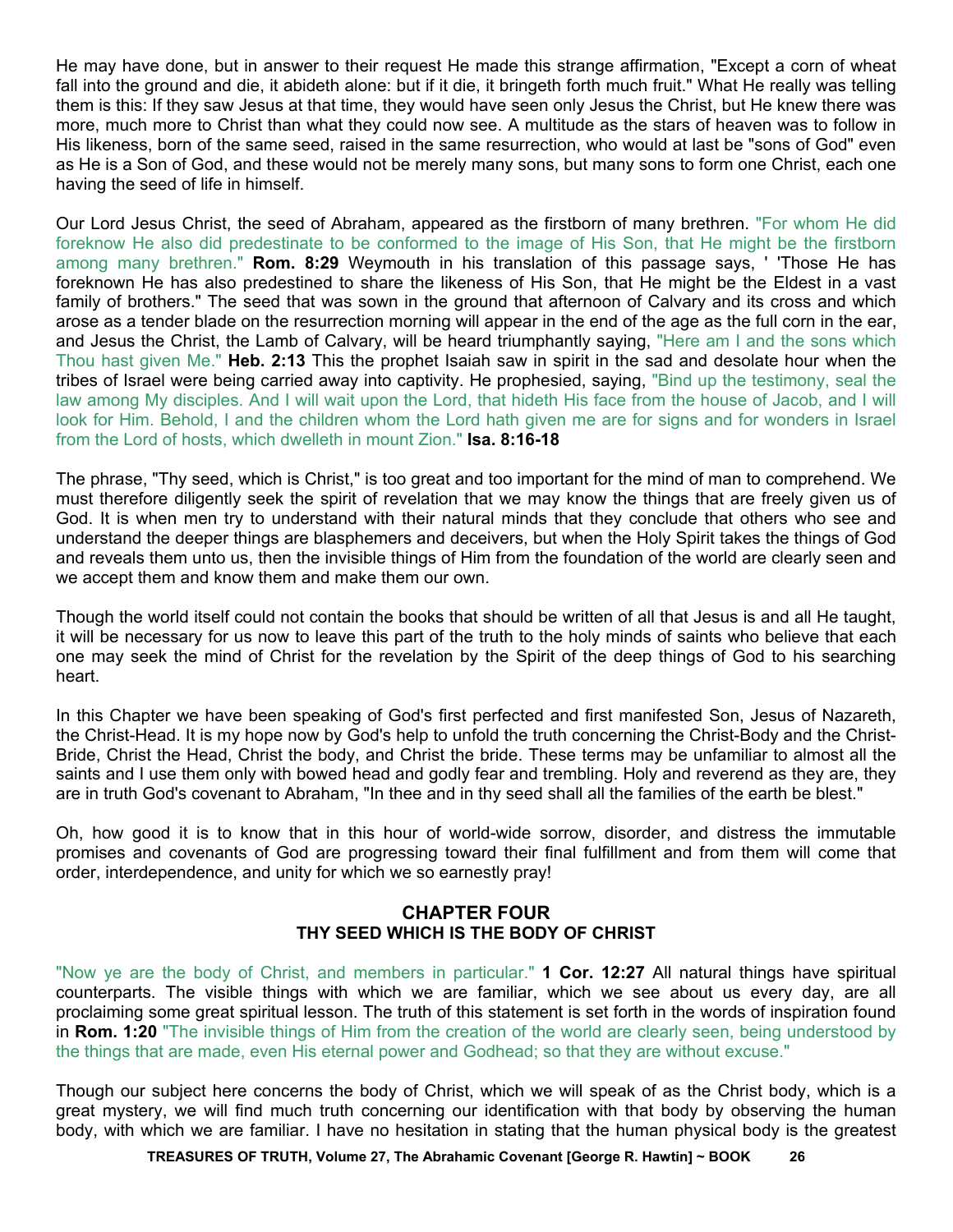and best visible portrait of the body of Christ that has ever been devised. Paul calls upon it on several occasions to unfold to the hearts of believers that far greater truth concerning the body of Christ, which is the true Christ body.

We have studied the mystery of Christ and our identification with Him, but, though we have written much concerning this and have tried to the best of our ability to explain it, we are certain to fall short in our understanding unless the Holy Spirit opens our spiritual minds and makes us see that the Head, which is Christ, and the body, which we are, together form one Christ. Here we shall call upon that which is natural and visible to explain that which is spiritual and invisible. What person among us has not seen or considered the physical form of a man? Even the blind have an understanding of this. Looking upon the physical form of man, we immediately perceive that he is composed of a head and a body. A head alone is not a man, but the head and the body together form a perfect man. It is not that makes a man. It is the head and body together that forms a man. If the body is without the head, then there is no man, and if the head is without the body, there is no man.

With all the reverence and respect of my ransomed soul I must tell you that the fullness of God's wonderful Christ does not consist of the Head alone or of the body alone, but the Head and the body together make the fullness and completeness of Christ. The saints of God have yet to discover the full spiritual meaning of the words, "Now ye are the body of Christ and members in particular.'' There has been far too much talk about the body but far too little understanding. Christians have seen the Head, which is Jesus Christ, not as the Head of God's Christ, but as the fullness and completeness of Him. On the other hand they have spoken of the body of Christ, not as an integral part of God's Christ, but as something separate and different like the denominational church. They have seen the body of Christ as a church full of divisions and strifes, something that God was trying to save from hell and torment, something that He would take to heaven bye and bye, but which in reality had little or no relationship to Him other than the fact of its salvation.

O my brethren, if you have seen the body of Christ as no more than this tormented denominational thing that mankind is pleased to call the church, you have fallen far short in your understanding, for even nature shows you that the body of a man and the head of a man form one man, complete and perfect in every detail. So also the head of the Christ and the body of the Christ form one Christ, perfect and complete before God. Though I have prayed earnestly that this mystery may be revealed to the hearts of believing saints, I well know that it is not the grand oration or the glib tongue, breaking with eloquence and intonation upon the curious ear, that enlightens the heart and gives understanding of spiritual things, for eye hath not seen nor ear heard, neither have entered the heart of man the things which God has prepared for them that love Him; but He has revealed them to us by His Spirit, for the Spirit searcheth all things, yea, the deep things of God. Pray, therefore, that the Holy Spirit, who was sent into the world to lead us into all truth, will teach us all things and bring all things to our remembrance. May He anoint our eyes and our hearts that we may behold wondrous things out of God's word.

When John wrote the immortal words, "The anointing which ye have received of Him abideth in you, and ye need not that any man teach you: but as the same anointing teacheth you of all things, and is truth, and is no lie, and even as it hath taught you, ye shall abide in Him," he well understood that it is quite impossible for a man to teach us any spiritual truth. Certainly a teacher may unfold the words of truth and revelation, but it is God who is light and who gives light. Only the Spirit of God can open the eyes of the blind and give them sight. As the invisible wind makes its presence known by moving the curtains of a tent or by letting us hear the sound thereof, so the Holy Spirit reveals Himself by shining His light into the dark recesses of our understanding, making us see the invisible, hear the inaudible, and comprehend the incomprehensible. "Except a man be born again, he cannot see the kingdom of God." That verse does not mean he cannot go to heaven. It means he cannot see, he cannot understand, he cannot know or discern any spiritual thing without a spiritual birth from above. There are many people in the world who talk incessantly about the kingdom of God, but they have never seen it by the Spirit. Many others talk about sonship, but are devoid of the spirit of sonship. A spiritual birth enables us to see and hear by the Spirit of God. This is a transforming thing that brings a believer into the very image and likeness of the thing he sees.

It is the Spirit that quickeneth; the flesh profiteth nothing. The spirit of man may know the things of a man, but the Spirit of God alone knows the things of God. Jesus marveled that Nicodemus was a teacher in Israel and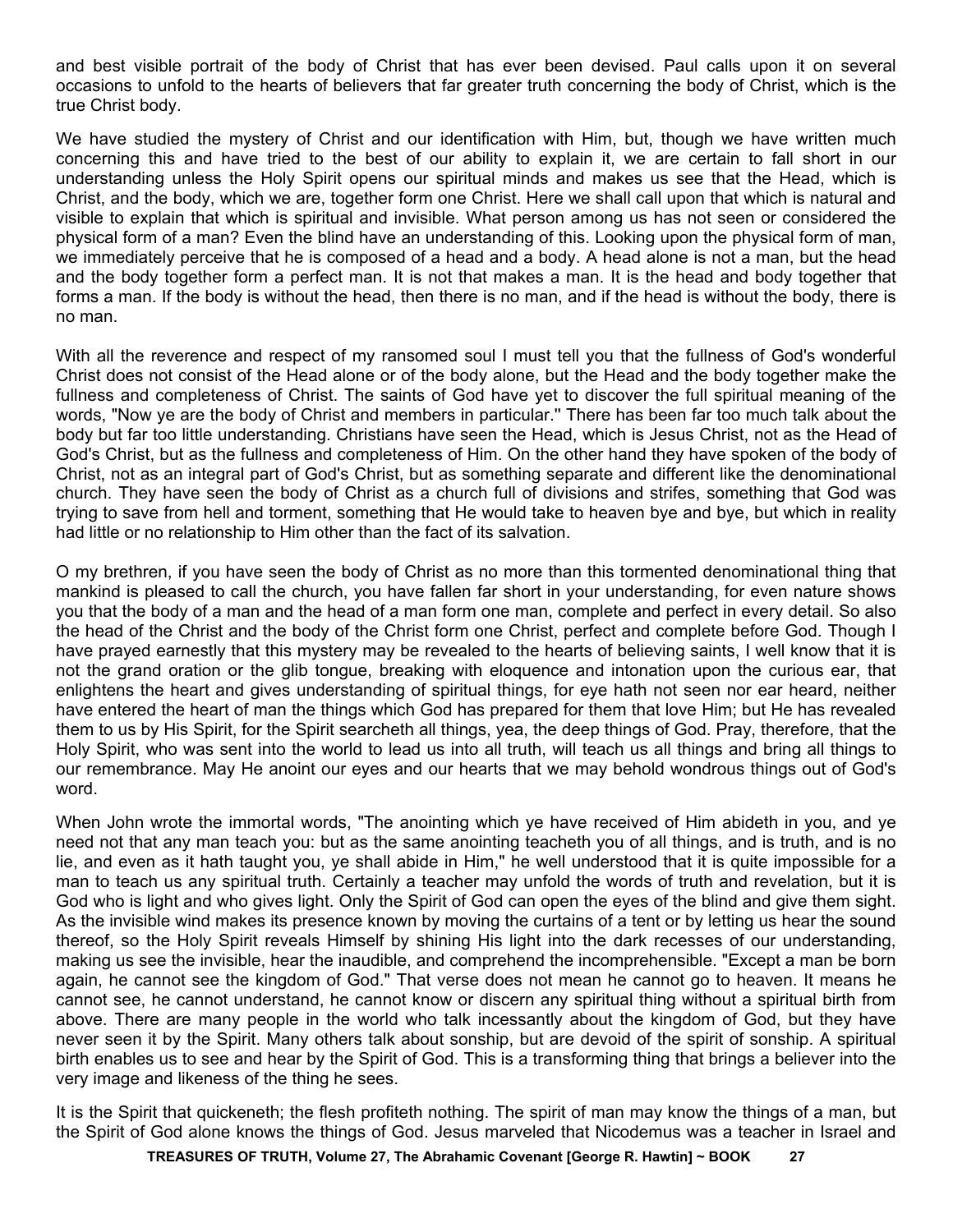yet knew not these things, and with conviction He told him that he would never know spiritual things as long as he remained in the natural realm, striving to understand a higher realm with a natural mind. "If I have told you of earthly things, and ye believe not," He said, "how shall ye believe if I tell you of heavenly things?" It is when He, the Spirit of truth, is come that He guides us into all truth.

God's people make a serious and fatal mistake when they cling desperately to the tradition taught them at the beginning of their walk with God. When they do this, they shut the door for God to teach them anything. Their tradition at best is only a fragment of the whole. Tradition makes men into unbelievers, because it refuses to allow them to see greater light. Jesus understood this when He said, "Ye make the commandment of God of none effect by your tradition." Revelation modifies all tradition, delivering men from that which is in part and bringing them out into that which is full. "When I was a child, I thought as a child; I spoke as a child; I understood as a child: but when I became a man, i put away childish things. For now we see through a glass darkly; but then face to face: now I know in part; but then shall I know even as also I am known." **1 Cor. 13:11- 12.** 

The life of a Christian should be a continual progression in God, but he cannot progress without spiritual revelation, and revelation will greatly modify and often times completely break the chains of human tradition. While the boast of some men may be that they are just the same as they always were, let us rather glory in the fact that, as the light of His love grows brighter, we are being changed into that same image from glory to glory, even as by the Spirit of the Lord.

I have digressed a little from the subject of the Christ body, but only that we may grasp the truth that spiritual things must be spiritually understood. To see a spiritual truth with the natural mind leaves the beholder unchanged and cold. Our Lord Jesus Christ was called a blasphemer when He claimed to be the Son of God, not because He had no evidence to back His claim, but because the people that surrounded Him and opposed Him so were blind leaders of the blind, held captive by the traditions of the elders, men and women who had not so much as a spark of revelation or spiritual understanding. When Jesus claimed identity with His Father in heaven, they shouted, "Ye have heard His blasphemy!" When He stated the word of truth, "Before Abraham was, I AM," they believed not, but railing against Him in wrath and envy, they took up stones to stone Him.

Do you think, therefore, that carnal Christians will understand when revelation teaches us that we are members of His body, of His flesh, and of His bones? Will our faith be accepted or believed when we say we have been made to drink of His Spirit, been baptized into His body and made partakers of the divine nature? All these statements pass as acceptable theology except when they become a burning, transforming revelation to some believing heart. Certainly we may affirm that we are the body of Christ, but when revelation reveals the truth that the members of the body of Christ are in truth part of God's Christ, then men begin to take up stones to stone us. If they do not pick stones from the ground to throw, they certainly stone us with words of discredit and unbelief.

My dearly beloved brethren, we have been made partakers of the divine nature. We have all been made to drink of His Spirit. We have by one Spirit been baptized into one body, and that one body is the Christ body. And, because by such a divine ordinance we have become members of His body, partakers of His Spirit and His life, of a truth we are members of God's glorious Christ, the fullness and completeness of Him who everywhere fills the universe with Himself.

Hear now the inspired words of Paul on this great subject as again he likens the human body to the spiritual body of Christ. "For," says he, "as the body is one, and hath many members . . . so also is Christ." **Cor. 12:12.** We quote the text in part to show that it is the many members of the body, together with the Head that form the complete Christ. But, to quote the entire passage, Paul says, "As the body is one, and hath many members, and all the members of that one body, being many, are one body: so also is Christ." God's glorious Christ is not one member, but many — not the Head alone, but the Head and the body inseparably joined in one Spirit. Jesus of Nazareth is the Christ Head, but we, the members of His body, of His flesh, and of His bones, are the Christ body.

I know some will be ready to stone me for that statement; nevertheless, it is true. The age from Eden to Calvary was occupied with the preparation and presentation of Christ the Head. The age or dispensation from Pentecost to the resurrection of the just is occupied with one great, all-important work - the preparation and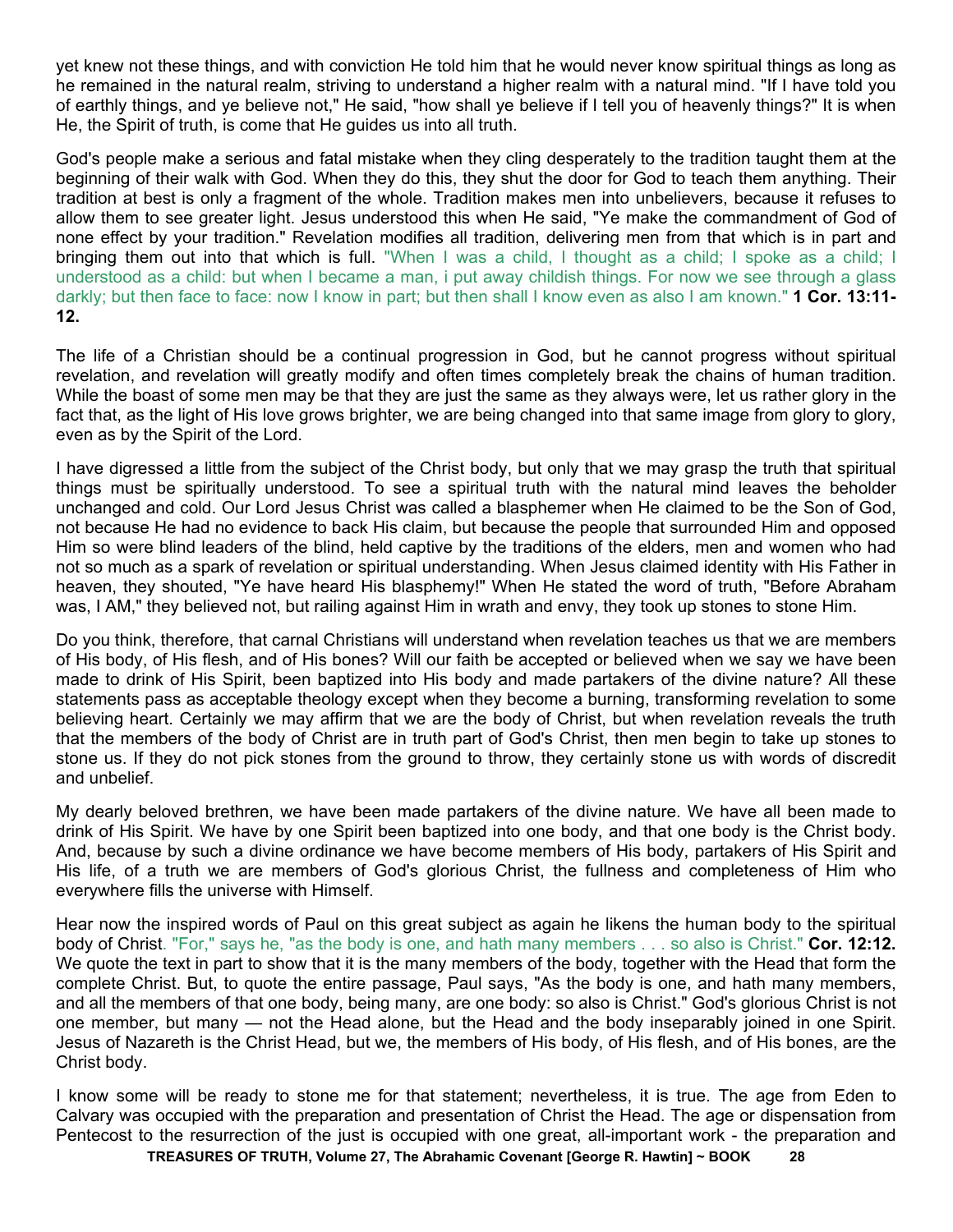presentation of the Christ body. The age which we know as the millennial kingdom will be occupied by the preparation and presentation of the bride of Christ, or the Christ bride, of which I will write more fully in the next Chapter. I fearlessly declare that the work of this age of grace is not the salvation of the world, but the preparation of the sons of God to form the true church or Christ body.

We have often heard of the manifestation of the sons of God. Indeed, the word of God reveals this truth with great care and fullness, and no wonder, for the whole creation is waiting on tiptoe for their manifestation. "For I reckon that the sufferings of this present time are not worthy to be compared with the glory that shall be revealed in us. For the earnest expectation of the creature (that is, the whole creation) waiteth for the manifestation of the sons of God. For the creature was made subject to vanity, not willingly, but by reason of Him who hath subjected the same in hope. Because the creature itself also shall be delivered from the bondage of corruption into the glorious liberty of the children of God. For we know that the whole creation groaneth and travaileth in pain together until now. And not only they, but ourselves also, which have the firstfruits of the Spirit, even we ourselves groan within ourselves, waiting for the adoption, to wit, the redemption of our bodies. For we have been saved by hope: but hope that is seen is not hope: for what a man seeth, why doth he yet hope for? But if we hope for that we see not, then do we with patience wait for it." **Rom. 8:18, 25**

The words of the above passage, quoted below from Phillips translation, are a forceful assurance to all who are laying hold on this great message. "In my opinion whatever we may have to go through now is less than nothing compared with the magnificent future God has planned for us. The whole creation is on tiptoe to see the wonderful sight of the sons of God coming into their own. The world of creation cannot as yet see reality, not because it chooses to be blind, but because in God's purpose it has been so limited - yet it has been given hope. And the hope is that in the end the whole of created life will be rescued from the tyranny of change and decay, and have its share in that magnificent liberty which can only belong to the children of God! It is plain to anyone with eyes to see that at the present time all created life groans in a sort of universal travail. And it is plain, too, that we who have a foretaste of the Spirit are in a state of painful tension, while we wait for that redemption of our bodies which will mean that at last we have realized our full sonship in Him. We are saved by this hope, but in our moments of impatience let us remember that hope always means waiting for something we haven't yet got. But if we hope for something wt cannot see, then we must settle down to wait for it in patience.''

What magnificent words these are, describing as they do the awaited glory of God's sons, men and women who are coming into Christ's image, the Christ likeness, to share the Christ body and the glory of Him who, through the fullness which He shall accomplish by adding to Himself these many, many sons, will fill the universe and we shall become the fullness of Him who filleth all in all. This, my beloved brethren, is the prize of the high calling of God in Christ Jesus. This is that for which Jesus travailed and, having done so, saw the travail of His soul and was satisfied, for of His fullness have we all received and grace for grace.

On a wonderful night in the long, long ago when Lot, seeing the abundant grass of the valley, had pitched his tent toward Sodom, Abraham, turning his face toward the hills, was led by God's hand out into the starlit evening. As he lifted his face toward the skies, the voice of the Lord told him to behold the stars and see if he could count them, and, knowing that Abraham could not do so, the Lord added yet one more promise to His eternal covenant - "So shall thy seed be." These uncounted stars of the heaven represent the sons of God, who are being prepared for the manifestation for which all creation groans. These are members of the Christ body, who will deliver the creation from the bondage of decay into the glorious freedom they themselves possess.

Almost two thousand years ago the apostle Paul basked in the sunshine of this very hope. Far out in the future he saw the prize which he called the prize of the high calling of God in Christ Jesus and, upon seeing its glory, gladly unloaded all his religious tradition, stripping himself for the race to press irresistibly toward that high calling in Christ of which I write today. "What things were gain to me, those I counted loss for Christ," he said. "Yea, doubtless, and I count all things but loss for the excellency of the knowledge of Christ Jesus my Lord: for whom I have suffered the loss of all things, and do count them but dung, that I may win Christ, and be found in Him, not having mine own righteousness, which is of the law, but that which is through the faith of Christ, the righteousness which is of God by faith: that I may know Him and the power of His resurrection, and the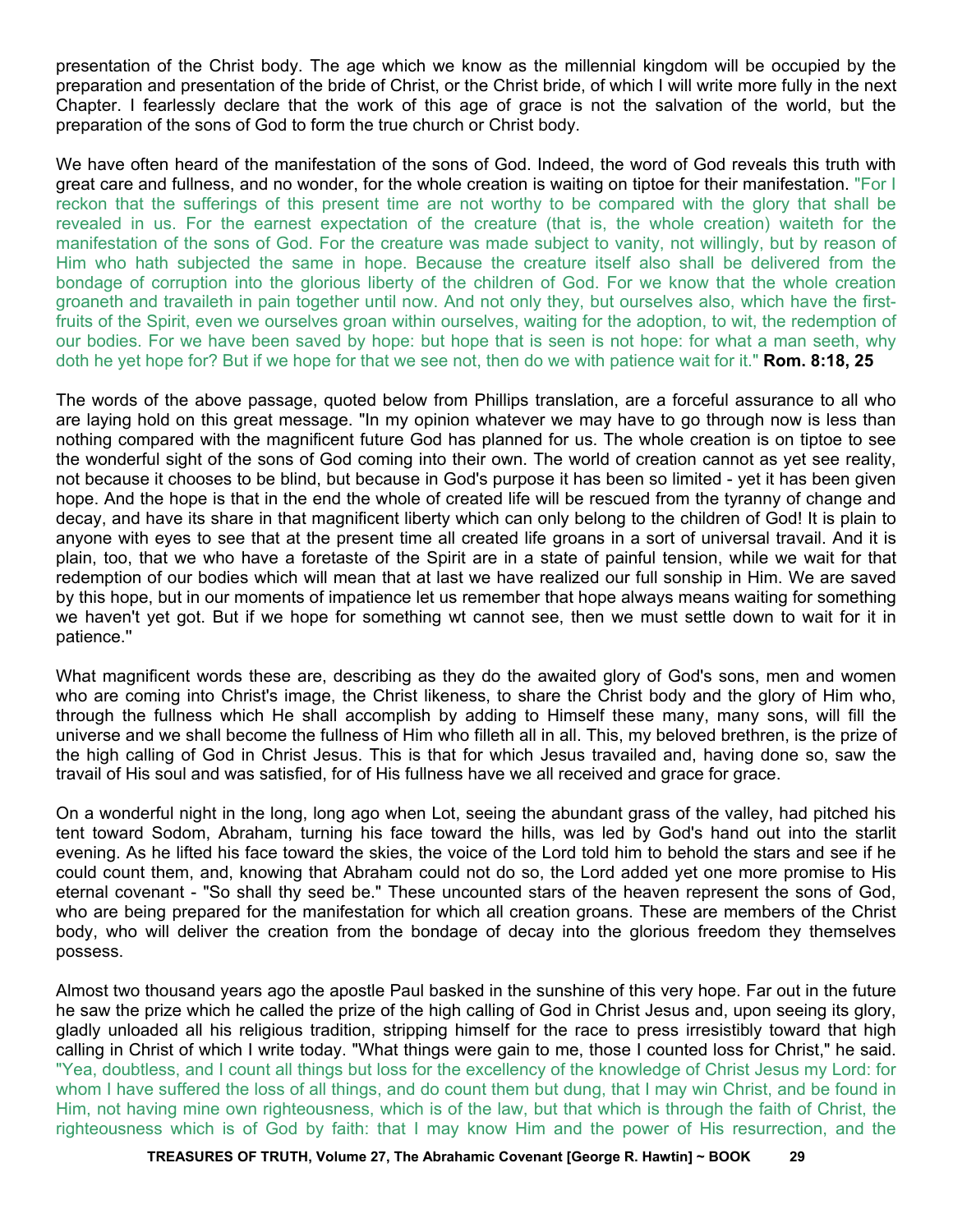fellowship of His sufferings, being made conformable unto His death; if by any means I might attain unto the resurrection of the dead. Not as though I had already attained, either were already perfect: but I follow after, if that I may apprehend that for which also I am apprehended of Christ Jesus. Brethren, I count not myself to have apprehended: but this one thing I do, forgetting those things which are behind, and reaching forth unto those things which are before, I press toward the mark for the prize of the high calling of God in Christ Jesus." **Phil. 3:7-14** 

In Christ Jesus! What a transforming expression that is! Quoted and read by countless millions, but understood, I fear, by practically none. Instead of seeing the boundless wonder and infinite meaning of the words "in Christ Jesus," we have been content to pass over them as though they were practically meaningless, little more than nice, kind sayings that should be a comfort to the people of God. But oh, let me tell you the expressions in Christ, in Christ Jesus, and 2/2 Him proclaim that we are members of His body, of His flesh, and of His bones, and that we who believe are the completeness of Him who filleth all in all. We have all been baptized into His body. We have become one with His Spirit. As He dwells in the Father, so do we dwell in Him. These expressions, and many more like them, teach beyond a shadow of a doubt that God has but one Christ and that Christ consists of many thousands of members, all joined, welded and knit together by one Spirit into one body and one Christ. We said earlier that it took God four thousand years to prepare and present that first manifested Son, Jesus Christ, who was to be the eldest Son and the Head of the whole company of sons of God. Now the Lord has been occupied for the two thousand years of the day of grace in preparing that vast company of sons who will form the body of God's Christ, that the Head and the body may be manifest at the end of this age as one Christ - "My beloved Son in whom I am well pleased."

Let the reader visualize the form of a man, standing with his feet on the earth, so tall that his head reaches the heavens above and so broad that his form fills the universe all in all. Then let him examine the scene more closely and his wondering eyes will see that this gigantic man, God's anointed Christ, is a man of many members just as the human body is one body with many members. Look closer still and you will now see that each and every member in that mighty form is an individual man, a Son of God. The Head is the man Jesus of Nazareth. The arms, the fingers, the toes, the heart, the nerves, the blood vessels - every member of Him that filleth all in all is an individual man and every man is a son of God. And, if you will look still more closely, you will see an even greater wonder, for every man, every member, every son in that whole gigantic form is in the exact image of Jesus Christ, the Head, the first begotten Son of God. O, how I hope you can grasp the picture!

It is only when we see the plan and purpose of the Lord that we begin to be changed into the likeness of what we see in the Spirit. We lay aside every weight and the sin, which doth so easily beset us. We strip for the race. We put off anger, wrath, malice, jealousy, envy, pride, foolishness, and fixing our spiritual eyes on the glory of such a goal, we run with patience the race that is set before us. Forgetting our idle traditions, we press toward the mark. We will find ourselves delivering ourselves from hindering friends and obstructing occupations. We will begin to lay aside lusts and passions and turn our eyes away from those troublesome scenes of earth that force themselves upon us and crowd out the heavenly vision from our eyes. We are changed by His Spirit from glory to glory. We see a glory afar off in truth and, believing it, we are changed into the likeness of what we see. Our hearts grasp a revelation and it transforms us. We see a vision of Christ and the glory of the body He is preparing. We realize the possibility of our attaining to that body and, seeing, we lay aside everything that would hinder us from becoming one with it.

To see what I am saying you will have to go far beyond the edge of the crowd. You will need to go beyond the circle of that tired old thing men call the church. The word church has become sorely desecrated, so much so that the picture of what the true church really is has faded away until men can see in the church nothing but million dollar temples standing on street corners or multitudes of people who dwell behind the high walls which they call denominations. But this, my friend, is not the church. This has nothing to do with His mystical body. These denominations are only man made things, little self-appointed Christs who believe that they have the truth and wisdom will die with them. I do not believe that they are divisions in the church or divisions in the body of Christ. They are something altogether aside from the true church and something different from the body of Christ. The church which Jesus called "My church" has never had a division in it. It is the habitation of God through the Spirit, the house not made with hands, eternal in the heavens. It is that wonderful habitation Jesus spoke of as "My Father's house", saying, "In My Father's house are many mansions." The house, which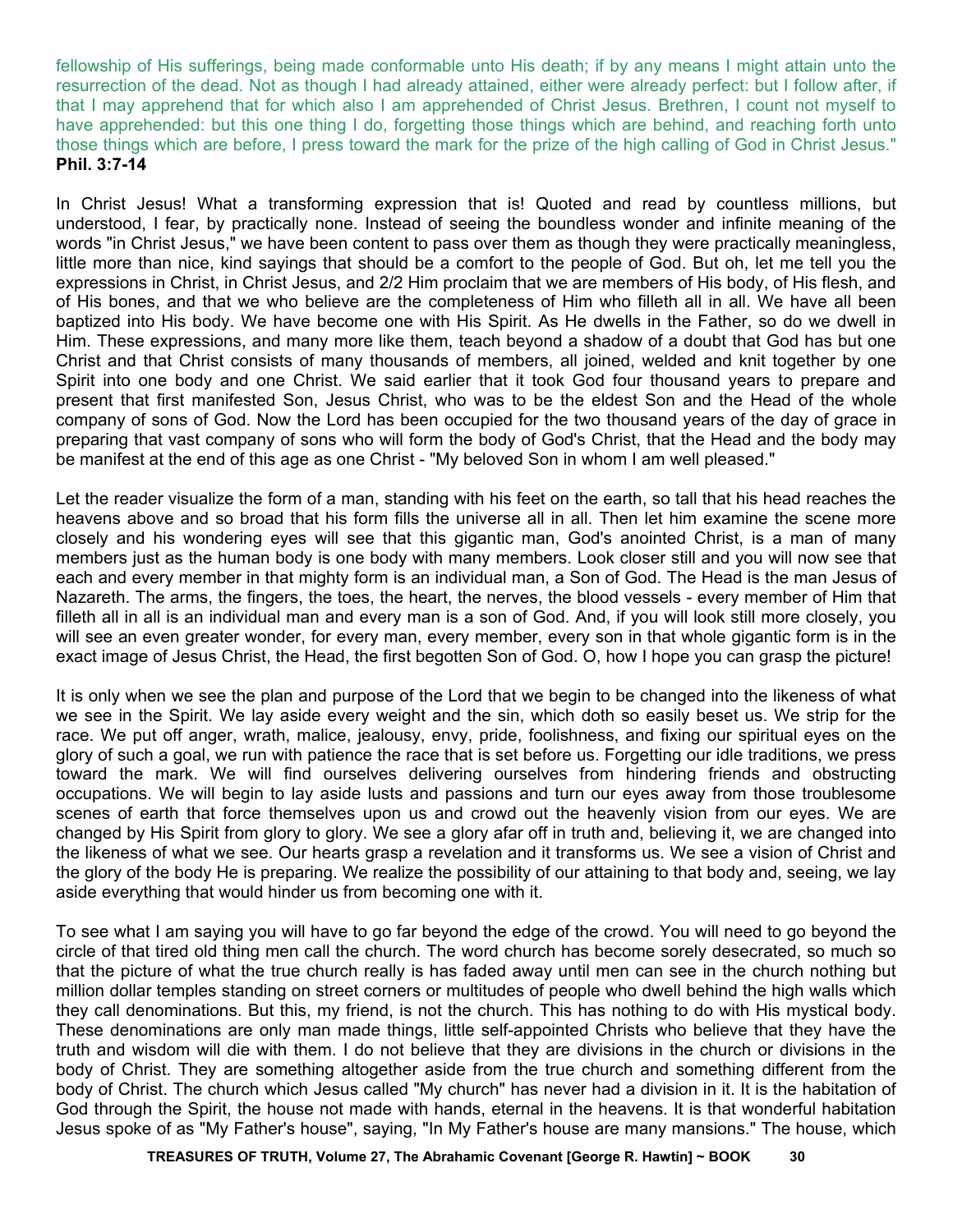the Father is building is the true church, the mystical body of Christ. This buildings rising upon the foundation of the apostles and prophets. Jesus Christ, the first Son, is the corner stone or the cap stone of it. He is the Head of the body, the church, the head stone of the corner. All other stones are living stones (1 Pet. 2:5), built up into a spiritual house, a holy priesthood, to offer up spiritual sacrifices acceptable to God by Christ Jesus. Every living stone in the building is a living person, a son of God, coming into the image of that first Son, who is Jesus our Lord and Head.

Dearly beloved, I beseech you as strangers and pilgrims in such a high and holy calling, abstain from fleshly lusts that war against the soul. Have your conversation and manner of life honest before all men that they may by your exemplary conduct glorify God when He comes to be their judge. It is the will of God that by well doing we may put to silence the ignorance of foolish men. It is well pleasing in His sight if for your godly convictions you endure grief and suffer wrongfully, "for what glory is it if, when ye be buffetted for your faults, ye shall take it patiently? But if, when ye do well and suffer for it, ye take it patiently, this is acceptable with God. For even hereunto were ye called: because Christ also suffered for us, leaving us an example, that we should follow in His steps." **1 Pet. 2:20-21**

The wilderness tabernacle, built by the instruction of the Lord, was a tabernacle made with hands. It was not intended to last forever or to be anything more than a type of the true tabernacle, which is the true church, the body of Christ. The tabernacle in the wilderness in its most minute detail was typical of the mystical body of Christ. Though it was a tabernacle of many parts, those many parts formed but one tabernacle. The temple, which God is building is a temple not made with hands. The tabernacle built by Moses and the temple built by Solomon were only temporary types of the true temple of His body, but the temple Christ is building is eternal in the heavens. It, too, has many parts and many members, yet it is but one temple, one body and one Christ.

Likewise the human body, the most perfect and commonly known of all types of the body of Christ, is one body with many members, each member having its own use and its own ministry. So do the members of the mystical body of Christ. The word of God confirms this truth in these words: "For as we have many members in one body, and all members have not the same office, so we, being many, are one body in Christ, and every one members one of another." Rom. 12:4-5. "Now ye are the body of Christ, and members in particular," Paul says. **1 Cor. 12:27** Then going into greater detail concerning the many-membered Christ, he taught the truth in these words: "For as the body is one and hath many members, and all the members of that one body, being many, are one body: so also is Christ." (Please notice with much care these four words: So also is Christ.) "For by (in) one Spirit are we all baptized into one body, whether we be Jews or Gentiles, whether we be bond or free; and have been all made to drink into one Spirit. For the body is not one member, but many." **1 Cor. 12:12-14.**

O my brethren, can you not see the glory of what he is saying? Can you not see that Paul is telling us that God's Christ is not one member, but many? Can you not see that it is the head and the many-membered body together that forms the man, and that man is God's Christ?

Need we search any further for the answer to Paul's teaching when he taught that the body, which we are is the fullness of Him who filleth all in all? Eph. 1:23. Or, as Weymouth has so eloquently translated, that "God has put all things under His feet, and has appointed Him universal and supreme Head of the church, which is His body, the completeness of Him who everywhere fills the universe with Himself." **Eph. 1:23**. (Weymouth). When we consider that this great temple of His body, which is now being built during this age of grace, is the fullness of Him who everywhere fills the universe with Himself, then surely our mental vision of a man so tall that he reaches from earth to heaven and so wide that he fills the earth cannot be very far from the truth as God would have us see it.

The next time we read the words "in Christ", let us meditate deeply in the Spirit that God may reveal their true meaning and not pass over them as a statement to be quoted and forgotten. Our spiritual walk is cleansed by the truth we see. When we were sinners far off from God and first heard His voice calling us, little did we realize the glory He was preparing for those who would come to know Him and love Him. The unrighteous shall not inherit the kingdom of God. "Be not deceived: neither fornicators, nor idolaters, nor adulterers, nor effeminate, nor abusers of themselves with mankind (homosexuals), nor thieves, nor covetous, nor drunkards,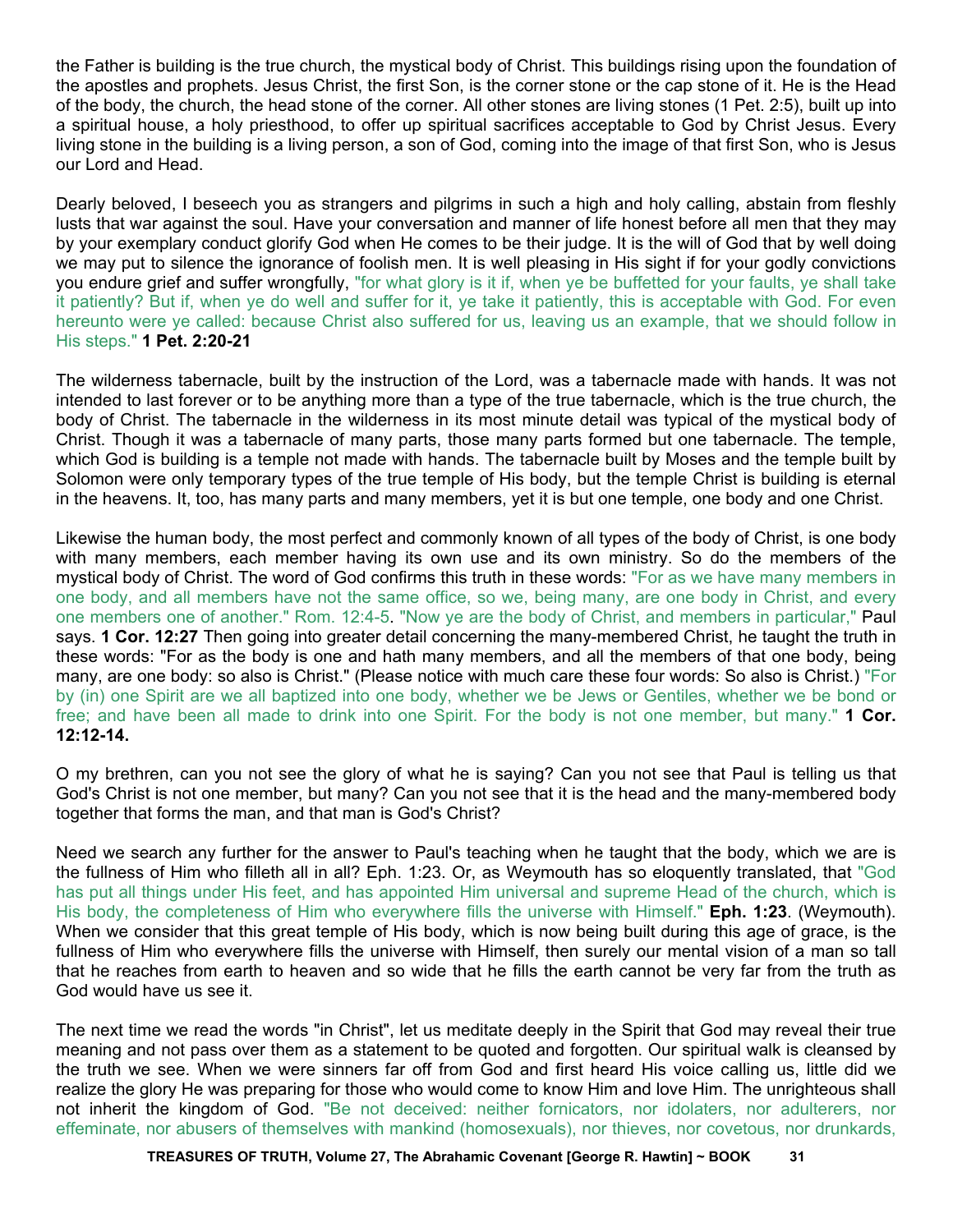nor revilers, nor extortionists, shall inherit the kingdom of God. And such were some of you: but ye are washed, but ye are sanctified, but ye are justified in the name of the Lord Jesus, and by the Spirit of our God." **1 Cor. 6:9-11.** "Know ye not that your bodies are the members of Christ? Shall I then take the members of Christ, and make them the members of an harlot? God forbid. What? Know ye not that he which is joined to an harlot is one body? for two, saith He, shall be one flesh. But he that is joined unto the Lord is one spirit." **Verses 15-17.** It is very wonderful to notice here how Paul, in using these rather crude illustrations, shows beyond any question that the redeemed are in actuality and in fact members of Christ. Twice in the above quotation the apostle distinctly declares that we are members of Christ. Then in verse 19 he crowns the glorious thought with these forceful words of assurance: "What? Know ye not that your body is the temple of the Holy Ghost which is in you, which ye have of God, and ye are not your own?"

Having therefore these promises, dearly beloved, let us cleanse ourselves from all filthiness of the flesh and spirit, perfecting holiness in the fear of the Lord. These divine promises give us no room for pride, no room for sin, nor do they give us room to exalt ourselves, but, as for me, they cause me to bow in utter humility before God. As we view these awesome facts in the light of Holy Spirit, we fall as dead men before Him while our lips hymn the gratitude that rises from our grateful hearts. Holy, holy, holy is the Lord God almighty! Blessed be He who spoke to Abraham, saying, "In thee and thy seed shall all nations of the earth be blessed."

When our eyes begin to behold the magnificent glory of the temple which God is building, the sons whom He is preparing to be members of His Christ, the sons who a few short years hence He will make manifest to the whole creation, sons who on the day of adoption will hear the voice of the Father saying of Christ, the Head and the body joined together, "This is My beloved Son, in whom I am well pleased; hear Him," then, seeing these things, we begin to understand why it is that the whole creation is groaning and travailing in pain, waiting for the adoption, which means that at last we have attained full sonship in Him. "In my opinion, whatever we may have to go through now is less than nothing compared with the magnificent future God has planned for us. The whole creation is on tiptoe to see the wonderful sight of the sons of God coming into their own. The world of creation cannot as yet see reality, not because it chooses to be blind, but because in God's purpose it has been so limited — yet it has been given hope. And the hope is that in the end the whole of created life will be rescued from the tyranny of change and decay, and have its share in that magnificent liberty which can only belong to the children of God!" **Rom. 8:18-20** (Phillips)

Adoption in scripture was not an act by which a family adopts a fatherless child as we know it in our day. Adoption in scripture was a rite in which a father called his friends and neighbors together and in their presence bestowed upon one of his Sons recognition of his mature sonship and responsibility. We have a perfect example of such adoption given in scripture when at the baptism of Jesus the voice of God the Father proclaimed, "This is My beloved Son, in whom I am well pleased." **Matt. 3:17** That was God's recognition of Christ's full and mature sonship. It was this adoption proclamation that began His great ministry of deliverance. We younger sons have not as yet received our adoption, but we will do so at the time of the redemption of our bodies, which is the hour of resurrection. This is clearly stated in **Rom. 8:23**: "Ourselves also, which have the first fruits of the Spirit, even we ourselves groan within ourselves, waiting for the adoption, to wit, the redemption of our body." The redemption of the body occurs at the resurrection of the just when the dead are raised and this corruptible puts on incorruption and this mortal immortality. 1 Cor. 15:52-53 This is the fullness of the adoption for which we groan and for which all creation sighs. Following it will come the mighty deliverance that comes after the manifestation of the sons of God. It is no wonder that we do not at present see the full functioning of the body of Christ, for a moment's consideration would tell us that the body is not yet completely formed; neither has it received the word of adoption from the Father, but when that great hour is reached, the words of Jesus will be fulfilled: "The works that I do shall ye do also; and greater works than these shall ye do, because I go to the Father." **John 14:12**

The Lord our God has not left us without Bible witness to the stupendous statements we have been making, as we shall now see. There comes a time when all things that are far off are brought nigh. In the fullness of time the invisible things become clearly seen. That which once we saw only by faith becomes a reality and the things for which we hoped we hope for no more, for what a man seeth why doth he yet hope for? The time must come when the vision of the seers, the proclamation of the prophets, and the hymns of the Psalmist are turned into reality. The moment comes when that which was far off on the distant horizon can be touched, it is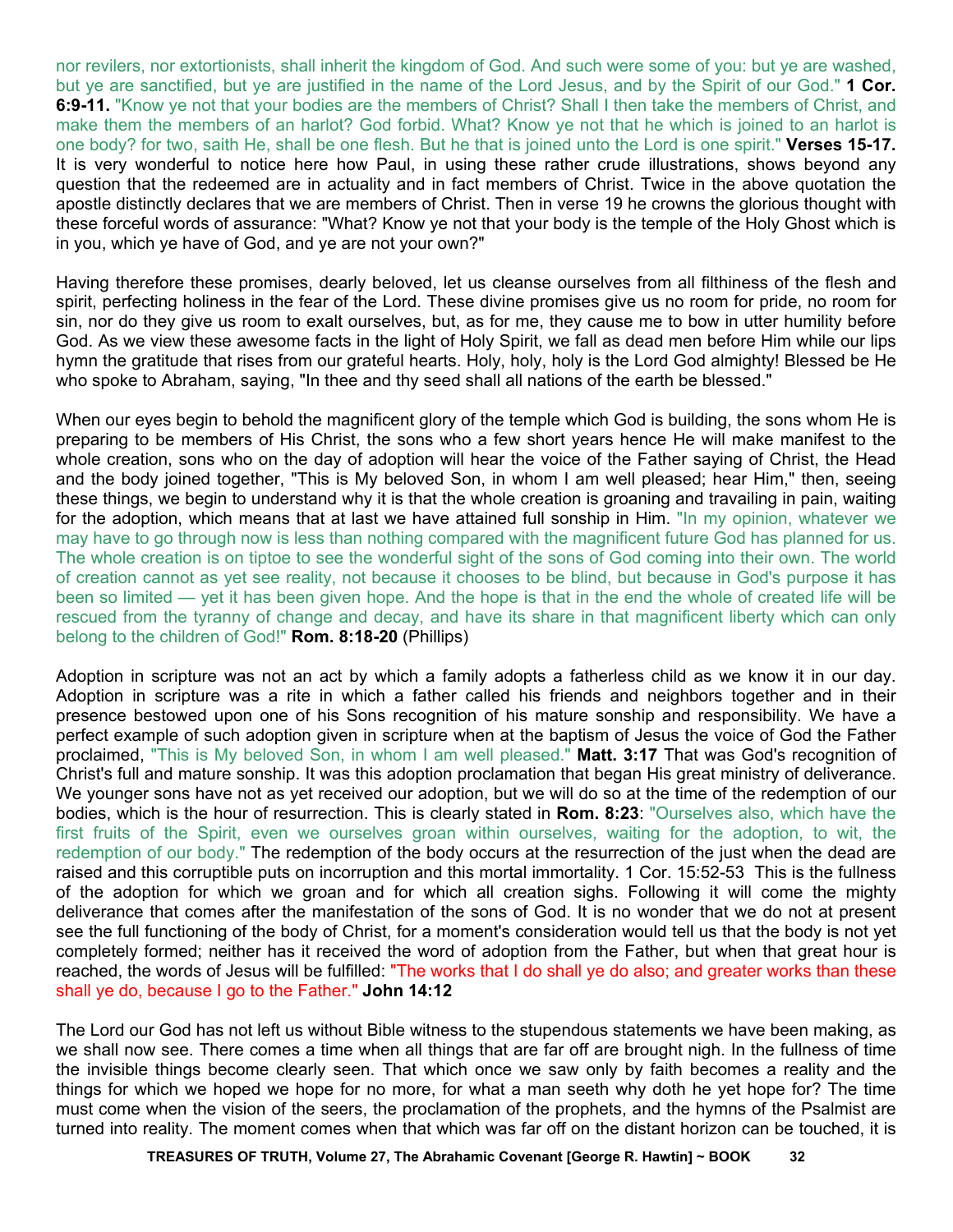so nigh at hand. To Abraham God promised a seed which would come to bless the whole earth, a seed through whom all who have ever seen the light of day would be blessed and delivered. We saw that seed begin in the preparation of a nation, yea, a company of nations, who, as centuries passed by, spread themselves to the north, the south, the east, and the west to shine the light of Christ and His word over all the earth; for Simeon had prophesied that Jesus would be a light to lighten the Gentiles and the glory of God's people, Israel. Our eyes beheld Jesus of Nazareth come to Bethlehem. God's holy word declares Him to be the direct seed of Abraham according to the flesh, but the Son of God with power. We saw Him proclaimed as the Son of God, "Thy seed which is Christ." **Gal. 3:16** To Paul the revelation was given that he might reveal how we, the redeemed of this age, are members in particular of Christ in that we are the Christ body as He is the Christ Head, that the Head and the body together, indwelt by one Spirit, are one Christ, the temple of the Lord and the habitation of God. Paul in spirit clearly saw the day of manifestation of these younger sons of God, at which time the whole of creation would be lifted from the bondage and night of their corruption into the glorious freedom of children of God. Rom. 8:18-23

How wonderful are these things! They are far beyond our expression or the ability of the most eloquent to describe! We cannot stop here, however, for with John the beloved our eyes behold the awful fullness of these things. To John was the blessing given to stand in spirit at the end of this present age to see the incredible wonder of the fullness of Christ. The story is so familiar that we scarcely need to repeat it here, but because the truth it bears is so important, we will rehearse it again that we may be the more familiar with it.

The story begins with the apostle John's being exiled to the Isle of Patmos for the word of God and the testimony of Jesus Christ. "I John, who also am your brother and companion in tribulation, and in the kingdom and patience of Jesus Christ, was in the isle that is called Patmos, for the word of God and for the testimony of Jesus Christ. I was in the Spirit on the Lord's day, and heard behind me a great voice, as of a trumpet, saying, I am Alpha and Omega, the first and the last: and, What thou seest, write in a book, and send it unto the seven churches which are in Asia; unto Ephesus, and unto Smyrna, and unto Pergamos, and unto Thyatira, and unto Sardis, and unto Philadelphia, and unto Laodicea. And I turned to see the voice that spake with me. And being turned, I saw seven golden candlesticks; And in the midst of the seven candlesticks one like unto the Son of man, clothed with a garment down to the foot, and girt about the paps with a golden girdle. His head and His hairs were white like wool, as white as snow; and His eyes were as a flame of fire; and His feet like unto fine brass, as if they burned in a furnace; and his voice as the sound of many waters. And He had in His right hand seven stars: and out of His mouth went a sharp two-edged sword: and His countenance was as the sun shineth in his strength. And when I saw Him, I fell at His feet as dead. And He laid His right hand upon me, saying unto me, Fear not; i am the first and the last: I am He that liveth, and was dead; and, behold, I am alive forevermore, Amen; and have the keys of hell and of death." **Rev. 1:9-18**

It is my firm conviction that, when John was lifted into the realm of the Spirit on the Lord's day, he was actually carried across the years to the close of the dispensation of grace to behold things as they will be at the end of this age. He who had been so familiar with the lonely Galilean and had walked and talked with Jesus Christ was now to behold Him in a way he had never known Him before. John, who had known Jesus as He was at first, was now to behold Him as He will be at last. His ears would hear Him say, "l am the first and the last." Long he had known Jesus the Christ, the Beginning; now he was to know Him as the End. In Galilee and Judea he had walked and talked with the lowly Alpha; now his wondering eyes were to see the Omega. Long ago he had followed Jesus to Calvary where amid its pain and bloody sweat he had seen the single corn of wheat fall into the ground and die; now his eyes were to behold the full corn in the ear, the fullness of Christ in the harvest. O my brethren, can you not see it? There is a vast difference between Christ the beginning and Christ the end. There is a universe of development between the Alpha and the Omega. The smallness of the seed cannot be compared to the greatness of the harvest, and the voice of the lonely Galilean of the beginning cannot be compared to the voice as of many waters that is at the end.

John had seen God's beloved Son, Jesus Christ the Head of the body, but now at the end of the age he was beholding the glory of the Head joined to that vast family of sons that compose the mystical body of Christ. In spirit I seem to hear this firstborn of many brethren say, "Behold, I and the children (sons) which God hath given Me." **Heb. 2:13** "Here am I, the eldest in a vast family of brothers." **Rom. 8:29** (Weymouth). In the midst of the seven golden candlesticks stood one like unto the Son of man. So like Jesus was this mighty one that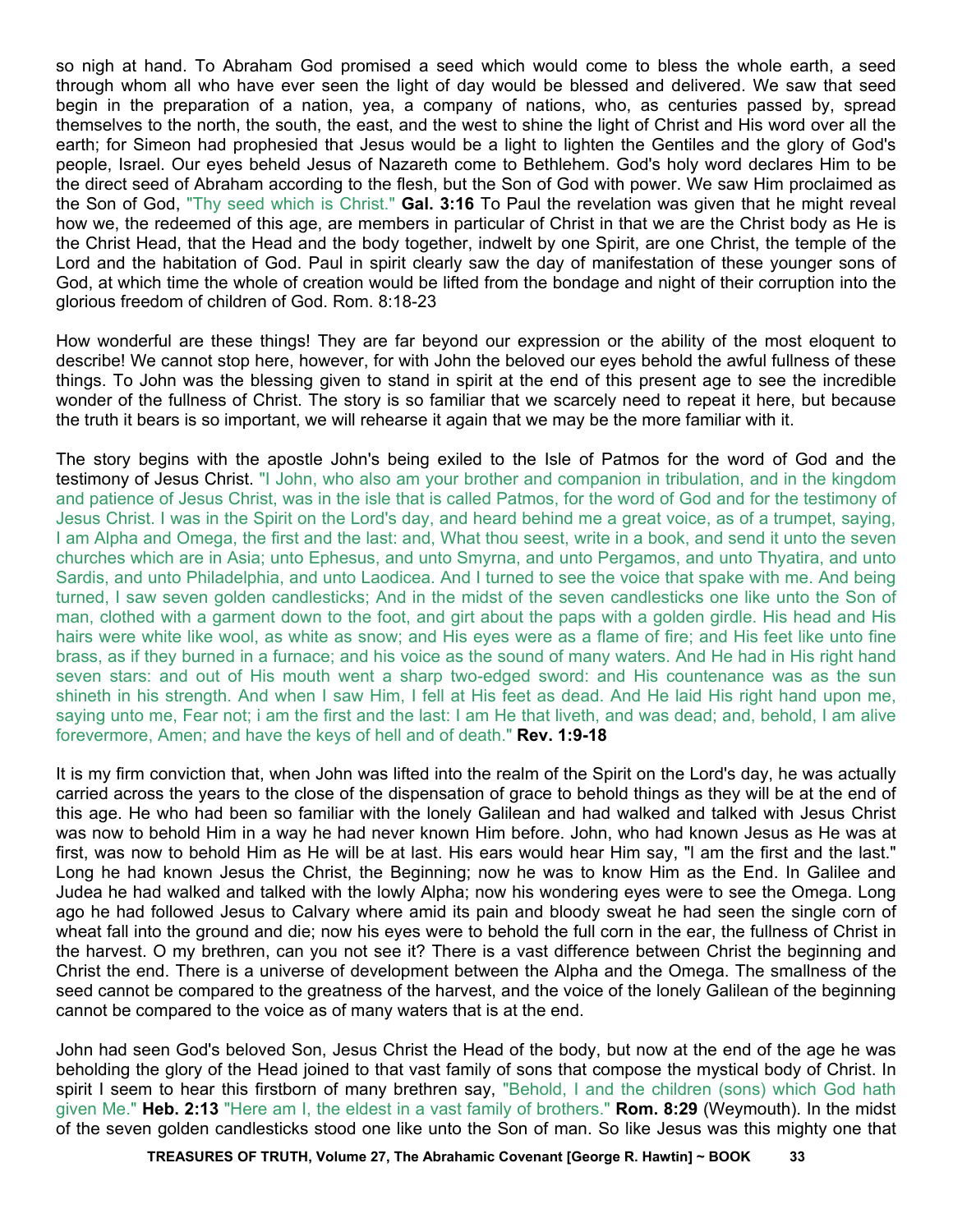the likeness was indistinguishable, yet this one like unto the Son of man was so much greater now - so much so that the extent of it can only be seen by comparing the harvest with the seed, greater now as the body joined to the Head is greater than the Head.

The vision John saw displayed one clothed with a garment down to the foot with what must have been a seamless robe of righteousness and unity, indicating as nothing else could that this vast family of sons, having all partaken of one Spirit, are one Christ - "My beloved Son, in whom I am well pleased." The glorious Head, which is Jesus the Christ, was white like wool, as white as snow, and His eyes were like a flame of fire. See also Dan. 10:6. His feet, the other extremity of His body, the sons which are last to be born, were like unto fine brass, as if they burned in a furnace, for judgment and the gospel of peace shall be given to them. His voice was as the sound of many waters. Many waters signify many people, for in Christ there are many sons. I know there are at least one hundred forty-four thousand, but there may be many more than that, for these may be only representative of a vastly greater throng. These one hundred forty-four thousand are all chosen from the twelve tribes of Israel, who are the seed of Abraham and heirs of the covenant God made with him.

Many years ago my wife and I attended the Warrior's Day parade in Toronto. The great grandstand held thirty thousand people. We sat for an hour or so waiting for the parade of old warriors to begin - soldiers from the Boer War, veterans from World War I, men from World War II, and one old warrior from the Northwest Rebellion of 1885. As we sat waiting, the multitudes in the grandstand conversed with each other, and while these thousands chatted, we listened. The sound of that multitude of voices was as the sound of many rushing waters like unto the pleasant roar of the great Niagara Falls as it pours its exhaustless waters into the terrible rapids below. We sat fascinated by the sound - a sound that could be described by nothing else than the sound of many waters. The musical harmony as the sound of many waters, falling upon the listening ear of the beloved John, was the myriad voices of the sons of God, all members of God's Christ, the Head and the body complete together, God's beloved Son, all speaking with one mind, all speaking with one authority. "This is My beloved Son. Hear Him!"

Our blessed Lord, when He was here on earth, gave us many beautiful illustrations of the oneness of Himself and His body. On one occasion He likened Himself and the body to a vine with fruit-bearing branches. Where may we find a greater unity than this? On another day He spoke of "My Father's house", which I am assured is none other than the body of Christ. This He likened to a house with many rooms (mansions). Likewise Paul, by the wisdom given unto him, likened the body to Christ to the many-membered human body, showing that, though the body has so many members in it and all members have a different office work, the body is but one. The hand cannot say to the foot, "I have no need of you." Nor can the eye say to the ear, "I have no need of you." Thus it shall ever be with God's glorious Christ. Though many sons form one Christ, the anointed of God, each in ages to come shall have his own office work, all in one Spirit working with that intricate harmony so wonderfully manifest in the human body, until at last through Abraham's seed, which is God's Christ, all the nations and families of the earth will be blessed. Abraham waited long years for Isaac to be born, but when Isaac was given a bride, then the great increase began. The blessing given to Rebecca was that she should be the mother of thousands of millions.

In closing this fourth chapter of the message concerning the Abrahamic covenant, perhaps it would be remiss if no mention was made of the sealing of the one hundred forty-four thousand sons of God from the twelve tribes of the children of Israel as is recorded in Rev. 7. From each of the tribes of Judah, Reuben, Gad, Asher, Nepthalim, Manasses, Simeon, Levi, Issachar, Zabulon, Joseph (Ephraim), and Benjamin twelve thousand sons were sealed. The stormy winds were restrained from hurting the earth or the sea or the trees until the sealing of the sons of God in their foreheads was fully accomplished. Rev. 7:3. In my opinion the seal of God in the forehead is the perfect identification of sonship. Jesus Himself was a sealed Son of God. This He revealed by saying, "Labor not for the meat which perisheth, but for the meat which endureth unto everlasting life, which the Son of man shall give unto you: for Him hath God the Father sealed." **John 6:27** In like manner these one hundred forty-four thousand who were sealed in their foreheads are the sons of God, members of the Christ body. The point I wish to make in particular concerns the Abrahamic Covenant, "In thee and thy seed shall all the families of the earth be blessed." These one hundred forty-four thousand are all chosen from the seed of Abraham. These who are to shine as the stars of the heaven were all chosen from that earthly seed, numberless as the sands of the sea, who are the children of Abraham and the children of the covenant.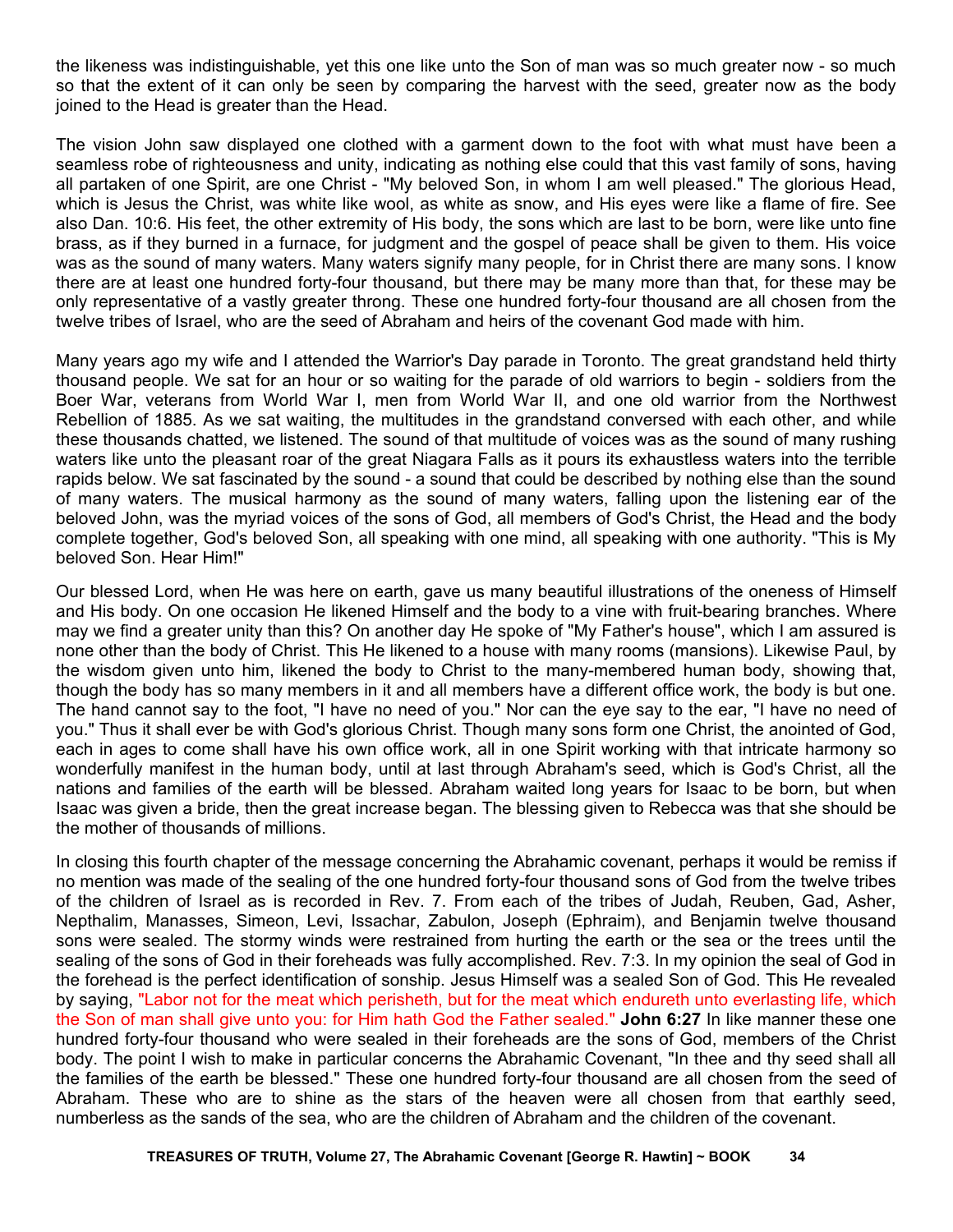I am not intending any disrespect to the present State of Israel, which at present occupies a small portion of the land of Palestine, but we would be very misinformed, if not very ignorant, if we imagined even for a moment that this insignificant number of people represents the twelve tribes of Israel. The present State of Israel represents a small portion only of the house of Judah, but many among them are not Israelites at all, just as many in England are not Anglo-Saxons. The house of Judah consists of the tribes of Judah, Benjamin, and Levi, but the ten tribes of the house of Israel are not among the present inhabitants of the State of Israel. Neither are they Jews. The word Jew comes from the name Judah just as the name Jim is an abbreviation of James. The ten tribes of the house of Israel have become nations in the earth, even as Jacob prophesied they would when he called his sons to him and foretold their future for the last days. Gen. 44:49

In the twelfth chapter of Revelation we read of a great wonder that appeared in heaven, "a woman clothed with the sun, and the moon under her feet, and upon her head a crown of twelve stars: and she being with child cried, travailing in birth, and pained to be delivered." The twelve stars represent the twelve tribes of Israel. The sun and moon represent Jacob and his wives. This is very clear by reading Gen. 37:9,10. Joseph in this passage had dreamed a dream in which the sun and the moon and the eleven stars (Joseph was the twelfth) bowed down and did obeisance to him. When his father Jacob heard this dream, he understood immediately what the meaning of it was, and with the harsh sound of rebuke in his voice he replied, "What is this dream that thou hast dreamed? Shall I and thy mother and thy brethren indeed come to bow down ourselves to thee to the earth? And his brethren envied him; but his father observed the saying." Here the word of God is definitely its own interpreter, teaching us that the sun and the moon and the twelve stars represent none other than the twelve tribes of the children of Israel.

The woman in the wilderness of Revelation, chapter twelve, is Israel - all twelve tribes of them, including the house of Judah and the house of Israel. In her travail she brought forth a man child - first Christ the Head Son and, secondly, the one hundred forty-four thousand sons of the Christ body. I do not say that this is the complete number, for I do not know. In the human body there are many more than one hundred forty-four thousand members; but we may say with certainty that the ranks of the sons of God are not less than this great throng. These do not include the numberless throngs of the redeemed who stand before the throne with palms in their hands. The one hundred forty-four thousand represent the sons of the Christ body.

Israel has always been a woman of the wilderness. Abraham, Isaac and Jacob were all wilderness wanderers. After Israel departed from Egypt, they wandered for forty years in a wilderness until they entered their own land. Then the house of Israel was carried away to Assyria and were strangers in a strange land. From there they left to wander for centuries in the desolate places of Europe, moving out to the north, the south, the east and the west in exact accord with God's promise to Abraham. Gen. 28:14. Then they moved out into the uninhabited wilderness of new continents and the untamed islands of the seas, for Abraham was the heir of the world and was to be a blessing to the many nations of the world. We will not speak more of this wilderness aspect here except to say that during her wilderness journeys, while making the wilderness blossom as a rose, she had been bringing forth a man child, who will rule the whole earth in the near future with a rod of iron.

"And I looked, and lo, a Lamb stood on Mount Sion, and with Him an hundred and forty and four thousand, having His Father's name written in their foreheads. And I heard a voice from heaven as the voice of many waters, and as the voice of a great thunder: and I heard the voice of harpers, harping with their harps: And they sung as it were a new song before the throne, and before the four beasts, and the elders: and no man could learn that song but the hundred and forty and four thousand, which were redeemed from the earth. These are they, which are not defiled with women (denominations); for they are virgins. These are they, which follow the Lamb withersoever He goeth. These were redeemed from among men, being the first-fruits unto God and to the Lamb. And in their mouth was found no guile; for they are without fault before the throne of God." **Rev. 14:1-5.** 

"The precious sons of Zion, comparable to fine gold, how are they esteemed as earthen pitchers, the work of the hands of the potter?" **Lam. 4:2.** But "the ransomed of the Lord shall return, and come to Zion with songs and everlasting joy upon their heads: they shall obtain joy and gladness, and sorrow and sighing shall flee away," **(Isa. 35:10),** because long centuries before the Lord had said to Abraham, "In thee and thy seed shall all the families of the earth be blessed."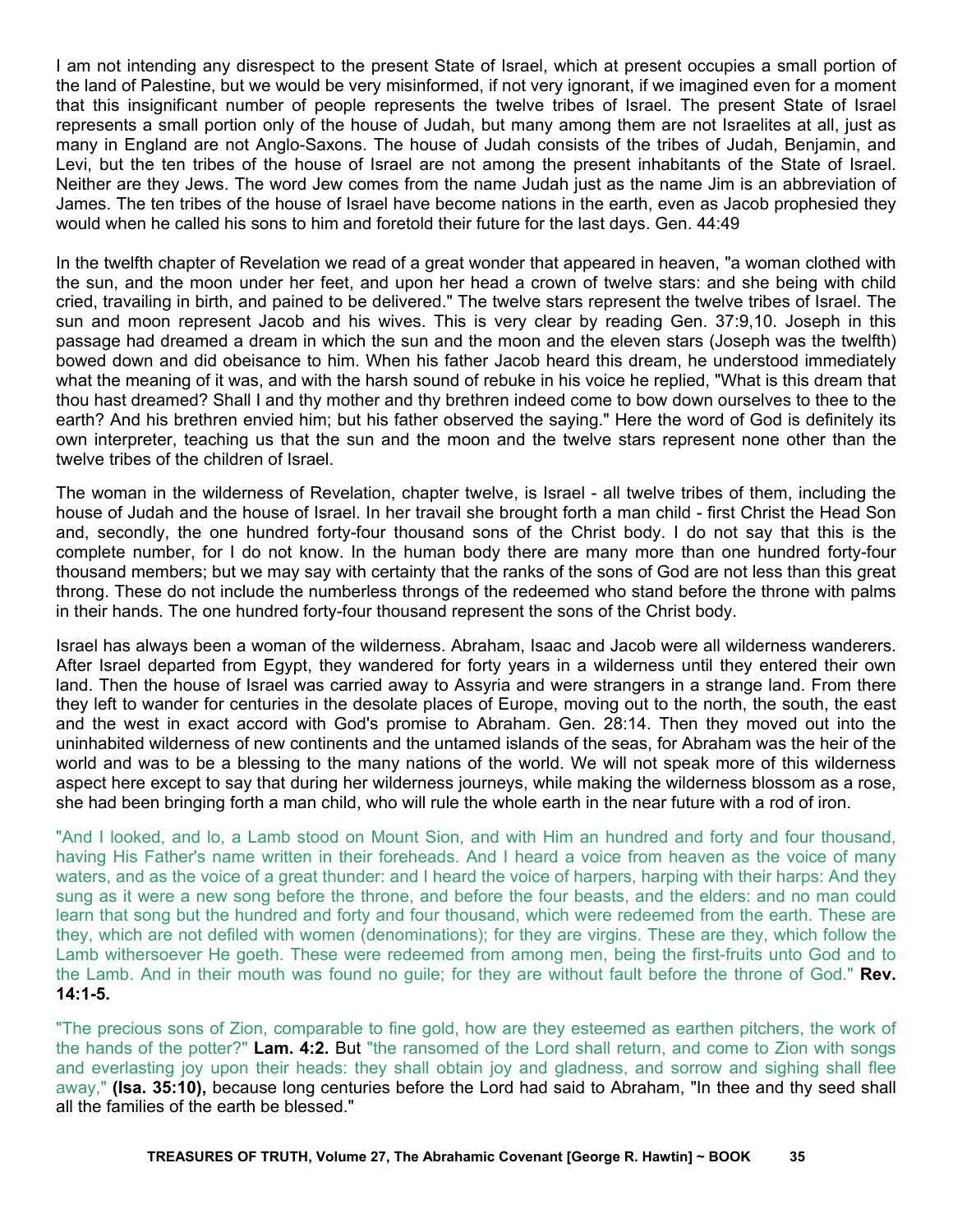#### **INTRODUCTION TO CHAPTER FIVE**

The next chapter will be a message concerning the bride of Christ. In it we will endeavor to show that, as Christ the Head and Christ the body come from the seed of Abraham, in like manner the bride of Christ, or Christ the bride, comes of the seed of Abraham. The term, Christ the bride, is doubtless unfamiliar to most of us. Indeed I have never heard the term used by any other; nevertheless the moment we grasp the significance of the statement, "For this cause shall a man leave his father and mother and be joined to his wife, and they two shall be one flesh," we grasp the vital unity between the Christ bridegroom and the Christ bride, for they two are also one in a spiritual union, of which the union of the flesh we now know as marriage can only be a frail type.

We should not deem it strange that we have not heard these truths before because God reveals truth only when the time is ripe for truth to be revealed. This Peter describes as present truth. 2 Pet. 1:12 It is also stated by Isaiah, "Behold, the former things are come to pass and new things do I declare: before they spring forth, I will tell you of them." **Isa. 42:9** It is not strange therefore that practically no one has ever heard teaching concerning the bride of Christ - who she is, where she comes from, her relationship to the Bridegroom, or the magnificent purpose to which she is ordained. Should some think this to be an incorrect deduction, then one might ask himself the questions, "Who is the bride? For what purpose does Christ need a bride? What will be the glory of her ministry in the ages to come?" Upon asking ourselves these questions, we will realize that the truth concerning the bride of Christ has never been revealed nor has her existence been more than merely mentioned. It is deplorable, but true, that in our day, as in centuries past, the teaching has been that the present day church is the bride of Christ. This is a great error, which purposely hides the true bride and her ministry from our understanding.

It is necessary that all truth be revealed in its appointed time because, when truth grips our hearts and we comprehend the magnitude of God's eternal purposes, we are sanctified by the truth, for "Thy word is truth," and laying aside every weight and the sin which doth so easily beset us, we press toward the mark for the prize of the high calling of God in Christ Jesus.

It is my earnest and continual prayer that all who read these sacred truths will be seized upon by the spirit of revelation from on high that all may see the length and breadth and depth and height of God's grace and know the love of God, which passeth knowledge, that we may know how long and wide and deep and high God's grace and love must be that we, the seed of Abraham by covenant and by faith, should be included in God's glorious Christ, the Head and the body together forming one Christ and one anointed. Jesus the first born and the many sons who follow after, being baptized into one body and one Christ, therefore being one, will hear again from heaven those same words of adoption, "This is My beloved Son, in whom I am well pleased" This Christ in His fullness, the Head and the body in one together, will be united to the New Jerusalem bride that the last Adam in all His magnified and multiplied glory might be after the image of the first Adam before Eve, the bride, was separated from him. Thus the first man, who was of the earth earthy, is found to be a faint shadow of the last man, who is the Lord from heaven.

The entire dispensation of grace has been occupied by the ingathering and perfecting of the Christ body, or the bridegroom. The millennial age is appointed for the ingathering and perfecting of the bride of Christ, the hosts of the seed of Abraham reserved until now for that purpose. Then follows the dispensation of the fullness of times when through the twelve gates of the city all nations will enter that they might have the right to the tree of life, which is in the midst of the New Jerusalem, the city of God. The nations shall walk in the light of it and shall bring their glory and honor into it until every creature in earth and in Heaven and in the sea will be heard saying, "Glory and blessing and honor to Him that sitteth upon the throne and to the Lamb for ever and ever."

## **CHAPTER FIVE THY SEED WHICH IS THE BRIDE OF CHRIST**

Studying truth so vast in scope as that which we have undertaken, I frankly admit that it is difficult to find either an appropriate place to begin or a suitable place to end. As God Himself is without beginning or end, so also His eternal truth must be.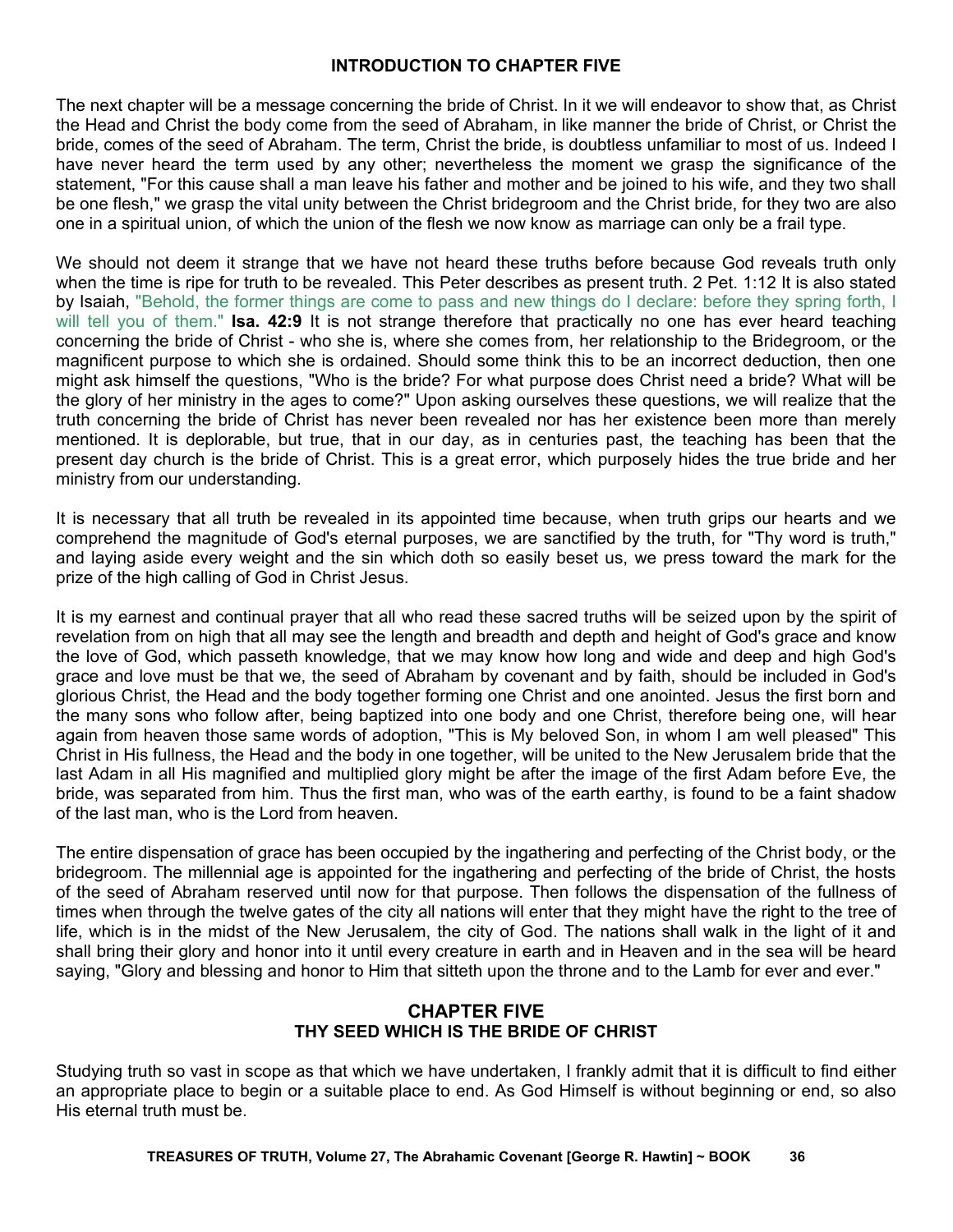When the Lord created the animals, the birds, the beasts of the field, and all other life on earth, He made them male and female; but when He formed Adam from the dust of the ground, this creation was radically different from all others. Whereas lower forms of animal creation were made male and female separately from the beginning, man was made male and female, united in one person, and that one person was called Adam. Thus when the Lord caused every beast of the field and bird of the air to pass before Adam to be named, from all this great host of created life, the scripture clearly states, "for Adam there was not found an help-meet for him." To provide a helpmeet and a wife for Adam the Lord did a wonderful thing. "And the Lord caused a deep sleep to fall upon Adam, and he slept: and He took one of his ribs, and closed up the flesh instead thereof; And the rib, which the Lord God had taken from man, made He a woman, and brought her unto the man. And Adam said, This is now bone of my bones, and flesh of my flesh: she shall be called Woman, because she was taken out of Man. Therefore shall a man leave his father and mother, and shall cleave unto his wife: and they shall be one flesh." **Gen. 2:21-24** To emphasize a thought, which I wish to introduce later we should remember this notable scripture: "And Adam called his wife's name Eve; because she was the mother of all living." **Gen. 3:20** In 1 Cor. 11:12 Paul made this interesting statement: "For as the woman is of the man, even so is the man also by the woman: but all things of God." To the best of my understanding the meaning is this: The first woman who ever saw the light of day came forth out of man, but thenceforward forever every man who would come into the world would come by or from the woman. Herein is a most wonderful thing. None can deny the truth of it. Though the woman at first came forth from the man, yet from that day forth forever all mankind would be born of and come forth from the woman. The marvelous significance of the fact that Adam's wife was to become the mother of all living will never be fully appreciated until generations, dispensations, and ages pass in their procession and we stand at last on that great and high mountain with John, beholding the Holy City, the New Jerusalem, descending from heaven as a bride adorned for her husband, to become in truth the mother of all living. Rev. 21:9-21

Oh the unsearchable riches of Christ! Oh to perceive the irresistible unfolding of His immutable will! Oh to grasp the revelation of His purpose, the purpose that will never deviate from its original intention until at last all things return to God who gave them - not empty as they came out from God, but full of wisdom and knowledge as they will come in! Who hath known the mind of the Lord that he should instruct Him? Or who has been His counselor? For of Him and through Him and to Him are all things. Glory to His eternal name forevermore! It is not from the schools of this world's wisdom that we learn the ways of God. Eternal purposes are not unfolded by the lettered and polished scholars of this dark age. We do not discover the wisdom of the mind that is eternal by studying musty old volumes of church tradition, but we learn the purpose of the ages when in spirit we stand in Eden with the Eternal to look through His eyes down the vista of years to the end of time. Then and then only do we behold the infinite wisdom of the divine mind, the purpose of Him who worketh all things according to the counsel of His will.

> "Not Athen's blooms, but those of Calvary And Gethsemane bring the victory That causes sinners for home to pine And turn their backs for aye on husks of swine."

Our hearts have been thrilled and stirred beyond measure as we have mused concerning the covenant God made with Abraham. From it we have seen a nation and a company of nations rise, whose seed in our day is as numberless as the sands of the sea, a people who even in their unregenerate condition have been a blessing to all other nations on earth because they are the covenant people. From that nation we have seen the exalted Head come forth, Jesus Christ our Lord, the Son of God, the last man Adam, the seed of Abraham according to the flesh and that particular seed which we now know to be "thy seed which is Christ."

Upon a handful of Judean Jews, who were the seed of Abraham, the Holy Ghost was outpoured at Pentecost, the very beginning and foundation of the Christ body, the temple of the Lord. Then again in the Revelation John saw at the end of this age one hundred forty-four thousand sons of God of the seed of Abraham sealed in their foreheads. The sons of God in the extremity of this age complete the fullness of Christ. Wonderful as is the story of the fullness of Christ, it is by no means the end of the story we have to tell nor is it the climax of the covenant God made with Abraham. While Adam was complete as a man before Eve stood by his side, no seed of Adam could possibly have been born until God gave him a bride. Only then did the thousands of millions of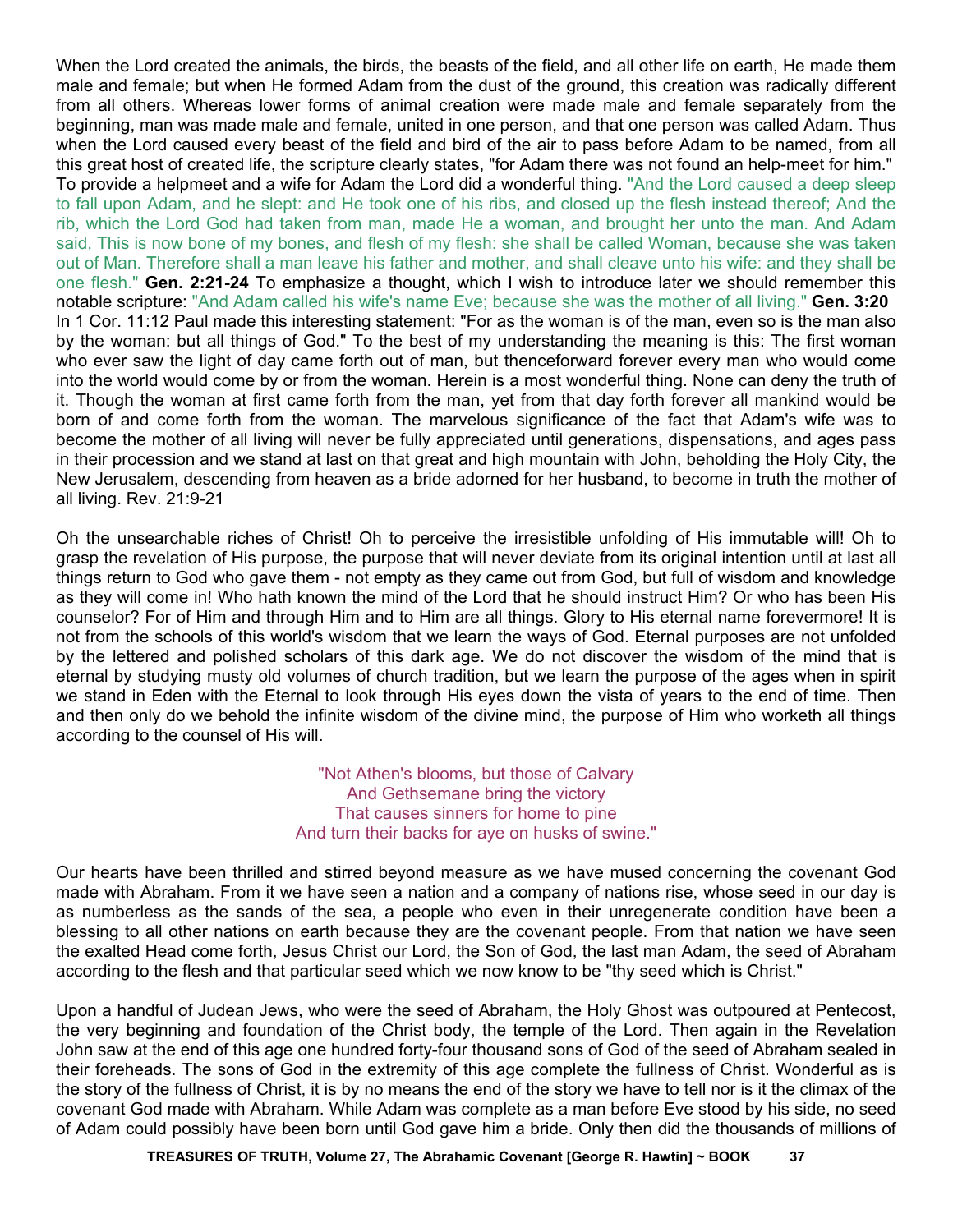mankind begin to appear on the face of the earth. My heart sings a thousand hallelujahs when I consider the antitype of this great mystery. For six thousand years God has been bringing to fullness and completeness the last man Adam, the fullness of the Christ of God, the Head, which is God's first Son Jesus, together with the vast body of sons to follow, that Christ might stand at the end of this age in all His fullness as John beheld Him in Revelation, chapter one. "Here am I and the sons which God hath given me." **Heb. 2:13** (R.V.) One Lord and one Christ, all baptized in one Spirit into one body and one Christ. Here am I, the Man Christ Jesus, the last Adam, made in God's image, created in His likeness, standing in the end of the sixth day complete in Myself as Adam stood, but with no bride and no wife by My side!

Up to this present time Christian people have had practically no understanding concerning the bride of Christ. Of her very little revelation has been given. The bride has not yet appeared on the earth. Though Adam appeared on the sixth day, Eve did not appear until after the sixth day. How long after we do not know. Adam was revealed as a son of God at the end of the sixth day, and now at the end of the sixth dispensational day since man appeared on the earth the Father has brought the sons of God to fullness. By the ministry of these sons will come forth the many membered New Jerusalem bride of Christ.

During the centuries of the church age many wonderful revivals have taken place. Multitudes of mankind have wept in repentance and contrition at the feet of the Saviour and, being begotten of Him, they rose to walk in newness of life, justified by faith in His blood, but up to the present hour all we have seen has been the gathering of the elect, the sonship company, who at the end of the age stand complete in Christ awaiting only the redemption of the body before their complete manifestation. While these multitudes were being gathered into the fold, unnumbered millions, yea, even billions, have walked in outer darkness, living and dying without even once hearing the message of salvation or ever knowing that the true God existed or that He so loved the world that He gave His only begotten Son that whosoever believed on Him should not perish, but have everlasting life. But was not that to be expected? Most certainly it was, for had God intended to enlighten the heathen in this age, His omnipotent power could have done so ten thousand times over, opening their blind eyes and transforming their hearts in a moment of time. It was not until Eve was brought forth to stand by Adam's side that the human increase began. From that union billions have been born. Thus will it be in the end when the bride of Christ is presented to Him at the marriage of the Lamb. Then will the gates of the city be opened wide and the restitution of all the billions who once walked in darkness will begin. Never will the blessed program cease until every creature in heaven and earth and in the sea shall be heard saying, "Blessing, and honor, and glory, and power, be unto Him that sitteth upon the throne, and unto the Lamb forever and ever." **Rev. 5:13.** Rejoice, O my soul, at the wonder of the thing!

Can we not see that all natural things have spiritual counterparts? Could God's command to Adam to multiply ever have been fulfilled had He not given Eve to be his bride? The Abrahamic covenant, which promised a seed as numberless as the stars of heaven, would have been but idle words had God not given Sarah to Abraham to be his wife. You sit today, oh man, with your children as olive plants about your table, but would they have been there at all had God not first given you a wife? But for her you would have been a dry and barren tree. Why then do we find it difficult to see the anti-type in Christ? Glorious as is our wonderful Christ in His completeness, even He would abide unproductive and alone were it not for the truth most glorious that from Himself will come forth a spiritual Eve, the bride of Christ, who in her time will be the mother of thousands of millions of reborn men, numberless as the stars of the universe.

There has been much misunderstanding concerning the sons of God and the bride. The sons of God now being prepared are the true body of Christ. They must not be confused with the bride. The sons of God compose the bridegroom. Jesus Christ with all the elect sons who have been prepared in this age constitute the bridegroom company. This is the fullness of Christ. Adam is the type; the sons of God are the antitype. Adam was first formed, then Eve. Let us not forget that order. To fulfill the type, Christ, the last Adam, is first formed in fullness, then the bride by Him. The first Adam was formed on the sixth day. The last man Adam is formed on the sixth dispensational day, the age of grace. Eve, the bride, was not formed on the sixth day. She was taken from Adam some time later. How much later I do not know. So also the bride of Christ is not formed on the sixth dispensational day. She first appears in all her glory descending from God out of heaven at the end of the millennial kingdom of God. Rev. 21:9-27 Our understanding of the whole plan of God for the reconciliation of all things becomes clearer once we understand that it is not until the woman, the bride,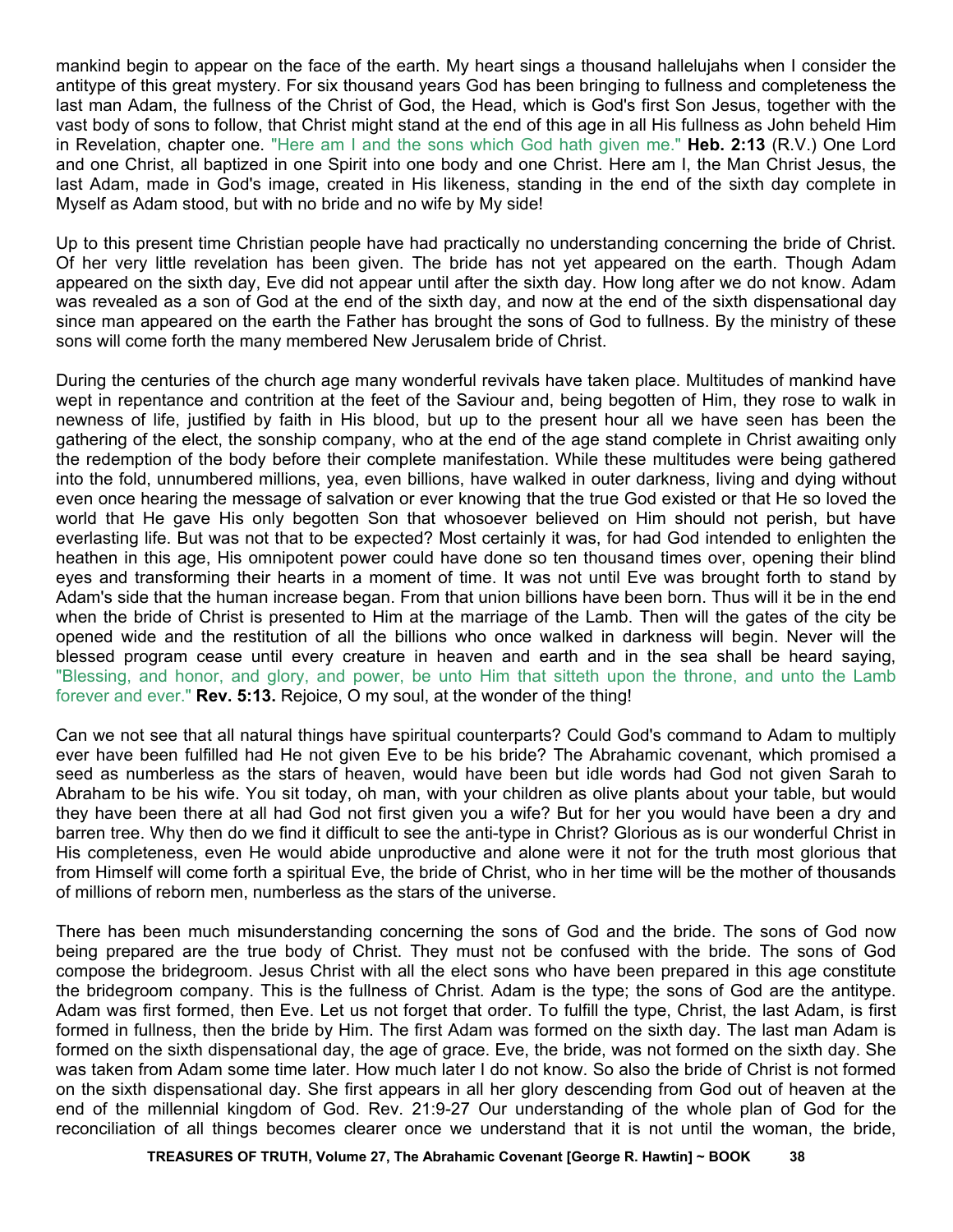appears that true fruitfulness begins. If through Adam and Eve the billions of natural men have been born, then the antitype is abundantly clear that through Christ and the bride all those billions who have been born will now be born again. That is not first which is spiritual but that which is natural, and afterward that which is spiritual. Once we grasp the significance of the natural, it is not difficult to follow God's purpose through into the spiritual. The saints may learn a great lesson by noticing that all God's works, both natural and spiritual, follow a distinct pattern. For instance, everything that lives, be it a tree, an insect, an animal, a man or a son of God, grows from a seed. Again, everything in creation travels in an orbit. "Dust thou art and to dust shalt thou return." The wind blows from the north to the south and turns about and blows back to the north again. All the rivers run into the sea, yet the sea is never full. From the place whence the waters came thither they return again. The sun rises in the east and sets in the west and hastens to the place where he arose. See Eccles. 1:4-9 Again, in all forms of life God has made male and female. All living creatures are male and female and not least among them is mankind. God Himself is male and female in one. He could not be perfect if it were not so. When the Lord made Adam in His own image, Adam was both male and female in one person. Thus he remained until the Lord separated the masculine from the feminine, making Adam and Eve, man and woman, to exist separately for the purpose of procreation. Certain as this is, inspiration declares both in the Old Testament and in the New that the man and his wife, though separate, are one flesh. Indeed, it was Adam who first uttered that truth when he said, "This is now bone of my bones and flesh of my flesh: she shall be called Woman because she was taken out of Man. Therefore shall a man leave his father and mother and shall cleave unto his wife; and they shall be one flesh." **Gen. 2:23-24** Paul likewise knew this truth and added, "This is a great mystery; nevertheless, I speak concerning Christ and the church." Speaking of the church, he was probably referring to that part of the ecclesia which will eventually form the bride of Christ.

Throughout the works of God the pattern is clearly visible, teaching us that the male is fruitless until the female appears. The bachelor must abide alone until he receives a bride. Then and only then the increase begins. We may be reverently assured that this same pattern exists in the spiritual realm. The sons of God, who form the body of Christ and the bridegroom, will become fully fruitful only after the bride appears and is presented to Christ. I will deal more fully with this as we proceed and then I trust we will see the universal increase, which the Word declares with such assurance. Dear reader, I ask this one question of you before we proceed further. In your meditations concerning the bride of Christ have you discovered the purpose for her existence? Or have you thought of her as something romantically meaningless? On the other hand, have you seen the bride as vitally essential to God's plan for the restitution of all things? To me it seems particularly clear that the formation of the bride of Christ is a work completely necessary to the final rebirth and reconciliation of all things. Though God's word declares with assurance that Christ "hath reconciled all things to Himself, the final fulfillment of that work must await the sacred hour when the bride of Christ is complete and ready, as I shall clearly show in the final pages of this chapter.

# **A BRIDE FOR ISAAC**

The Bible is the Word of God. Every jot and tittle of it from Genesis to Revelation is as true as God is true. No man anywhere has ever proved any of its statements to be in error or any of its history or prophecy inaccurate. Not only is the Bible the Word of God, but it is also the most intriguing story ever written. It gives the account of creation and the fall of man. It tells of battles, of shipwrecks, of faithfulness, of murder and betrayal, and it contains without doubt the most romantic love stories ever recorded.

The complete romance of Isaac and Rebekah is a bit too long to write in detail here, but if the reader will refresh himself by reading Genesis, chapter twenty-four, he will have the beautiful account in its fullness. It will, however, be necessary to quote some of that narrative here. As you read the tale, you will become aware that Abraham is a type of God the Father, Isaac is a type of the Son, Eliezer, the servant, represents the Holy Spirit seeking the bride, and Rebekah herself is the bride.

"And Abraham was old, and well stricken in age: and the Lord had blessed Abraham in all things. And Abraham said unto his eldest servant of his house, that ruled over all he had, Put, I pray thee, thy hand under my thigh: and I will make thee swear by the Lord, the God of heaven, and the God of the earth, that thou shalt not take a wife unto my son of the daughters of the Canaanites, among whom I dwell: But thou shalt go unto my country, and to my kindred, and take a wife unto my son Isaac. And the servant said unto him,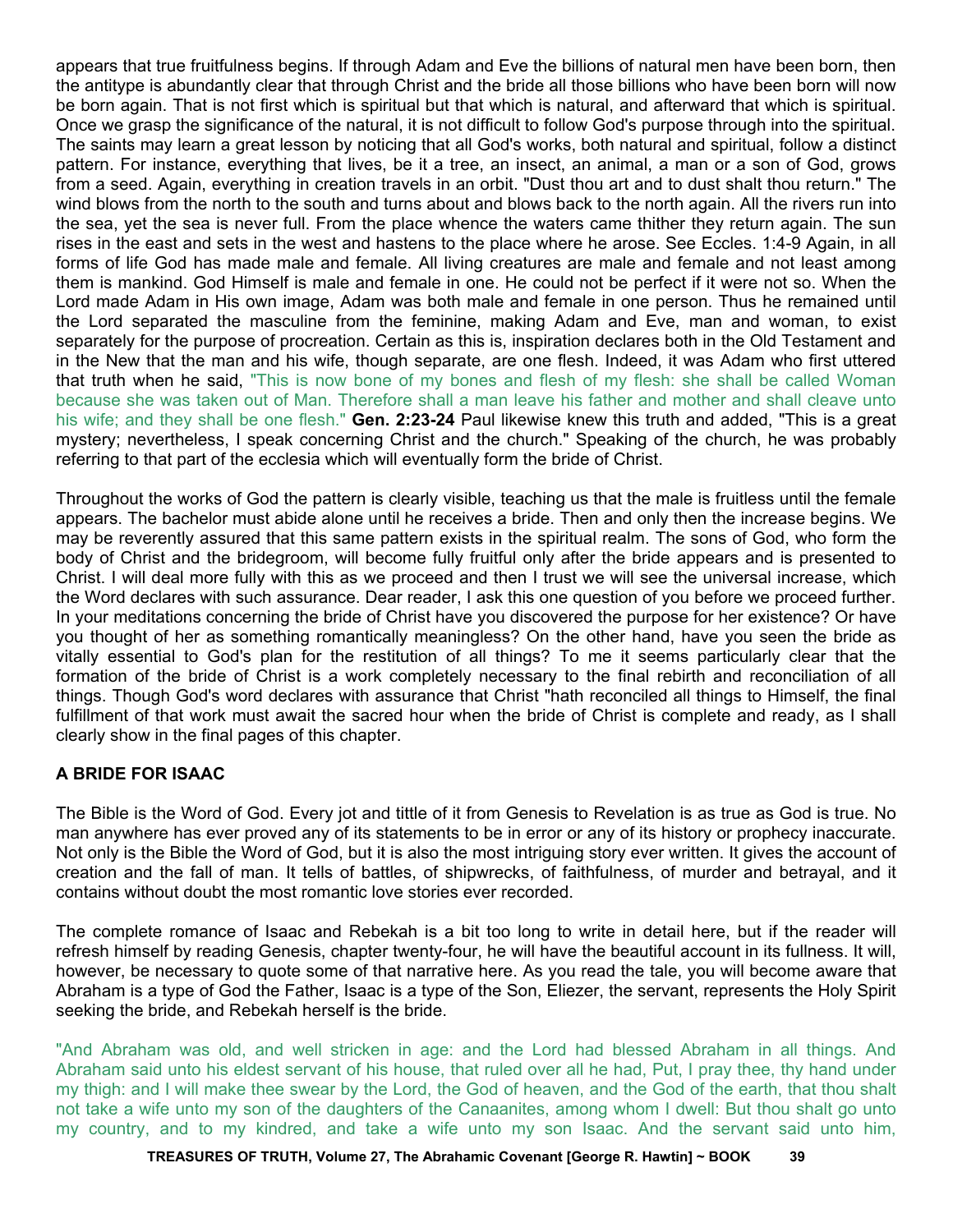Peradventure the woman will not be willing to follow me unto this land: must I needs bring thy son again unto the land from whence thou earnest? And Abraham said unto him, Beware thou that thou bring not my son thither again. The Lord God of heaven, which took me from my father's house, and from the land of my kindred, and which spake unto me, and that sware unto me, saying, Unto thy seed will I give this land: He shall send His angel before thee, and thou shalt take a wife unto my son from thence." **Gen. 24:1-7**

Reading the above passage, we will be impressed by Abraham's definite command that a bride for Isaac must under no circumstances be sought from among the Canaanites or from among any of the Gentile people. Isaac's bride was not to be a Gentile bride as so many preachers have insisted, but she was to be a girl from Abraham's kindred and from his own country. Gen. 24:4 Abraham was not a Jew, because there was no such person as a Jew until many years after Judah was born. The word Jew derives from the word Judah as Ben is an abbreviation of Benjamin. Abraham was an Hebrew. He was called a Hebrew because he was a descendant of the household of Heber or Eber. Gen. 11:14 I wish here to strongly emphasize the fact that Abraham forbad his servant to seek a bride for Isaac from among any except his own kindred. She was to be an Hebrew of Abraham's own people, for Abraham was an Hebrew. Gen. 14:13 Investigation clearly shows that Rebekah was a second cousin of Isaac or a cousin once removed as some prefer to say.

The genealogy of Abraham is given in Gen. 11:10-30 Briefly stated, starting with Shem, the son of Noah, the genealogy is Shem, Arphaxad, Salah, Eber, Peleg, Reu, Serug, Nahor, Terah; and Terah begat three sons, Abram, Nahor, and Haran. Haran, before he died, left three children - Lot (verse 27), Milcah, a daughter, and Iscah. Verse 29. Abram married his half-sister Sarah (Gen. 20:12) and Nahor married Milcah (his niece), who was his brother Haran's daughter. (Verse 29) Please remember that intermarrying with close relatives was not forbidden until after the law of Moses.

When Abraham's servant Eliezer (Gen. 15:2) went seeking a bride for Isaac, he was led by the Holy Spirit to the house of his master's brethren. Gen. 24:27 The account of the journey he took to seek a bride for Isaac is recorded in these words: "And the servant took ten camels of the camels of his master, and departed; for all the goods of his master were in his hand: and he arose, and went to Mesopotamia, unto the city of Nahor (Nahor was Abraham's brother). And he made his camels to kneel down without the city by a well of water at the time of the evening, even the time that women go out to draw water. And he said, O Lord God of my master Abraham, I pray Thee, send me good speed this day, and shew kindness unto my master Abraham. Behold, I stand here by the well of water; and the daughters of the men of the city come out to draw water: and let it come to pass, that the damsel to whom I shall say, Let down thy pitcher, I pray thee, that I may drink; and she shall say, Drink, and I will give thy camels drink also: let the same be she that Thou hast appointed for Thy servant Isaac; and thereby shall I know that thou hast shewed kindness unto my master. And it came to pass, before he had done speaking, that, behold, Rebekah came out, who was born to Bethuel, son of Milcah, the wife of Nahor, Abraham's brother, with her pitcher on her shoulder." **Gen. 24:10-15** This fifteenth verse tells us that Nahor and Milcah his wife had a son whose name was Bethuel, and Rebekah was Bethuel's daughter. Bethuel was therefore Issac's first cousin and Rebekah was Isaac's second cousin.

I have emphasized this detail to establish the fact that Isaac's bride was not a Gentile bride, as preachers are so fond of declaring, She was an Hebrew just as certainly as Isaac was an Hebrew. Furthermore she could not have been much more closely related to Isaac than she was. This fact is important, because it is through Abraham and his seed that all other nations of the world are to be blessed. Abraham's wife was an Hebrew woman (his half-sister). Isaac's wife was also an Hebrew, and Jacob's wives, Rachel and Leah, were also Hebrew women, daughters of Laban, who himself was a son of Nahor, Abram's brother. Gen. 29:5 Now, since Rachel and Leah were the daughters of Laban, the son of Nahor, and Rebekah was the daughter of Bethuel, the son of Nahor, then Bethuel and Laban were brothers and Rachel and Leah were first cousins of Rebekah. I do not see any way to avoid this conclusion. Lot was the son of Haran, Abraham's brother. Therefore Lot was Abraham's nephew. How anyone can conclude that Rebekah was a Gentile bride in the face of this close relationship is more than I can imagine. She was definitely an Hebrew bride.

It is in Abraham and his seed that all the nations of the earth shall be blessed. We have already shown in Vol. 15 No. 3 that Jesus Christ, the Head of the body, was of the seed of Abraham according to His natural descent. In article four we showed that the body of Christ is of the seed of Abraham and heirs according to the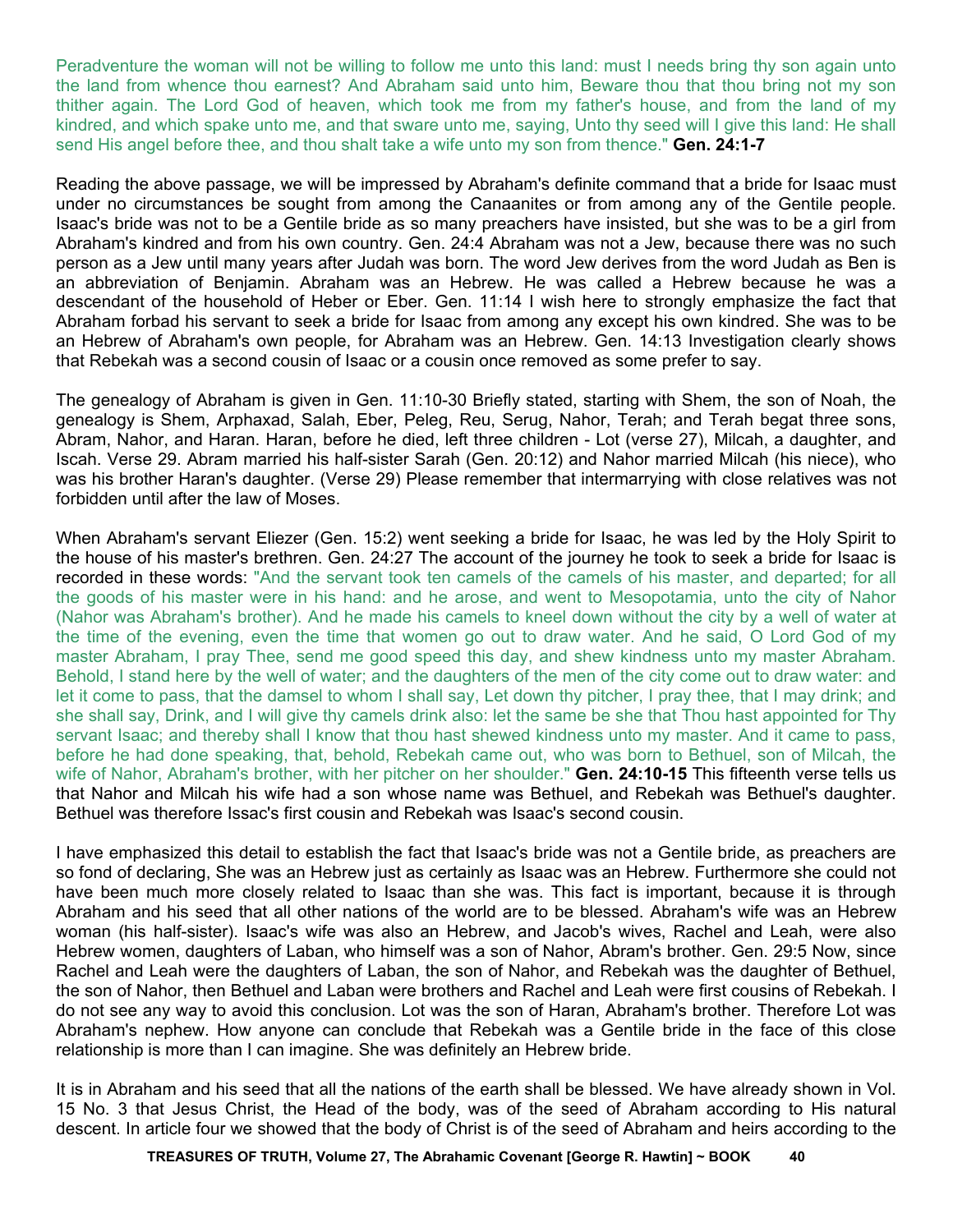promise. Also the one hundred forty-four thousand who were sealed in their foreheads as sons of God were chosen from the twelve tribes of the children of Israel and every one of these sons is of the seed of Abraham according to God's eternal covenant with him. It will be our joy to see presently that the greatest ingathering of all time will be accomplished when the bride of Christ is complete and has made herself ready, for in that glad and holy day all the nations will bring their glory and honor into her. Therefore it is important now to show that the bride of Christ, when she appears in all her celestial glory, will also be of the seed of Abraham. As it i s with the types, so must it be with the antitypes. Just as the brides of Isaac and Jacob were of the Abrahamic family, so also will the bride of Christ be of the seed of Abraham. Again we repeat the words of the covenant: "In thee and thy seed shall all the families of the earth be blessed."

It must be clearly understood that, when God speaks of the seed of Abraham, He is speaking of all the twelve tribes of the children of Israel and not merely of the Jews, who represent only a very small section of the tribes of Judah and Benjamin, who formed the house of Judah. Why is it that Christians universally insist that the Jewish nation, who for two thousand years has been anti-Christ in all its teaching and actions, is predestined to inherit a wonderful future glory, and at the same time insist that the other ten tribes, to whom Christ is a glory, (Luke 2:32), are washed up, rejected of God, and completely forgotten? There is something wrong with such faulty theology as that, for it is certain that far greater promises were given to the ten tribes of the house of Israel than were given to the two tribes of the house of Judah. We must conclude that these ten tribes are in the earth today, bringing forth fruit exactly as God determined before hand when Jacob called his sons and said, "Gather yourselves together, that I may tell you that which shall befall you in the last days." **Gen. 49:1**

The apostle Paul said, "Blindness in part is happened to Israel, until the full number of the Gentiles be come in." Now this blindness is twofold. First the house of Judah is partially blind, for while they know they are Abraham's seed, they do not know that Jesus is the Christ, the Son of God and their promised Messiah. The house of Israel on the other hand is blind in exactly the opposite way, for they almost to a man know that Jesus is the Christ; yet they are totally blind as to who they are, supposing all the while that they are Gentiles when they are in fact the seed of Abraham. As this thought will be dealt with in our final chapter, we will leave it for the present with the prayer that God will open our eyes, which have suffered this blindness in part for so many years, that the house of Judah may see her Christ and the house of Israel may see her identity, her birthright and her calling.

## **REBEKAH'S BLESSING**

The story of Rebekah, the bride of Isaac, is filled with romance and beauty. Read its narrative verse by verse and consider its progress thought by thought and you will discover a beautiful story full of types and instruction that will lead to understanding. You will see Abraham as a type of our heavenly Father, sending forth the servant, who represents the Holy Spirit, to seek out a bride for Isaac, the son. You will see the gifts with which she is adorned, the consecration she willingly made in response to the proposal,'' Wilt thou go with this man,'' and she said, "I will go." You will hear the prophetic blessing pronounced upon her as she departed: "Thou art our sister; be thou the mother of thousands of millions, and let thy seed possess the gate of those which hate them." **Gen. 24:60**

I trust the reader will not forget that Rebekah is a type of the New Jerusalem bride of Christ. She just may be the only type of the bride of Christ in all the scripture. Therefore I want to greatly emphasize these words of her blessing, "Be thou the mother of thousands of millions." **Gen. 24:60** Rebekah has become the mother of thousands of millions through the centuries, but the wonderful blessing extends far beyond all natural generation, reaching forward to that glad day when the bride of Christ, the New Jerusalem, Rebekah's antitype, will open her twelve gates to become the mother of all the thousands of millions who have ever existed on the earth. A thousand million is a billion, but the blessing is not to a thousand million, but to thousands of millions. Numberless billions will enter through her wide open gates to partake of the water of life, flowing freely in the midst of the city of God. They will bring their glory and honor into her and she will be the mother of them all, and God Himself will be their Father and dwell among them. "Be thou the mother of thousands of millions" is a mighty prophetic blessing to be fulfilled in its completeness only in the New Jerusalem bride. Oh the knowledge of God as He speaks from eternity to eternity! How unsearchable is His wisdom and His ways past finding out!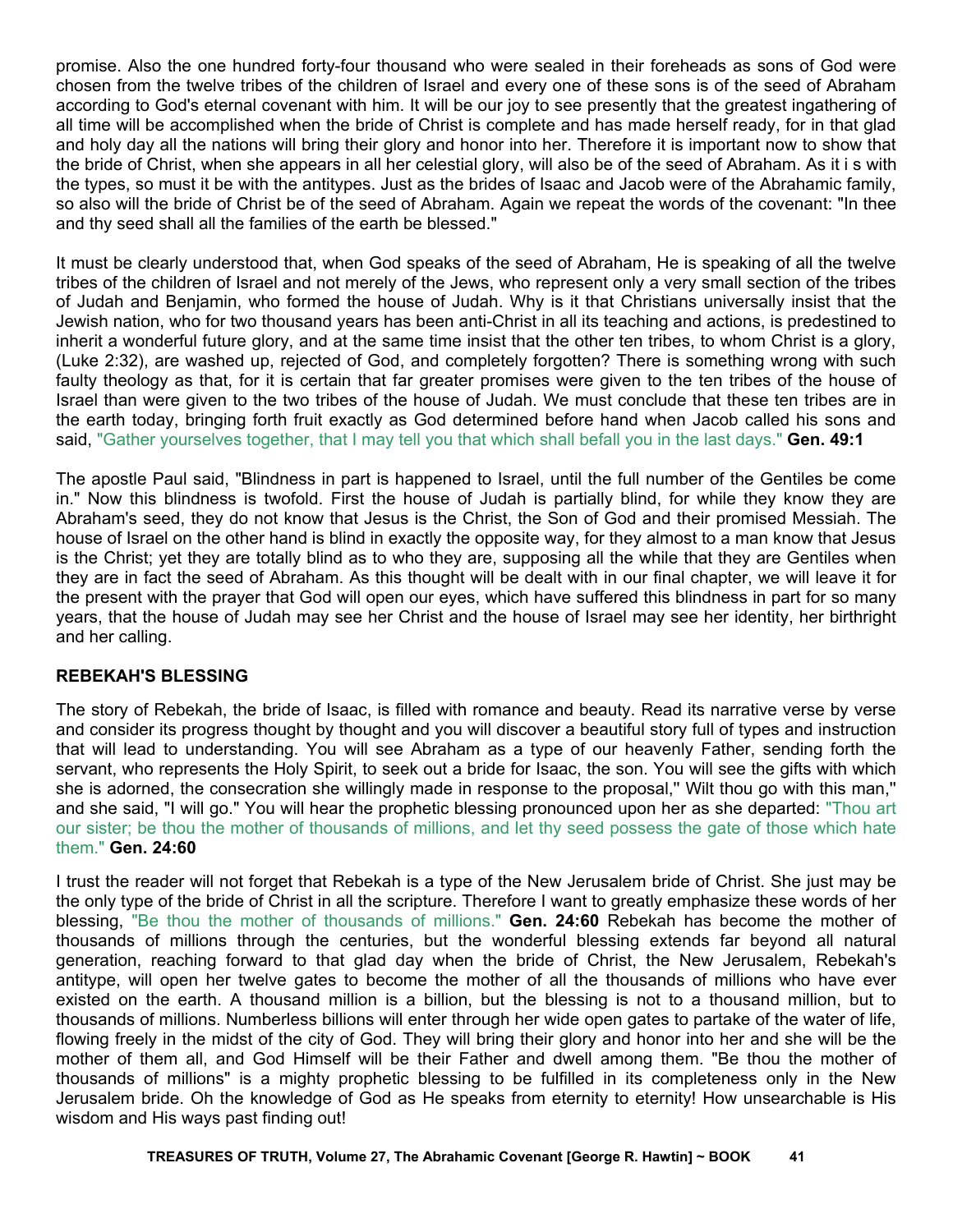"And Rebekah arose, and her damsels, and they rode upon the camels, and followed the man: and the servant (who represents the Holy Spirit) took Rebekah, and went his way. And Isaac came from the way of the well Lahai-roi; for he dwelt in the south country." **Gen. 24:61-62.** Isaac, as you already know, is a type of Christ in this story, that fullness of Christ of which we have spoken before. Isaac came from the way of the well Lahairoi, which means, "The well of Him that liveth and seeth me." This was the well Hagar named before the birth of Ishmael when the angel of the Lord met her in the wilderness. Gen. 16:1-14. Thou, Lord seest me. "And Isaac went out to meditate in the field at the eventide; and he lifted up his eyes, and saw, and, behold, the camels were coming. And Rebekah lifted up her eyes, and when she saw Isaac, she lighted off the camel. For she had said unto the servant, What man is this that walketh in the field to meet us? And the servant had said, It is my master: therefore she took a vail, and covered herself. And the servant told Isaac all things that he had done. And Isaac brought her into his mother Sarah's tent, and took Rebekah, and she became his wife; and he loved her; and Isaac was comforted after his mother's death." **Gen. 24:63-67.**

The story of Isaac abounds in beautiful types. Abraham had waited many long and weary years for the birth of his promised son. All the promises and covenants God had made with him depended entirely upon the birth of this one son. Upon the birth of Isaac depended the promise that Abraham's seed would be as the sand of the sea shore and as the stars of heaven for number. Upon his birth rested the promise, "In thee and thy seed shall all the families of the earth be blessed." If this promised son were not born, then all the promises given and re-given through the years must fall to the ground and become utterly meaningless. But, blessed be God's faithfulness, Isaac was born and with him the promise of all things God had spoken is assured.

In the midst of the gladness this promised son had brought came the command of God that Isaac should be offered up as a sacrifice, for nothing we possess is of any value at all until it is offered in sacrifice to God. So Abraham, in obedience to God's command, took his son to offer him up for a burnt offering on one of the hills of Moriah. Gen. 22:2. (Possibly Calvary where Jesus died and where also, many believe, Adam had been buried.) Though God spared Isaac from death, in type he died, the ram caught in the thicket taking his place. Now, many years after Isaac had been received from death in a figure (Heb. 11:19), he was presented with a bride, through whom all the promises of God would be completely fulfilled. All else is but preparation for the bride, who will be the mother of thousands of millions.

There is so much to write and space seems always insufficient, but we must find place here to explain that man in himself is not complete. When God made man in the beginning, He created him male and female complete in one person, and that person was Adam. All other creatures were created male and female separately, but Adam was made male and female in one person. We cannot tell from the Genesis record how long he remained in that perfect state, but the day came when a deep sleep from God came upon him and from a part of his body, which the Bible calls a rib, the Lord formed a woman, who was presented to him as his wife. From that hour onward the man without the woman was incomplete and the woman without the man was incomplete also, and each without the other remained fruitless. Because both the male and the female are incomplete and fruitless without each other the apostle Paul in wisdom explained, "For this cause shall a man leave his father and mother and be joined to his wife, and they two shall be one flesh." Nothing proves more conclusively than this passage that the male without the female or the female without the male are both incomplete and fruitless, but when they two are joined together by the power of God, they two are one. After Paul explained this mystery, he proceeded to show how this wonder is itself a type of an even greater mystery, saying, "This is a great mystery: but I speak concerning Christ and the church." **Eph. 5:32** The true church consists of the sonship company, which is the fullness of Christ in His many-membered body of sons, but the church of the millennial kingdom is the Israel bride - the bride of Christ, not a Gentile bride, but an Israelitish bride as we have before clearly shown.

The book of Hosea will always remain a dark mystery until the reader discovers that the wayward, adulterous, Baal-loving twelve tribes of the children of Israel, restored, redeemed, washed and cleansed by the blood of the Lamb, are in truth the bride of Christ. I frankly confess that, until the Spirit made it clear to my own heart that converted and restored Israel is the bride of Christ, the whole book of Hosea and most of the other prophetic books as well were a meaningless jumble that made no sense at all.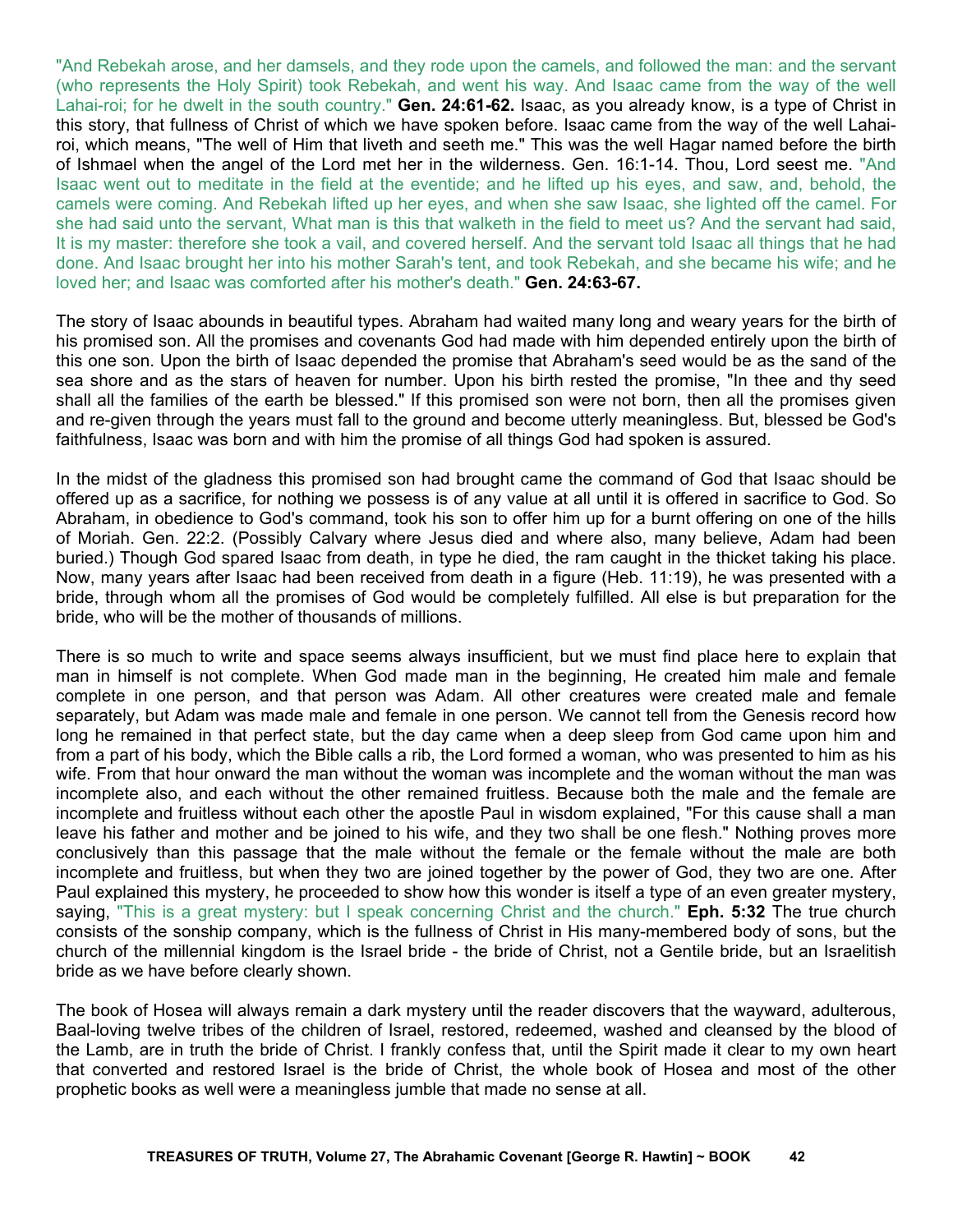The prophet Hosea was told to go and marry two adulterous women (Hos. 1:3 and 3:1) vividly described as "a wife of whoredoms", "for the land hath committed great whoredoms in departing from the Lord." In response to this strange command Hosea took Gomer, who bore him a son, and the Lord said, "Call his named Jezreel; for yet a little while, and I will avenge the blood of Jezreel upon the house of Jehu, and will cause to cease the kingdom of the house of Israel." **Hos. 1:4** (For the sequel of this story of Jezreel please read **2 Kings 10:1-14.)** Then Gomer bare a daughter whom they named Lo-ruhamah, meaning unpitied **(verse 6),** for God said, "I will no more have mercy on the house of Israel, (that is, the ten tribes) but / will have mercy upon the house of Judah (the two tribes)."

When Gomer had weaned Lo-ruhamah, she bore a son and called his name Lo-ammi, which means "not my people," for the Lord said, "Ye are not My people and I will not be your God." **Verse 9** Now read **verses 10 and 11** and we will discover what the future holds for these people. "Yet the number of the children of Israel shall be as the sand of the sea, which cannot be measured or numbered: and it shall come to pass, that in the place where it was said unto them, Ye are not My people, there it shall be said unto them, Ye are the sons of the living God. Then shall the children of Judah and the children of Israel be gathered together, and appoint themselves one head, and they shall come up out of the land: for great shall be the day of Jezreel."

To me it is a most wonderful thing to hear the Lord in one verse condemn these people to the most awful judgment, utterly forsaking them, then in the next verse prove that they are still His beloved people by extending to them the most remarkable and unconditional promises. The day will come, indeed, when the house of Israel and the house of Judah will appoint themselves one head, and that head will be Christ, and Israel - all twelve tribes of them - will become the bride of Christ.

Please notice further that in **verse 10** the Lord distinctly says that it is during the time of their rejection that they will become as numberless as the sands of the sea. Furthermore, in the very place where the Lord had said, "Ye are not MY people," there shall they be called the sons of the living God.

It is a disconcerting conundrum to me to find that, when some anthropologist discovers a nomadic tribe of savages whom he foolishly imagines has some relationship to the lost ten tribes of Israel, all the Christians rejoice and hail his vain notion as a great discovery, though no such prophecy of miserable destitution was ever made of Israel. But, when the claim is made and backed with abundant scriptural evidence that these ten tribes are now a multitude in the earth as difficult to number as the sands of the sea and that they are the head and not the tail among nations and a blessing to all other peoples, having expanded to the north and south and east and west, then the claimant is regarded as a fanatic and a fool even though his claims are soundly based on the Word of God. The very fact that Simeon prophesied that Jesus Christ would be the glory of His people Israel (that is, the ten tribes of the house of Israel) should be enough to identify as Israel those nations who honor Christ as Lord. Since the one hundred forty-four thousand sons of God are chosen from the twelve tribes of Israel, and the bride is Israel, then the matter of who Israel is ceases to be a thing of paltry importance, but a thing of utmost concern, for the word of God still rings loud in our ears, "In thee and thy seed shall all the families of the earth be blessed." All blessing to all other nations must come through the seed of Abraham or not at all. Christ the Head, Christ the body, and Christ the bride must come of the seed of Abraham; otherwise the covenant is void.

Now in Hosea, chapter two, the story of Gomer continues. Please read it carefully, bearing these thoughts in mind. Much of the chapter is taken up with the corrective steps to be taken against the adulterous woman Israel. God will strip her naked (verse 3), make her a wilderness, set her in a dry land, slay her with thirst, hedge her about with thorns, make a wall that she shall not find her paths **(verse 6)** "She shall follow after her lovers, but shall not overtake them; she shall seek them, but shall not find them: then shall she say, I will go and return to my first husband; for then was it better with me than now." Verse 7. Her first husband is the Lord. We interrupt the chain of thought here to say that right in our day this same Israel is seeking lovers among the nations, but cannot find them. Britain goes awhoring after the nations in the Common Market, but the whole world knows she doesn't belong there. She is a square plug in a round hole. The more she embraces them the more they reject her. The whole Anglo-Saxon world joins in with the United Nations, going awhoring after Russia and China, but all the reward they get is to pay the bills and be kicked in the face by those they try to help or defend. But the day will come at the end of this age when they will say, "I will return to my first husband, for then it was better with me than now."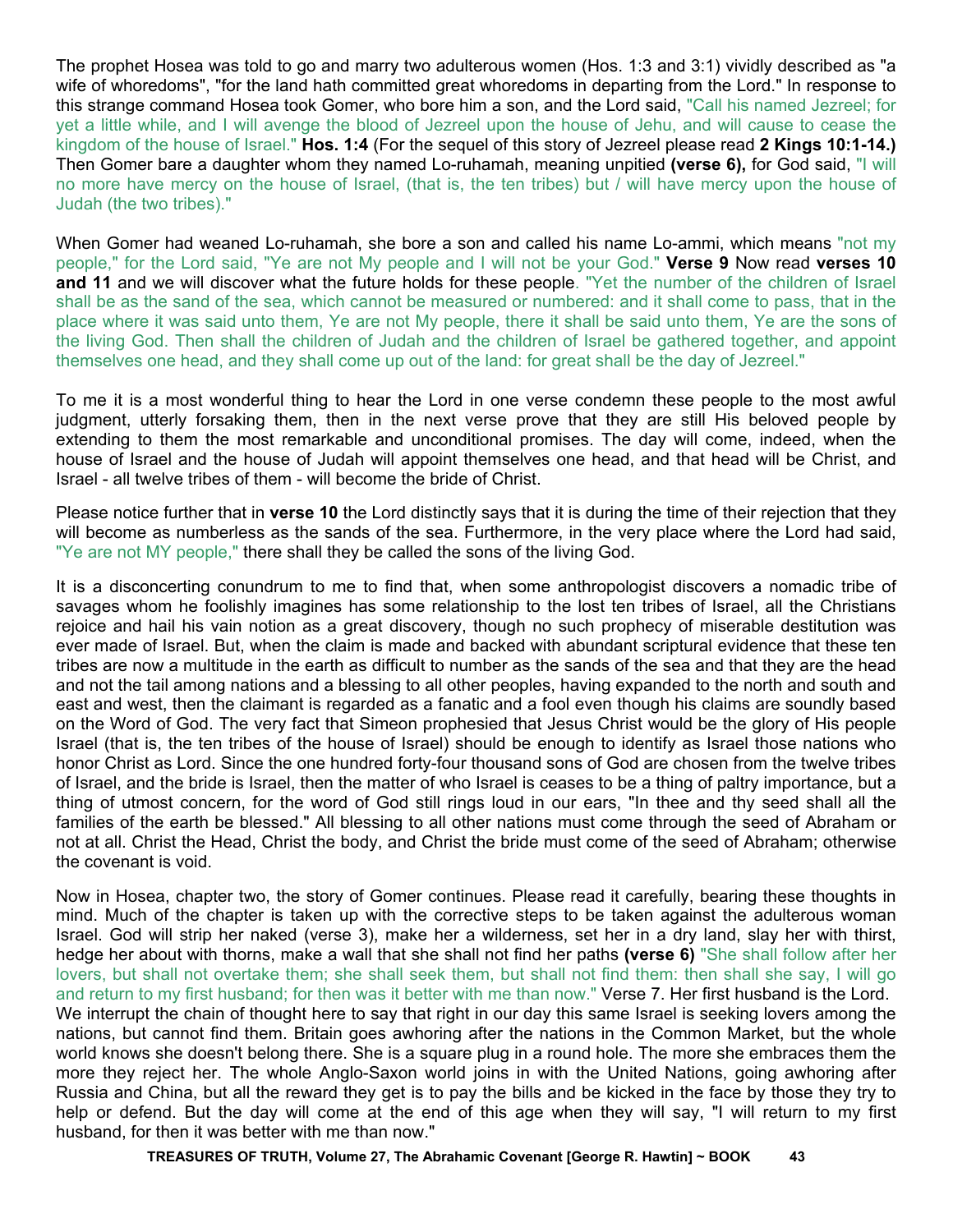Has the Lord forgotten His covenant people? By no means! Listen to what He says: "Behold, I will allure her, and bring her into the wilderness (cf. Rev. 12:14), and speak comfortably unto her. And I will give her, her vineyards from thence, and the valley of Achor for a door of hope: and she shall sing there as in the days of her youth, and as in the day when she came up out of the land of Egypt." **Verses 14-15** Now comes the most wonderful verse of all! "And it shall be in that day, saith the Lord, that thou shalt call me Ishi (that is, my husband); and shall call me no more Baali (my lord)." Verse 16 Then follows **verse 19:** "And I will betroth thee unto Me forever; yea, I will betroth thee unto Me in righteousness, and in judgment, and in loving kindness, and in mercies. I will even betroth thee unto Me in faithfulness: and thou shalt know the Lord. And it shall come to pass in that day, I will hear, saith the Lord, I will hear the heavens, and they shall hear the earth; and the earth shall hear the corn, and the wine, and the oil; and they shall hear Jezreel. And I will sow her unto Me in the earth; and I will have mercy upon her that had not obtained mercy; and I will say to them which are not My people, Thou art My people; and they shall say, Thou art my God." **Hosea 2:19-23**

The prophecy of Hosea was written principally to the ten tribes of the house of Israel, but as Israel and Judah are both of the seed of Abraham, it was essential that the prophet speak also of them. This he did, saying, "The Lord hath also a controversy with Judah, and will punish Jacob according to his ways; according to his doings will He recompense him." **Hos. 12:2** The punishment of Judah has been very severe all through this past age. Great blindness and distress have been upon them, first, because of their disobedience and whoredoms and, above all else, because of their rejection of their Messiah, Jesus Christ. Judah above all others should have known that Shiloh, the Redeemer, would come through him, but "Who," said God, "is so blind as My servant?" We must not forget, however, that Judah's rejection of Christ and their present blindness was all part and parcel of the great aionian purpose ordained by God from the beginning. Until mankind is able to see that before all things God stands omniscient, immutable, almighty and eternal, they will fall far short in understanding, blundering along in the outer darkness of unbelief.

In the light of these few verses from Hosea the whole book with its curses, its promises and blessings, begins to unravel and unfold until at last we see the adulterous and repudiated wife of Jehovah return to her faithful Lord to become the repentant, restored, purified and prepared bride of Christ. The reader will discover to his delight that this line of thought pervades the messages of the prophets Isaiah, Jeremiah, and Ezekiel. All the prophets concentrate heavily on this line of thought. All foresaw both the house of Judah and the house of Israel carried away into captivity. All foresaw their whoredoms among the nations and all rejoiced in the knowledge of their final restoration. It is a beautiful though tragic story with a wonderful end, if indeed it can be said that there is an end at all. In every book of the Old Testament and almost every book of the New Testament Israel is always "God's people", whether abiding in obedience in the promised land or scattered in disobedience to the four corners of the earth. Always they are His chosen seed. Always amid their curse and judgment He blesses them, and always foremost is the final purpose to bring them to perfection that in the ages to come all nations who know not God will come to the blessedness of that knowledge through the seed of Abraham.

In the twenty-third chapter of Ezekiel we read the parable of Aholah and Aholibah, daughters of one mother who committed whoredom in Egypt. Verse 4 says, "Thus were their names; Samaria is Aholah, and Jerusalem is Aholibah." Jerusalem, of course, was the capital city of the House of Judah and Samaria was the capital city of the house of Israel. Both of these women (nations) played the harlot, Aholah going after the Assyrians and being eventually carried away by them, while Aholibah went after the Babylonians (verses 22, 23) and eventually was carried away captive by them. But always somewhere in the prophecy is the evidence of cleansing, repentance, a return, for God has not cast away His people which He foreknew; but in the place where He said, "Ye are not My people," there shall they be called the sons of the living God.

We stated before that Israel has always been a woman of the wilderness. As the multitudes of her people outgrew their surroundings, they moved out into the wilderness of new continents, making the land blossom and produce abundantly. Even those Jews who this century returned to the land of Israel after an absence of eighteen centuries found it to be a burning, unproductive wilderness. But today one flying across the country can see in an instant the boundaries between Israel and the Arab lands, because the Arab side is desert and the Israel side is a desert blossoming as a rose.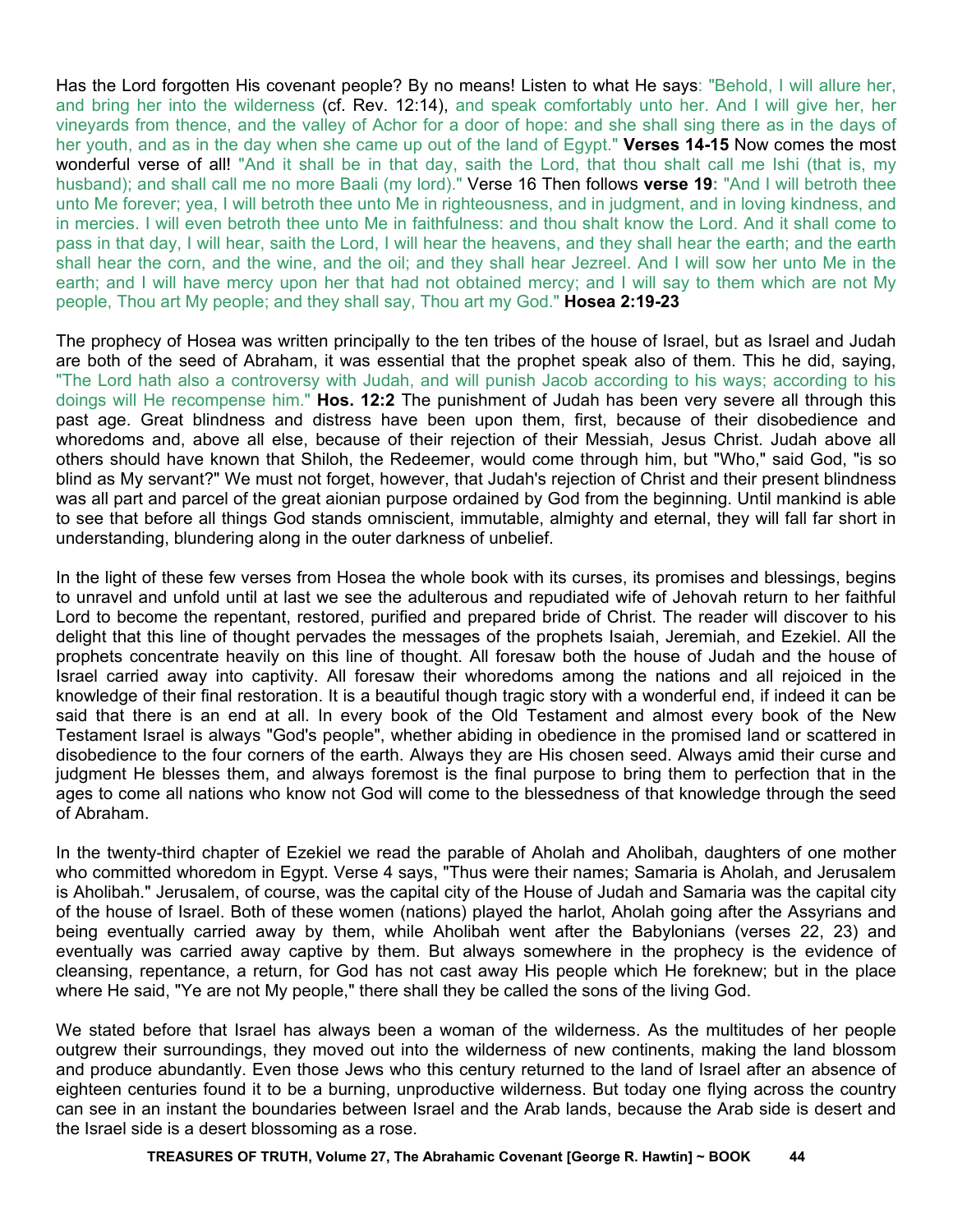The end of the age is at hand. The dispensation which Paul calls the dispensation of the grace of God will soon be history. Not that grace will be history, but the dispensation will be passed away. When this age is complete, Christ in His body will also be complete. The trumpet will sound and the "in Christ" will rise first. Jesus Christ the Head will appear with all the sons whom God has given Him, as revealed to John in Rev. 1:9-18. With the defeat of the armies of the Antichrist the Son of God will begin His reign of righteousness. He will take the kingdom and that long awaited day of glory, spoken of by all the prophets, will have come. The wilderness and the solitary place will be glad of them and the desert shall blossom as a rose.

Have you considered how great was the truth Jesus uttered when He said, "Ye which have followed Me, in the regeneration when the Son of man shall sit in the throne of His glory, ye also shall sit upon twelve thrones, judging the twelve tribes of Israel?" **Matt. 19:28.** Judging the twelve tribes of the children of Israel! To what purpose will God in that wonderful age set His anointed sons to judge the twelve tribes of Israel? His purpose is to pursue to its ultimate fulfillment that original promise He made to Abraham: '' In thee and thy seed shall all the families of the earth be blessed." From Israel He has already perfected Christ the Head. From Israel He has perfected Christ the body, and through judgment of this same Israel in the kingdom He will perfect Christ the bride, that she who once languished as the repudiated wife will henceforth call Him, "my husband." Hos. 2:16.

John on the Isle of Patmos, beholding these glories in the Spirit, wrote: "There came unto me one of the seven angels which had the seven vials full of the seven last plagues, and talked with me, saying, Come hither, I will shew thee the bride, the Lamb's wife. And he carried me away in the spirit to a great and high mountain, and shewed me that great city, the Holy Jerusalem, descending out of heaven from God, having the glory of God: and her light was like unto a stone most precious, even like a jasper stone, clear as crystal; and had a wall great and high, and had twelve gates, and at the gates twelve angels, and names written thereon, which are the names of the twelve tribes of the children of Israel:" **Rev. 21:9-12** Can any picture show more clearly or words explain more definitely than these that the Bride of Christ is the twelve tribes of the children of Israel? Just as the sons of God, the one hundred forty-four thousand, are chosen from the twelve tribes of Israel, so also the bride is the twelve tribes of Israel. The sons of God are the Temple of the Lord, but the bride of Christ is the city of the Lord. The body of Christ is a temple not made with hands in which every stone is living stone, a person, a son of God. The same truth applies to the glorious holy city, the bride of Christ. It is not a metropolis as some evidently imagine, but every gate and wall and foundation in it is a living stone, persons and tribes blood-washed and redeemed, all of the seed of Abraham. The walls of the city were of jasper and the city was pure gold. Gold in scripture is symbolic of God and all that is priceless and precious. The gold of the city was like unto clear glass. "And the foundations of the wall of the city were garnished with all manner of precious stones. The first foundation was jasper; the second, sapphire; the third, a chalcedony; the fourth, an emerald; the fifth, a sardonyx; the sixth, sardius; the seventh, chrysolite; the eighth, beryl; the ninth, a topaz; the tenth, a chrysoprasus; the eleventh, a jacinth; the twelfth, an amethyst. (These same twelve stones represented the tribes of Israel in the breastplate of the high priest.) And the twelve gates were twelve pearls; every several gate was of one pearl: and the street of the city was pure gold, as it were transparent glass. And I saw no temple therein: for the Lord God Almighty and the Lamb are the temple of it. And the city had no need of the sun, neither of the moon, to shine in it; for the glory of the Lord did lighten it, and the Lamb is the light thereof. And the nations of them that are saved shall walk in the light of it: and the kings of the earth do bring their glory and honor into it. And the gates of it shall not be shut at all by day: for there shall be no night there. And they shall bring the glory and honor of the nations into it. And there shall in no wise enter into it anything that defileth, neither whatsoever worketh abomination, or maketh a lie; but they which are written in the Lamb's book of life." **Rev. 21:19-27**

We see here the bride, redeemed Israel, adorned and prepared for her husband. It is not until the bride is joined to her husband that the Last Adam is complete, male and female in one Spirit as the first Adam was male and female in one flesh. When the bride appears, then the increase begins. When she is perfected, we hear the sweet strains of a new message, never heard before in all the history of the world. "The Spirit and the bride say, Come." Hitherto the Spirit of Christ has invited the elect to come. Henceforth the glorious New Jerusalem bride will join with Christ, saying, "Come," to all the nations of the world, and the restitution of all things will begin. The twelve gates of the city will be opened by day and never closed, for there is no night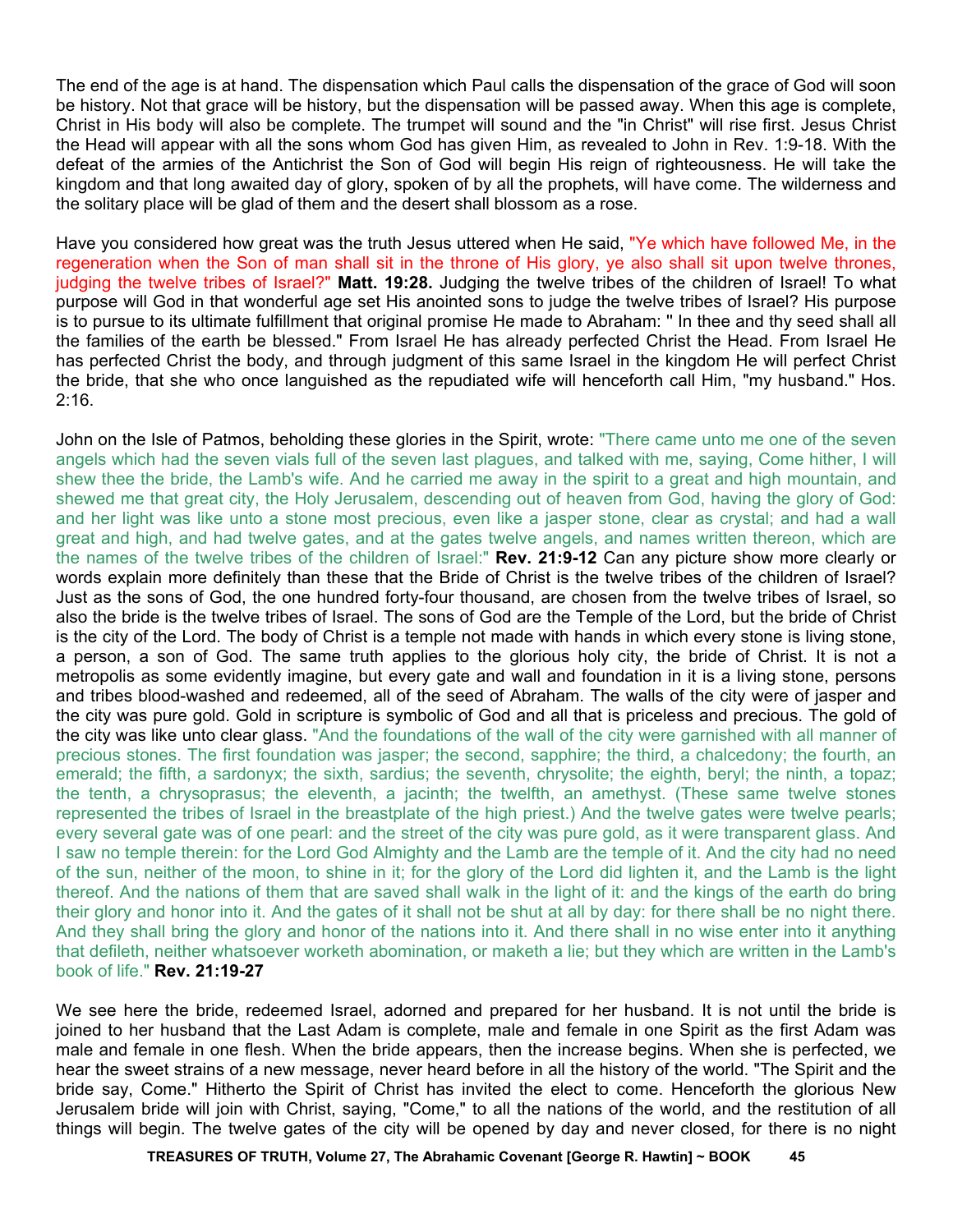there. In response to the message, "Come," proclaimed by the Spirit and the bride, the nations in glad procession will bring their glory and honor into the city, a procession which will never cease until every man who has ever lived or died has come in through the gates of the city back to God from whence he came.

No book could ever be written that could fully describe the glory of this thing. Only the Holy Spirit can carry us away and reveal it to our hearts. The resurrection of the dead will take place in which the millions and billions who never heard that God had a Son will hearken with awe to this beautiful bride of Christ speaking by the Spirit to all nations, saying, "Come." And come they will - by the billions - for the restitution of all things, spoken of by all the prophets since the world began, is the purpose for that final age, the dispensation of the fullness of times. Of the dispensation of the fullness of times Paul triumphantly wrote these immortal words: "Having made known unto us the mystery of His will, according to His good pleasure which He hath purposed in Himself: that in the dispensation of the fullness of times He might gather together in one all things in Christ, both which are in heaven, and which are on earth, even in Him: In whom also we have obtained an inheritance, being predestinated according to the purpose of Him who worketh all things after the counsel of His own will." **Eph. 1:9-10** This great final gathering of all things into Christ will come to pass because centuries before the Lord made a covenant with Abraham that was to embrace His purpose for all time and eternity. "In thee and thy seed shall all the families of the earth be blessed."

I have sought in vain through the works of man to find if any had a spiritual understanding of the Holy City, the New Jerusalem bride of Christ, but alas, all seem intent upon calculating the expanse of the city in cubic miles as though it were nothing more than a huge metropolis slightly more wonderful than those at present on earth. One speaker pictured the New Jerusalem as a twelve-story hotel. Another waxed eloquent about the size of the mansion each inhabitant would possess, replete with space for lawns and fountains and other such childish nonsense. Until our spiritual minds are able to grasp the truth that the body of Christ is the temple of God and that every room or mansion in that temple is a living son of God, a literal habitation for God through the Spirit, and until we understand that the stones of that building are all living stones as Christ Jesus Himself is a living stone, we have understood nothing at all. The temple of God is the body of Christ. The temple of God, indeed, is Christ in all His fullness — the Head and all the many members of the body joined by one Spirit and baptized into one glorious body. Did not Paul, because of the indolent understanding of his listeners, demand in amazement, "What? Know ye not that your body is the temple of the Holy Ghost which is in you?" **I Cor. 6:19** Oh may the Spirit of God make this a living truth in our hearts! This is the house not made with hands, eternal in the heavens. This is "My Father's house of many mansions" in which He prepares a place for every one who by faith has become a son of God. This is what John meant when he said, "As many as received Him, to them gave He power to become the sons of God, even to them that believe on His name: which were born, not of blood, nor of the will of the flesh, nor of the will of man, but of God." **John 1:12-13** This is the body of the Christ. This is the habitation of God. This is the temple of the Lord.

If we will seek God in prayer and ask the Father in heaven for revelation, the Holy Spirit will take the things of God and show them unto us, and we will rejoice in the blessedness of the understanding He gives. If our spiritual minds can grasp the truth concerning the temple of God, then it will be much easier to understand why the bride of Christ is described as the Holy City, the New Jerusalem. In the glory of that wonderful age to come man has no need of houses to dwell in. God does not dwell in temples made with hands. These are only figures of the true. The Holy City, the New Jerusalem, is the bride of Christ, magnificent in glory and indescribable in beauty, and the bride of Christ is the Holy City. The glory of this truth overwhelms me! Knowing neither where to begin nor where to end, I stumble in words as one whose breath through amazement has been taken away.

See with me the increasing tempo of glory in heaven and earth when the announcement is made, "His wife hath made herself ready." John, lost in spirit at the wonder of the thing, saw the four and twenty elders and the four beasts fall down and worship God that sat on the throne saying, "Alleluia!" "And a voice came out of the throne, saying, Praise our God, all ye His servants, and ye that fear Him, both small and great. And I heard as it were the voice of a great multitude, and as the voice of many waters, and as the voice of mighty thunderings, saying Alleluia: for the Lord God omnipotent reigneth. Let us be glad and rejoice, and give honor to Him: for the marriage of the Lamb is come, and His wife hath made herself ready. And to her was granted that she should be arrayed in fine linen, clean and white: for the fine linen is the righteousness of the saints. And He saith unto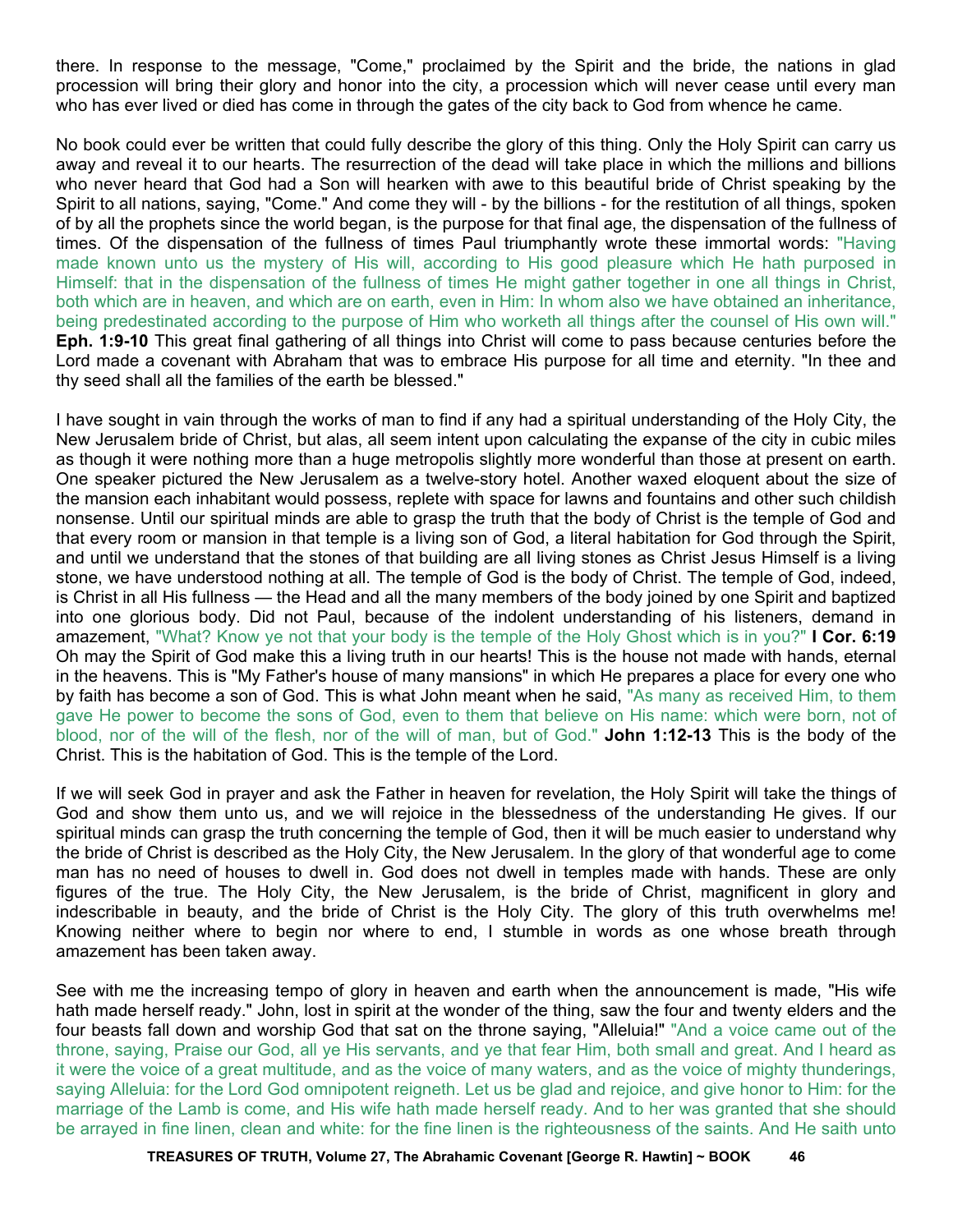#### me, Write, Blessed are they which are called unto the marriage supper of the Lamb. And he saith unto me, These are the true sayings of God." **Rev. 19:5-9**

Is it not a marvelous thing to discover that immediately following the announcement, "His wife hath made herself ready," in **verse 11** we see "heaven opened, and behold a white horse: and He that sat upon him was called Faithful and True, and in righteousness He doth judge and make war. His eyes were as a flame of fire, and on His head were many crowns; and He had a name written, that no man knew, but He Himself. And he was clothed with a vesture dipped in blood: and His name is called the Word of God. And the armies, which were in heaven followed Him upon white horses, clothed in fine linen, white and clean. And out of His mouth goeth a sharp sword, that with it He should smite the nations: and He shall rule them with a rod of iron: and He treadeth the winepress of the fierceness and wrath of Almighty God. And He hath on His vesture and on His thigh a name written, KING OF KINGS, AND LORD OF LORDS."

Following the revelation of the coming Christ and the announcement that the bride has made herself ready, an angel came to John saying, "Come hither, and I will shew thee the bride, the Lamb's wife. And he carried me away in the spirit to a great and high mountain, and shewed me that great city, the holy Jerusalem, descending out of heaven from God." **Rev. 21:9,19** John saw her myriad ranks of "thousands of millions" descending from heaven, a living reflection of the blessing given to Rebekah forty centuries before - "Be thou the mother of thousands of millions." And thousands of millions there will be in that New Jerusalem bride of Christ - all the seed of Abraham, clad in fine linen, for fine linen is the righteousness of the saints. On a great and high mountain John stood, beholding the unspeakable wonder of the Holy Jerusalem descending from God out of heaven, having the glory of God; and her light was like unto a stone most precious, even like a jasper stone, clear as crystal. "Having the glory of God," the word declares, "and her light was like unto a stone most precious." We read in Rev. 4:3 that John beheld the throne of God, and Him that sat upon it was to look upon like a jasper and a sardine stone. This same manifestation of God's glory is now seen in the bride, for as the sun lights up the heavens, so the glory of God is the light of the bride, and the city had no need of the sun, neither the moon to shine in it, for the glory of God did lighten it and the Lamb is the light thereof.

"Thou art our sister: be thou the mother of thousands of millions," were the words of blessing that fell upon the beautiful Rebekah long ago, and the mother of thousands of millions she became, but this sweet and humble girl, the bride of Isaac, so beautiful to behold, was but a frail and fading type of that bride which was to come, when billions of her progeny would be manifested as the heavenly bride of Christ. Now henceforth the nations of them that are saved shall walk in the light of it, and kings of the earth do bring their glory and honor into it. Now shall the salvation of God be manifest to the nations of earth, who hitherto walked in darkness and the shadow of death. Henceforth walking in the light of the Holy City, they shall be called the nations of them, which are saved. Rev. 21:24 In grand procession forever and ever they bring their glory and honor into it, and the gates shall not be shut at all by day and there is no night there. Each of the twelve gates of that city are wide enough for a whole regiment to march in abreast. And they shall bring the glory and honor of the nations into it and there shall in no wise enter into it anything that defileth, neither whatsoever loveth or maketh a lie. As Rebekah, the bride of Isaac, became the mother of thousands of millions, so shall the New Jerusalem bride of Christ become the mother of the billions who henceforth will enter her pearly gates.

> Do you see them coming, brother, Thronging up the steeps of light, Clad in glorious, shining garments, Blood washed garments pure and white?

Israel, the future bride of Christ, has been described in many ways in scripture. She is seen as a woman in the wilderness, (Rev. 12:6), after whom the serpent cast floods of water that she should be carried away of the flood. Then she is pictured as "having a wall great and high, having twelve gates" or portals through which the billions of the heathen nations shall pass to their reconciliation with God, for long ago Paul proclaimed that God had reconciled all things to Himself. Col. 1:20, 21

With these blessed thoughts in mind, let us muse in spirit with Solomon as long ago he beheld the glory of the bride. "Who is this," he asks, "that cometh up from the wilderness, leaning upon her beloved? I raised thee up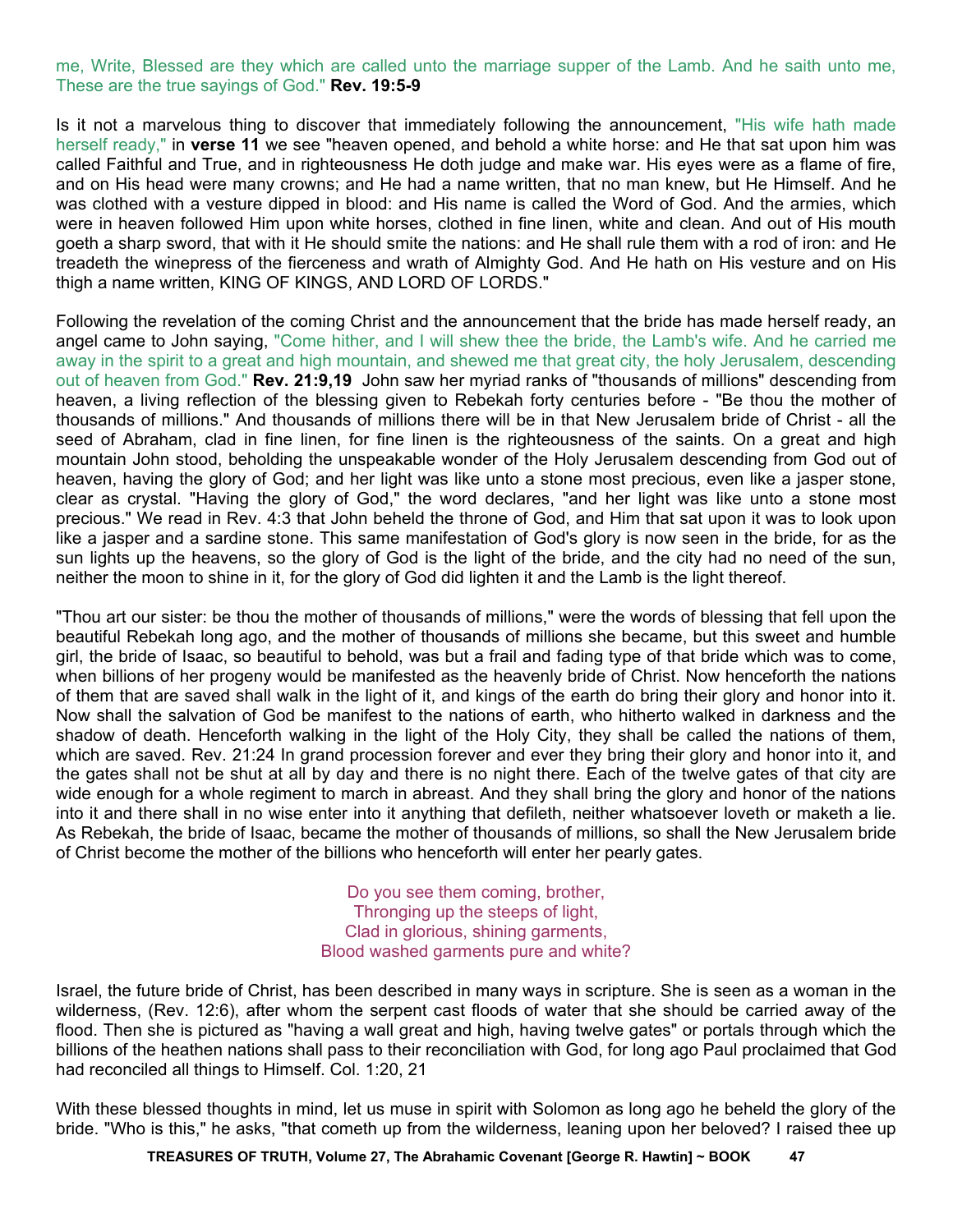under the apple tree: there thy mother brought thee forth: there she brought thee forth that bare thee. Set me as a seal upon thy heart, as a seal upon thine arm." As the sons of God are sealed, so also must the bride of Christ be sealed. The next lines bring to remembrance God's yearning over His people during the time of their whorish mingling with the nations who knew not God. "Love is strong as death; jealousy is cruel as the grave: the coals thereof are coals of fire, which hath a most vehement flame. Many waters cannot quench love." Here we are reminded of the floods of water sent out to swallow the woman up while she was in the wilderness in the days of her purification. But the floods cannot drown the love of God for His covenant people. "If a man would give all the substance of his house for love, it would be utterly condemned." **S.O.S. 7:5-7**

Then Solomon in his song of the bride continued: "We have a little sister, and she hath no breasts: what shall we do for our sister in the day when she shall be spoken for?" The breasts are for nourishment and sustenance of babies, but throughout all the centuries of her existence this little sister, Israel, has been a woman without breasts. I am distressed to tell you that the church system, like Israel, has fed her people on the skimpiest supply of diluted milk until they are utterly impoverished as far as the knowledge of God and His purpose is concerned. Week after week they are bored with the same childish sermons they have heard since their infancy. They never grow, because this woman has no breasts to feed them. This wilderness woman is to be the bride of Christ, and she has been spoken for. Hence Solomon asks in great concern, "What shall we do for our sister in the day she shall be spoken for?" The reply from heaven is this: "If she be a wall, (and she is a wall, for John saw her with a wall great and high, Rev. 21:12), we will build upon her a palace of silver: and if she be a door (and she is a door, for John beheld in her twelve gates through which the nations would bring their glory and honor), we will enclose her with boards of cedar." This rising to maturity is the purpose for which she is fed in the wilderness. After this the bride speaks out loud and clear with her voice of many waters (Rev. 19:6). In her triumph she declares, "I am a wall, and my breasts like towers." No longer is this a woman of the wilderness, scarcely able to sustain herself, for now upon her wall rise palaces of silver (redemption), which she describes as "breasts like towers." The nations of them that are saved will walk in the light of her and the Kings of the earth will bring their glory and honor into her. Song of Solomon 8:5-10

"How beautiful are thy feet with shoes, O prince's daughter! The joints of thy thighs are like jewels, the work of the hands of a cunning workman. Thy navel is like a round goblet, which wanteth not liquor: thy belly is like a heap of wheat set about with lilies. Thy two breasts are like young roes that are twins. Thy neck is as a tower of ivory; thine eyes like the fish pools in Heshbon, by the gate of Bath-rabbim: thy nose is as the tower of Lebanon, which looketh toward Damascus. Thine head upon thee is like Carmel, and the hair of thine head like purple; the king is held in the galleries. How fair and how pleasant art thou, O love, for delights! This thy stature is like to a palm tree, and thy breasts to a cluster of grapes. I said, I will go up to the palm tree, I will take hold of the boughs thereof: now also thy breasts shall be as clusters of the vine, and the smell of thy nose like apples; and the roof of thy mouth like the best wine for my beloved, that goeth down sweetly, causing the lips of those that are asleep to speak. I am my beloved's, and his desire is toward me. Come, my beloved, let us go forth into the field; let us lodge in the villages. Let us get up early to the vineyards; let us see if the vine flourish, whether the tender grape appear, and the pomegranates bud forth: There will I give thee my loves. The mandrakes give a smell, and at our gates are all manner of pleasant fruits, new and old, which I have laid up for thee, O my beloved." **Song of Solomon 7**

"For this cause shall a man leave his father and mother and shall be joined to his wife, and they two shall be one flesh. This is a great mystery; but I speak concerning Christ and the church." **Eph. 5:32** The marriage of a man to a woman is a union in which the partners become one flesh. This is a precious type of the marriage of the sons of God to the bride by which they are joined forever in one Spirit. The marriage of the Christ to His New Jerusalem bride is the signal for the restitution of all things. Then will the Spirit and the bride say, "Come," and the nations will enter through the gates that they may partake of the river of life and the leaves of the tree that are for the healing of the nations. With this celestial fullness of the bride of Christ the promised seed of Abraham is complete - Christ the Head, Christ the body, and Christ the bride. This is the seed through whom all nations and families of the earth are to be blessed. When the holy New Jerusalem bride appears in all her glory, the Lord God Almighty will be the temple thereof. From His exalted throne in her midst the water of life will ever flow and the ever, green tree of life, bearing its twelve manner of fruits, will flourish on either side of the river for the healing of the nations who hitherto walked in darkness and the shadow of death. Then shall her twelve gates be opened, and never shall they be closed by day, and there is no night there. Then shall the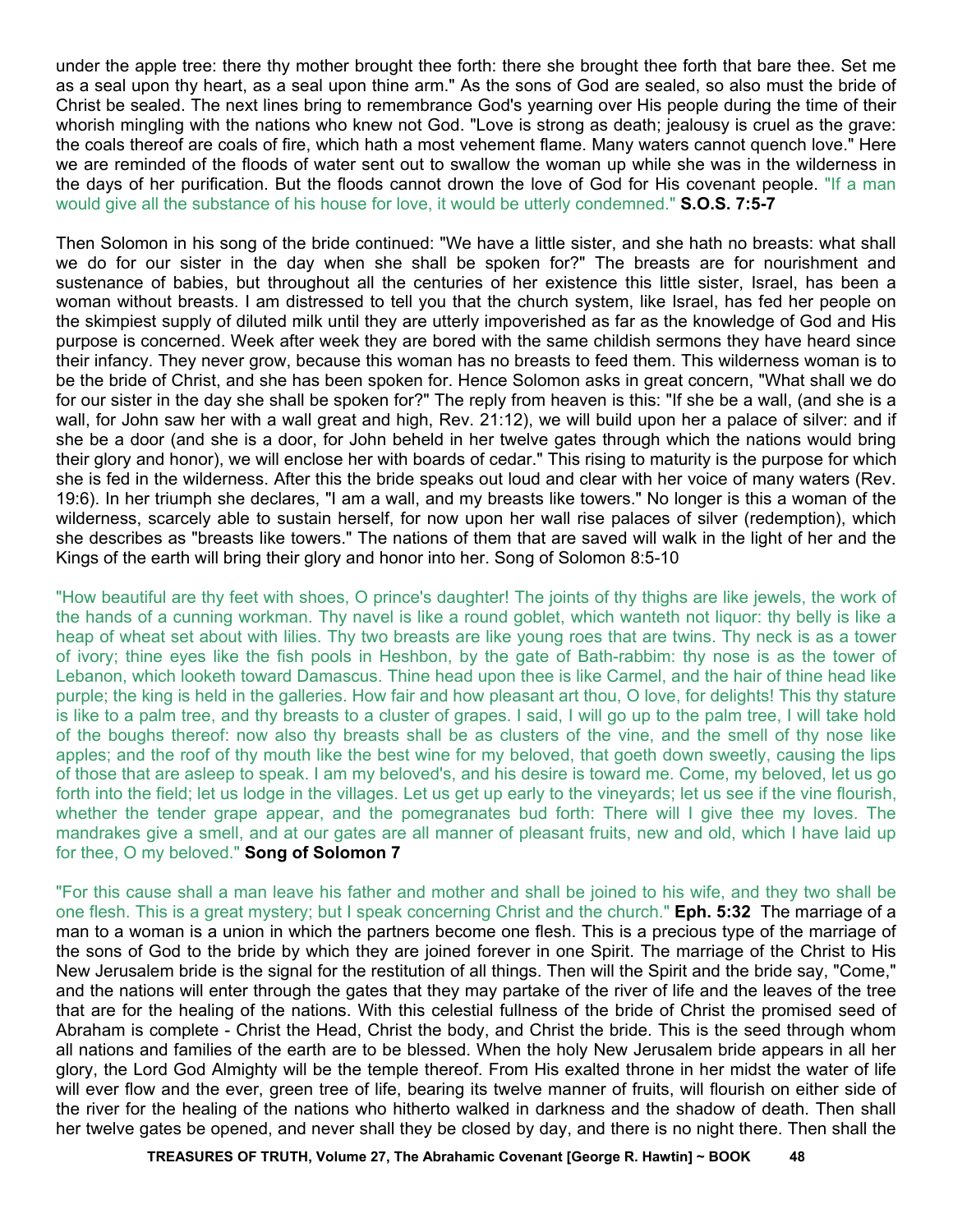holy voice of the bride, speaking by the Spirit of God, say to the billions who until now have never heard that God has a Son or that He died to save them all, "Come, for all things are now ready. Come to the marriage supper of the Lamb! Come through the gates into the city! Come and partake freely of the water of life! Let him that is athirst come, and whosoever will, let him come and take of the water of life freely. Ho, every one that thirsteth, come ye to the waters, and he that hath no money; come ye, buy, and eat; yea, come, buy wine and milk without money and without price!" And come they will by the millions and by the billions, bringing the glory and honor of the nations into the beautiful city of God. And the nations of them that are saved will walk in the light of it and there shall be no night there.

"And he shewed me a pure river of water of life, clear as crystal, proceeding out of the throne of God and of the Lamb. In the midst of the street of it, and on either side of the river, was there the tree of life, which bear twelve manner of fruits, and yielded her fruit every month: and the leaves of the tree were for the healing of the nations. And there shall be no more curse: but the throne of God and of the Lamb shall be in it; and His servants shall serve Him: and they shall see His face; and His name shall be in their foreheads. And there shall be no night there; and they need no candle, neither light of the sun; for the Lord God giveth them light: and they shall reign for ever and ever." **Rev. 22:1-5**

With the opening of the gates of the New Jerusalem the restitution of all things will have begun where Christ is Lord of all. "For He must reign till He hath put all enemies under His feet. The last enemy that shall be destroyed is death. For He hath put all things under His feet. But when He saith all things are put under Him (Christ), it is manifest that He (God) is excepted who did put all things under Him. And when all things shall be subdued unto Him, then shall the Son also Himself be subject unto Him that put all things under Him, that God may be all in all." **I Cor. 15: 25-28**

Oh the victory of those blessed covenant words, "In thee and in thy seed shall all the families of the earth be blessed!" The covenant made to Abraham so many centuries ago will have been fulfilled and the restitution of all things accomplished. A devout understanding of the eternal purposes of God stands as a mighty bulwark to our faith. He who is faithful and true speaks aforetime His words of prophetic wisdom. Never does He retrieve His statements. Never does He break His covenants or retrace His steps. Well He knows that all things are working together for good. None can stay His hand or say to Him, "What doest thou?" Through mists and rain, through cold and heat, through peace and war, through good and evil His eternal purposes move irresistibly forward to their predestined conclusions and that without let or hindrance till at last all men shall know that every defiant voice lifted against Him and every mailed fist that resisted His will was only part of the eternal program to make His name known in the earth.

Centuries ago, in Psalm twenty-two, King David spoke with a bursting heart the Psalm of the crucifixion. This he followed with the Psalm of the good shepherd. (Psa. 23). Then, lifting his prophetic vision to the distant horizons of the coming age of the restitution of all things, he beheld that city that hath foundations, the Holy City, the New Jerusalem. Then from his anointed lips the song of glory and redemption burst forth:

> "Lift up your heads, O ye gates; And be ye lifted up, ye everlasting doors; And the King of glory shall come in. Who is this King of Glory? The Lord strong and mighty, the Lord mighty in battle. Lift up your heads, O ye gates; Even lift them up, ye everlasting doors; And the King of Glory shall come in, Who is this King of Glory? The Lord of hosts, He is the King of Glory. Selah.

## **Psa. 24:7-10.**

And the gates shall never close To that city foursquare,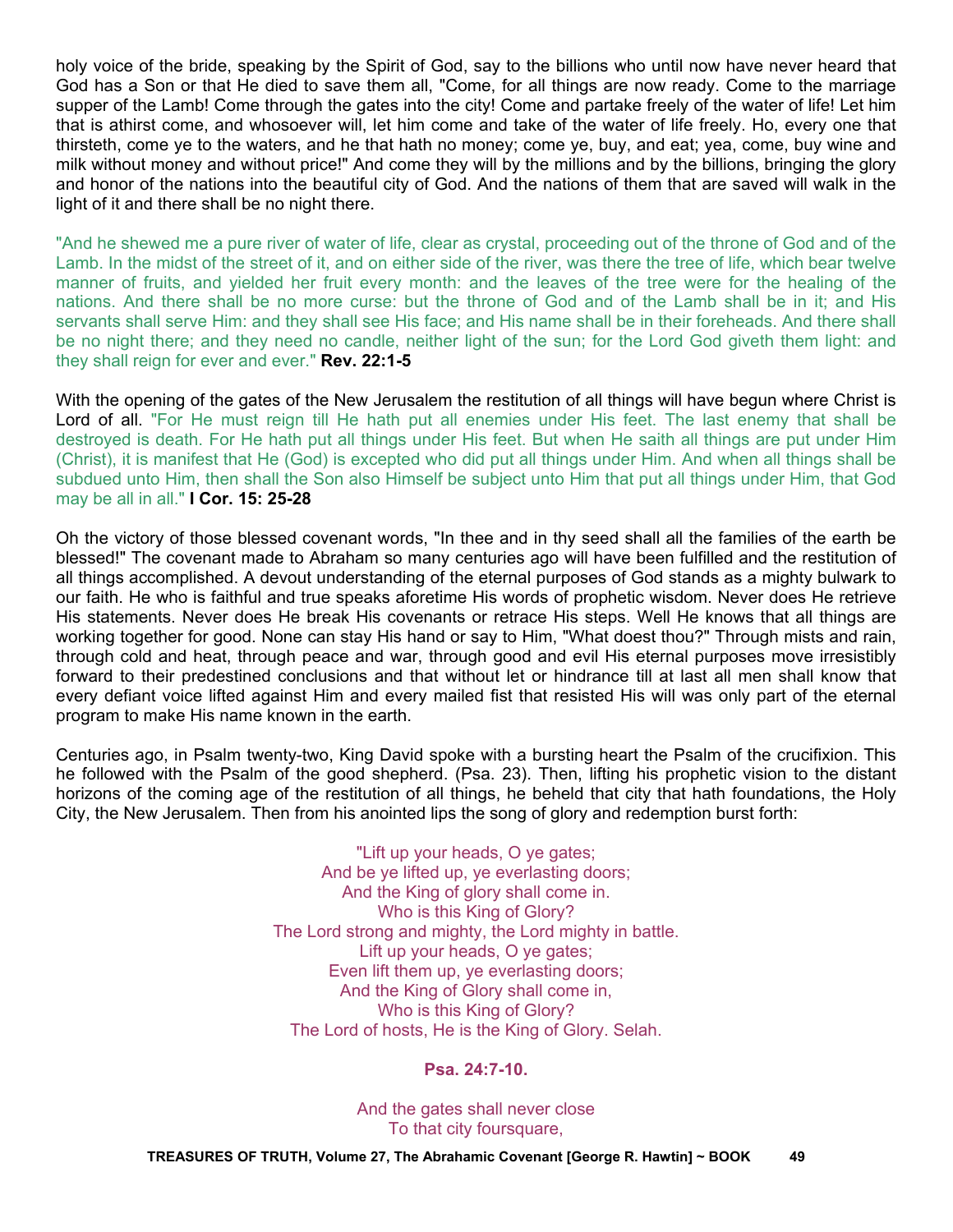Where life's crystal river flows And there is no night there. God shall wipe away all tears; There's no death, no pain, nor fears, And they count not time by years, For there is no night there.

## **CHAPTER SIX**

# **THE NUMBERLESS MILLIONS OF THE COVENANT WHERE ARE THEY TODAY?**

For many years I preached that the fall of man in Eden's lovely garden was a tragedy of incomparable magnitude, an error that had, in fact, uprooted and destroyed the whole plan and purpose of God for man. But one blessed day of revelation the Holy Spirit opened my eyes and showed me that with God there are no mistakes, errors, or unknowns, but only purposes. The fall of man in Eden's lovely garden was neither a mistake nor a tragedy, but a design carefully planned in the wisdom of Him whose mind is infallible and whose arm is almighty, for said Paul, "The creature was made subject to vanity, not willingly, but by reason of Him who hath subjected the same in hope." **Rom. 8:20** As I recovered somewhat from the shock of such a revelation, the Holy Spirit through the intervening years has unfolded before the wondering eyes of my understanding the glory embraced in that hope so deeply conceived in the heart of God.

For more than twenty years I preached the Romish doctrine of the eternal damnation of sinners, that merciless dogma which made no allowance for the fact that eight hundred million Chinese now living and half a billion Indians, with myriads of other heathen, have never once heard that God had a Son who came to seek and to save that which was lost. According to the merciless theory I then held, all these were doomed to the fury of eternal torment, the distressing fact of their ignorance making no difference, even though the Word of God said it did. O what joy and relief came to my heart one day, as I read Eph. 1:10, to hear the Spirit declare that in the dispensation of the fullness of times, God would gather together in one all things in Christ, both which are in heaven and which are in earth, even in Him!

What a blessed and thrilling revelation it has been to have the Spirit unfold the wonders of His aionian covenant with Abraham! Here we see the Lord with one man, and him as good as dead, give birth to a nation through whom He will bring forth the fullness of His Christ - first, Christ the Head, then Christ the Body, and finally Christ, the New Jerusalem bride, upon whose lofty gates are emblazoned the names of the twelve tribes of the children of Israel, and upon whose foundations are inscribed the names of the twelve apostles of the Lamb. That city for which Abraham looked is a city formed of Christ people, which has no need of the sun, nor the moon, nor the light of any candle, for the Lord God is the light thereof. Through those open gates no evil thing will ever enter. Within its precincts stands no temple made with hands, for the Lord God and the Lamb are the temple of it. Description is far beyond me! Its fame escapes me! Methinks we can but belittle its exalted glory by our frail attempt to describe it. It will abide forever and through those wide gates that never close the nations of them that are saved will pass until God has gathered together in one all things in heaven, in earth, and under the earth.

Now since it is through God's covenant people, Israel, that Christ, the Saviour of the world, has come, and since it is principally from these people that the glorious ranks of the church are formed, as we pointed out in chapter four, and since all Gentile believers become the seed of Abraham through faith, and since the one hundred and forty-four thousand sons of God are sealed from the twelve tribes of the children of Israel, and since those twelve tribes, all redeemed, restored, and saved, will form the bride of Christ, the Holy City, through which all other nations will partake of the water of life, then surely it should be to the interest and benefit of every reader to search out and discover as nearly as possible who these covenant people are with whom the Eternal made an everlasting covenant that cannot be revoked while sun and moon and stars still glide in their courses, and while earth abides and day and night, winter and summer, springtime and harvest do not fail.

God hath not cast away His people, whom He foreknew. Rom. 11:2 "Have they stumbled that they should fall? God forbid: but rather through their fall salvation is come to the Gentiles, for to provoke them to jealousy. Now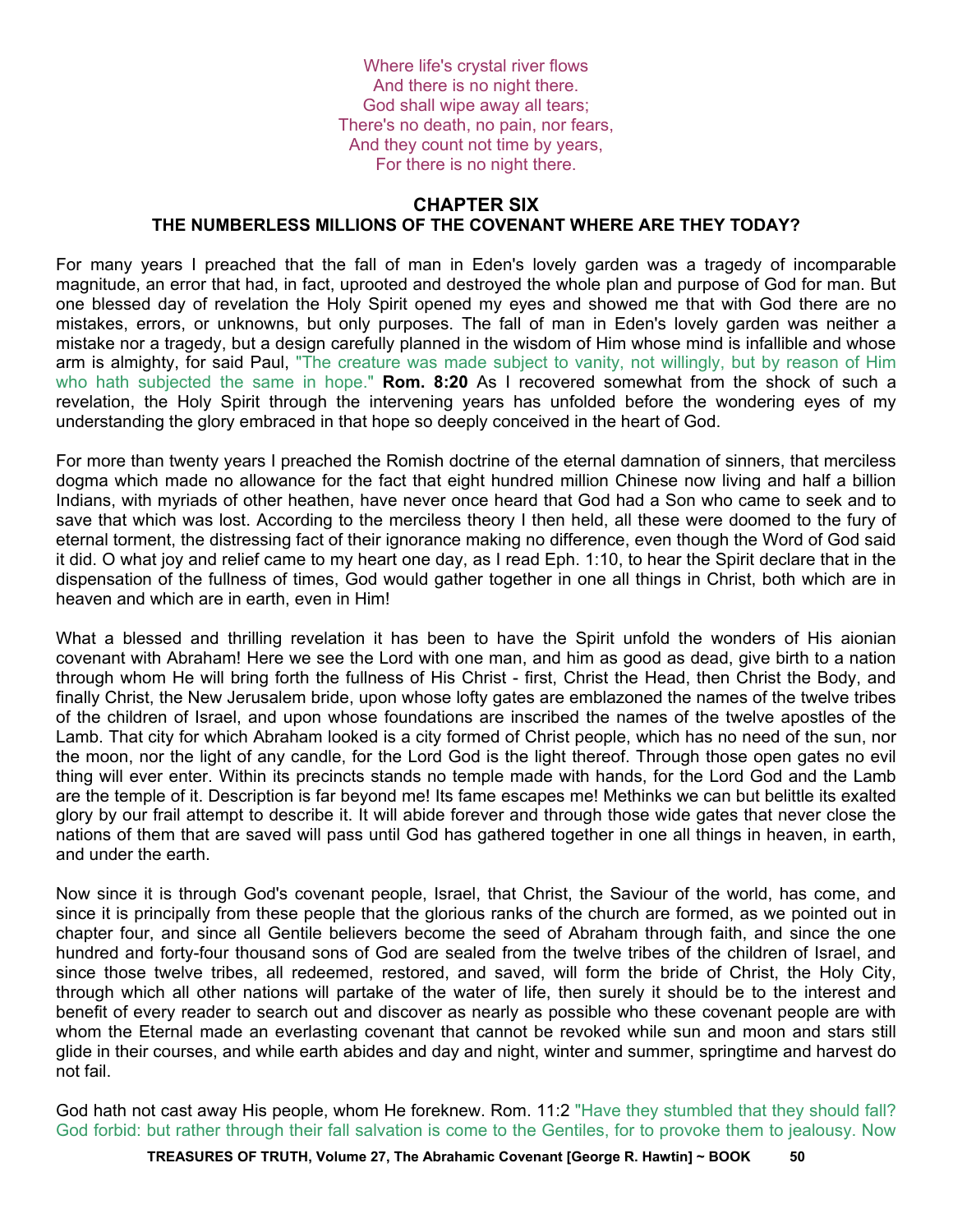if the fall of them be the riches of the world, and the diminishing of them the riches of the Gentiles; how much more their fullness?" **Rom. 11:11-12** "For if the casting away of them be the reconciling of the world, what shall the receiving of them be, but life from the dead?" **Rom. 11:15** Christians should spend hours of meditation in the ninth, tenth, and eleventh chapters of Romans. These are key chapters that unlock the door to the whole plan of God and the understanding of them is a refreshing revelation.

It is a great mistake to imagine that God has altered course in midstream, changed His intention, cast off His people, broken His covenant with Abraham, and substituted the church in place of Israel in the hope that it would accomplish what Israel failed to do. Until we can see that the whole program with all the people involved is part and parcel of one eternal purpose, we have missed even the rudiments of spiritual understanding. God has neither cast off His people nor changed His purposes in any degree. Who could trust Him if He were not immutable? The New Testament church with its very elect throng is but one integral part of that original covenant, "In thee and thy seed shall all the families of the earth be blessed." The restitution of all things is the final intention of God.

It is impossible to rightly grasp the fullness of this truth until we clearly observe the important distinction between the two houses of Israel - the house of Judah and the house of Israel. Until we grasp this fact, we will always remain in darkness, because the promises given to each house were different one from the other, and unless we distinguish between them, we will always grope in a deepening fog of confusion.

Almost universally among church people we find the erroneous understanding which teaches that Israel is the Jew and only the Jew. This is a gross error, which can only produce confusion and unbelief. It is true that many who call themselves Jews are Israelites, yet these Jews represent only a very small part of the house of Judah, and none of them - and I repeat, none of them - belong to the house of Israel. Until the searcher learns that the house of Judah and the house of Israel are two distinct and separate parts of one nation, each having different callings and different promises, he can never hope to understand their separate callings in the world today or embrace the verities of the covenant God made with them.

Until the end of the reign of king Solomon, the twelve tribes of the children of Israel composed one nation under God. Immediately following king Solomon's death, because of his oppressive taxation, the ten tribes rebelled against the house of David, forming a completely separate nation, thenceforth known as the house of Israel. These ten tribes crowned as their king the wicked, idolatrous Jereboam, who made Israel to sin. The tribe of Judah, along with the tribe of Benjamin and much of the priestly tribe of Levi, remained faithful to the house of David (that is, the Davidic line of kings) and from that day until now they have been known as the house of Judah. This important distinction is recognized everywhere throughout scripture, and our failure to understand it will confuse us greatly as to the calling of each nation. Tom Paine became an atheist and lost his soul because it was very evident to him that the Jew did not and never could possess the promises given to Israel. Like thousands of others he failed to see this simple, but important, distinction between the two houses of Israel. This above all else was the cause of his unbelief. Henceforth throughout scripture where mention is made of the house of Judah, the reference is to Judah and Benjamin, the two tribes of the southern confederacy; but where mention is made of the house of Israel, the reference is to the ten tribes of the northern confederacy. This distinction never varies throughout the entire Bible. It should be easy, therefore, to understand that the future of these two Israelitish nations could be as diverse as that of China and Spain.

Ephraim, the younger son of Joseph, was given the birthright and placed by God as the first born. Jer. 31:9. Because of this the ten tribes of the house of Israel are sometimes referred to as Ephraim, Ezek. 37:16, and occasionally as Joseph. Ezek. 37:19. But neither of these terms ever applies to the house of Judah. This thought is borne out frequently in the book of Hosea. The house of Judah is mentioned thirty-seven times in the Old Testament and once in the New Testament. The house of Israel is mentioned approximately ninetyfour times in the Old Testament and four times in the New. The fact that the house of Judah and the house of Israel were actually mentioned separately several times before the death of Solomon should add weight to the thought that the Lord had ordained their separation. See 2 Sam. 21:8.

It is interesting and important to note that, after the house of Israel rebelled against the house of David and became a separate nation, king Rehoboam of the house of David raised an army, intending to force the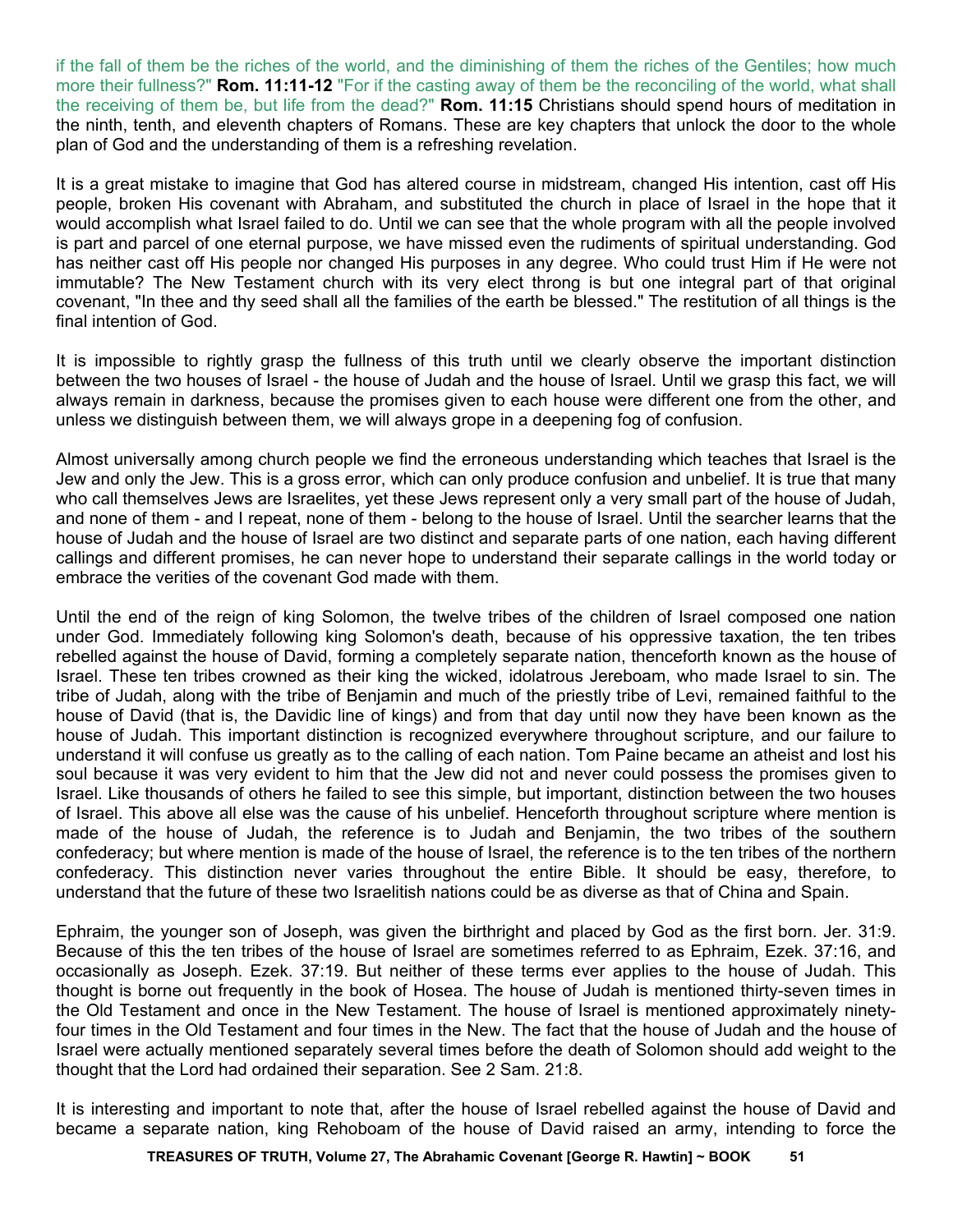rebellious house of Israel back into subjection to himself. After the battle preparations were made, however, Shemaiah, the prophet, forbad him to fight with them. In 1 Kings 12:19-24 the details of the rebellion and the reason for it are given in the following words: "So Israel rebelled against the house of David unto this day. And it came to pass, when all Israel heard that Jeroboam was come again, that they sent and called him unto the congregation, and made him king over all Israel: there was none that followed the house of David, but the tribe of Judah only (and Benjamin, verse 21). And when Rehoboam was come to Jerusalem, he assembled all the house of Judah, with the tribe of Benjamin, an hundred and fourscore thousand chosen men, which were warriors, to fight against the house of Israel, to bring the kingdom again to Rehoboam the son of Solomon. But the word of God came unto Shemaiah the man of God, saying, Speak unto Rehoboam, the son of Solomon, king of Judah, and unto all the house of Judah and Benjamin, and the remnant of the people, saying, Thus saith the Lord, Ye shall not go up, nor fight against your brethren the children of Israel: return every man to his house;/e>r this thing is from Me." In other words, this seemingly tragic division between the house of Israel and the house of Judah was after all ordained of God, because in His eternal purposes these two brother nations were to inherit entirely different and distinct callings in their mission of blessing to all the nations and families of the earth. The division of the twelve tribes of Israel into two kingdoms - the house of Judah and the house of Israel - was not the work of the devil, as the ignorant would suspect. This seeming calamity was just one more of God's mysterious ways by which His wonders are performed, but everything remains within the framework of the Abrahamic covenant.

In the forty-eighth and forty-ninth chapters of Genesis Jacob by prophecy outlined the future of all his twelve sons, emphasizing especially their place of greatness in the last days, that is, in our days. The possession of a birthright, in scripture, is a very important thing, because through the birthright comes the principal blessing of the entire family. In **Gen**. **48:13-22** we read the account of Jacob's blessing the two sons of Joseph, Ephraim and Manasseh. In the prophetic blessing Ephraim, the younger, was set before Manasseh, the elder. Ephraim was to become a company (or commonwealth) of nations and Manasseh was to become a great nation. **Verse 19** "And he (Jacob) blessed them that day, saying, In thee shall Israel bless, saying, God make thee as Ephraim and as Manasseh: and he set Ephraim before Manasseh." That is to say, Jacob made Ephraim the firstborn and heir of the blessings of the firstborn son. This is God's doing and not man's. The prophet Jeremiah definitely states that Ephraim is the firstborn. Jer. 31:9. Ephraim and Manasseh are the two branches of Joseph, which are said to "run over the wall." Gen. 49:22. Upon their heads fell all the wonderful blessings of their father Joseph, given in such detail in Gen. 49:22-26. These blessings were to prevail to the utmost bounds of the everlasting hills. Verse 26. Ephraim became the head and often the name of the ten tribes of the house of Israel; therefore, his blessings fall upon the whole house of Israel.

We are blind readers indeed if we have not already noticed that none of the blessings of greatness and nationhood, given to the sons of Joseph, fit the Jews in any sense of the word. The royal scepter was given to Judah, as it is written. "The scepter shall not depart from Judah, nor a lawgiver from between his feet, until Shiloh come," **(Gen. 49:10)** but the birthright, with all the world-wide blessing it entailed, was given to the sons of Joseph. Regarding Judah's scepter, it is of great interest to note that every nation in Europe that has a lion on its coat of arms can trace its royalty to Judah.

I am aware, as the reader must be, that the fullness of these promises have been realized only in part. Of the house of Judah Christ came as the suffering rejected Messiah, but He will come again as King of kings and Lord of lords to take the throne of David, which will be waiting for Him, "for unto Him shall the gathering of the people be." **Gen. 49:10.** Though the nations of the house of Israel are at present the leading nations of the world, only an elect company is being chosen from among them to form the Christ body of sons, but the day will come when all Israel shall be saved (Rom. 11:26), and shall be all righteous. Then the stick of Judah and the stick of Israel will become one in the hand of God, (Ezek. 37:16-19), and they, again united, will become the New Jerusalem bride of Christ.

Israel has always been "stiff-necked and uncircumcised in heart and ears" **(Acts 7:51)** and ever stubborn and rebellious, but God has never broken His covenant with them nor forgotten His agreement with Abraham. It was through the stubbornness and rebellion of the house of Israel that the nation was overrun and carried away captive to the land of Assyria in the year 721 B.C. The story is told in detail in 2 Kings, chapter 17. Though it is not generally realized, it is true that at this time a large part of the house of Judah was also carried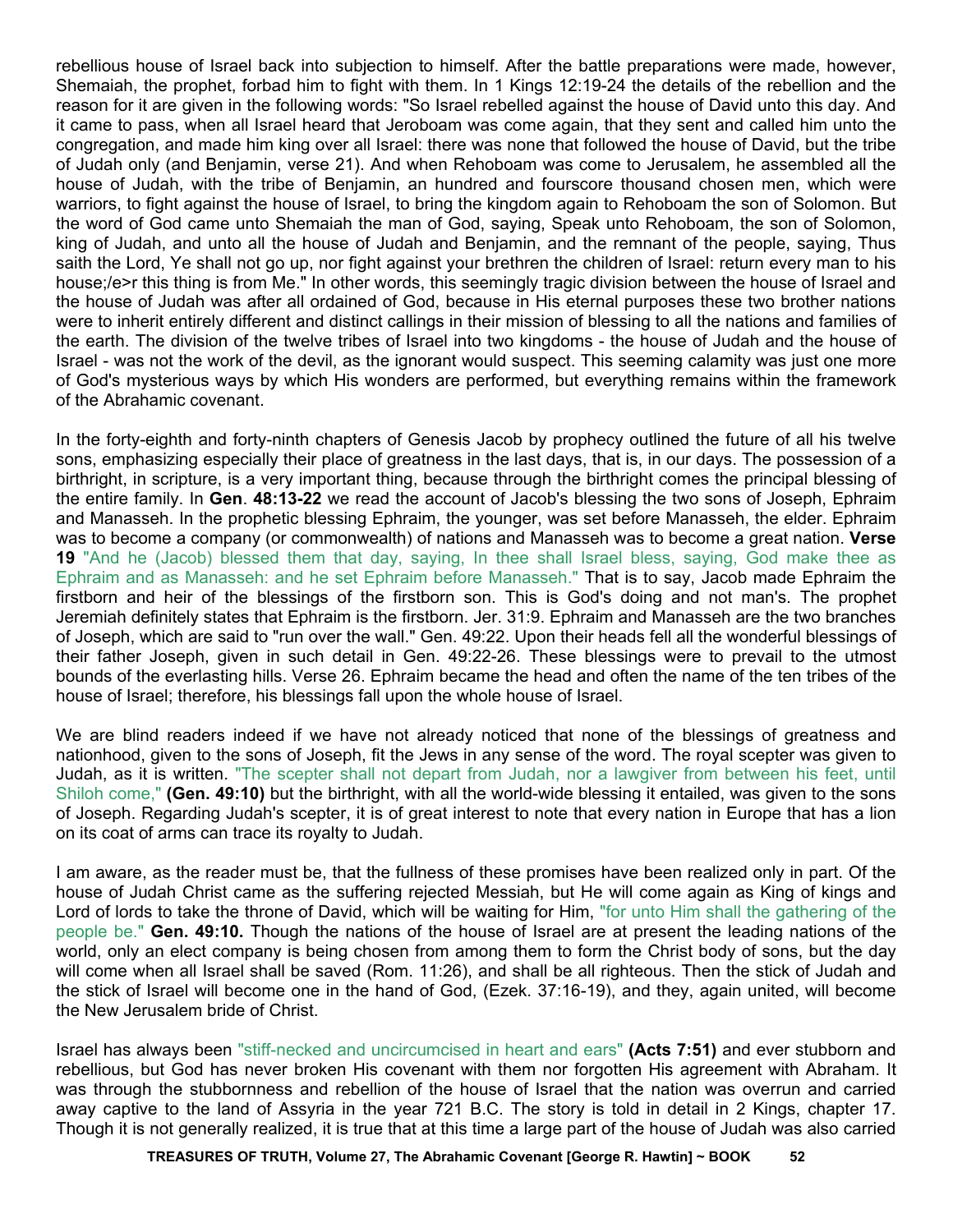away captive to Assyria with the house of Israel. Other portions of Judah, principally Jerusalem, remained in Palestine for another one hundred thirty-four years, then, through their evil, they were carried away to Babylon by Nebuchadnezzar in the years 588 and 587 B.C. There they remained for seventy years, after which forty thousand of them returned to Palestine and rebuilt Jerusalem and the temple in the days of Nehemiah and Ezra. It is from this remnant of forty thousand that the present day Jews are descended. The word Jew is an abbreviation for Judah, as Joe is an abbreviation for Joseph.

From the time of the captivity of the house of Israel in 721 B.C. unto this day, the ten tribes, to whom God made such wonderful promises, have been known as the lost tribes of the house of Israel. Jesus referred to them as the lost sheep of the house of Israel. But they are not lost! God would not be God if they were not at this very moment fulfilling every detail of His covenant with them even though they be blind in part to their own identity. How pitifully strange it is that, when someone imagines he has discovered Israel in some primitive nation such as the North American Indians or perhaps a half-savage tribe in Africa or central Asia, all the Christians hail this as some remarkable discovery, but let it be asserted that Israel is found, not among primitive tribes, but among the leading nations of the earth as God said they would be, then at once indignation and anger are aroused and friends become enemies. Yet did not God say that Israel should be the head and not the tail? Deut. 28:13. Did God not say that Abraham's seed would be great and their name great? Why then should we not look for them at the "head" and not at the "tail?" Why should we not find them among the "great" and not among the small and insignificant?

The following story may be fictitious, but the truth it exemplifies is irrefutable, demonstrating as it does the great importance of identification marks. (Though the finger prints of every person on earth differ from all others, in British law six identical marks are sufficient to identify a criminal as separate from all others on earth.)

A family in England suffered the great misfortune of losing a baby boy by kidnapping. The police were immediately put on the track of the child, but in spite of the most intensive search no trace of the missing boy was found. Weeks increased into months and months grew into many years. Finally all hope of finding the child was abandoned and, except for the heartbreaking memories the parents endured, the tragedy was forgotten. Twenty years had passed when one day a ray of hope dawned that set the hearts of the parents bounding with expectation. A letter had arrived from a lawyer in Spain telling of an old gypsy woman who had just passed away. To ease her troubled conscience as she lay dying, she had confessed that the young man who had passed for many years as her son was not her son at all, but was a boy she had stolen as a baby from England many years before and from the very county in which the bereaved family lived. Did the lady think, questioned the lawyer, that this young man could be her son? If so, could she give any marks of identification by, which he could be positively identified? Almost beside herself with anticipation, the mother wired back the following marks of identification:

- (1) A birthmark the size of a cherry on the back of the neck.
- (2) A double birthmark one inch long on the middle of the back.
- (3) A scar on the outside of the left leg, half an inch in length.
- (4) A scar over the right ear, half an inch in length.

Immediately a wire was returned from Spain, saying that all the marks had been found, and the woman with her husband left at once to see for themselves, but, upon arriving in Spain and seeing the young man, their hearts sank in despair. The young man was not at all what they expected to see. He was tall of stature, speaking fluently in a foreign language. He was a gypsy. He had gypsy manners, gypsy language, and wore gypsy clothes. Concealing her disappointment, the mother asked to see the scar over the right ear, and, seeing it, hope again sprang up in her heart. She turned down his sock and looked for the scar on his left leg and found it exactly where she knew it to be. With feverish excitement she looked at the back of his neck and there to her amazement and joy was the birthmark the size of a cherry. Scarcely able to contain herself, she made the big fellow strip off his shirt, and there, plainly visible, was the double birthmark on his back. Upon seeing it,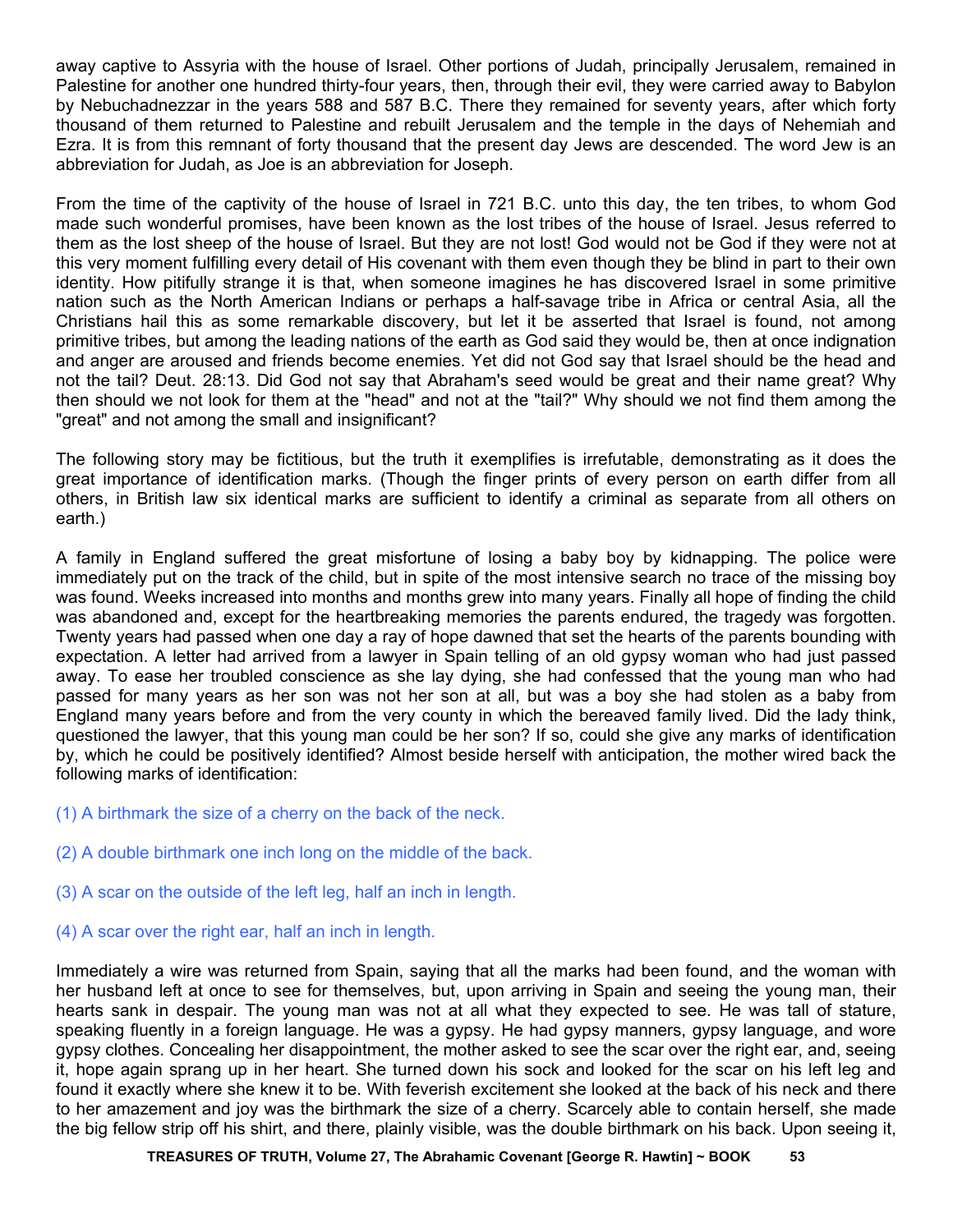all doubt vanished from her mind. This tall, sun-tanned young man with gypsy bearings could be none other than her long lost boy. Flinging her arms about him in utter joy, she kissed him repeatedly and claimed him as her long lost son. Do you not think you would have done the same thing? Is there a possibility in all the world that this boy was not her lost son? I do not think there is. Yet I am certain that had three of those marks been present and only one missing, then, indeed, he would not have been her son.

Now here is a lost son. He does not know who he is. He does not know from what country he came, nor exactly how he came to be where he is. He does not remember his parents. His language and customs are completely foreign, and yet his identification marks prove beyond any possibility of doubt that he is indeed the long lost son, who was carried away by a gypsy as Israel was carried away by the Assyrian. If such certainty of identification can be made through four definite marks of identification, then I invite the reader to follow me through thirteen marks of identification, and let us see if we can discover this lost house of Israel, to whom pertaineth the adoption, and the glory, and the covenants, and the giving of the law, and the service of God, and the promises.

Throughout the pages of Holy Scripture, by prophecy and type, our Lord Jesus Christ has been given some one hundred seventy-five marks of identification. If indeed He is the Christ, then all marks of identification must be fulfilled in Him that all pretenders to His office may be ashamed. It is impossible within our limited scope to examine more than one small segment of truth in our search for the lost sheep of the house of Israel. Books without number have been written on the subject, each one adding point to point, fact to fact, history to history, prophecy to prophecy, and tradition to tradition, each in some way helping to identify the people who are the ten lost tribes of the house of Israel, the number of whom is as the sand of the sea. Because of the vastness of the material available, it is impossible for me in so small a space to give more than the tiniest smattering of truth. We will therefore leave history to the historians while we search briefly for these people through their marks of identification as laid down for our instruction in the infallible word of truth. Personally I cannot imagine how such an honest search could be considered a waste of time, for surely it must be of great importance that we should identify this house of Israel, to whom pertaineth the adoption, the glory, the covenants, the law, the service of God, and the promises; through whom Christ came, through whom the sons of God come, through whom the bride of Christ comes, and through whom, when all are blood-washed and redeemed, the final restitution of all things will come. By far the greatest promises lie out before us.

Lest I should leave the reader in doubt, I will state first my personal belief in this matter; then through only one line of reasoning (Israel's identification marks) I will tell you why I believe it. These reasons are being stated because the subject is a Bible truth and is, therefore, of great importance. I have no quarrel with any man who does not see as I do and trust that those who do not see as I do will refrain from quarrelling with me. A sincere study of the scriptures reveals at least seventy marks of identification, which place the identity of the house of Israel beyond doubt. Other nations may have one or two of these marks, but only the house of Israel will have them all. Because of this fact and many other investigations, I have come to firmly believe that the Anglo-Saxon peoples of the world represent the greater part of the house of Israel, together with a portion of the house of Judah. These include the Anglo-Saxon people of the British Isles and the far flung British, commonwealth of nations. They include the "great nation", the United States of America, as well as Norway, Sweden, Denmark, Holland, part of Belgium, and many of the Germanic people, together with the Israelitish remnants scattered throughout European countries. Let us remember always, as we progress, never to confuse the house of Judah with the house of Israel or to make the mistake of thinking that the modern Jew is Israel. The modern Jew is only a very small segment of the house of Judah. They are Israelites, but are not of the house of Israel.

Before proceeding with the identification marks of the house of Israel, the following observation should be in order. Speaking of Israel, the apostle Paul made this very revealing remark: "In Isaac shall thy seed be called." See Rom. 9:7, Heb. 11:18, and Gen. 21:12. As there are no vowels in Hebrew, the proper name Isaac is pronounced SAK or Saac. Thus Isaac's sons would be called Saksons or Saxons. The custom of creating surnames by adding the word son to a given name is commonly practiced to this day in the Scandinavian countries. By way of example we might cite such names as Jacobson, Abrahamson, Israelson, Johnson, Isaacson, from which last comes the name Saxon, or Isaac's sons. One sage has wisely remarked that a reference to a Scandinavian telephone directory is enough to assure one that they are Israelites.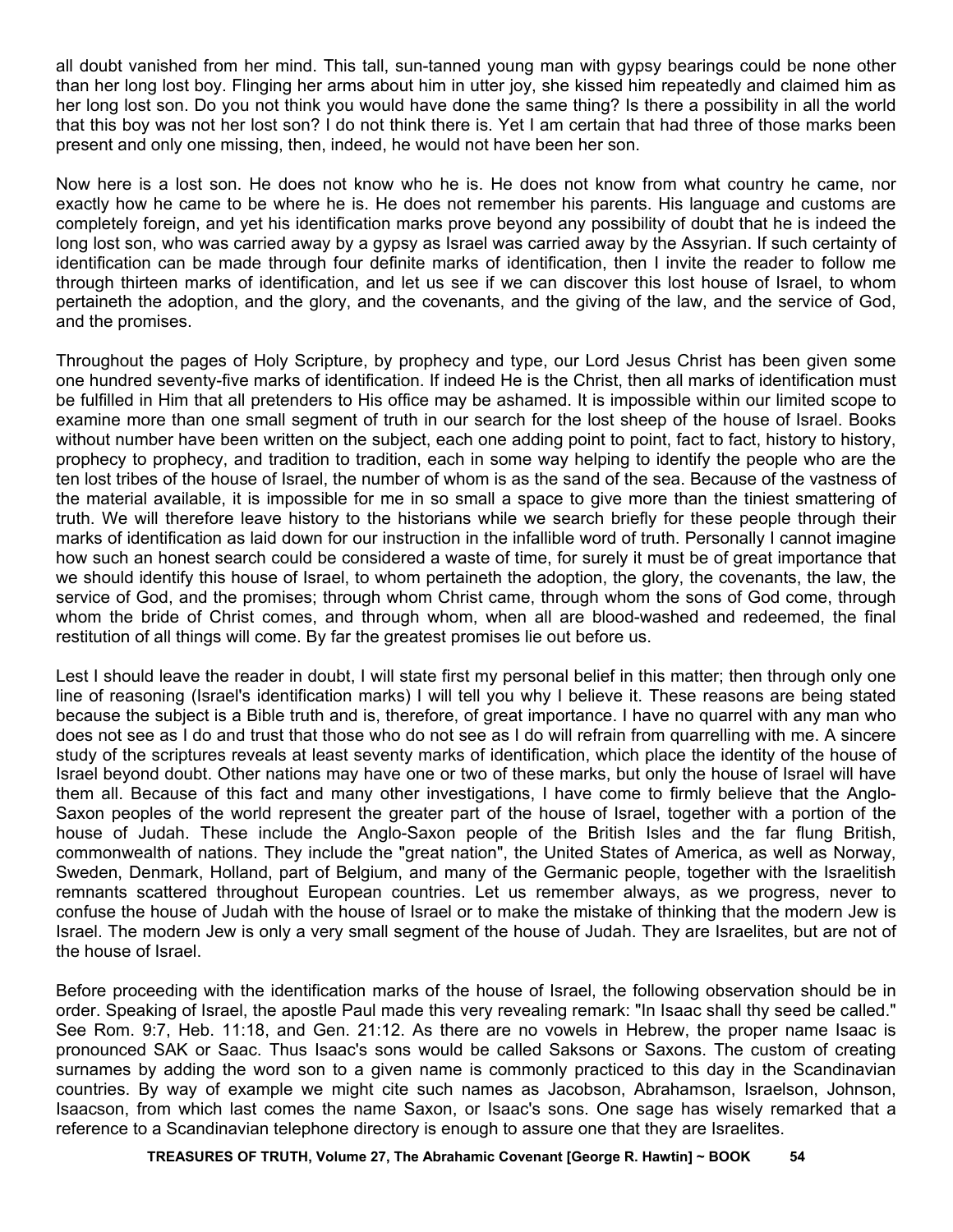Of the seventy marks of identification we have space to deal with only thirteen in this writing.

**Number 1.** Israel was to be agreat nation. "And I will make of thee a great nation, and I will bless thee. . . ." **Gen. 12:2** "Seeing that Abraham shall surely become a great and mighty nation..." **Gen. 18:18** There are only perhaps a score of nations in all the world that could be called great, chief among whom would be the United States, Great Britain and her world-wide commonwealth, France, Germany, Russia, China, Italy, Spain, and a few others. We will mention this point later, but the reader will have observed how this one identifying mark - a great nation — has already eliminated all of the nations of the world except a mere handful, and most certainly it has eliminated the Jew, for never at any time in history has the Jew been a great nation, and surely no one would be hardy enough to contend that the present Jewish state in Palestine is a great nation.

**Number 2.** "I will make thy name great." Gen. 12:2. It is not generally known that the Lord had said that Israel was to be called by a new name. This is definitely stated by the prophet Isaiah in these words: "And the Gentiles shall see thy righteousness, and all kings thy glory: and thou shalt be called by a new name, which the mouth of the Lord shall name." **Isa. 62:2**. While we do not wish to be unnecessarily dogmatic about this point, because it is God's word and therefore not to be contradicted, it is worthy of our consideration that (1) Isaiah had said, "Thou shalt be called by a new name." and (2) that the Lord had told Abraham, "I will make thy name great." At any rate, we are faced with the indisputable truth that in all the world today there is but one nation that is called great and that one nation is Great Britain. Furthermore it is certain that among the great nations of the earth Great Britain is the only one, which has the word great included in its name. We do not read of Great Russia, Great China, Great France, or any other.

This name, Great Britain, becomes even more significant when we learn that the Hebrew word bereth or bryth means covenant and the word ish means man. Thus the compound word British must mean covenant man and the word Britain means covenant land. The only people in the world with whom God made a covenant was Israel. In the name, Great Britain, we have the fulfillment of Gen. 12:1 - "I will make thy name great,'' - and in the name British we are assured that these are the covenant people, dwelling in a new and covenant land, Britain, which we will consider under the next proposition.

**Number 3.** Israel was to have a new homeland. After Israel was firmly established in the land of Canaan and the great king David had subdued her enemies round about, David purposed to build a magnificent temple of worship for the Lord. God was not displeased with this plan, but He sent Nathan the prophet to David with this strange but enlightening message: "I will appoint a place for My people Israel and I will plant them, that they may dwell in a place of their own, and move no more; neither shall the children of wickedness afflict them any more as beforetime." **2 Sam. 7:10** This planting in a place from which they would not move any more could not possibly have referred to Palestine for the simple reason that all the twelve tribes of Israel did move from thence when they were carried captive into Assyria and Babylon. See also 1 Chron. 17:9 Though the Lord allowed Solomon to build the temple and the nation of Israel to rise to tremendous heights of blessing and achievement under his reign, the scripture is very clear that immediately following Solomon's death the nation was divided in two (1 Kings 12) and later, because of abounding iniquity, was carried away captive, the house of Israel and part of Judah to Assyria (2 Kings 17 and 2 Kings 18: 13), then later the remainder of the house of Judah to captivity in Babylon. (2 Kings 25). Of these latter; only forty-two thousand, three hundred sixty ever returned to Palestine.

The ten tribes of the house of Israel grew mightily in numbers during their captivity in Assyria. Please read the significant passage Hosea 1:10. The renowned Jewish historian, Josephus, writing in A.D. 70, gave us this historic record. "The ten tribes are beyond the Euphrates until now and are an immense multitude, not to be estimated by numbers." To this statement of Josephus the prophecy of Zechariah is in total agreement: "They of Ephraim shall be as a mighty man... and they shall increase as they have increased." **Zech. 10:7-8** Israel has always been noted for a rapid increase. When we realize that the seventy souls who went down to Egypt with Jacob emerged after two hundred and fifteen years of the rigors of slavery as a nation two and one half million strong, it is not hard to believe that this same people during the four hundred and ninety years of prosperity in Palestine had multiplied many times. The renowned evangelist, F. F. Bosworth, states that they had probably increased to forty or fifty million by the time of the captivity. It is no wonder that Josephus, writing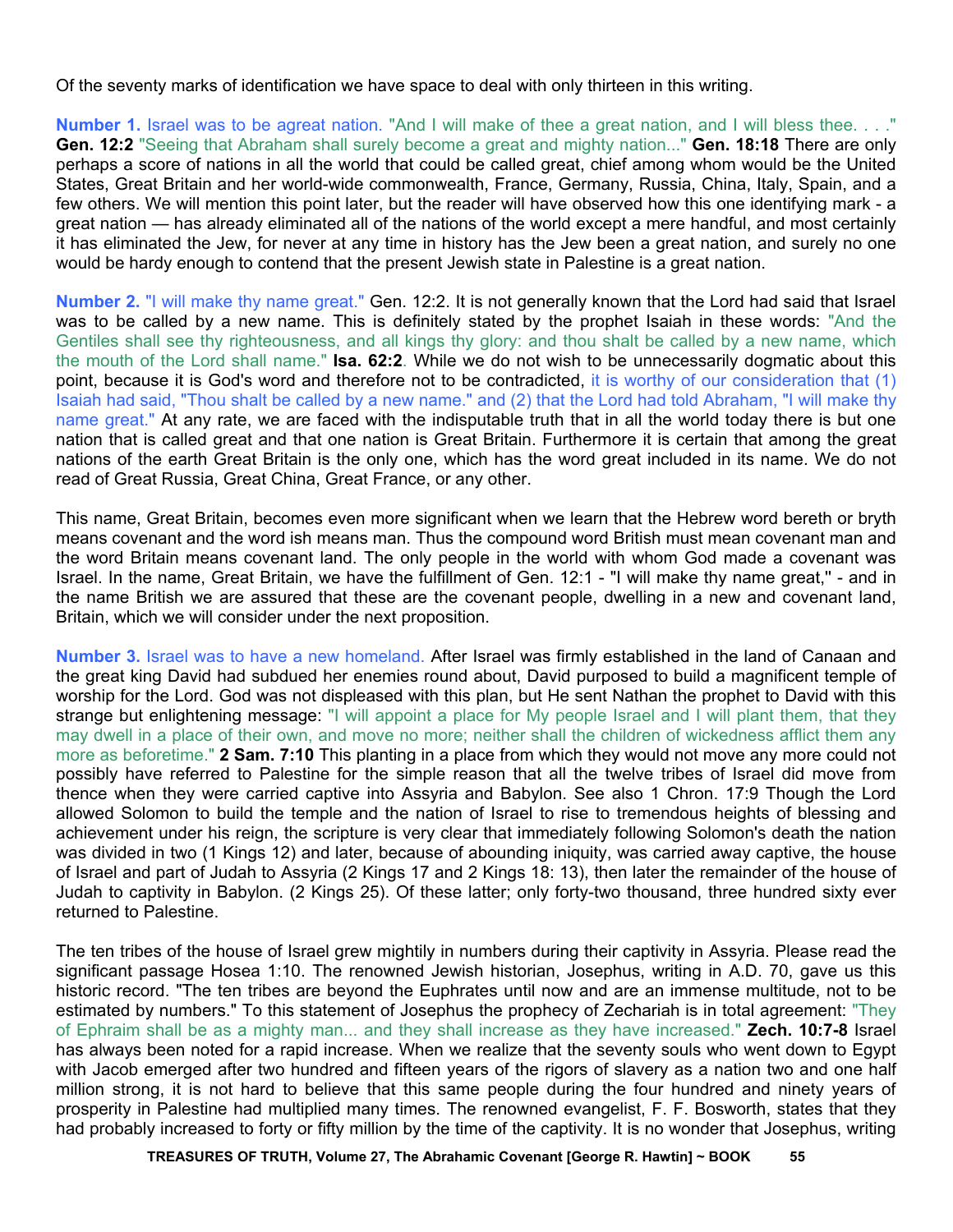almost seven hundred years later, described the ten tribes as an immense multitude not to be numbered. This testimony of Josephus is also in exact accord with the promise given by the Lord to Abraham - that his seed would be as the sand of the sea and the stars of heaven for multitude.

Zechariah, writing two hundred years after the captivity of the house of Israel, makes this subtle prediction of their emergence from captivity as they made their way from Asia Minor toward their appointed place in the west: "I will sow them among the people: and they shall remember Me in far countries; and they shall live with their children and turn again. I will bring them again also out of the land of Egypt, and gather them out of Assyria; and I will bring them into the land of Gilead and Lebanon; and place shall not be found for them. And he shall pass through the sea (possibly the Mediterranean or Black Sea) with affliction, and shall smite the waves of the sea, and all the deeps of the river shall dry up: and the pride of Assyria shall be brought down, and the scepter of Egypt shall depart away. And I will strengthen them in the Lord; and they shall walk up and down in His name, saith the Lord." **Zech. 10:9-12** This scripture definitely shows that, when Israel left her Assyrian captivity, she journeyed west, for all these places are west of Assyria. This is also in exact accord with the statement in **Hosea 12:1** "Ephraim (which is another name for the house of Israel) followeth after the east wind." It goes without saying that an east wind blows toward the west and anyone following the east wind is certainly journeying toward the west. Thus did Ephraim, when he left Assyria, follow the east wind on his journey across Europe toward the British Isles.

Furthermore this is in total agreement with the prophecy given in the apocryphal book of Second Esdras. The Esdras of the Apocrypha is the same man as the Ezra of the Bible. In second Esdras we read this very definite statement concerning the way by which the ten tribes left the land of Assyria: "And whereas thou sawest that he gathered a peaceable multitude unto him; those are the ten tribes, which were carried away prisoners out of their own land in the time of Osea the king, whom Salmanasar the king of Assyria led away captive, and he carried them over the waters, and so they came into another land. But they took this counsel among themselves, that they would leave the multitude of the heathen, and go forth into a further country, where never mankind dwelt, that they might there keep their statutes, which they never kept in their own land. And they entered the Euphrates by the narrow passages of the river (going west). For the most High then showed signs for them, and held still the flood, till they were passed over. For through that country (Europe) there was a great way to go, namely, of a year and a half: and the same region is called Arsareth. Then dwelt they there until the latter time..." **2 Esdras 13:30; 46**. Arsareth is the territory to the west of the Black Sea. Surely, if we can believe Josephus, we should be able to believe this prophecy of the godly Esdras!

The latter time, referred to here by Esdras, must mean the end of the dispensation of law rather than the end of the present dispensation. The first epistle of Peter, written about A.D. 60, was addressed to the strangers who were at that time scattered through Pontus, Galatia, Cappadocia, Asia, and Bithynia. A glance at a Bible atlas will show that these countries are all in southern Europe and the region of the Black Sea. The epistle of James was addressed to the twelve tribes scattered abroad and undoubtedly took in a much greater territory than that named by Peter. Likewise our Lord Jesus, after He had called His twelve apostles and given them power, sent them forth and commanded them to go to the lost sheep of the house of Israel. Matt. 10:6. Jeremiah 50:4-6 says that both the house of Israel and the house of Judah are lost sheep. It is evident that our Lord sent the twelve apostles on a very long journey and that He did not go with them. We may be sure that after His resurrection the twelve apostles continued in this command, because Jesus had said, "Ye shall not have gone over all the cities of Israel until the Son of man be come." **Matt 10:23** Well did Jesus know that even then Israel was as numberless as the sand of the sea and her cities were scattered far and wide beyond Palestine.

I shall not hide the fact from those who seek for light and understanding that the smug, cosy, cut and dried teachings of the church system have blinded our eyes to ninety percent of the glorious revelation of truth awaiting those who search it out. The absurd notion that the handful of subjugated Jews who dwelt in Palestine in Jesus' day embraced the numberless millions of both the house of Judah and the house of Israel is as ridiculous as to imagine that all Americans live in New Mexico.

Though we dare not investigate the thought now, there is abundant evidence to show that even in Solomon's day the vast increase of Israel's population, finding Palestine far too small, was expanding out and colonizing all along the shores of the Mediterranean and into Iberia, which is modern Spain, crossing the Dardanelles into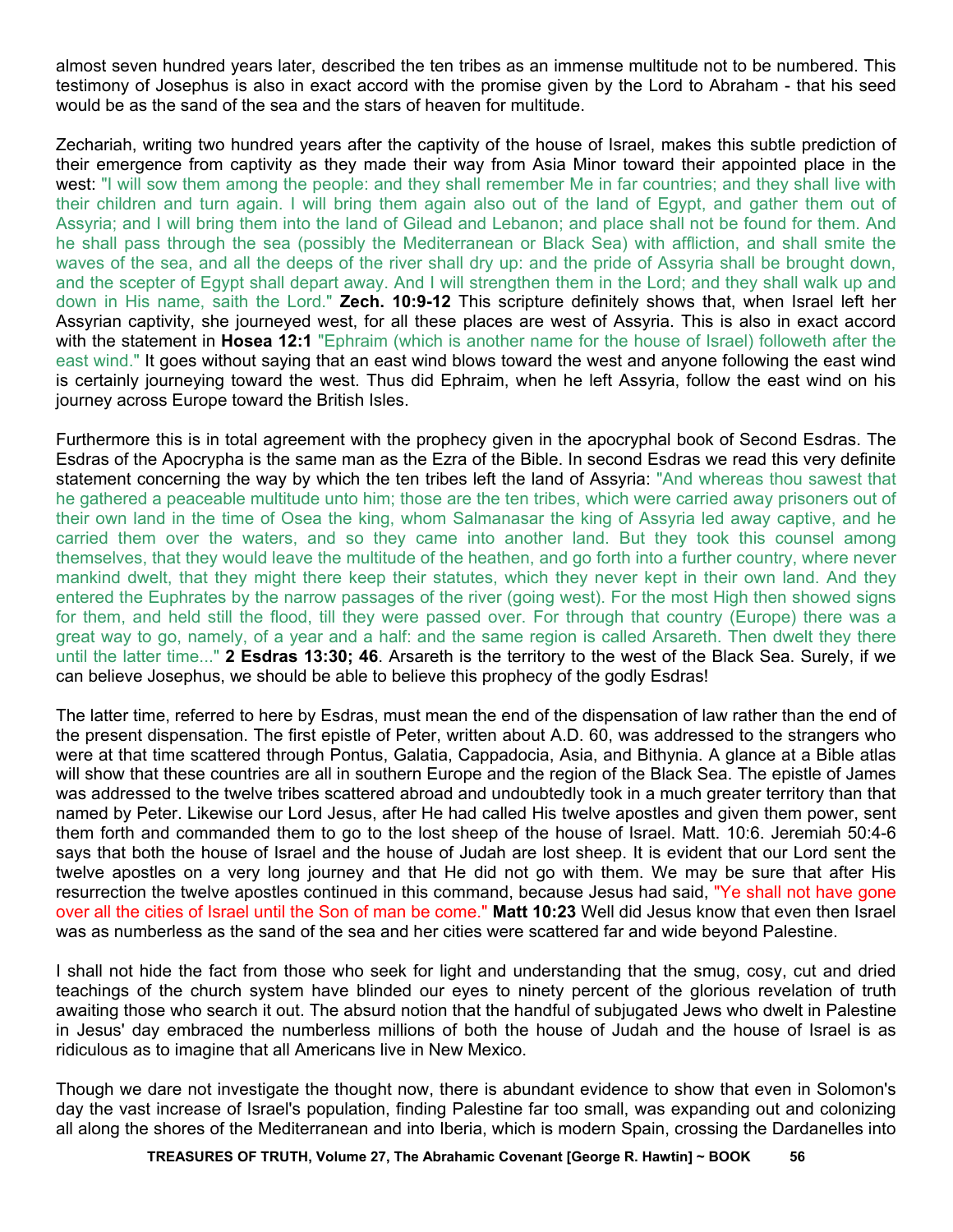Europe where they are referred to by Roman writers as Cimmerians, Gauls, and Senones. Senones were men of the tribe of Simeon. The possession of the tribes of Simeon and Dan was cut off from the other eight tribes of the house of Israel when the nation was divided, and there is good reason to believe that thousands of these men had left Palestine long before the Assyrian captivity and had made their way both by land and by sea to the coasts and isles of the west. Roman writers speak of Cimmerians who, coming from the Black or Cimmerian Sea, roamed over Europe for centuries. The Cimmerians were Israelites. It is a Latin named derived from the Hebrew Chemarim. The name of the Crimea is derived from this source.

Every person who has read the Bible has certainly read this passage concerning the sea-faring activities of Solomon's day: "All king Solomon's drinking vessels were of gold, and all the vessels of the house of the forest of Lebanon were of pure gold... for the king had at sea a navy of Tharshish with the navy of Hiram: once in three years came the navy of Tharshish, bringing gold, and silver, ivory, and apes, and peacocks. So king Solomon exceeded all the kings of the earth for riches and for wisdom." **1 Kings 10:21-23** All the earth sought Solomon. They brought every man his present. This one passage shows clearly that Solomon's navy sailed the seas and made regular trips to Tharshish (Britain) one thousand years before Christ. Israelitish people have always been seafaring people and tremendous colonizers, as God said they would be, extending to the north and south and east and west, inhabiting the desolate places of the earth and making them blossom as a rose. Does anyone imagine that Solomon, who exceeded all men both before and after him in wisdom, was so dull witted that he could not build a navy to exploit the riches of England and Ireland and begin the colonization of those islands? He most certainly did. But I will go one step further and say that, almost one hundred years before the reign of Solomon began, Israelitish people had already begun to colonize the British Isles. The old British Chronicles gives the name of one, Brutus, as the first king of England, beginning his reign in 1103 B.C. He was therefore a contemporary of King Saul of Israel. David and Solomon, kings of Israel, were descended directly from Judah's son Pharez, and Brutus of England was directly descended from Judah's son Zarah, the twin brother of Pharez. Seventy-three kings are listed in the old British Chronicles, covering the period from 1103 B.C. to 35 A.D.

It is not true that, when Caesar came to England, he found painted savages inhabiting the island. That is just wishful thinking, for never in history has a tribe of white savages been discovered. The kind of people who could build Stonehenge and the Avebury Circle must have been possessed of the Wisdom of Solomon. It would be extremely difficult for modern engineers to duplicate such a remarkable feat. Strabo, the Greek geographer, writing in 29 B.C., describes the Briton of his time in these words: "He came, not clad in skins like a Scythian, but with a bow in his hand, a quiver hanging from his shoulder, a plaid wrapped around his body, a gilded belt encircling his loins, and trousers reaching from the waist down to the soles of his feet. He was easy in address, agreeable in conversation, active in dispatch, and secret in management of great affairs; quick in judging of present accuracies, and ready to take his part in sudden emergency; provident withal in guarding against futurity; diligent in the quest of wisdom; fond of friendships, trusting very little to fortune, yet having the entire confidence of others, and trusted with everything for his prudence. He spoke Greek with fluency and you would have thought he had been bred up in Lyceum and conversant all his life with the Academy at Athens." If this is the testimony of a Greek, speaking in 29 B.C., then anyone who can imagine such a man as a painted savage has a vivid imagination, indeed.

The great truth missed by almost all is that a large portion of the house of Israel had already moved into the British Isles centuries before the Assyrian captivity began, and that captivity affected only that part of the ten tribes who still remained in Palestine. After their captivity of several hundred years was ended, they also began moving toward their brethren who already were in the British Isles and the coasts of Europe, Holland, Denmark, Norway and Sweden. The sudden appearance of the fair-skinned, highly cultured Etruscans in northern Italy about the year 700 B.C. would certain ly indicate that these were Israelites who had left Palestine en masse rather than be captured by the Assyrians. A very interesting account of these people is contained in the National Geographic Magazine publication, Greece and Rome, beginning on page 250.

Though the Bible does not speak in detail of the vast efforts of colonization carried on by Israel, it does speak definitely of their moving to the north and south and east and west, inhabiting the isles and desolate places of the earth. In the excellent work, Tracing Our Ancestors, by Frederick Haberman, he makes this remarkable statement: "At the very time the Lord made promise to David, about 1040 B.C., 'I will appoint a place for My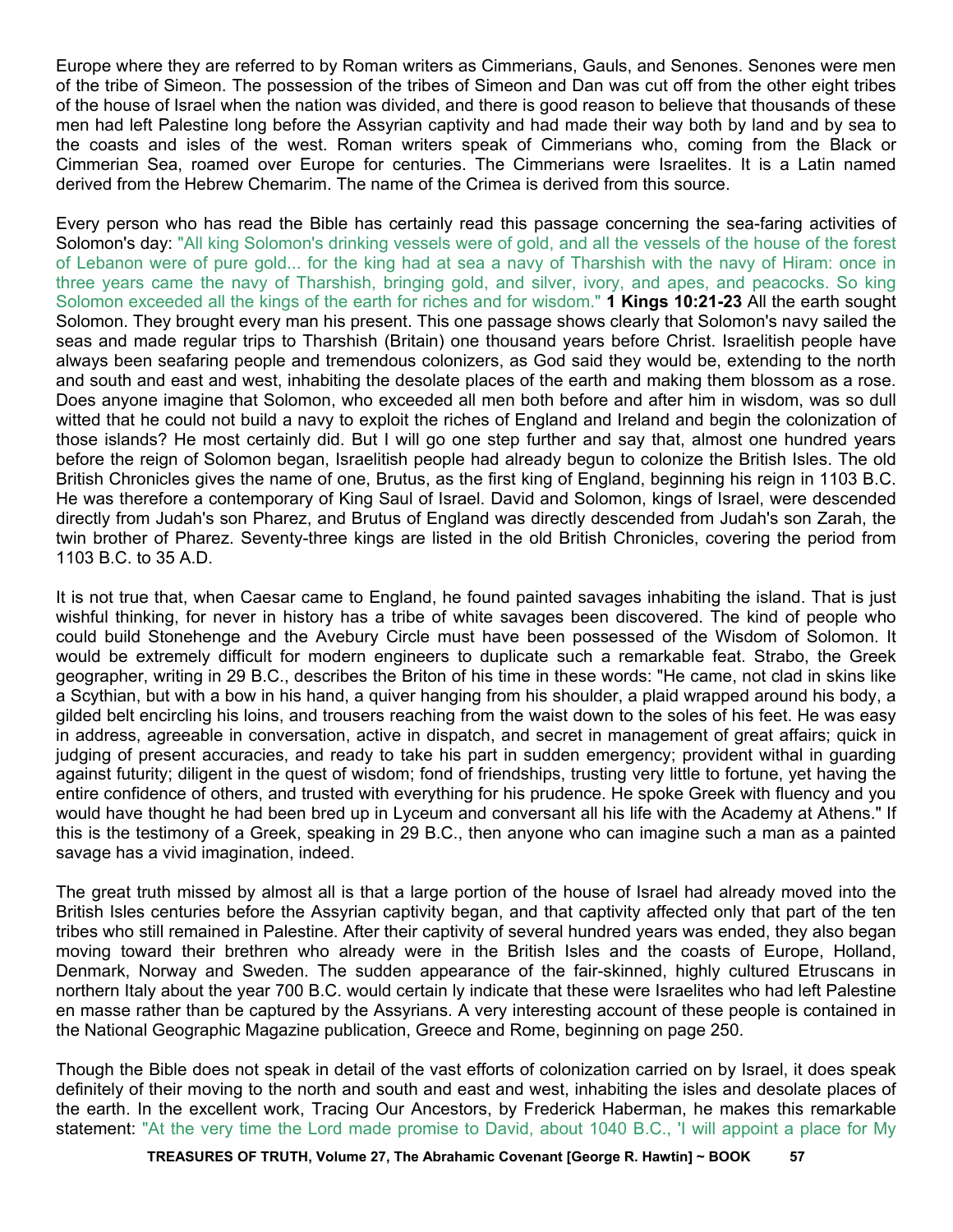people Israel, and will plant them, that they may dwell in a place of their own,' **(2 Sam. 7:10),** that promise was being executed. In fact, sixty years before the promise was made, Brutus (a descendant of the royal line of Judah through his son, Zarah) had arrived in the isles of the west in 1100 B.C. and had named them BRITH AIN, the covenant land. Until this day the only name in the Hebrew for Britain is Ai-Ha-im, the isles of the west, Ai or Hy being the origin of isle. In earlier days the Isle of lona was called the Hy of lona."

We pointed out before that Israel, during the five hundred years of their sojourn in Palestine, increased by many millions, and during those five hundred prosperous years they left Palestine to settle in distant lands. They left, family after family, boat load after boat load, for their far off western colonies just as centuries later English, Irish, Dutch, Norwegian, and many others left Europe to find new homes in America, and with no better ships than they had in Solomon's day. After five centuries of such emigration there were still over five million in Palestine at the time of the captivity. Many times this number, however, had already left the country and were therefore not affected by the captivity at all. It is evident that a constant traffic between Israel and her colonies in the west had been in progress for centuries, and Solomon's navies roamed all over the known world. A. D. Eldud, a Jewish historian of the ninth century B.C., wrote: "In Jereboam's time (970-900 B.C.) the tribe of Dan, being unwilling to shed their brethren's blood, took a resolve to leave the country." Moses prophesied of Dan in these words: "Dan is a lion's whelp; he shall leap from Bashan." Deut. 33:22. What did Moses mean? Well, Dan did leap from Bashan and leave the country, and the tribe of Dan appears in the Irish Chronicles, Tuatha de Danaan, which means The Tribe of Dan. The Irish Chronicles tell us that the landing of the tribe of Dan in Ireland was opposed by the inhabitants, but in the ensuing battle the Danaan (Danites) were victorious. But, finding that the inhabitants spoke a language similar to their own, peace was made by which it was agreed that the Danaan would occupy the northern part of Ireland, called Eldh - now Ulster. A. B. Grimaldi, quoting an early Jewish rabbi, states that the early Irish were men of the tribe of Ephraim who left Egypt before the exodus. To this the Book of Jasher (chapter 75) agrees, though it appears that most of those who left were slain in battle with the Philistines.

At Loughguir, near Limerick, and elsewhere in Ireland, there are today ancient stone circles, consisting of twelve stones, one large stone in the center and eleven smaller ones standing in a bowing attitude around it. Irish antiquaries tell us that those circles perpetuate the dream of Joseph as recorded in Genesis, Chapter 37, in which Joseph dreamed that the eleven sheaves of his brethren did obeisance to his sheaf.

There is voluminous literature in existence, which indicates that up to the end of the eighteenth century the scholars of Britain knew that their people descended from the sea-going Hebrew-Phoenicians and from the Anglo-Saxons, who came from the shores of Summerland on the Black Sea. But since the nineteenth century the trend of thought has been to follow the scepticism of Voltaire, Thomas Paine, and the German school of higher critics.

The Scottish Declaration of Independence of the year 1320 A.D., a much prized national archive attested to by Robert the Bruce's barons in parliament, asserts that the more ancient portion of the Scottish nation came first from Scythia by way of Spain. Scythia lies to the north of the Black Sea and is, of course, in the vicinity of Israel's Assyrian captivity and was without doubt the route they traveled in their journey to the western isles. The wonderful romance of the arrival of the Israelitish tribes in the British Isles at different times and from different directions, some by land and some by sea, is beautifully portrayed by the Bard of Erin, Sir Thomas More, in these lines:

> They came from a land beyond the sea, And now o'er the western main Set sail in their good ships gallantly From the sunny land of Spain. "Oh where's the land we've seen in dreams, Our destined home or grave?" Thus sang they as by the morning's beams They swept the Atlantic wave. And, lo, where afar o'er the ocean shines A sparkle of radiant green,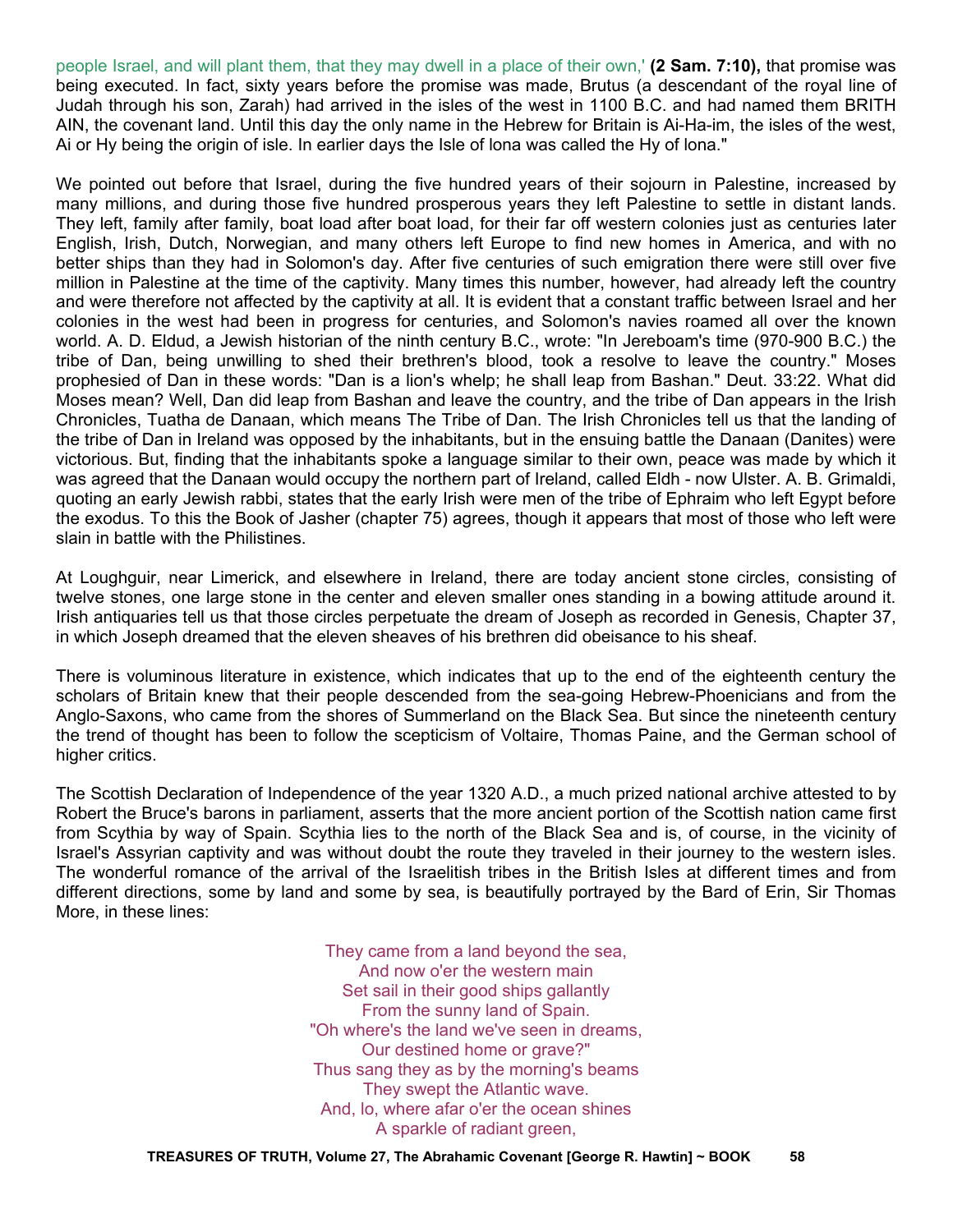As though in that deep lay emerald mines Whose light through the waves was seen. " 'Tis Innisfail! 'Tis Innisfail!" (Beautiful Isle) Rings o'er the echoing sea, While, bending to heaven, the warriors hail That home of the brave and free. Then turned they unto the eastern wave, Where now their Day God's eye A look of such sunny omen gave As lighted up sea and sky. Nor frown was seen through sky or sea, No tear o'er leaf or sod, When first on that isle of destiny Our great forefathers trod.

Tracing our Ancestors. Page 119.

Surely in all these things we can hear the ringing voice of Isaiah, the prophet, as he speaks to the covenant people in the isles afar off! "Listen, O isles, unto me, and hearken, ye people, from far; The Lord hath called me from the womb; from the bowels of my mother hath He made mention of my name. And He hath made my mouth like a sharp sword; in the shadow of His hand hath He hid me, and made me a polished shaft; in His quiver hath He hid me; and said unto me, Thou art My servant, O Israel, in whom I will be glorified." **Isa. 49:1- 3.** Please notice that in verse three the people of the isles are called Israel.

Notice again that in **Isa. 51:4, 5** Isaiah speaks to God's people Israel in the isles. "Hearken unto Me, My people; and give ear unto Me, O My nation: For a law shall proceed from Me, and I will make My judgment to rest for a light of the people. My righteousness is near; My salvation is gone forth, and Mine arms shall judge the people; the isles shall wait upon Me, and on Mine arm shall they trust."

**Number 4** Israel was to be exceedingly fruitful and very populous. See Gen. 28:14; 49:22,26; Isa. 27:6; Num. 23:10; Hosea 1:10. The increase of the Saxon race is nothing short of phenomenal. National statistics show that Russia doubles her population every one hundred and forty years. Spain doubles in one hundred and forty-two years, France in one hundred and fifty years, and Turkey in five hundred and fifty-five years, but England doubles her population every forty-five years, and the United States doubles her population every twenty-five years. Is it any wonder the prophet said, "Thou hast increased the nation, O Lord, Thou hast increased the nation . . . Thou hadst removed it far unto all the ends of the earth." **Isa. 26:15** Nothing could be more true than this, since the sun never sets on the British Commonwealth or the Anglo-Saxon peoples of the earth. Of Joseph Moses spoke, saying, "His glory is like the firstling of his bullock, and his horns are like the horns of unicorns: with them he shall push the people together to the ends of the earth: and they are the ten thousands of Ephraim (Great Britain), and they are the thousands of Manasseh." (Undoubtedly the United States). **Deut. 33:17** To see a true picture of the future blessings and fruitfulness of the tribes of Israel, please read for yourself the wonderful account given in Deuteronomy, chapter 33.

**Number 5.** Israel was to be the first among the nations and to spread abroad to the north and south and east and west. Gen. 28:14 and Isa. 43:5,6. Abraham and his seed were to be the heirs of the whole earth. The British Commonwealth is a free association of sovereign, independent states and embraces the United Kingdom, Canada, Australia, New Zealand, India, Pakistan, Ceylon, Gambia, Ghana, Malaysia, Nigeria, Sierra Leone, Tanganyika, Zanzibar, Trinidad and Tobago, Uganda, Kenya, Malta, Zambia, together with some fifty dependencies including Antigua, Bahamas, Barbados, Bermuda, British Guyana, Honduras, Solomon Islands, Virgin Islands, Fiji, Gibralter, Ellice Islands, Grenada, Hong Kong, New Hebrides, St. Lucia, St. Vincent, The Seychelles, Rhodesia, Tonga, and many others too numerous to mention here. This vast list does not, of course, include the United States of America, which, like South Africa, is a separate Israel nation that at the present time represents the greatest single concentration of Anglo-Saxon, Israelitish people on earth. It can be shown beyond any reasonable doubt that the two sons of Joseph, Ephraim and Manasseh, have become the two great brother nations of the earth. The United States of America, the great nation, and Great Britain, the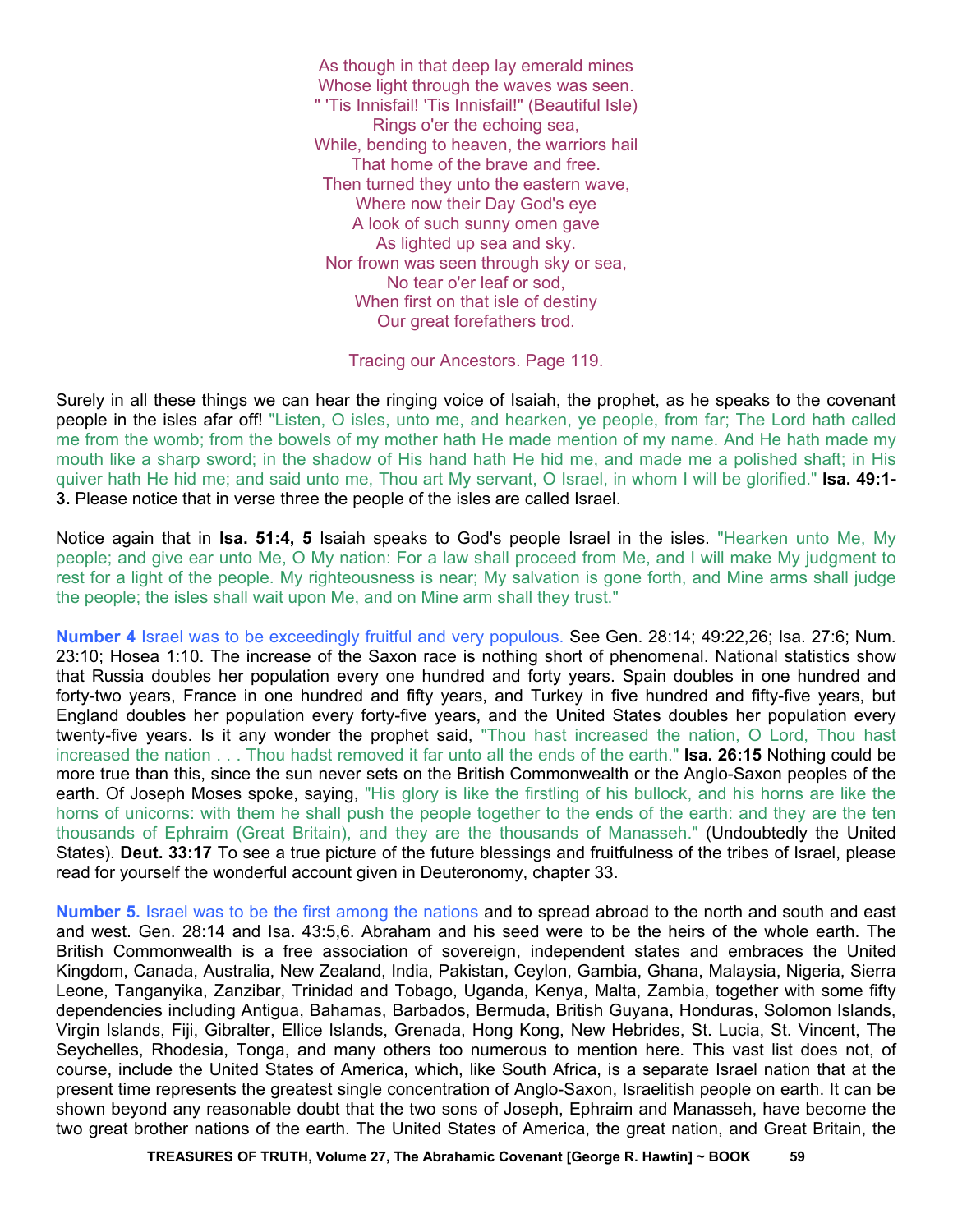company of nations, strictly in accord with the prophecy of Jacob (Gen. 48:16-19) and Joseph's blessings (Gen. 49:22-26), fall to his sons Ephraim and Manasseh. When the patriarch Jacob blessed the two sons of Joseph, as recorded in Genesis, chapters 48 and 49, he said that Ephraim would become a multitude (that is, a commonwealth) of nations and that Manasseh would become a great nation. See also Gen. 35:11. InEph. 2:12 Paul speaks of Israel as a commonwealth. In all the world today there is only one commonwealth of nations, and that is the British Commonwealth of nations, which is a world wide community of English speaking nations. Not only is Britain the only Commonwealth of Nations, but it is a fact that no other Commonwealth of Nations has ever existed in history. No previous empire was a commonwealth of free nations. Furthermore, this Commonwealth of Nations is very distinguished in that we have a brother nation who is a great nation, and that big, brother nation is the United States of America. It is significant that on the beautiful Peace Arch standing on the Canadian-United States border at Blaine, Washington, the following inscriptions are found: On the Canadian side are the significant words; BRETHREN DWELLING TOGETHER IN UNITY, and on the United States side the equally significant inscription, CHILDREN OF A COMMON MOTHER. Nothing could be more correct than this, for Ephraim and Manasseh were indeed the children of a common mother, and that mother was Joseph's wife (Gen. 46:20) the daughter of the prince of On. (The Hebrew word kohen may be rendered either priest or prince - see Young's Concordance. I do not believe that Joseph's wife was an Egyptian, as some suppose, but a daughter of the prince of On. Egypt in Joseph's day was ruled by Hyksos Dynasty, which was Syrian and therefore Semitic, not Egyptian.)

If we are convinced that Ephraim became a company of nations, or a commonwealth, then certainly we must be correct in saying that Manasseh has become a great nation. The United States is without doubt the greatest individual nation ever to exist on the earth. Her greatness is not in numbers or in military power alone, but in every form of useful industry, production, and ingenuity she is definitely a leader. Her wealth is beyond belief. Her resourcefulness knows no bounds. Her helpfulness and beneficence is of world wide renown. Any nation in distress can depend upon her aid. Her missionaries are known all over the earth. Her Bible Societies have translated and given the Word of God to millions. The American-Canadian border, almost four thousand miles long, is unfortified. Why would brethren, dwelling together in unity, need to fortify their borders? In two world wars the Anglo-Saxon nations have delivered Europe from tyrants and the countries thus delivered were immediately returned to their rightful owners while our enemies were given billions of dollars in aid to help them recover from their losses. Russia or China may be great nations in power and population, but what light has China given to the world or where are the Russian missionaries or Bible Societies, or wherein do they minister to the poor and needy of the earth? We hear of no philanthropic acts or oppressed nations being set free by them. Thus, while Ephraim England has become a world wide commonwealth, Manasseh, his brother, has become the greatest nation on earth.

I am sure that every sincere student of scripture and prophecy must realize that that greatness prophesied to the brothers Ephraim and Manasseh is fulfilled to the letter in the two great brother nations, the United States of America and the Anglo-Saxon people of the British Commonwealth. Indeed, all the fabulous promises of blessing so freely given to Joseph (Deut. 33:13-17) were to find their fulfillment in his two sons, the ten thousands of Ephraim and the thousands of Manasseh. "Joseph is a fruitful bough . . . whose branches run over the wall . . . His bow abode in strength, and the arms of his hands were made strong by the hands of the mighty God of Jacob; (from thence (Jacob) is the shepherd, the stone of Israel:) Even by the God of thy Father, who shall help thee; and by the Almighty, who shall bless thee with the blessings of heaven above, blessings of the deep that lieth under, blessings of the breasts, and of the womb. The blessings of thy father have prevailed above the blessings of my progenitors unto the utmost bound of the everlasting hills: they shall be on the head of Joseph, and on the crown of the head of him that was separate from his brethren." **Gen. 49:22-26** Any thinking person must surely know that the Saxon nations have been and still are the recipients of all these blessings of heaven and earth and the wealth that lies under the earth. Why then should students of scripture waste their valuable time searching for Israel among the primitive and poverty-stricken tribes and nations when God's word declares that His covenant people are to be the leading nations of the world and this is especially so in the last day. Gen. 49:1.

The great American industrialist, Henry Ford, Sr., wrote the following remarkable words, which seem so fitting here that I must quote them. "The fathers of our nation were men of the Anglo-Saxon-Celtic race. The men who came from Europe with civilization in their blood and in their destiny; the men who crossed the Atlantic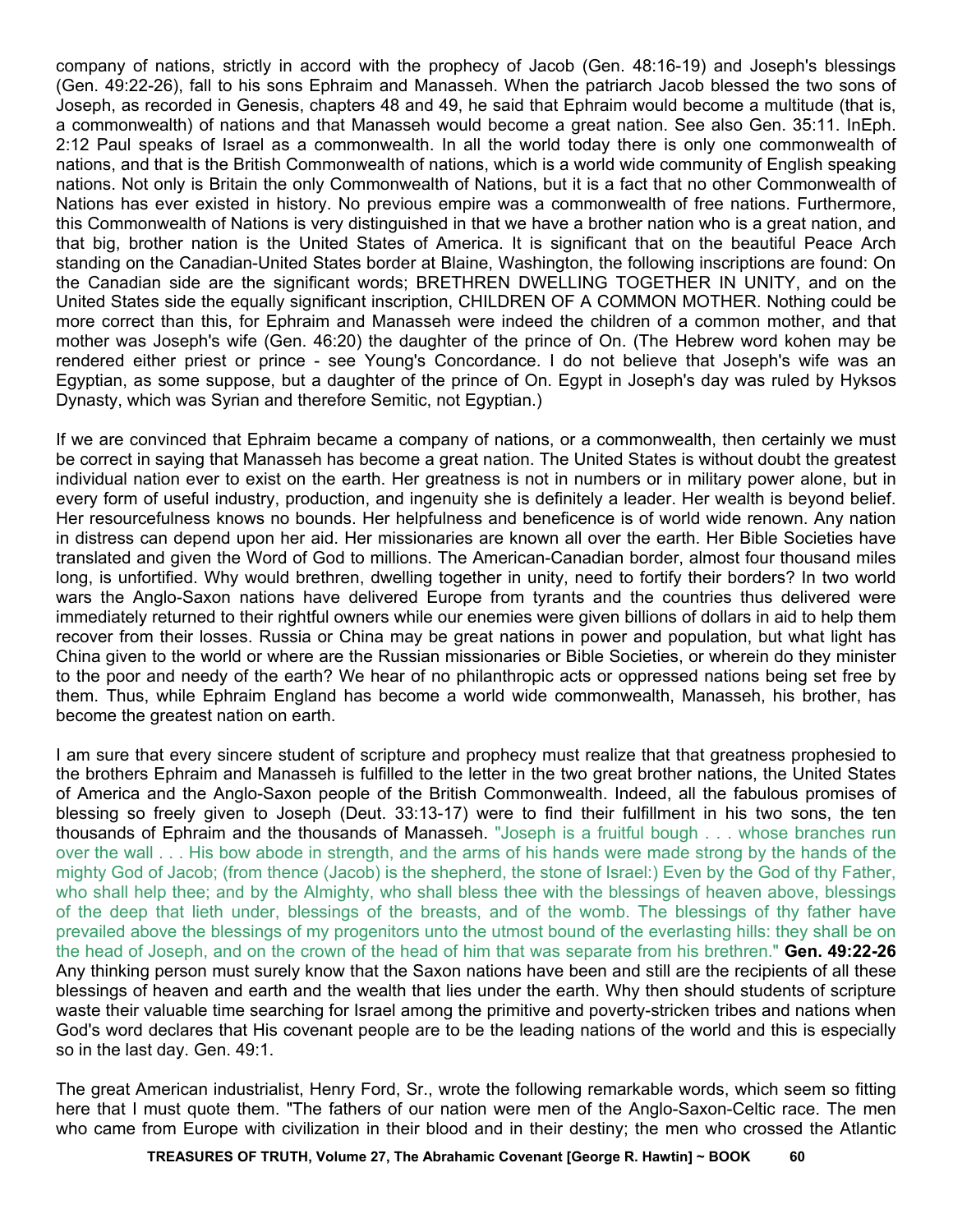and set up civilization on a bleak and rock-bound coast; the men who drove north to Alaska and West to California; the men who opened the tropics and subdued the Arctic's; the men who mastered the African veldt; the men who peopled Australia and seized the gates of the world at Suez, Gibraltar, and Panama; men who have given government and livelihood to every people and an ideal to every century. They got neither their God nor their religion from Judah, nor their ruling speech nor their creative genius. They are the ruling people, chosen through the centuries to master the world by building it better and better and not by breaking it down."

To enlarge upon the abundance of information at our disposal would be merely to quickly run out of space. I will therefore confine myself to a few more of Israel's identification marks and trust that the reader will search out the scripture for himself.

**Number 6.** Israel's throne and nation was to continue forever, and not disappear with the captivity of the house of Judah. 2 Sam. 7:16, 24,29. 1 Chron. 17:21-24. Jer. 31:35-40. The method by which the royal seed was transferred to the isles of the west is one of the marvels of the ages.

**Number 7.** Israel's home was to be north and west of Palestine. Isa. 49:12 and Jer. 3:18. These passages speak of Israel returning to Palestine/rom the north and the west at the end of this age. The British Isles lie in a straight line north-west of Palestine. Though the oft-mentioned isles were to be the home of Israel until they had renewed their strength, (Isa. 41:1), we must not forget that Abraham and his seed were the heirs of the whole world. "When the Most High divided to the nations their inheritance, when he separated the sons of Adam, he set the bounds of the people according to the number of the children of Israel." Deut. 31:8. All history has proved that, when Israel needed more territory, the aboriginal people had their borders adjusted to accommodate the need. See also Exod. 34:23-24

**Number 8.** Israel was to have many colonies. Gen. 17:4, 6, 16; 35:11; 48:19

**Number 9.** Israel, after expanding from her new home, was to lose a colony of her children, and then expand again into new realms. Isa. 49:20 This is obviously a prophecy of the American War of Independence, at which time the thirteen New England states were separated from the main body of Israel that Manasseh might become a great nation separate from Ephraim. But after this separation the expansion continued until the commonwealth embraced the vast regions of Canada, Australia, New Zealand, and islands and territories too numerous to mention.

**Number 10.** Israel shall reign over many nations, but none shall rule over her, and shall lend to many, but not borrow. Deut. 15:6

**Number 11.** Israel was to possess the gates of her enemies. Gen. 22:17 There are certain strategic places in the world that can correctly be termed gates. These gates through which the commerce of the world passes are Gibraltar, Hong Kong, Aden, Suez, the Panama Canal, Cape Horn and the Cape of Good Hope. All these strategic gates have for many years been controlled by the British Commonwealth or the United States of America, and Suez since 1967 has been controlled by the State of Israel now in Palestine.

**Number 12.** Israel was to have a new covenant. Jer. 31:31-34 This new covenant found the beginning of its fulfillment in the born again believers of the Christian church, when God began to write His law on the fleshly tables of their hearts. Gentile nations were not excluded from the blessedness, but the new covenant was made with Israel.

**Number 13**. Israel was to be a people glorying in Christ. This thirteenth mark is one of very great importance. Though the Jew has always been an enemy of Christ and as a people has maintained her anti-Christ attitude for two thousand years, the exact opposite is true of the house of Israel, for Jesus Christ was to be "the glory of Thy people Israel." This fact was stated in the most unmistakable terms by the anointed Simeon, when he prophesied that Jesus would be "a light to lighten the Gentiles and the glory of Thy people Israel." **Luke 2:29- 32** It is clearly evident here that Israel does not refer to the anti-Christian Jew, but to the house of Israel, for the Jew has never honored Christ. Though the mass of Anglo-Saxon nations are only nominally Christian, throughout all their nations Jesus Christ is honored as the Son of God and the Saviour of the world. Church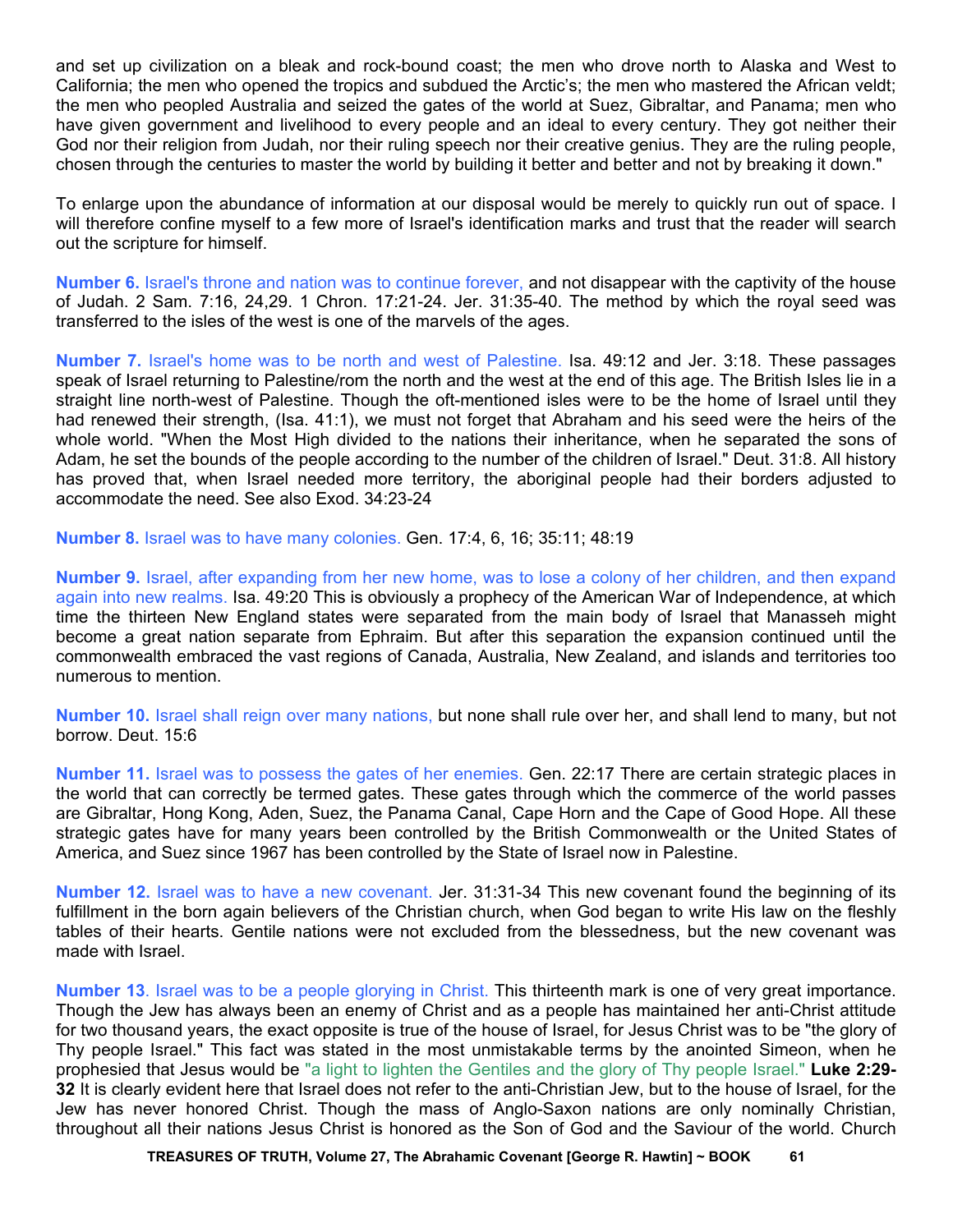denominations, worldly as they may be, preach that Jesus is the Saviour of the world. Congregations fulfill Simeon's prophecy in such beautiful songs as

> "In the cross of Christ I glory, Towering o'er the wrecks of time. All the light of sacred story Gathers 'round the head sublime."

And unknowingly they confess their Israelitish identity as they fervently sing,

"Ye chosen seed of Israel's race, Ye ransomed from the fall, Hail Him who saves you by His grace And crown Him Lord of all."

With many other such magnificent hymns do these people testify that Christ is the glory of His people Israel. Every man on our streets knows who Jesus is and every lawyer, be he Jew or Mohammedan, must date his documents by the year of our Lord.

Though we have written at some length concerning Britain and the United States and their relationship to Ephraim and Manasseh, the story of the house of Israel has scarcely begun. It is a tremendous revelation to follow the exploits of other Israelitish nations such as the Danes - or more correctly, the Dans - the Dutch, the Norwegians, and the Swedes. The Norwegian Vikings are known to have roamed far and wide over the oceans of the earth, reaching America some six hundred years before the arrival of Columbus. According to Landnamobok, eighty-four per cent of the Icelandic colonizers came from Norway, three per cent from Sweden, and twelve per cent from the British Isles. The Vikings flew the wolf banner on all their ships. The wolf was the banner of Benjamin and it is reasonable to believe that the tribe of Benjamin is strongly represented in Norway. "Benjamin shall ravin as a wolf: in the morning he shall devour the prey, and at evening he shall divide the spoil." Gen. 49:27 How accurate this prophecy has been! Sweden (South Dan) and Denmark (Dansmark) are evidently of the tribe of Dan. Dan has the custom of naming his conquests after himself, and by this method it is easy to see his serpent's trail all across Europe and into the British Isles. There are no vowels in the Hebrew language; therefore Dan is spelled Dn. Consequently Dan may be spelled Dan, or Don, or Den, or Din, or Dun, and, when a place name includes this syllable, it is reasonable to believe that Dan, or Dn, was there. Bible examples of this custom are found in Joshua 19:47, where Dan captured Leshem and changed the name to Dan, and again in Judges 18:11-12, where the Danites changed Mahaneh to Mahanehdan. Again, when they captured Laish, they changed the name of the city to Dan. The path Dan took across Europe is traceable in the following place names - Jordan, Dardanelles, Macedonia, the Danube, the Dneiper, the Dneister, and the Don. Professor Totten says: "There is no grander theme upon the scrolls of history than the story of the struggle of the Anglo-Saxons westward. The very streams of Europe mark their resting places and the root of nearly all the ancient names (Dan and Don) recall the sacred stream, the Jordan, from whose banks so far away the exiles set out." The naming of these places serves to trace these wanderers like a trail. The Danube, the Dneiper, theDneister, theDanau, theDaninn, the Danast, the Dandari, the Danez, the Vdon, the Eridon, and many others right down to the Dans and Denmark, the very word Scand/navia encompasses the name of Dan.

Should some think this to be unsound reasoning, would they not concede that the numerous cities and places in New England bearing English names would certainly indicate that early settlers of New England came from England? Those states abound with such names as Norfolk, Portsmouth, Wilmington, Hampton, Gloucester, Dover, Aberdeen, York, Lancaster, Reading and many others. Is there not plenty of evidence that Pennsylvania was settled by the Dutch and that Louisiana and Quebec were settled by the French? This is sound reasoning and a fact of history. This being so, would we not agree that Ireland, England, and Scotland must have had a strong representation of Danites, since the country abounds with such names as Danslough, Dan Sower, Dan Monism, Dwndalke, Dwndrum, Donegal, Dwnglow, Londonderry; Dwngarven and Dunsmore (meaning more Dans). Dan shall judge his people. Gen. 48:16. In Irish dunn means judge. In Scotland and England there is also an abundance of Dans, Dons, and Dins, such as Dundee, Dunkirk, Dunbar, Dunraven.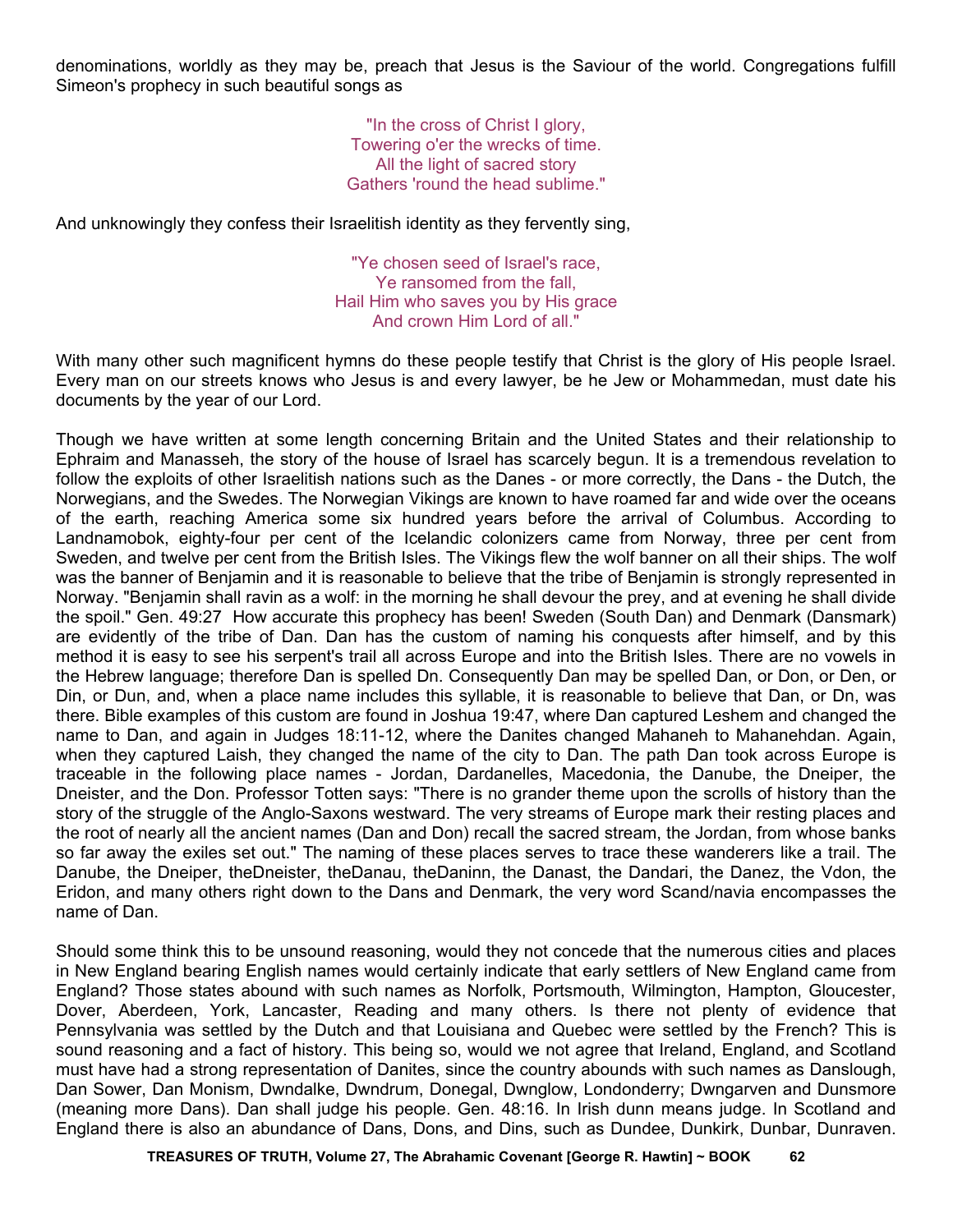And the name Dan lies hidden in both the capital cities, London and Edinborough. The house of Israel under Jeroboam became idolatrous worshippers of Baal, and because of this the Israelites attached the name of Baal to many places in Palestine, such as Baal-Peor, Baal-Hazor, Baal Zephon, Mt. Baalah, Baal-Gad and others. If these are the same people who migrated to the isles of the west, then it is most significant that the name of Baal is found in many places in Ireland, such as Baal-y-bai, Baal-y-Gowan, Baal-y-Nahinsh, Baal-y-Castel, Baal-Moni, Baal-y-Ner, Baal-y-Garai, Baal-y-Nah and many others.

There is far too much evidence to sort through here, but surely the thirteen identification marks we have given should serve to identify these Israel nations and separate them from all others even as the scars and birthmarks identified the gypsy boy at the beginning of our story. Furthermore, we will all agree that the marks of identification I have given from the Bible do not apply in any degree to the other great nations of the earth, such as China, Russia, or Japan, but they apply only to the Anglo-Saxon peoples and in particular to Ephraim and Manasseh, the two sons of Joseph - Ephraim the commonwealth and Manasseh the great nation. The enormous wealth, power, world-wide influence and blessing of these two great brother nations bring vividly to our minds the words spoken by Jacob as he blessed Ephraim and Manasseh, saying, "In thee shall Israel bless, saying, God make thee as Ephraim and Manasseh." **Gen. 48:20** Joseph, because he was separate (or separated) from his brethren (Gen. 49:26), was given a double portion in Israel. Henceforth the tribe of Joseph was to become two branches, Ephraim the first born and therefore head of the tribes, and Manasseh the thirteenth, but both enjoying the blessing of Joseph to the fullest possible extent. Thus the tribes were Ephraim, Reuben, Simeon, Levi, Judah, Zebulun, Issachar, Dan, Gad, Asher, Naphtali, Benjamin, and Manasseh.

The heraldry of any nation is an extremely important thing, for in heraldic symbols the history and principles which surround the origin and destiny of the nation are emblazoned for all to read. Benjamin Jonson, in the following verse, gives voice to his truth.

> "Was not all the knowledge Of the Egyptians writ in mystic symbols? Speak not the scriptures oft in parables? Are not the choicest fables of the poets That were the fountains and first springs of wisdom Wrapped in perplexed allegories?"

Heraldry is a parabolic language. Jesus, the greatest of all teachers, taught the people in parables. Those among His listeners who understood the symbols also understood the parable. When Joseph told Jacob that in his dream the sun and the moon and the eleven stars bowed down to him, Jacob was quick to grasp the symbols and understood exactly what they meant. The Great Seal of the United States, seen on every dollar bill, is replete with significant heraldry. I trust I will not be misunderstood when I say that in my opinion practically every symbol in this undoubtedly inspired work of art depicts as nothing else can the origin of the United States of America. It will probably be noticed at once how prominent is the number thirteen. Manasseh was the thirteenth tribe. There are thirteen stars, thirteen stripes, thirteen arrows in the eagle's left claw, thirteen olive leaves and thirteen olive berries in its right claw, Written on the scroll fluttering from the eagle's beak is the inscription with thirteen letters, "E PLURIBUS UNUM," meaning, ONE OUT OF MANY. This nation is not only the thirteenth tribe, but it is as well the great gathering place of all thirteen tribes. Thus the significance of E Pluribus Unum.

It will be noticed that the thirteen stars are set in a glory cloud above the eagle's head, that the eagle's wings are spread, and that it is facing toward the west, which is the continual direction of all Israelitish migrations. For the sake of brevity we shall state that the thirteen stars represent the thirteen tribes of Israel, of which tribes Manasseh himself is the thirteenth. The glory cloud in which the stars are set represents the glory cloud that led Israel all through the wilderness journey, covering and protecting them from all enemies, guiding them through the trackless future, (Psa. 105:39; Num. 10:34; Exod. 14:19-20), sheltering them from the heat by day and the frost by night, standing between them and their enemies, and directing them in all their wanderings.

The eagle itself is always associated with the heraldry of Israel. Ezek. 17:3-5 It is one of the loftiest of scriptural emblems. Her courage and farsightedness is stated in Job 39:28-30 Her swiftness is alluded to in Deut. 28:49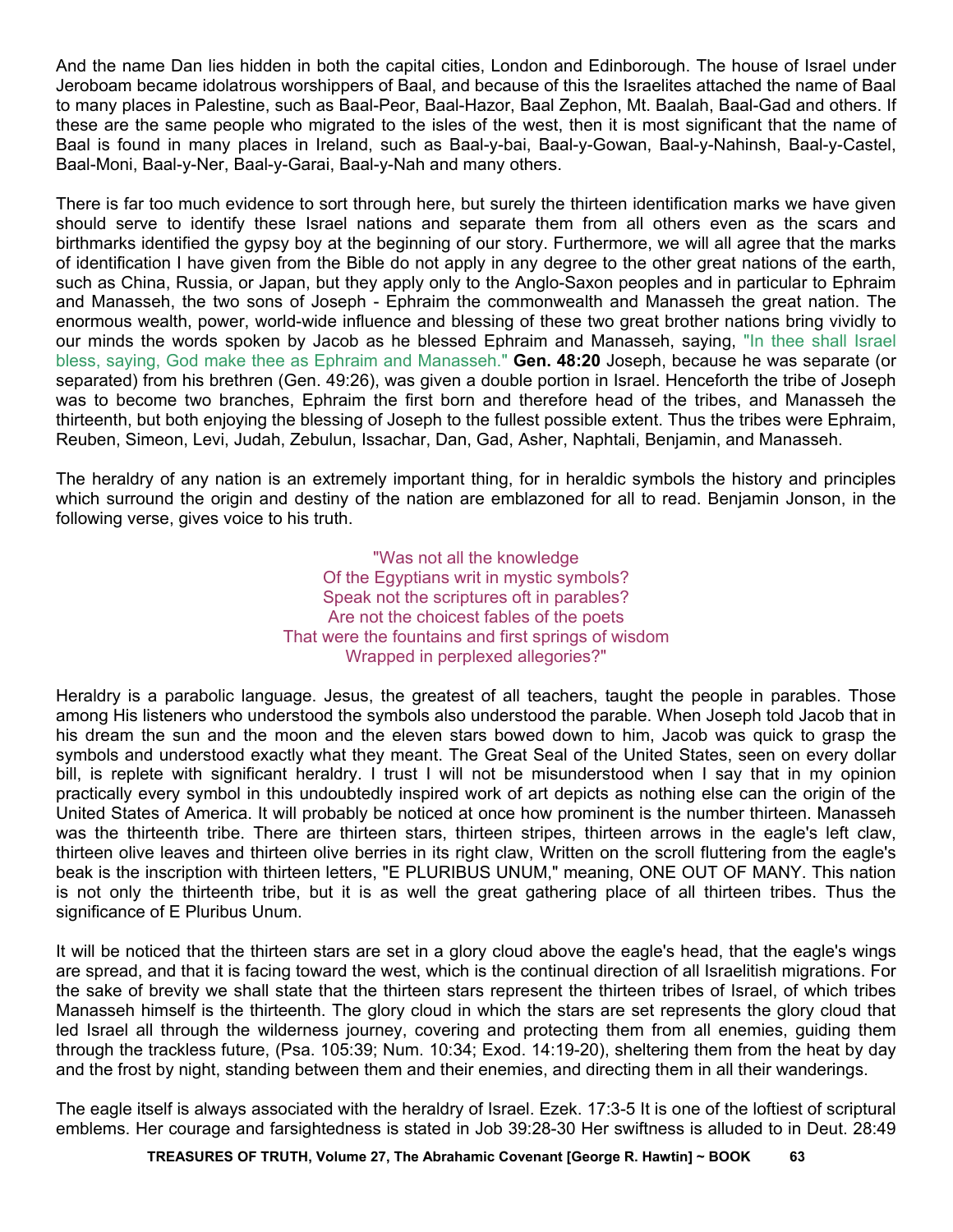The remarkable phenomenon of the renewal of its youth is mentioned by David. Psa. 103:5 The likeness of one of the beasts about the throne was the likeness of an eagle. Rev. 4:7 The eagle was the standard of the camp of Dan, which included Asher, Dan, and Naphtali. "He bore them on eagles' wings" (Exod. 19:4) is the symbolism used to represent the escape of Israel from bondage to freedom. The eagle is not a bird of carrion and is not a menace to smaller birds. This, I think, is not only an excellent symbol of Israel, but that part of Israel which is the United States of America. No small nation need fear her and she is the defense of all her community. As Shakespeare said most impressively, "The eagle suffers little birds to sing."

The olive branch, upon which cluster thirteen berries and thirteen leaves, is also a symbol of Israel, who is referred to in scripture as an olive tree. **Jeremiah 11:16** says, "The Lord called thy name, A green olive tree," and Paul in his warning to the Gentiles speaks of Israel as an olive tree. Rom. 11:17-24 It is most significant that the dexter talon holds the olive branch with its thirteen olive berries and its thirteen leaves, the symbol of peace, but the sinister talon holds the thirteen arrows of war. Israel, when she went against a city in battle, was commanded to follow these instructions. "When thou comest nigh unto a city to fight against it, then proclaim peace unto it... and if it will make no peace with thee, but will make war against thee, then thou shall besiege it." **Deut. 20:10-12** First the enemy is offered the olive branch of peace and, if this is refused, then comes the arrows of war. The arrow had a special place in the heraldry of Manasseh, since he is Joseph's son, for unto Joseph the Lord had said, "His bow abode in strength and the arms of his hands were made strong by the hands of the mighty God of Jacob." **Gen, 49:24** Well might we ask what all these thirteen's represent if they do not represent the thirteen tribes of Israel, of which Manasseh was the thirteenth tribe.

The Great Seal of the United States is the only seal that has both an obverse and a reverse side. The reverse side of the seal is a pyramid with thirteen courses of masonry. Floating above the pyramid is the capstone or chief corner stone surrounded by a glory cloud. In the midst of the stone, watching over the nation, is the great, all-seeing eye of God, indicating most explicitly the long-standing mottoes of America. ONE NATION UNDER GOD and IN GOD WE TRUST. As the capstone of the Great Egyptian Pyramid is missing, because it was rejected by its builders, so in the Great Seal the capstone is not yet in its place. It must remain in glory above until Christ, the chief corner stone, comes to take His place at the head of His covenant people and the Head of His true church, which is His body. Why should a pyramid find prominence on the Great Seal of the United States? There are no pyramids in America. Surely this wonder of heraldry reminds us, not of America, but of Egypt, the land were Manasseh and Ephraim his brother were born. The thirteen courses of masonry represent not only the thirteen original American colonies, but the fact that Manasseh himself is the thirteenth tribe and also the gathering place of all thirteen of the tribes of Israel. The whole display is nothing short of an inspirational marvel. Little did the men who designed it realize how much inspiration they enjoyed.

Looking still further, we find the reverse side displays the thirteen-lettered inscription, ANNUIT COEPTIS, meaning, HE HATH PROSPERED OUR BEGINNINGS, which truth applies not only to the United States, but to the Israel nations as a whole. At the bottom of the reverse side are the beautifully significant words, NOVUS ORDO SECLORUM, meaning THE NEW ORDER OF THE AGES. These words are more prophetic than historic, because they speak of an age to come when the Head Stone of the corner takes His rightful place. Then in Israel, the seed of Abraham, all the nations of the world will be blessed. Surely a Bible reading saint in a far distant land, having never heard of the United States of America, would, upon seeing these symbols, proclaim. "These are the emblems of Israel!"

As the double-sided Great Seal of the United States magnificently displays the Israelitish ancestry of that nation, the tribe of Manasseh in particular, no less forcefully does the British COAT OF ARMS display the Israelitish ancestry of Britain, the tribe of Ephraim in particular.

When Israel camped in the wilderness, they camped beneath four standards. On the north side was the Camp of Dan, consisting of Asher, Dan, and Naphtali. Their standard was the eagle. To the east was the camp of Judah, consisting of Is-sachar, Judah, and Zebulun. Their standard was the lion. To the south was the camp of Reuben, consisting of Gad, Reuben, and Simeon. Their standard was a man. To the west was the camp of Ephraim, consisting of Manasseh, Ephraim, and Benjamin. Their standard was the ox, or unicorn. See Numbers chapter 2. The prophet Ezekiel received a great vision of God which he describes in these words: "As for the likeness of their faces, they four had the face of a man, and the face of a lion on the right side: and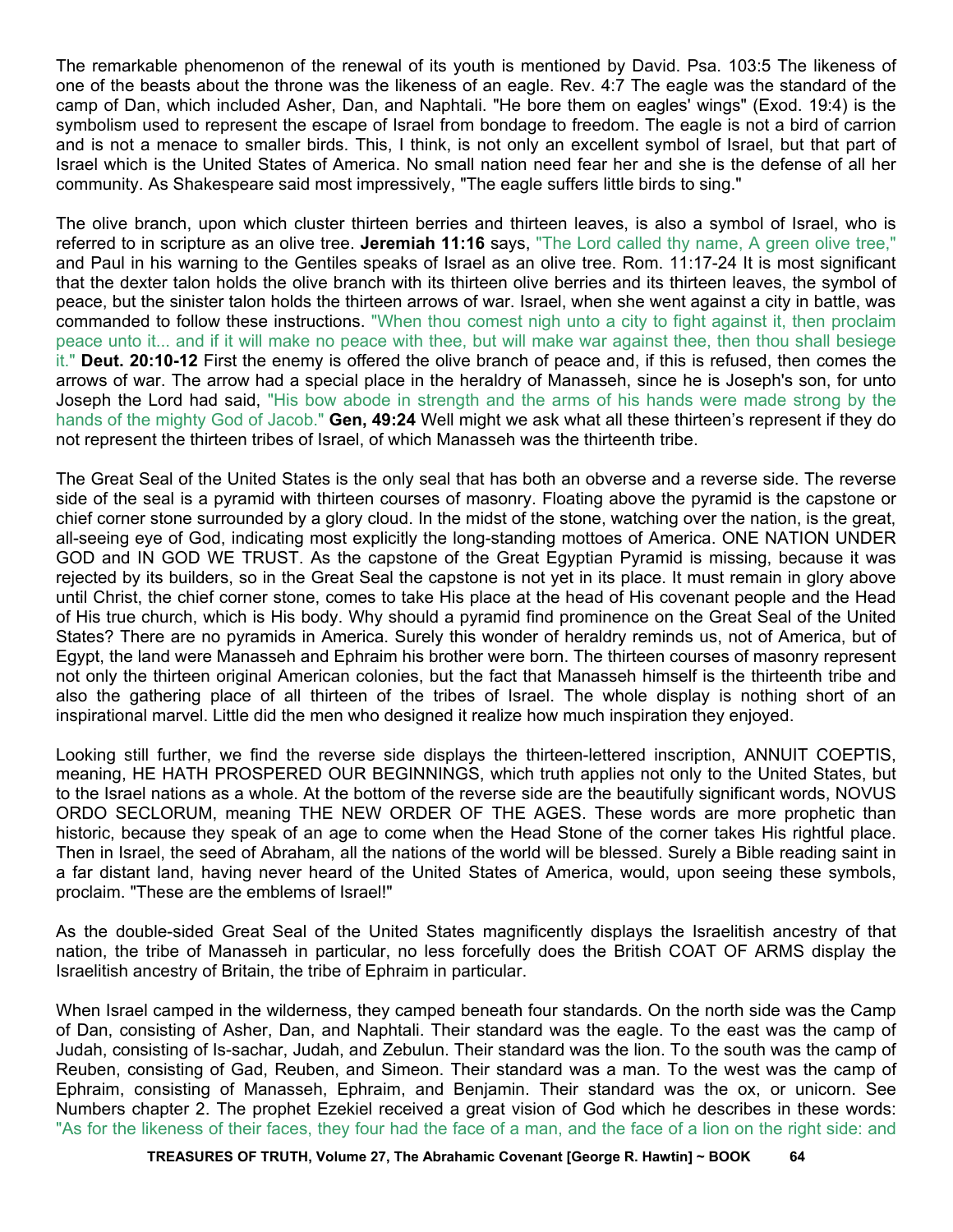they four had the face of an ox on the left side; they four also had the face of an eagle." **Ezek. 1:10** Now, reading this remarkable passage, could anyone possibly doubt that the man, the lion, the ox, and the eagle seen by Ezekiel were in some vital way connected with the twelve tribes of Israel, whose camp emblems were the man, the lion, the ox, and the eagle? No reasonable, thinking person could possibly conceive that these emblems of heraldry apply to any other than the nation Israel!

With this thought in mind we notice that nothing in the heraldry of the British Coat of Arms is English, but everything is Israelitish. On the dexter side of the Coat of Arms is the rampant lion with a crown upon his head, representing England.

Is it not a fact that the lion is Israelitish rather than English? This king of beasts is the emblem of Judah (Gen. 49:9) and wears the crown because God said, "The scepter shall not depart from Judah nor a lawgiver from between his feet until Shiloh come." On the sinister side stands the unicorn, representing Scotland. Is it not also a fact that the unicorn is the personal emblem of the tribe of Ephraim? Deut. 33:17 Its prominence bears witness that England is the new home of Ephraim, to whom the promise was given that he would become a company, or commonwealth, of nations, pushing the people together to the ends of the earth. Most certainly Ephraim England has been and still is the mother country to the entire commonwealth, or company of nations.

In the lower dexter corner may be seen the harp of David, representing Ireland. But what connection has Ireland with a harp? For two thousand years Ireland had no other emblem than the harp. Irish tradition still insists that Tamar Tephi, daughter of Zedekiah of the seed of David, arrived in Ireland with the prophet Jeremiah about the time of the Babylonian captivity and was married to Eochaidh, who was of the seed of Zarah, the son of Judah, thus uniting the seed of Zarah-Judah with the seed of Pharez-Judah. From the union of Tamar Tephi of the Judah-Pharez line with Eochaidh, the prince of the scarlet thread of the Judah-Zarah line (see Gen. chapter 48) sprang the long list of Irish overlords who for one thousand years were crowned upon the Stone of Scone (now in the British Coronation chair) and wielded the sceptre of Judah over the whole of Ireland. It has been stated that every nation in Europe, which has a lion in its coat of arms can trace its royalty back to Zarah, the son of Judah. In the midst of the Great Shield may be found the figures of seven lions. I cannot tell what such heraldry can possibly represent unless it represents the young lions of the British Commonweatlh.

In the beautiful crown may be seen a diadem of twelve precious stones. It is more than coincidence that these twelve stones in the British crown are the same twelve stones that are found in the breastplate of the Israelitish high priest, namely, a sardius, a topaz, a carbuncle, an emerald, a sapphire, a diamond, aligure, an agate, an amethyst, a beryl, an onyx, and a jasper. See Exod. 28:17-20 These are the same as the foundations of the Holy City, (Rev. 21:19-21), though five of the stones have a different name here. Above the crown, barely seen in the picture, is the orb, representing the entire earth, and upon the orb is the cross, indicating the day when the Christ of the cross will take the throne of David and reign over the world. Above the crown may be seen another lion, not the rampant lion of Judah, but a standing lion with a crown on his head, representing the house of David, to whom the Lord swore, saying, "Thus saith the Lord; David shall never want a man to sit upon the throne of the house of Israel." **Jer. 33:17** Please note that the reference here is to the house of Israel rather than the house of Judah. Beautifully engraved below the shield are the words DIEU ET MON DROIT, meaning GOD AND MY RIGHT, and on the device surrounding the shield are the very significant words, HONI SOIT QUI MAL Y PENSE, meaning literally, SHAME ON HIM WHO THINKS EVIL OF IT.

Dieu et mon droit (or God and my right)! To what right do these words refer? It was Ephraim, the "firstborn", (Jer. 31:9), who received the birthright and all the blessing of heaven and earth and seas. How much more significant then are the words, HONI SOIT QUI MAL Y PENSE, which literally mean, SHAME ON HIM WHO THINKS EVIL OF IT. What other meaning can we find than this: God has given the birthright to Ephraim, and shame on him who thinks otherwise. "Dieu et mon droit" and "Honi soit qui mal y pense."

I have touched all too briefly on the magnificent heraldry in the British Coat of Arms, every item of which is deep rooted in the heraldry of Israel, bearing little or no significance to England apart from her connections with the seed of Abraham. Space will not permit me to speak of the significance of the Stone of Scone, which rests in the coronation chair and whose history dates back to the captivity of Judah, nor of the orb and the scepter,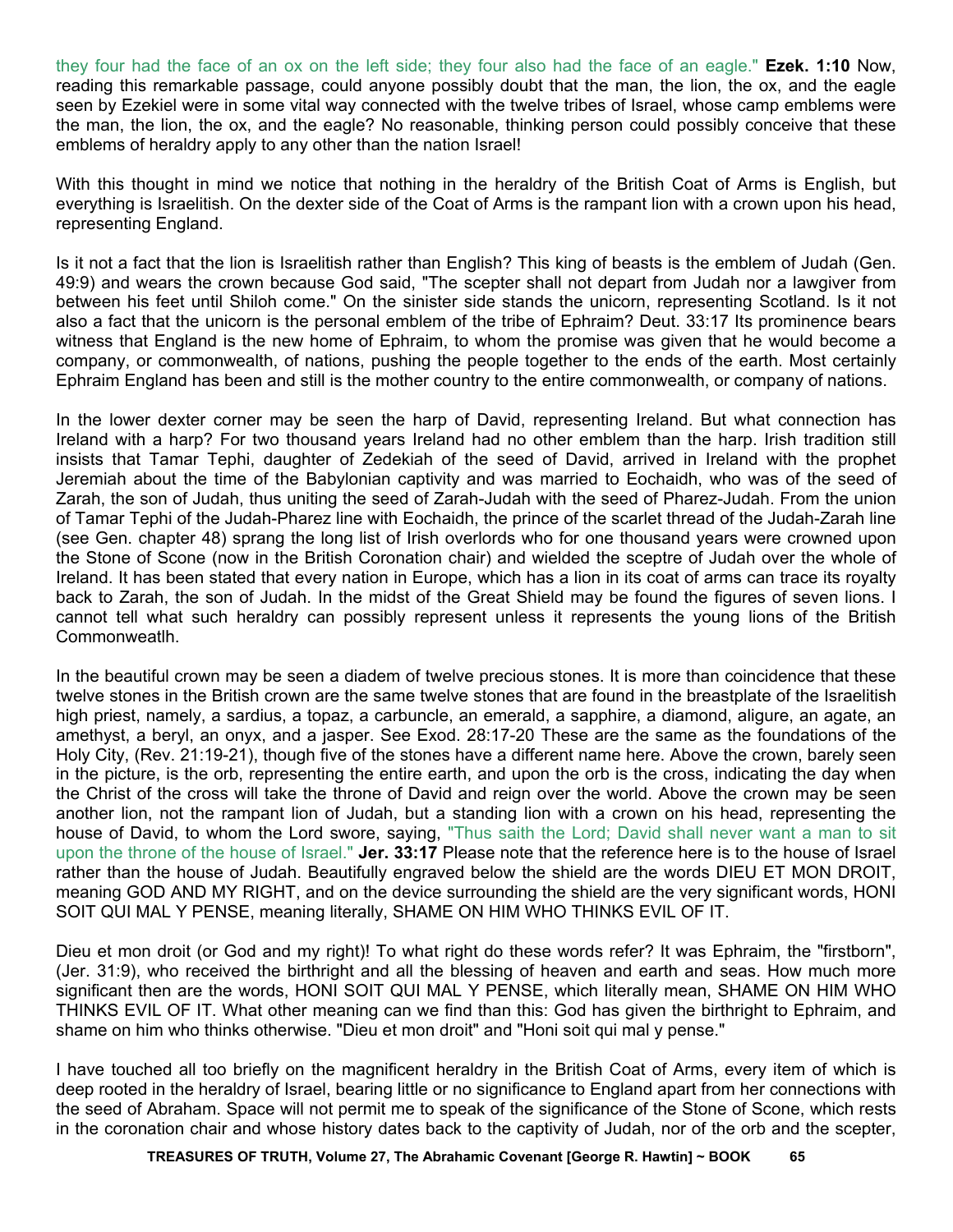nor the fact that the British monarchs are anointed with oil at their coronation, compounded from the same properties as that used to anoint the kings of Israel. Nor can I tell of the magnificent west window of Westminster Abbey, bearing the figures of Abraham, Isaac, and Jacob, the twelve patriarchs, and Moses, under which every British monarch passes on his way to coronation.

We must now close this all too brief message on the Abrahamic covenant. It is my earnest prayer that those who have read this humble effort will realize that for many years our eyes have gazed upon truth that shouts aloud of our Israelitish heritage, though our eyes have been closed and our ears stopped because blindness in part has happened to us. These great nations, so richly blessed with blessings temporal and blessings spiritual, are the descendants of that great man to whom God swore, saying, "In thee and thy seed shall all the families of the earth be blessed." These are the people who have become as numberless as the stars, through whom Christ came, through whom the body of Christ has come, and who, when their repentance and cleansing is complete, will be the New Jerusalem bride of Christ, and through her twelve gates will enter the countless billions of human kind, billions who hitherto never knew that God had a Son, or a body of sons, or a bride. The endless billions of earth will enter through those holy gates into the city of God that they might be partakers of the Tree of Life. At the beginning of his journey Abraham looked for a city that had foundations, whose builder and maker is God. Heb. 11:10 He shall see that city in all her magnificent glory with her twelve glittering foundations and her twelve pearly gates opened wide, never to close. Then shall her charming voice, joined in sweet harmony with the Spirit, speak to every creature in the universe, saying, "Come! Come, take of the water of life freely, without money and without price. Let him that heareth say, Come; and let him that is athirst come; and whosoever will let him come and take of the water of life freely." "I, Jesus, have sent Mine angel to testify unto you these things. I am the root and the offspring of David and the bright and morning star." Even so, come, Lord Jesus! Amen!

# **APPENDIX.**

In a writing of this nature there is such a vast wealth of material from which truth should be gathered that the effort at best is very limited in scope. Many subjects upon which I have touched should have been more fully developed, but for want of space in so small a booklet it was necessary to strictly limit each one. Much more history should have been explored to show how the royal lines of Pharez and Zarah, the two sons of Judah, were united about the time of the captivity of the house of Judah, from which union the British royal family is descended. Queen Victoria of England paid three hundred thousand pounds to have her genealogy traced. This genealogy, tracing her ancestry back to King David of Israel, now hangs worked in tapestry in the great hall of Windsor Castle and may be seen by any visitor when the Queen is not in residence.

The existing church has for centuries vainly endeavored to make the world wide promises of God for the house of Israel fit the Jewish people and, finding this impossible, many have turned skeptics and unbelievers. The Jew cannot possibly fulfill the world wide promises given to the house of Israel. The Jew himself would be the first to admit that from the manger of Bethlehem until now his whole attitude has been anti-Christ. How then could the promise made of Jesus, "He shall be the glory of Thy people Israel," be made applicable to them?

Among the many promises concerning the whole house of Israel and all their world wide power there is one special prophecy that has to do with the moment in which we live. It is this: "... and when he shall have accomplished to scatter the power of the holy people, all these things shall be finished." **Dan. 12:7** The present crumbling of the British Commonwealth and Empire, together with the dreadful weakening of the power of the United States of America, is definitely foretold in scripture and is one the principal signs that we are at the end of the age when all things shall be finished.

If the reader will glance at a map of the world, he will notice that in our day the only nations of the world that are yet free from the dominion of tyrants are the Israel nations and those vitally connected with them, such as France and Germany, many of whose people are also of Israelitish stock.

I have dealt with the great covenant God made with Abraham because the Bible deals solely with the seed of Abraham from Genesis, chapter twelve, to the last chapters of Revelation. Therefore we should readily receive that no man can properly understand the plans and purposes of God nor the great prophetic utterances of the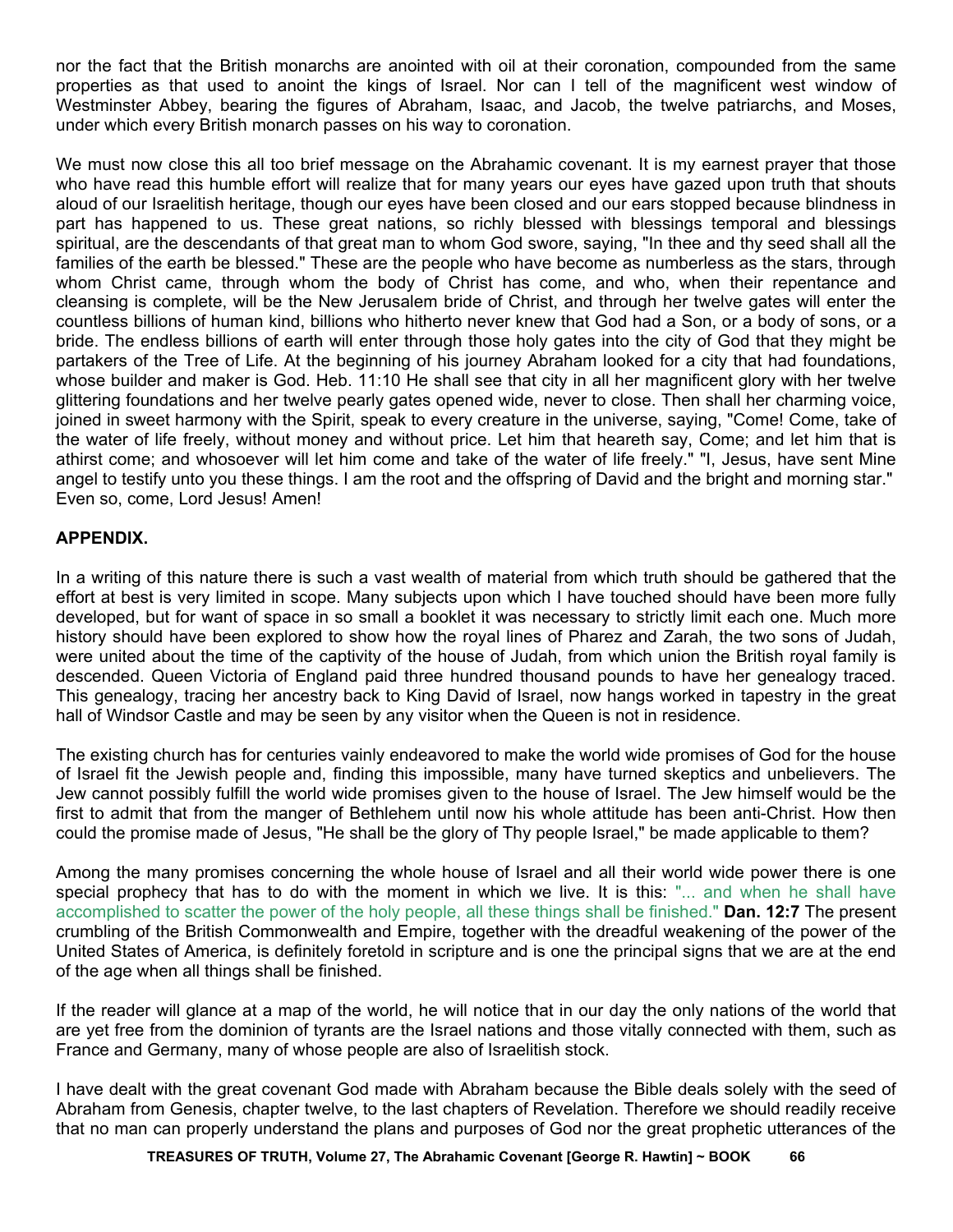Old and New Testaments until he can see that Israel is God's elect, through whom all nations are to be blessed. God has not cast away His people, which He foreknew, but the sun, the moon, the stars, the heaven, the earth, the seasons, and day and night still testify that God remembers His ancient covenant, "In thee and thy seed shall all the families of the earth be blessed." Slowly but surely from the covenant seed comes Christ the Head, Christ the Body, and Christ the bride, the Holy City, the New Jerusalem, through whose lofty gates all nations will pass to partake of the tree of life in the midst of the city.

How firm a foundation, ye saints of the Lord, Is laid for your faith in His excellent Word! What more can He say than to you He hath said, To you who refuge to Jesus have fled?

> **A GIFT FROM: LIGHTHOUSE LIBRARY, INTERNATIONAL; P. O. BOX 571225, DALLAS, TX 75357-1225; ROGER and SUNNY COFFMAN; [972] 270-4232; E-MAIL: inquiries@lighthouselibrary.com; WEB PAGE: www.LighthouseLibrary.com NEWEST WEB PAGE: www.LighthouseLibrary.org**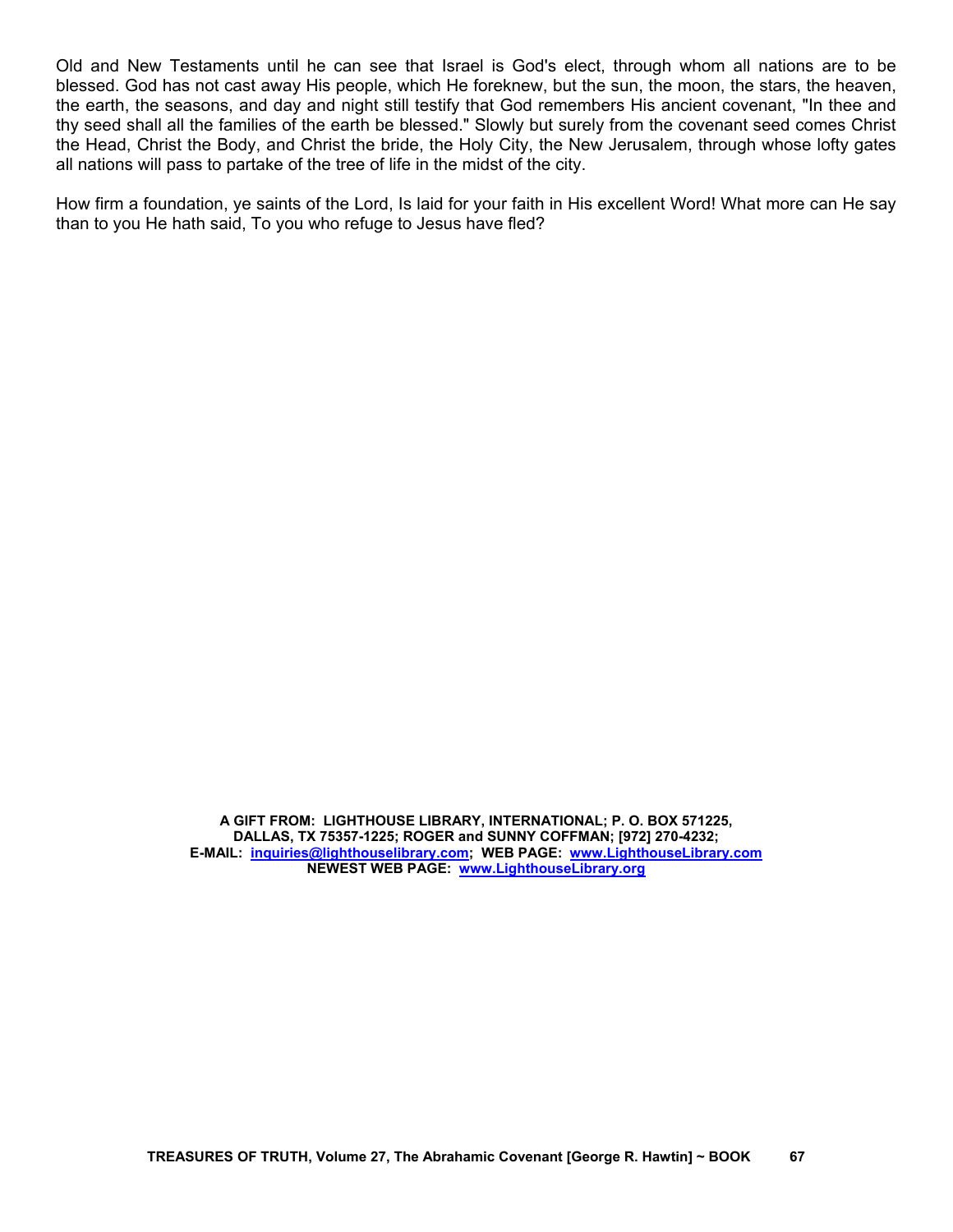

Now may God of power and grace Attend His people's humble cry; Jehovah hears when Israel prays, And brings deliverance from on high. The name of Jacob's God defends, Better than shields and brazen walls; He, from His sanctuary sends Succour and strength when Zion calls. Well, He remembers all our sighs; His love exceeds our best deserts; His love accepts the sacrifice Of humble groans and broken hearts.

In His salvation is our hope. And in the Name of Israel's God; Our troops shall lift their banners up, Our navies spread their flags abroad. Some trust in horses trained for war, And some of chariots make their boast; Our surest expectations are From thee, the Lord of heavenly hosts. Now save us, Lord, from slavish fear; Now let our hopes be firm and strong; Till thy salvation shall appear, And joy and triumph raise the song.

**Isaac Watts (1674-1748)**